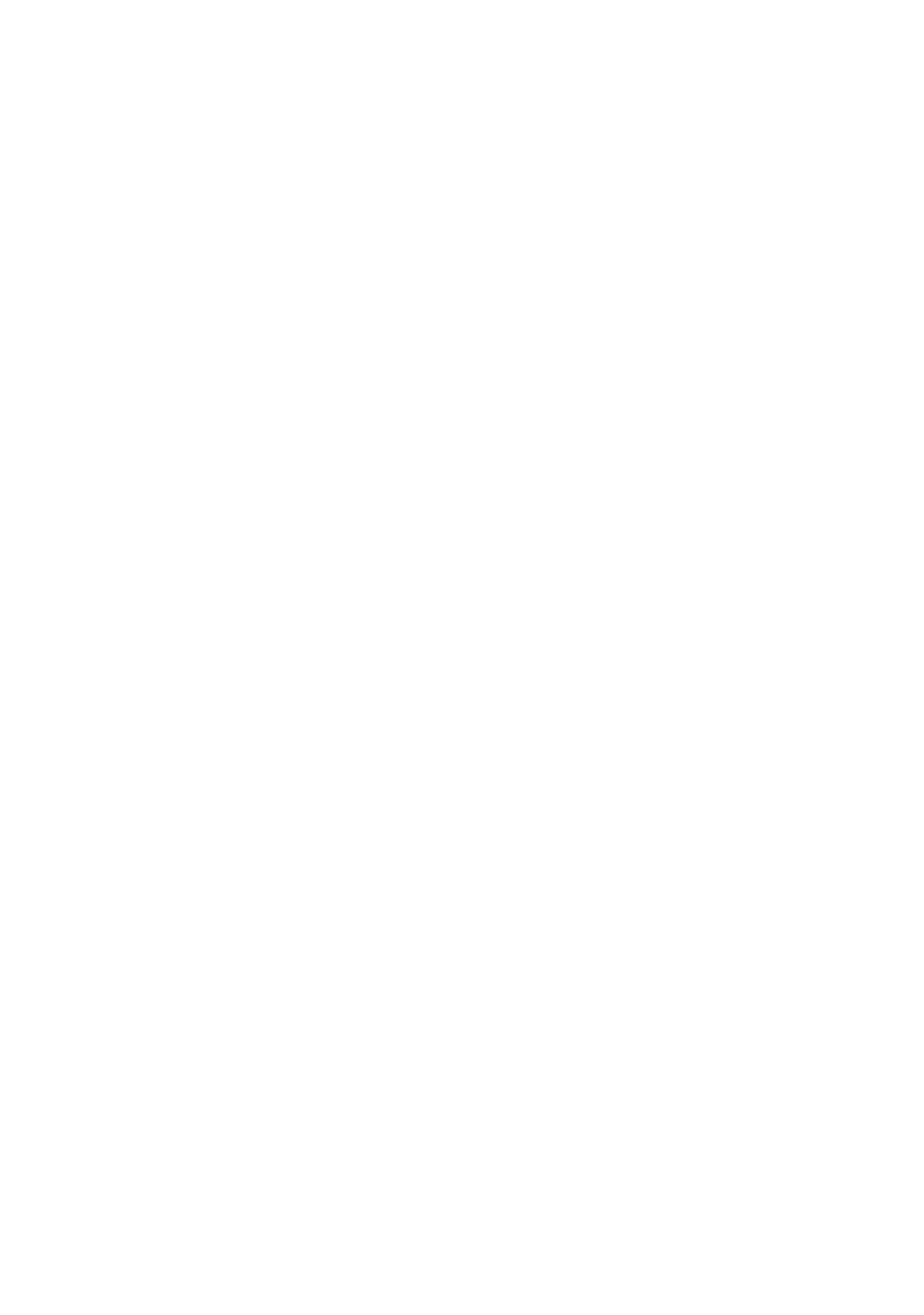# GUIDE **THROUGH** INFORMATION SECURITY IN THE REPUBLIC OF SERBIA 2.0

Author: Irina Rizmal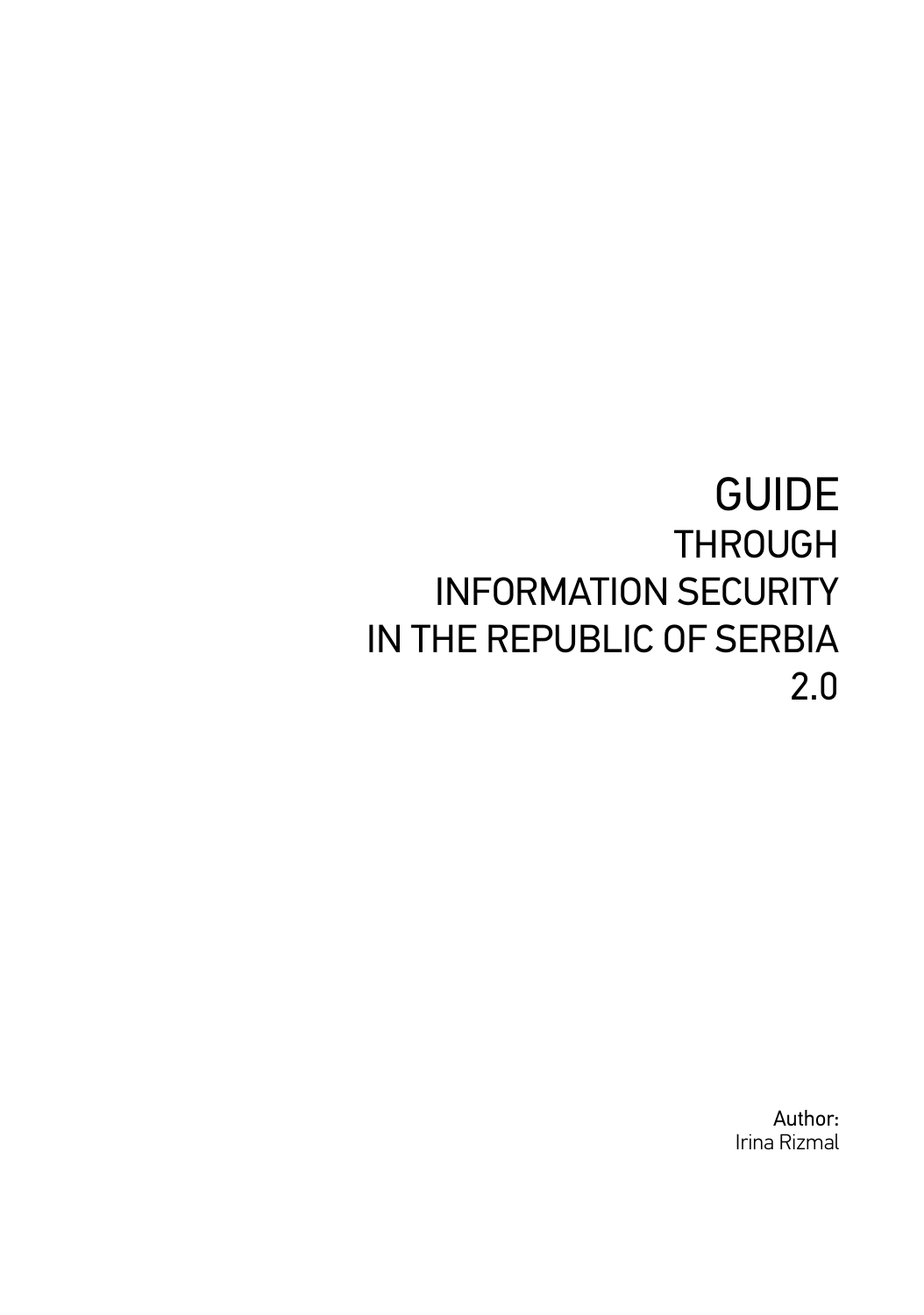Title: Guide through information security in the Republic of Serbia 2.0

Publishers: OSCE Mission to Serbia, Belgrade Unicom Telecom, Belgrade IBM, Belgrade Juniper, Belgrade

Design and prepress: comma | communications design

Print: Grid studio, Belgrade, 2018

Copies: 200

Belgrade, 2018

ISBN 978-86-6383-078-3

The views herein expressed are solely of the authors and do not necessarily reflect the official position of the OSCE Mission to Serbia and Swedish International Development Cooperation Agency.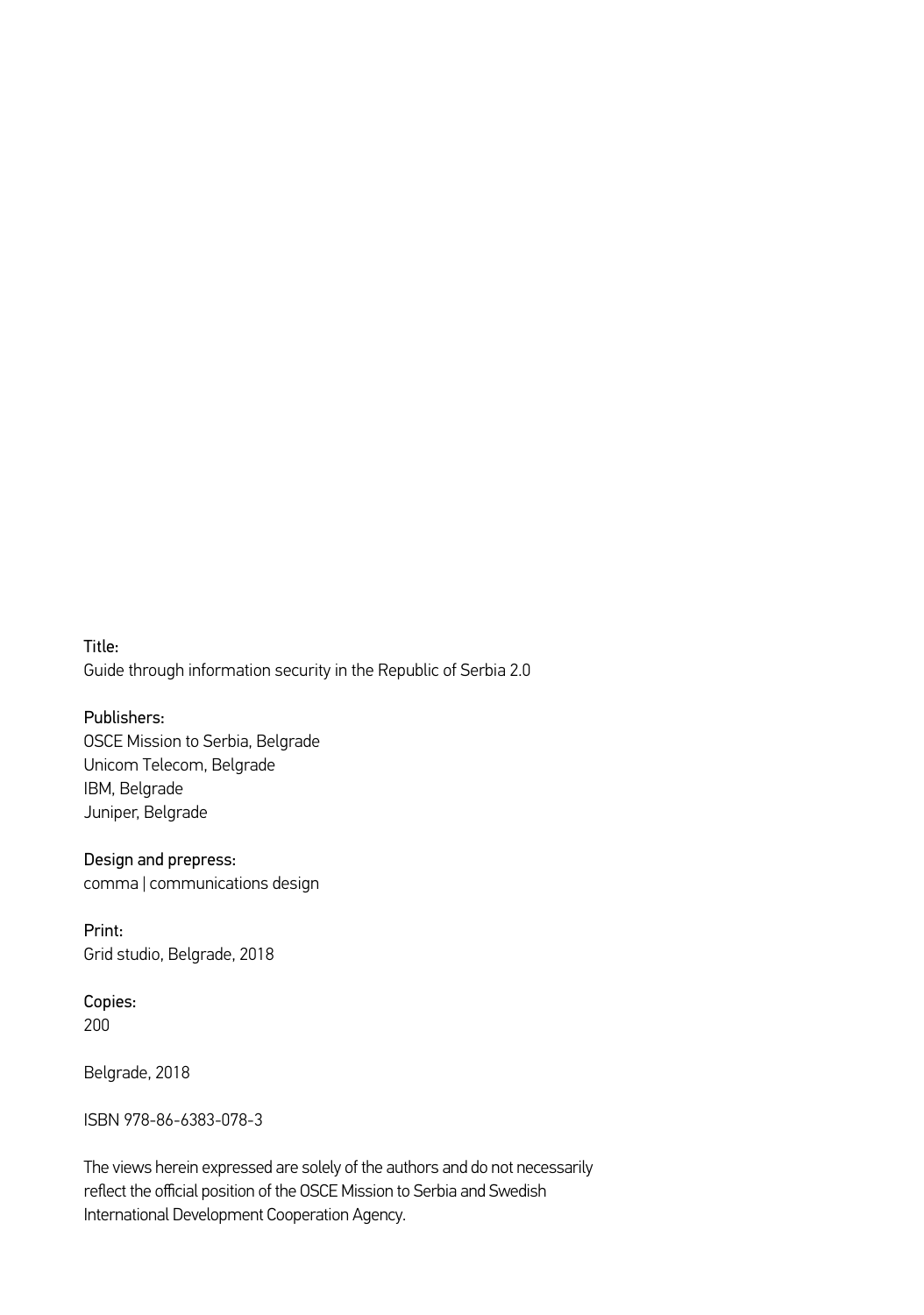### Content

| <b>INTRODUCTION</b>                                                             |          |
|---------------------------------------------------------------------------------|----------|
| <b>INTERNATIONAL OBLIGATIONS</b>                                                | 3        |
| European Union<br>Security lens                                                 | 4<br>4   |
| Cross-sector cooperation                                                        | 11       |
| Economic lens<br>Political lens                                                 | 11<br>14 |
| Pending developments: EU Cyber security Strategy 2.0<br>Regional considerations | 18<br>20 |
| NORTH ATLANTIC TREATY ORGANISATION (NATO)                                       | 21       |
| EU - NATO COOPERATION                                                           | 22       |
| ORGANIZATION FOR SECURITY AND CO-OPERATION IN EUROPE                            | 24       |
| UNITED NATIONS                                                                  | 25       |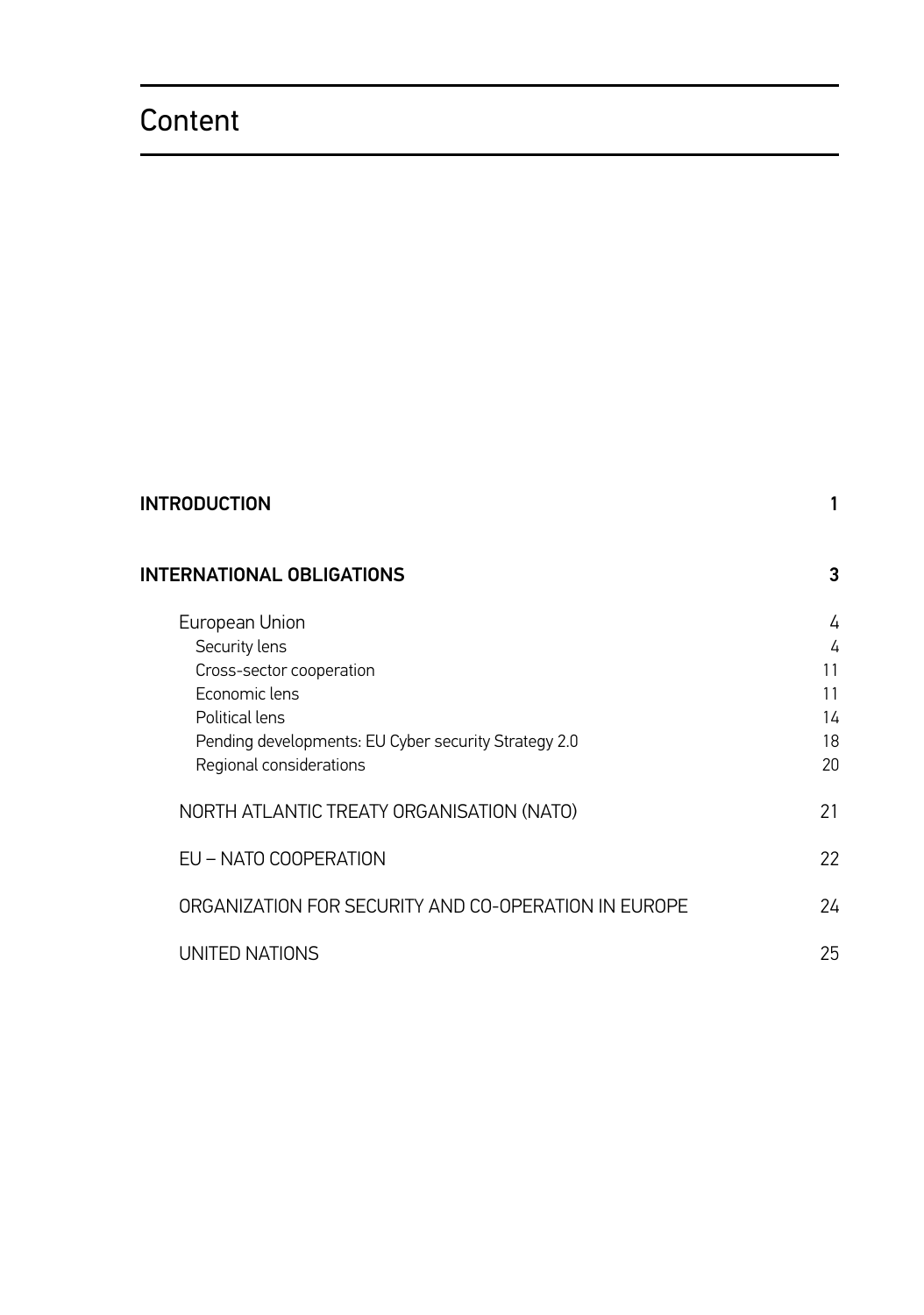#### **Content**

| <b>NATIONAL FRAMEWORK</b><br>27 |                                                                                                   |                |
|---------------------------------|---------------------------------------------------------------------------------------------------|----------------|
|                                 | <b>LAW ON INFORMATION SECURITY</b>                                                                | 27             |
|                                 | <b>ADOPTED BYLAWS</b>                                                                             | 30             |
|                                 | STRATEGY FOR THE DEVELOPMENT OF INFORMATION SECURITY                                              | 36             |
|                                 | OFFICE FOR IT AND E-GOVERNMENT                                                                    | 38             |
|                                 | LAW ON THE AMENDMENTS TO THE LAW ON INFORMATION SECURITY                                          | 38             |
|                                 | ACTION PLAN FOR THE IMPLEMENTATION OF THE STRATEGY FOR THE<br>DEVELOPMENT OF INFORMATION SECURITY | 39             |
|                                 | A PUBLIC-PRIVATE PARTNERSHIP FOR CYBER SECURITY IN SERBIA:<br>THE PETNICA GROUP                   | 41             |
|                                 | PRACTICE MAKES PERFECT: FIRST NATIONAL POLICY-FOCUSED CYBER DRILL                                 | 42             |
| <b>OPPORTUNITIES</b><br>44      |                                                                                                   |                |
|                                 | EUROPEAN UNION                                                                                    | 44             |
|                                 | <b>NATO</b>                                                                                       | 52             |
|                                 | <b>ITU-IMPACT</b>                                                                                 | 53             |
|                                 | UNITED NATIONS                                                                                    | 54             |
|                                 | PRIVATE SECTOR INITIATIVES<br>Microsoft<br><b>IBM</b>                                             | 55<br>55<br>55 |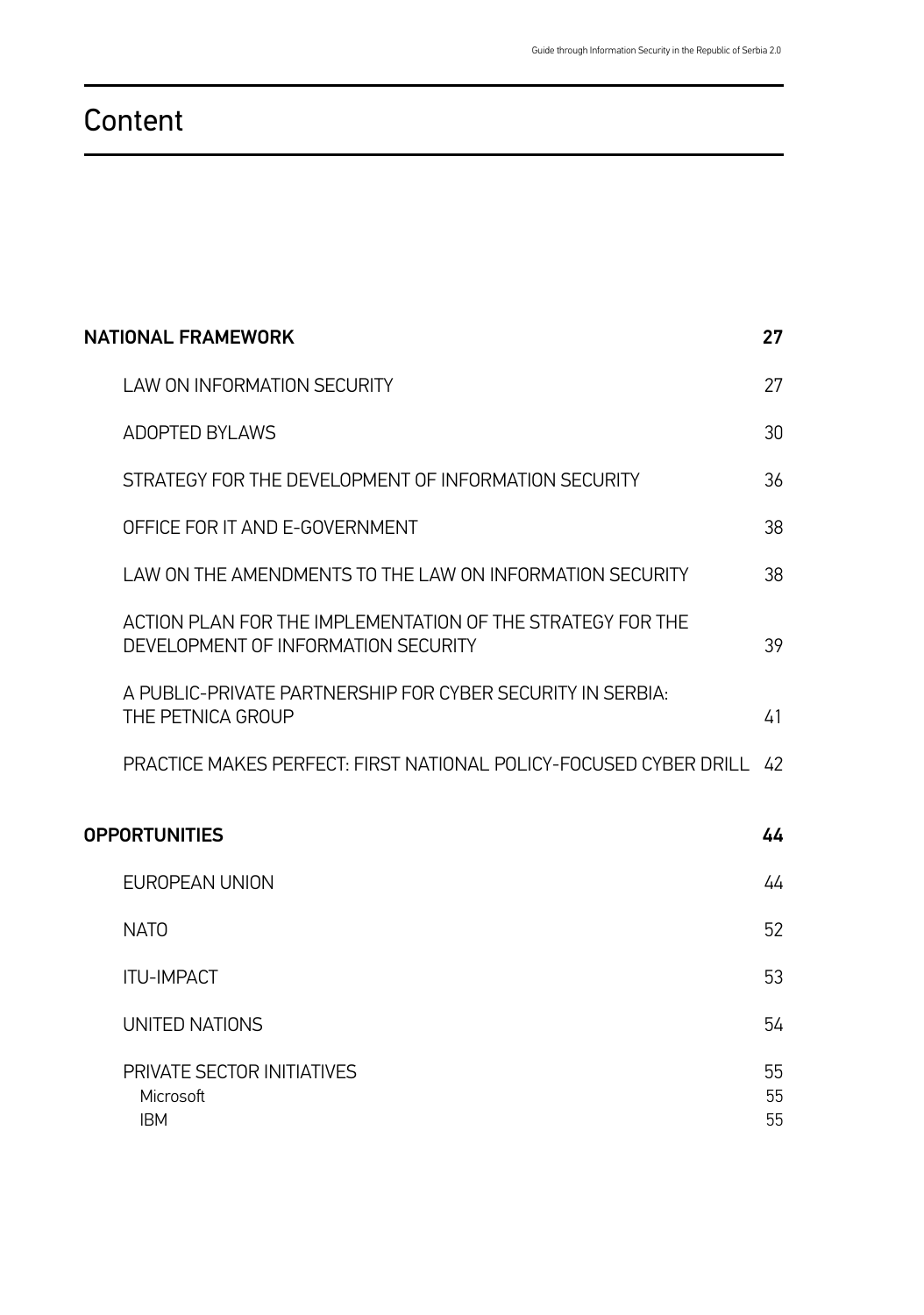### Content

| CONCLUSIONS AND RECOMMENDATIONS                          |    |
|----------------------------------------------------------|----|
| Short-term                                               | 58 |
| Medium-term                                              | 59 |
| Long-term                                                | 60 |
| <b>ABOUT THE PUBLISHERS</b>                              | 61 |
| Unicom Telecom                                           | 61 |
| <b>IBM</b>                                               | 61 |
| Juniper Networks                                         | 62 |
| ANNEX I: Members of the Petnica Group                    | 63 |
| The Petnica Group includes representatives of:           | 63 |
| <b>ANNEX II: Cyber Drill Report</b>                      | 64 |
| Recommendations related to prevention                    | 66 |
| Recommendations related to operative challenges          | 67 |
| Recommendations related to capacities                    | 67 |
| Recommendations related to the normative framework       | 68 |
| Recommendations related to communication with the public | 69 |
| Recommendations related to international cooperation     | 69 |
| Recommendations related to inspection and reporting      | 70 |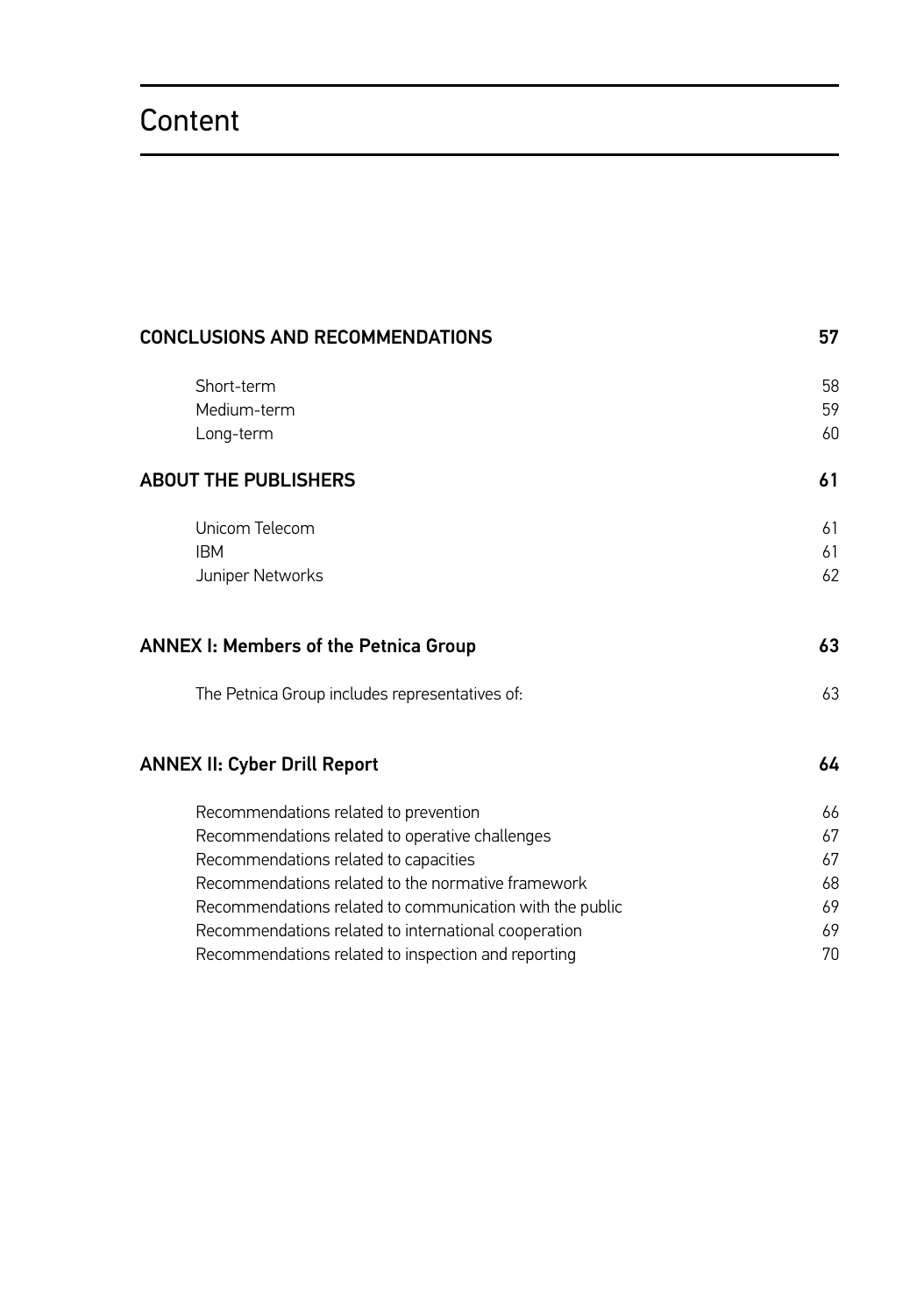| <b>CBMs</b>      | confidence building measures                                            |
|------------------|-------------------------------------------------------------------------|
| <b>CERT/CIRT</b> | Computer Emergency Response Team/Computer Incident<br>Response Team     |
| <b>nCERT</b>     | national Computer Emergency Response Team                               |
| govCERT          | government Computer Emergency Response Team                             |
| <b>CFSP</b>      | Common Foreign and Security Policy (European Union)                     |
| <b>CoE</b>       | Council of Europe                                                       |
| СI               | critical infrastructure                                                 |
| <b>CII</b>       | critical information infrastructure                                     |
| <b>CIWIN</b>     | Critical Infrastructure Warning Information Network (European<br>Union) |
| <b>CSDP</b>      | Common Security and Defence Policy (European Union)                     |
| <b>ECSO</b>      | European Cyber Security Organisation                                    |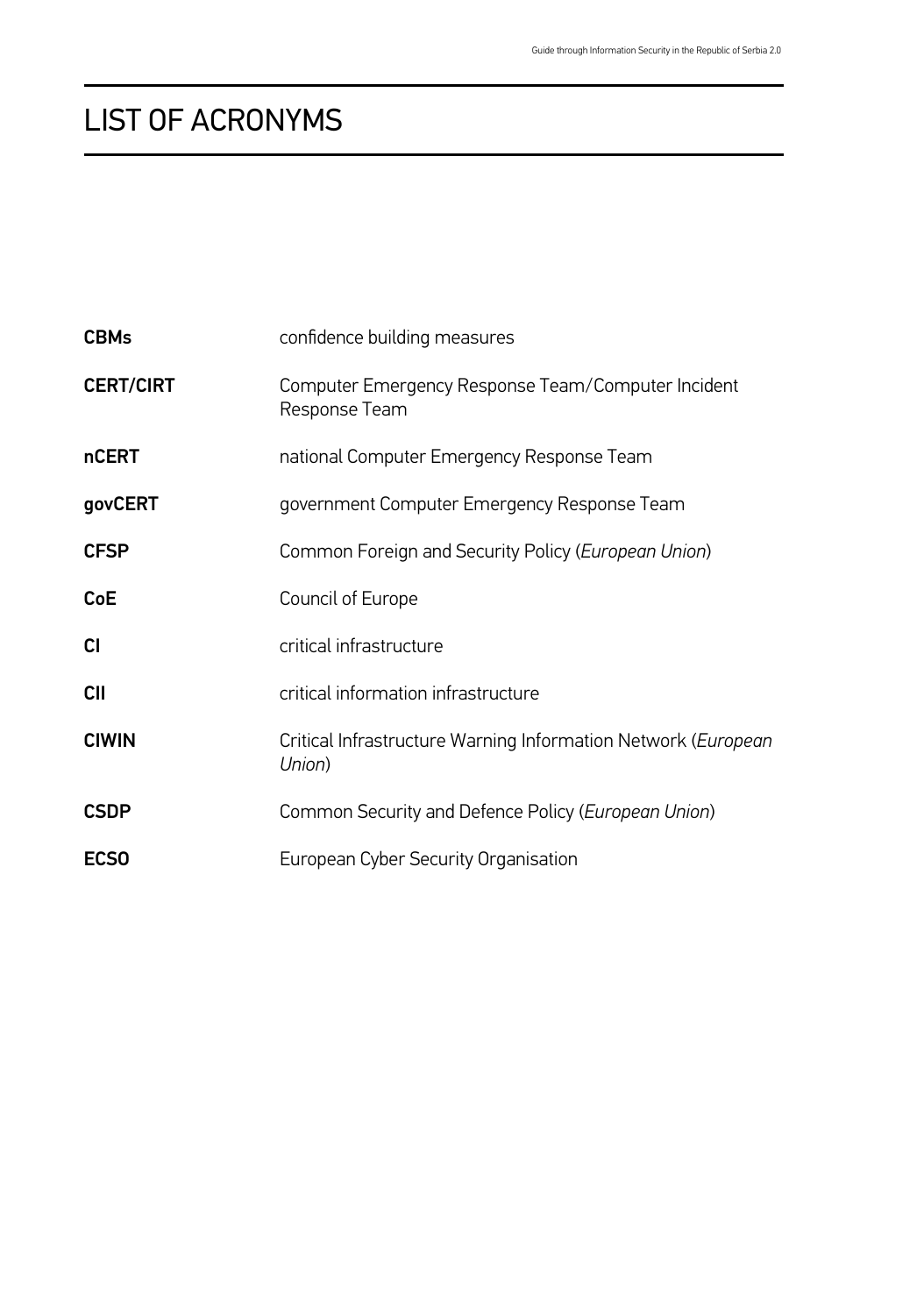| <b>EDA</b>    | European Defence Agency                                      |
|---------------|--------------------------------------------------------------|
| <b>EEAS</b>   | European Union External Action Service                       |
| <b>EFSI</b>   | European Fund for Strategic Investments                      |
| <b>ENISA</b>  | European Union Agency for Network and Information Security   |
| <b>ESOs</b>   | European Standardisation Organisations                       |
| EU            | European Union                                               |
| <b>GGE</b>    | Group of Governmental Experts (United Nations)               |
| ICT           | information and communication technology                     |
| <b>IMPACT</b> | International Multilateral Partnership Against Cyber Threats |
| <b>IPA</b>    | Instrument for Pre-Accession (European Union)                |
| <b>IPAP</b>   | Individual Partnership Action Plan (NATO, agreed with)       |
| <b>ISAC</b>   | Information Sharing and Analysis Centres                     |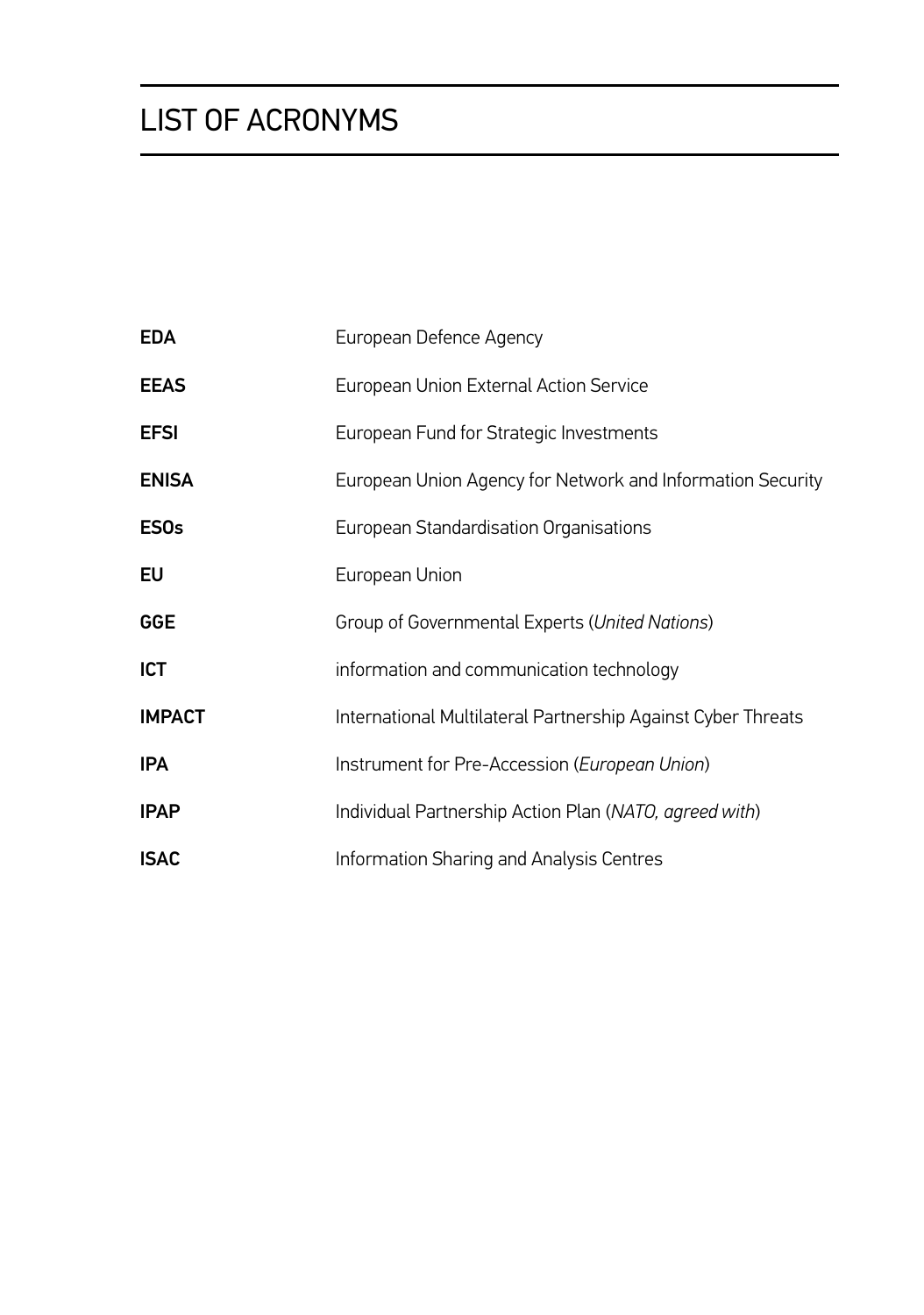| <b>ISP</b>   | internet service provider                                                                        |
|--------------|--------------------------------------------------------------------------------------------------|
| ITU          | International Telecommunications Union                                                           |
| <b>NATO</b>  | North Atlantic Treaty Organization                                                               |
| <b>NICP</b>  | NATO Industry Cyber Partnership                                                                  |
| <b>NIS</b>   | network and information security                                                                 |
| <b>OSCE</b>  | Organization for Security and Co-operation in Europe                                             |
| <b>PARP</b>  | Planning and Review Process (NATO)                                                               |
| <b>PfP</b>   | Partnership for Peace (NATO, programme of)                                                       |
| <b>PPP</b>   | public-private partnership                                                                       |
| <b>RATEL</b> | Regulatory Agency for Electronic Communications and Postal<br>Services of the Republic of Serbia |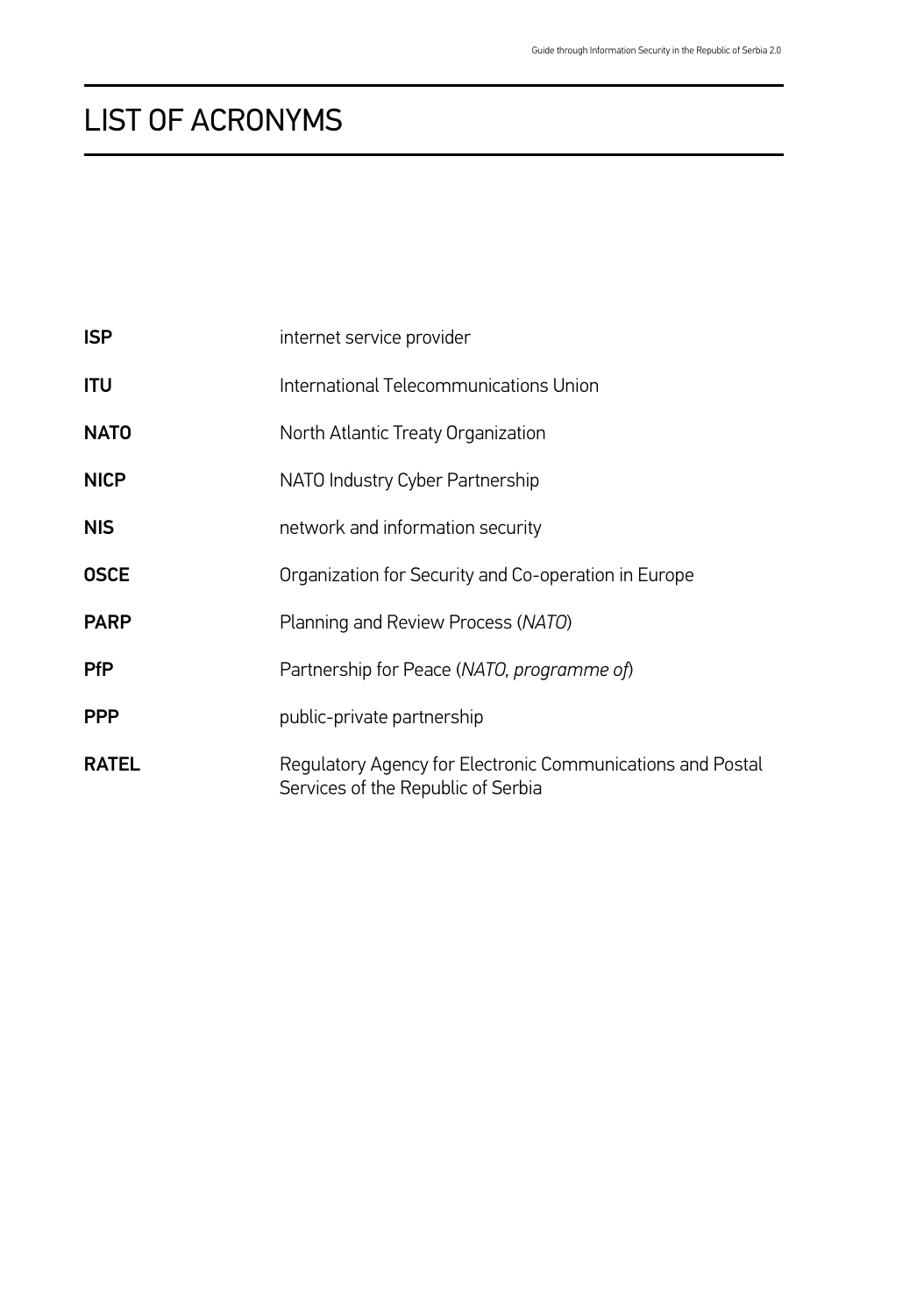| <b>SPS</b>    | Science for Peace (NATO, programme of)            |
|---------------|---------------------------------------------------|
| UN            | United Nations                                    |
| <b>UNDP</b>   | United Nations Development Programme              |
| <b>UNIDIR</b> | United Nations Institute for Disarmament Research |
| <b>UNODA</b>  | United Nations Office for Disarmament Affairs     |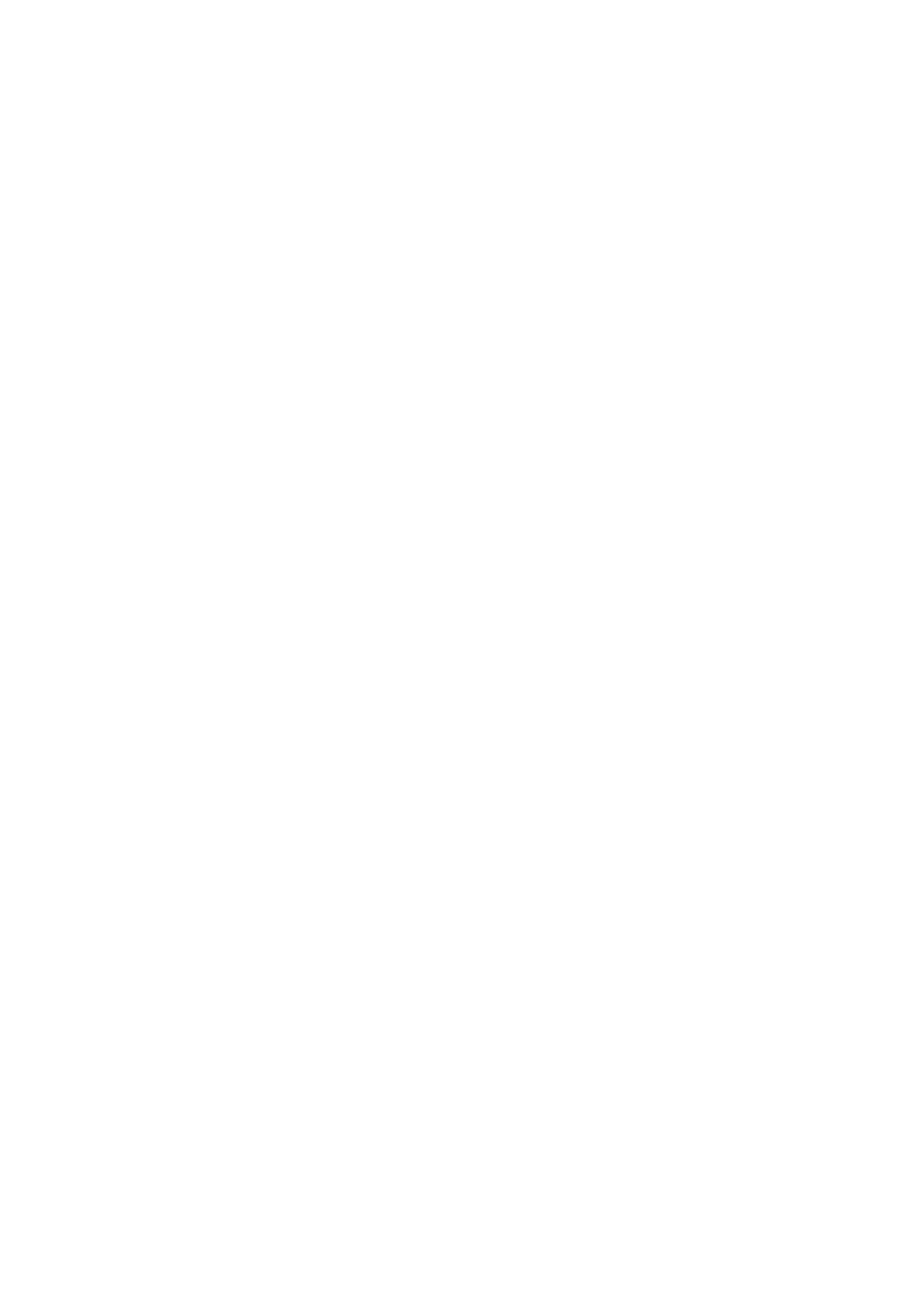### FOREWORD

I consider it a great priviledge to have the opportunity to write these few lines of the foreword to the "Guide through Information Security in the Republic of Serbia 2.0".

Among relevant actors in the field of cyber security in the Republic of Serbia, from the public to the private sector, I believe there are almost none who have not read the first edition of the Guide and whom it did not help and widen their views of this complex and multidisciplinary field.

Satisfied with the pace of development of cyber security in our country or not, it is a fact that significant steps have been made since the time of writing of the first edition of the Guide. Precisely for this reason we have eagerly awaited the new edition that is now before us.

The greatest quality of the first edition of the Guide were its systematic approach, scope and actuality of the analysis it provided. The author has managed to – with the same level of quality – research, analyse and provide a comprehensive overview of the current state and further opportunities for developing cyber security, making thus a great contribution to all of us, not only as individuas, but to our society as a whole.

Public-private partnership is one of the imperatives in developing cyber security. In this sense, it is an even greater pleasure that our company Unicom Telecom, together with our partners – IBM and Juniper Networks – had the opportunity to contribute to the preparation and print of this Guide.

Aleksandar Đorđević

CEO

Unicom Telecom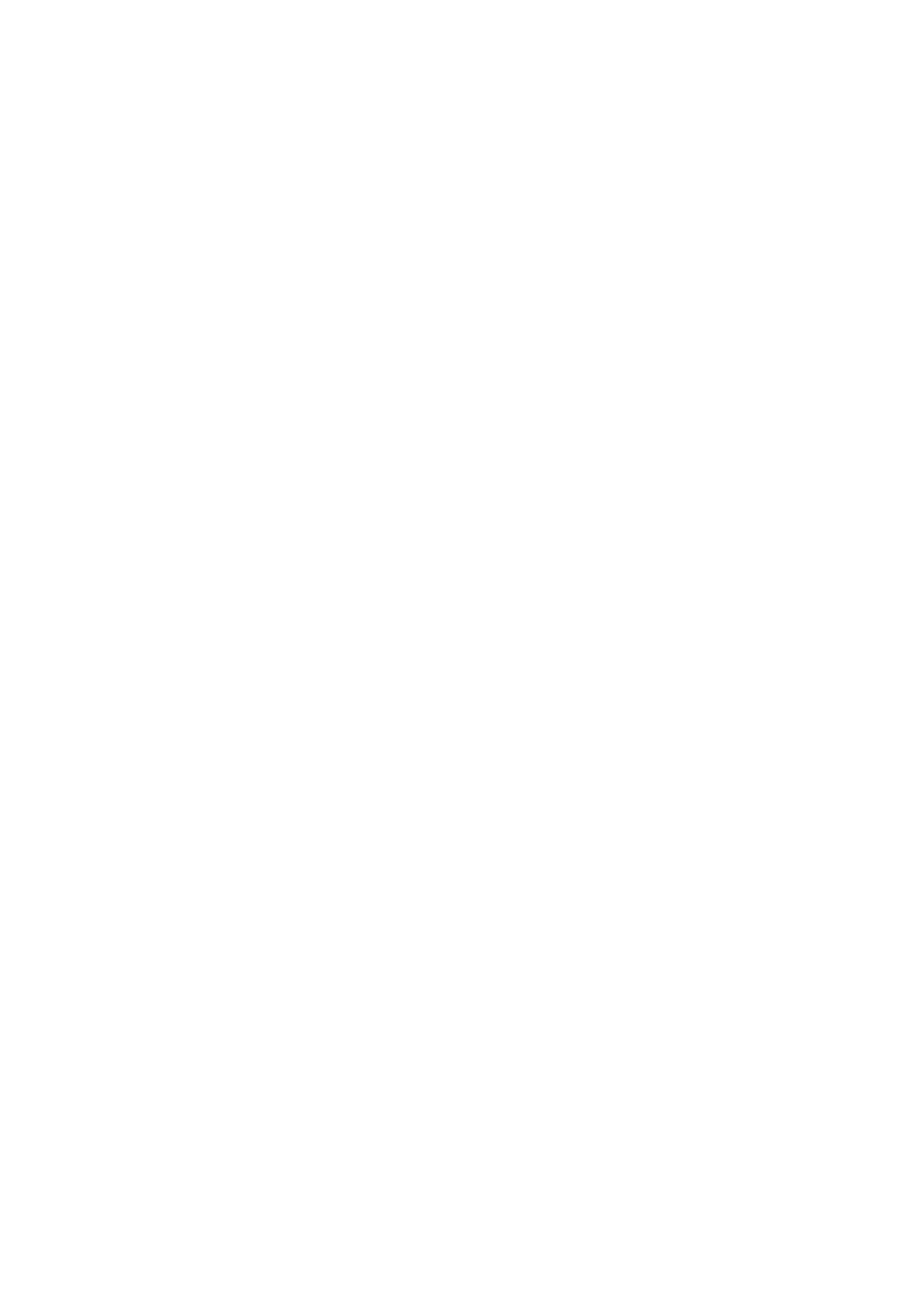# <span id="page-14-0"></span>INTRODUCTION

Welcome to the Guide through Information Security in the Republic of Serbia 2.0.

The guiding idea behind this publication is to provide a comprehensive overview of the state of affairs of cyber security in the Republic of Serbia, focusing on the normative and strategic framework established thus far. This is analysed in relation to obligations and expectations the country is faced with given its membership in, and cooperation with, different international and regional regimes, organisations, initiatives and mechanisms. In order not to pose authoritatively, the study also provides information, facts and hints at where and how the Republic of Serbia can seek advice, partners and general support for establishing and strengthening its overall national cyber security framework, working thus at the same time towards fulfilling its obligations to international partners.

The Guide through Information Security in the Republic of Serbia 2.0 has its roots in an earlier edition, published by the OSCE Mission to Serbia, under the title *Guide through Information Security in the Republic of Serbia*. The first edition of the Guide had its reprint published by a private company, Saga New Frontier Group, after being recognised as a publication providing practical and constructive guidelines for further developments in this sector, through a multidisciplinary and holistic approach, aiming to unite and find a common ground between all relevant actors in the country - from public to private, from strategic to operational sectors.<sup>1</sup> The study in front of you therefore poses as an updated and revised version of the previous publication, compiled with the idea of continued development of comprehensive reference documents for all stakeholders engaged in the cyber security framework in the Republic of Serbia. It is important to note that many of the arguments, analyses, conclusions, and recommendations put forward in this Guide are a result of the work of an informal public-private partnership framework referred to as the '*Petnica Group*', as is explained in the following chapters. This publication, as well as its previous version, should therefore be seen as a by-product of joint efforts aimed at establishing an operational public-private partnership framework in the country, and the author would use this opportunity to thank all members of this Group.

The study was compiled between February and August 2018, mainly through desk research of publicly available literature, materials and official documents dealing with and regulating this field.

<sup>1</sup> Foreword to the second edition of the Guide through Information Security in the Republic of Serbia. 2017. Saga New Frontier Group.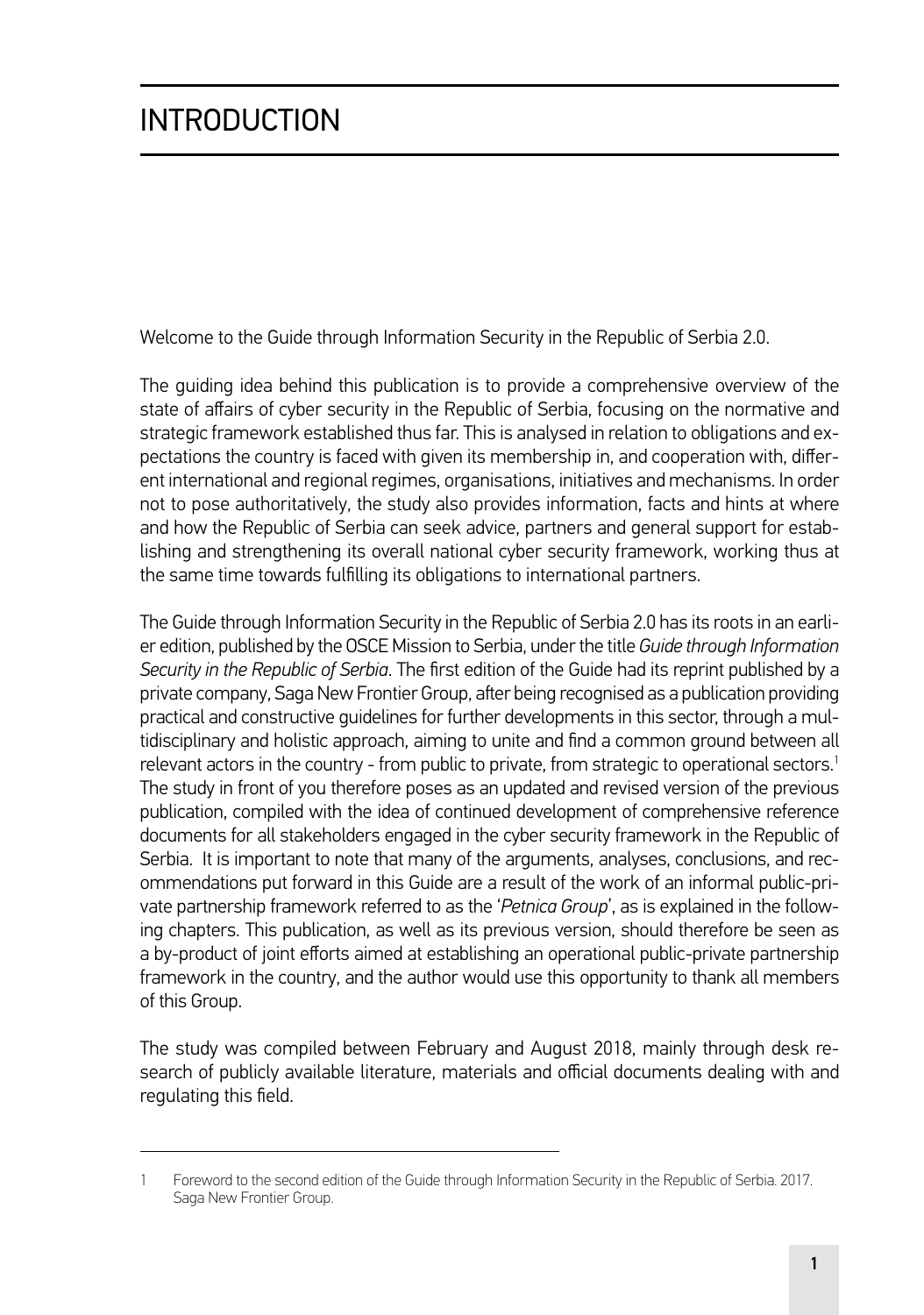Given that the Republic of Serbia has thus far already established the basic tenets of a national cyber security framework, including normative and institutional mechanisms as well as semi-formal public-private cooperation channels, this Guide aims to commend the accomplishments of such development, but also point to certain discrepancies and deficiencies flagged in the process of implementation in practice. It is intended to pose as a comprehensive, informative tool for all stakeholders that have a direct or indirect interest in cyber security in the Republic of Serbia and a modest contribution to efforts aimed at developing a comprehensive national cyber security framework.

The first chapter, *International obligations*, analyses the principles, standards and norms the Republic of Serbia has signed up for through its strategic choice of membership in, and cooperation with, international and regional regimes, organisations, initiatives and mechanisms, including the European Union, North Atlantic Treaty Organization, Organization for Security and Cooperation in Europe, and the United Nations. In the second chapter, *National framework*, the normative and institutional mechanisms established in the field of cyber security in the Republic of Serbia are analysed, including the Law on Information Security, its complementary bylaws, as well as amendments, and the Strategy for the Development of Information Security and accompanying Action Plan for its implementation. Existing cooperation mechanisms are also discussed, focusing mainly on initiatives of public-private partnership, highlighting the benefits such cooperation can bring for overall national security in the cyber sphere. The third chapter, *Opportunities*, maps the possibilities made available to Serbia through its engagement at the international level, in terms of program-related financial resources and capacity-building programs provided by different international partners in the field of cyber security. The final chapter *Conclusions and recommendations* lists general impressions gathered through the above mentioned analysis pertaining to the state of affairs of cyber security in the Republic of Serbia, expectations and opportunities, and lists short, medium and long term conclusions based on, and tailor-made to, these local circumstances.

Special gratitude needs to be expressed to Unicom Telecom for recognising the benefits of this Guide for developing an information security framework in the Republic of Serbia and supporting the publication of its second, updated and reviewed edition.

NB: A special note pertains to the terminology used in the study, namely, to overlapping of the terms "information security" and "cyber security". Due to the fact that the debate on the use of these two terms is still ongoing at the international level too<sup>2</sup>, without attaching primacy to either term, "information security" is, for the purpose of this study, used in relation to the national normative and strategic framework in the Republic of Serbia, since the term is, as such, employed in official documents. In parallel, "cyber security" is used in its core format, as found in official documents of international and regional regimes, organisations, initiatives and mechanisms.

<sup>2</sup> In expert circles, the term "information security" is commonly understood as referring to the protection of confidentiality, integrity and availability of information, while the term "cyber security" includes both the protection of networks and infrastructure, as well as the protection of users. In practice, the Euro-Atlantic block of countries uses the term "cyber security" in global political debates as a broader concept of protection from cyber-attacks while maintaining an open and free cyber space, while, for example, the countries of the Shanghai Cooperation Organization generally employ the term "information security" as a broader concept that additionally includes threats in the form of information war and propaganda.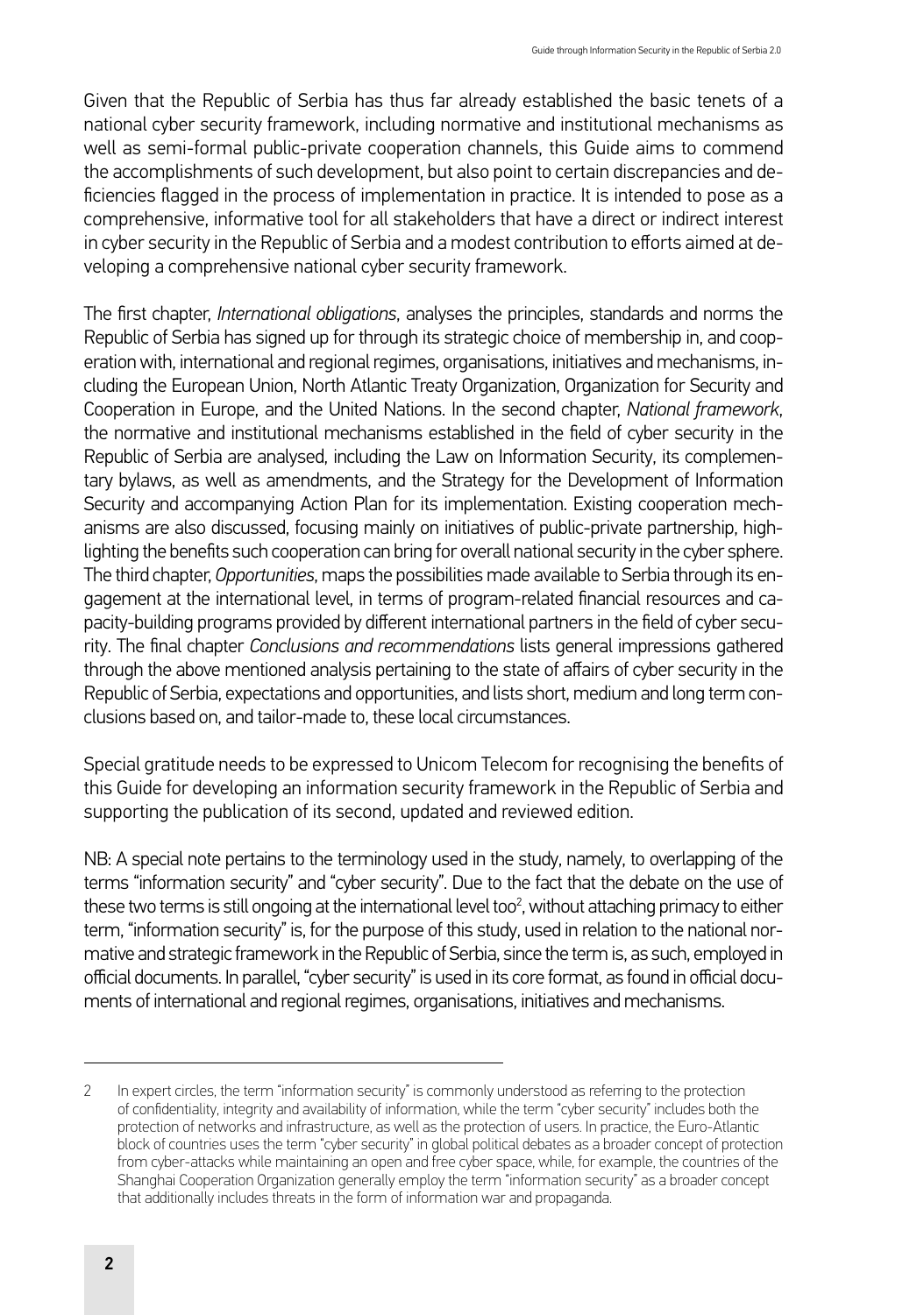# <span id="page-16-0"></span>INTERNATIONAL OBLIGATIONS

Given the Republic of Serbia's aspiration and officially proclaimed national strategic goal of becoming a European Union Member State, the country's primary reference for 'all things cyber' should be placed within the EU framework. In this sense, the country should closely monitor developments in the Union when it comes to matters of cyber security in different shapes and forms in order to align itself as much as possible with EU policies and principles. Given that the Republic of Serbia is still in a relatively early stage of developing its comprehensive national framework regulating cyber security, it makes it all the easier to introduce practices based on EU standards from the very outset, rather than having to go through painful processes of changing established practice in order to align with the Union's approach.

In terms of other international obligations, the Republic of Serbia, despite acting from a position of a militarily neutral country and one not aspiring to become a member, nevertheless maintains a high level of cooperation with the North Atlantic Treaty Organisation (NATO). Such cooperation is practiced through membership in the Partnership for Peace framework, and the accompanying Planning and Review Process (PARP). Additionally, in 2015, the Republic of Serbia agreed an Individual Partnership Action Plan (IPAP) with NATO, establishing thus the highest level of cooperation a country not aspiring to become a member can have with the Alliance. Within this agreement, among other things, Serbia has also obliged itself to take certain steps in the field of cyber security.

Finally, in order to step up on the international stage and carve a position for itself at international negotiating tables dealing with matters of cyber security, the Republic of Serbia needs to monitor, implement and practice different principles promoted and adopted by international organisations it is a member of. Primarily, these refer to measures suggested and promoted by the Organization for Security and Co-operation in Europe (OSCE), as well as principles and conclusions arrived at within the United Nations (UN). Although voluntary in their essence, these measures provide initial guidelines based on facts and practical experiences for establishing and developing regulatory and operational frameworks for raising national cyber security levels and developing international cooperation in this field.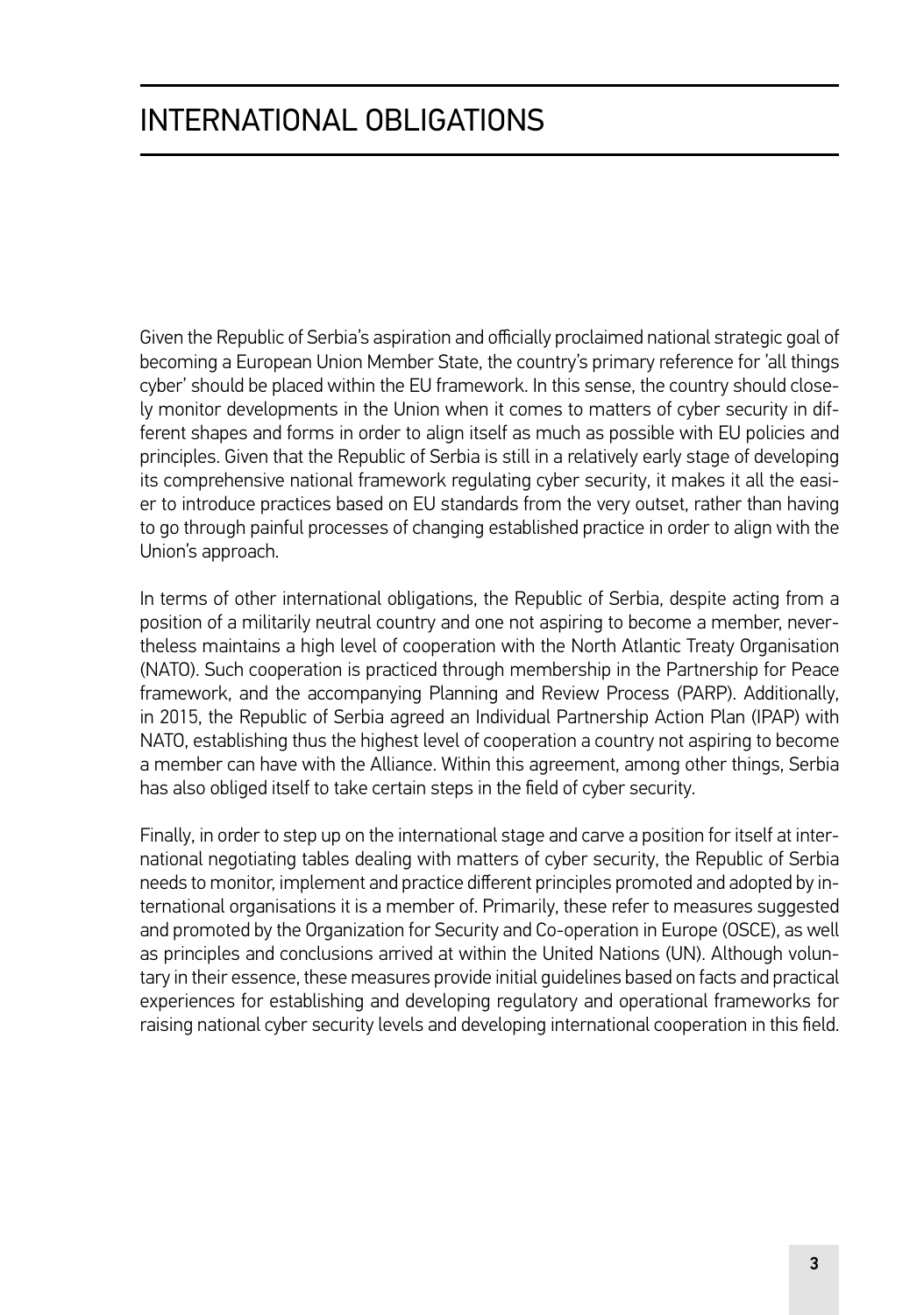# <span id="page-17-0"></span>European Union

As a multi-national ecosystem, the European Union can be said to have the most developed international framework regulating cyber security matters. As a genuine portrayal of the essence of the nature of cyber security, the EU cyber security framework approaches this issue from a number of different lenses – security, economic and political – addressing a myriad of challenges and opportunities cyber as a field implies and opens. These range from questions of resilience and critical information infrastructure protection across the Union and within its Member States, to the Digital Single Market and security standards in ICT products based on 'security by design' principles, to foreign policy and cyber diplomacy. Through the evolution of cyber security policies in the Union, synergies between lenses of security, economy and policy arise as cross-cutting issues emerge, resulting in comprehensive policies establishing umbrella governance frameworks. To date, the majority of cyber security efforts within the Union have been supported by the European Union Agency for Network and Information Security (ENISA), whose role, among others, is to work together with EU Members States and the private sector to deliver advice and solutions, including cyber exercises; support development of national cyber security strategies, cooperation and capacity building of Computer Emergency Response Teams (CERTs); and identify the cyber threat landscape<sup>3</sup>. As discussed further in this chapter, pending developments see a proposal for widening ENISA's mandate, establishing the body as a European Cyber security Agency.

#### Security lens

With security posing as a key precondition for any additional developments in cyberspace, the European Union adopted the **Cyber Security Strategy of the European Union**4 in 2013, as the first umbrella document of the European Commission to assume a comprehensive strategic approach to cyber security across the Union. As its first strategic priority – Achieving cyber resilience – the Strategy underlines the need for improving capabilities of the Member States and the private sector to prevent, detect and handle cyber security incidents. Issues pertaining to cyber space are mainstreamed into the external policy of the EU, within the Common Foreign and Security Policy (CFSP), which the Republic of Serbia is to align itself with in the process of accession to the European Union. In that sense, the Strategy additionally calls for strengthening of international efforts for the development of protection networks for critical information infrastructure through cooperation between states and the private sector. Priorities set by this Strategy additionally include capacity building, international dialogue on cyberspace, as well as implementation of fundamental principles of the EU, such as openness and freedom, in cyberspace.

<sup>3</sup> ENISA website. [https://www.enisa.europa.eu/about-enisa.](https://www.enisa.europa.eu/about-enisa)

<sup>4</sup> Joint Communication to the European Parliament, the Council, the European Economic and Social Committee and the Committee of the Regions. Cyber security Strategy of the European Union: An Open, Safe and Secure Cyberspace. 7.2.2013. European Commission. JOIN(2013) 1 final.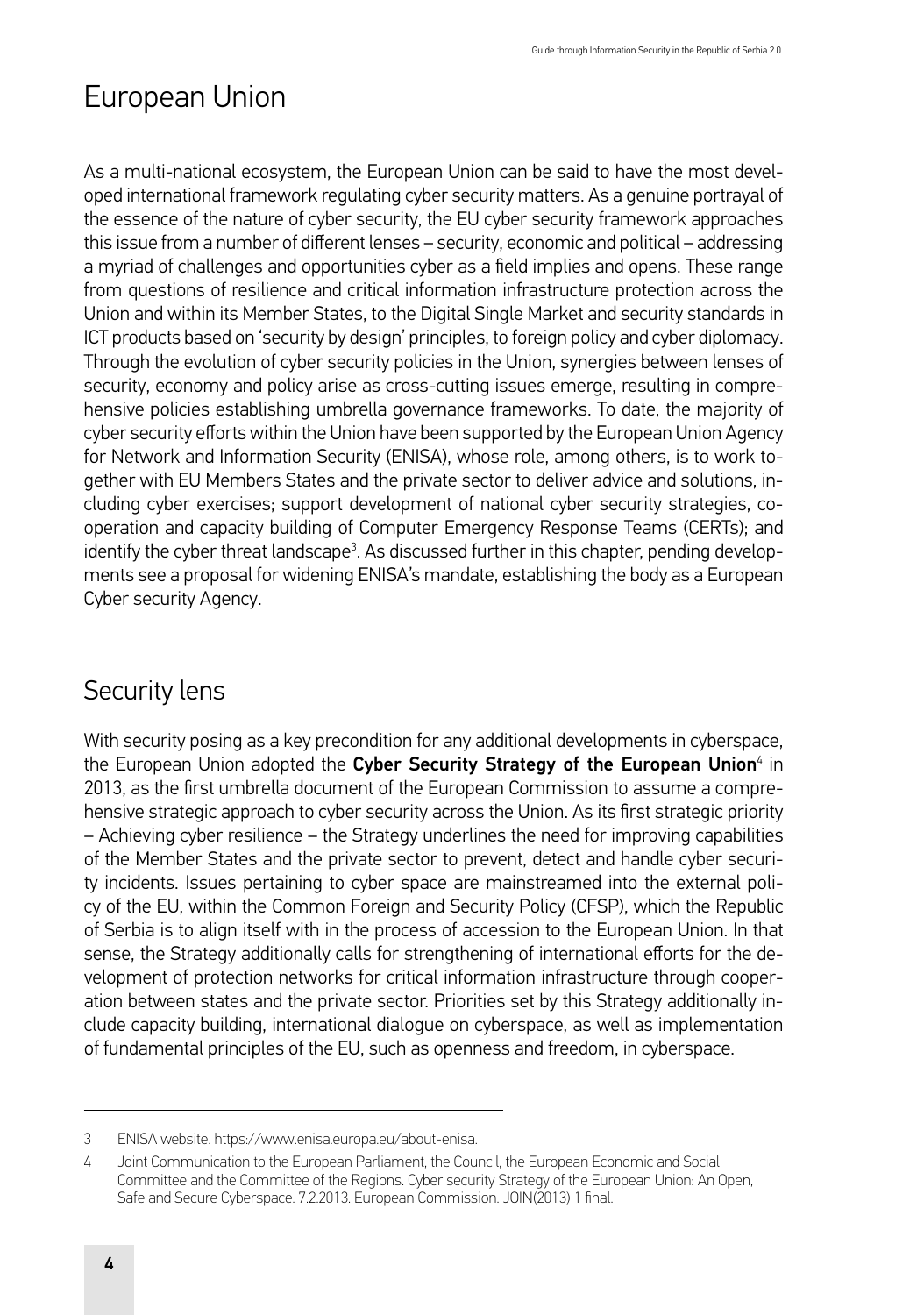Moving onto more specific issues, matters pertaining to critical infrastructure in the area of information and communication technologies build upon the trend that is present in the EU since 2008, and the Directive on the identification and designations of European critical infrastructure and the assessment of the need to improve their protection $^5\!$ . According to this Directive, Member States are obliged to identify the critical infrastructure on their territories and to submit to the European Commission generic data on risks, threats and vulnerabilities, including information on potential improvements to the identified infrastructure as well as trans-border dependency. The Directive was the first to regulate the foundations for identification of critical infrastructure in the European Union and, in addition to the energy sector and the area of transport, call for application of the same  $a$ pproach in other sectors too, specifically, information and communication technologies $\delta$ .

In March 2009, on the basis of the Communication on Critical Information Infrastructure Protection, the **European Public-Private Partnership for Resilience (EP3R)**<sup>7</sup> was established as a coordination body for a European response to cyber threats to critical information infrastructure of the Union. The role of the Working Groups established by means of this Partnership is to, based on existing models of existing national public-private mechanisms, encourage information sharing and stock-taking of good practice; enable discussion on priorities, objectives and measures of public policies in this field; and identify the basic preconditions for security and resilience in Europe. This endeavour was completed in 2013 and shut down after four years of operations. In 2016, a more ambitious and comprehensive form of public-private partnership in cyber security was established, as will be discussed further on.

In the meantime, in 2013, the Critical Infrastructure Warning Information Network **(CIWIN)**<sup>8</sup> was set up as a pilot project - a platform for exchange of information on shared threats, vulnerabilities and appropriate measures and strategies to mitigate risk in support of critical infrastructure protection, with information and communication technologies included among eleven critical sectors. Despite primarily focusing on EU Member States, the CIWIN platform also allows access to governmental authorities, organizations and experts from third countries having formal cooperation with the EU on activities pertaining to the protection of critical infrastructure.

The **European Agenda on Security**<sup>9</sup>, adopted in 2015, lists cybercrime as one of its three core priorities requiring immediate action, alongside terrorism and organised crime. In

<sup>5</sup> Council Directive 2008/114/EC of 8 December 2008 on the identification and designation of European critical infrastructures and the assessment of the need to improve their protection. 23.12.2008. Official Journal of the European Union. L 345/75.

<sup>6</sup> The European Commission draws up the guidelines for identification of European critical infrastructure in the Member States, but this document is classified.

<sup>7</sup> European Public Private Partnership for Resilience. ENISA. [https://www.enisa.](https://www.enisa.europa.eu/topics/national-cyber-security-strategies/ppps/public-private-partnership/european-public-private-partnership-for-resilience-ep3r) [europa.eu/topics/national-cyber-security-strategies/ppps/public-private-partnership/](https://www.enisa.europa.eu/topics/national-cyber-security-strategies/ppps/public-private-partnership/european-public-private-partnership-for-resilience-ep3r) [european-public-private-partnership-for-resilience-ep3r.](https://www.enisa.europa.eu/topics/national-cyber-security-strategies/ppps/public-private-partnership/european-public-private-partnership-for-resilience-ep3r)

<sup>8</sup> Critical Infrastructure Warning Information System (CIWIN). European Commission. [https://ec.europa.eu/](https://ec.europa.eu/home-affairs/what-we-do/networks/critical_infrastructure_warning_information_network_en) [home-affairs/what-we-do/networks/critical\\_infrastructure\\_warning\\_information\\_network\\_en.](https://ec.europa.eu/home-affairs/what-we-do/networks/critical_infrastructure_warning_information_network_en)

<sup>9</sup> Communication from the Commission to the European Parliament, the Council, the European Economic and Social Committee and the Committee of the Regions. The European Agenda on Security. 28.4.2015. European Commission. COM(2015) 185 final.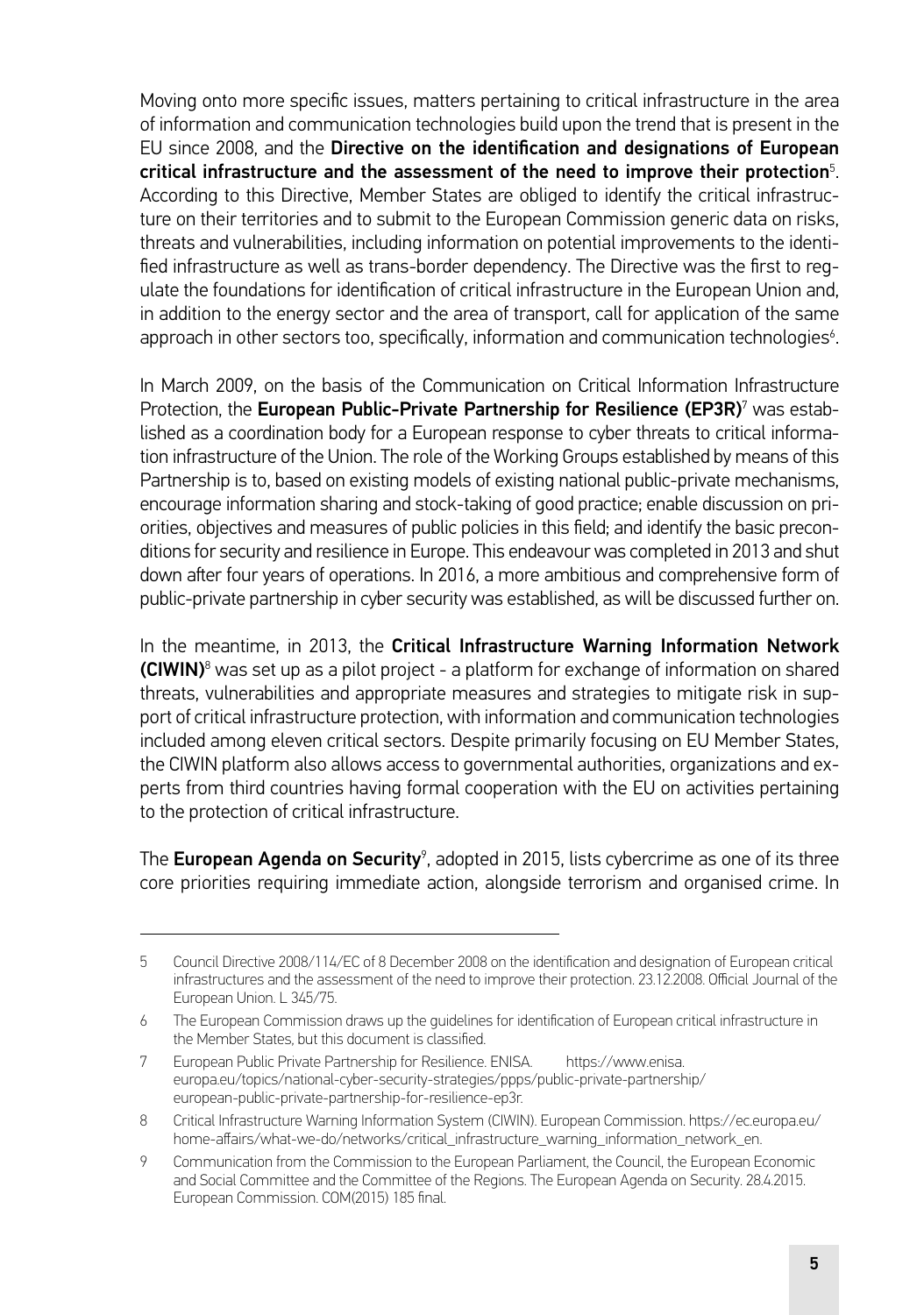this sense, cyber security is defined as the 'first line of defence' against cybercrime, and swift adoption of a comprehensive framework governing network and information security across the Union is called for.

This took place in 2016, with the adoption of the Directive concerning measures for a high common level of security of network and information systems across the Union (NIS Directive)<sup>10</sup>, following three years of complicated negotiations between the Commission, the European Parliament and the Council of Europe. The NIS Directive calls on all Member States to prescribe the basic standards relevant to the security of national network and information systems that are to be defined by the competent state authority and establish functional Computer Emergency Response Teams (CERTs), along with adopting national strategies and cooperation plans in this field. According to the Directive, a national strategy for information security should regulate the following issues:

- Objectives and priorities;
- ▶ Competencies and responsibilities of the relevant state bodies and other actors;
- ▶ Measures relating to preparedness, response and recovery, including cooperation between the public and private sectors;
- ▶ An indication of the planned education, awareness-raising and training programs;
- ▶ An indication of research and development plans;
- ▶ A risk assessment plan in order to identify the potential risks;
- ▶ A list of actors involved in the implementation of the national strategy.

The Directive further prescribes that security measures should be based on the principle of *risk assessment-based governance* – a culture that should be developed through appropriate regulatory frameworks, as well as on the basis of existing industry practices, and one that Serbia is still struggling to introduce as a baseline standard for any planned activities and actions. The need for *standardisation* is underlined as well, in order to ensure common security throughout the EU, proposing the development of harmonized standards. Providing a step-by-step detailed list of elements that national cyber security frameworks should consist of, the NIS Directive poses as a baseline checklist for any country aiming to develop a sound national approach in this field, not to mention its importance of acting as an integral guideline for aspiring EU Member States, as is the Republic of Serbia. To this end, the current Law on Information Security, and its complementary bylaws, are expected to be updated and revised to be fully aligned with the Directive's provisions.

<sup>10</sup> Directive 2016/1148 of the European Parliament and of the Council of 6 July 2016 concerning the measures for a high common level of security of network and information systems across the Union. 19.7.2016. Official Journal of the European Union. L 194/1.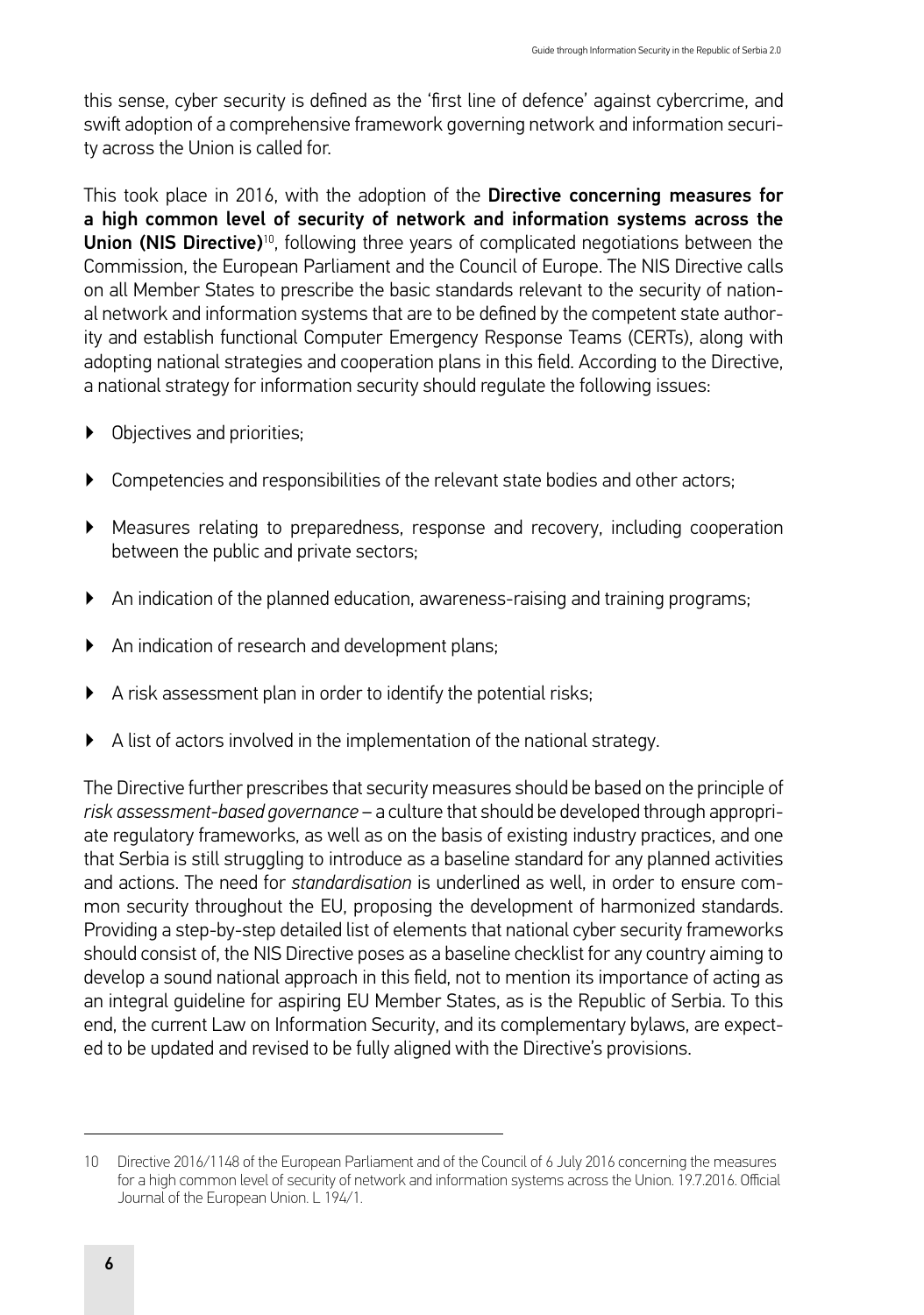According to the NIS Directive, support to strategic cooperation among Member States is provided by the **Cooperation Group**<sup>11</sup> that is made up of representatives of Member States, the Commission and ENISA. Eighteen months following the adoption of the NIS Directive, and every two years thereafter, the Group is to lay down a work program to implement the objectives set out in the Directive. The European Union may conclude international agreements with third countries or international organisations that allow their participation in some activities of the Cooperation Group – which is an opportunity the Republic of Serbia should explore. Otherwise, according to the Commission implementing decision on the Cooperation Group's procedural arrangement, representatives of acceding countries shall automatically be invited to attend the Group's meetings following the signing of the Treaty of accession. The Chair may also invite representatives of relevant stakeholders or experts to participate in a meeting or in a particular part of a meeting of the Group, on his/her own initiative or at the request of a member of the Group.<sup>12</sup>

In terms of critical information infrastructure, the NIS Directive prescribed that Member States are responsible for the *identification of critical infrastructure* in the field regulated by the Directive. The NIS Directive in fact recognizes two types of entities: operators of essential services and digital services providers. Annex II and III contain a list of services comprising the first group, based on which it can be determined whether a certain service provider can be categorized among the providers of services that are *essential* for the maintenance of critical societal and economic activities (services of special importance, as they are generally referred to in the normative framework of the Republic of Serbia). According to the list of services, this group is in fact presented as equivalent to operators of critical infrastructure, encompassing the:

- ▶ Energy sector (electricity, oil and gas);
- ▶ Transport sector (air, rail, water and road transport);
- **Banking sector:**
- **Financial market infrastructures:**
- ▶ Health sector (healthcare settings including hospitals and private clinics);
- Drinking water supply and distribution; and
- ▶ Digital infrastructure (IXPs, DNS service providers and TLD name registries). (Annex II)

<sup>11</sup> According to Article 11 of the NIS Directive, the Cooperation Group is tasked with providing strategic guidance for the activities of the CSIRTs network and discussing capabilities and preparedness of the Member States, and, on a voluntary basis, evaluating national strategies on the security of network and information systems and the effectiveness of CSIRTs, and identifying best practice.

<sup>12</sup> Commission implementing decision (EU) 2017/179 of 1 February 2017 laying down procedural arrangements necessary for the functioning of the Cooperation Group pursuant to Article 11(5) of the Directive (EU) 2016/1148 of the European Parliament and of the Council concerning measures for a high common level of security of network and information systems across the Union. Official Journal of the European Union. L 28/73.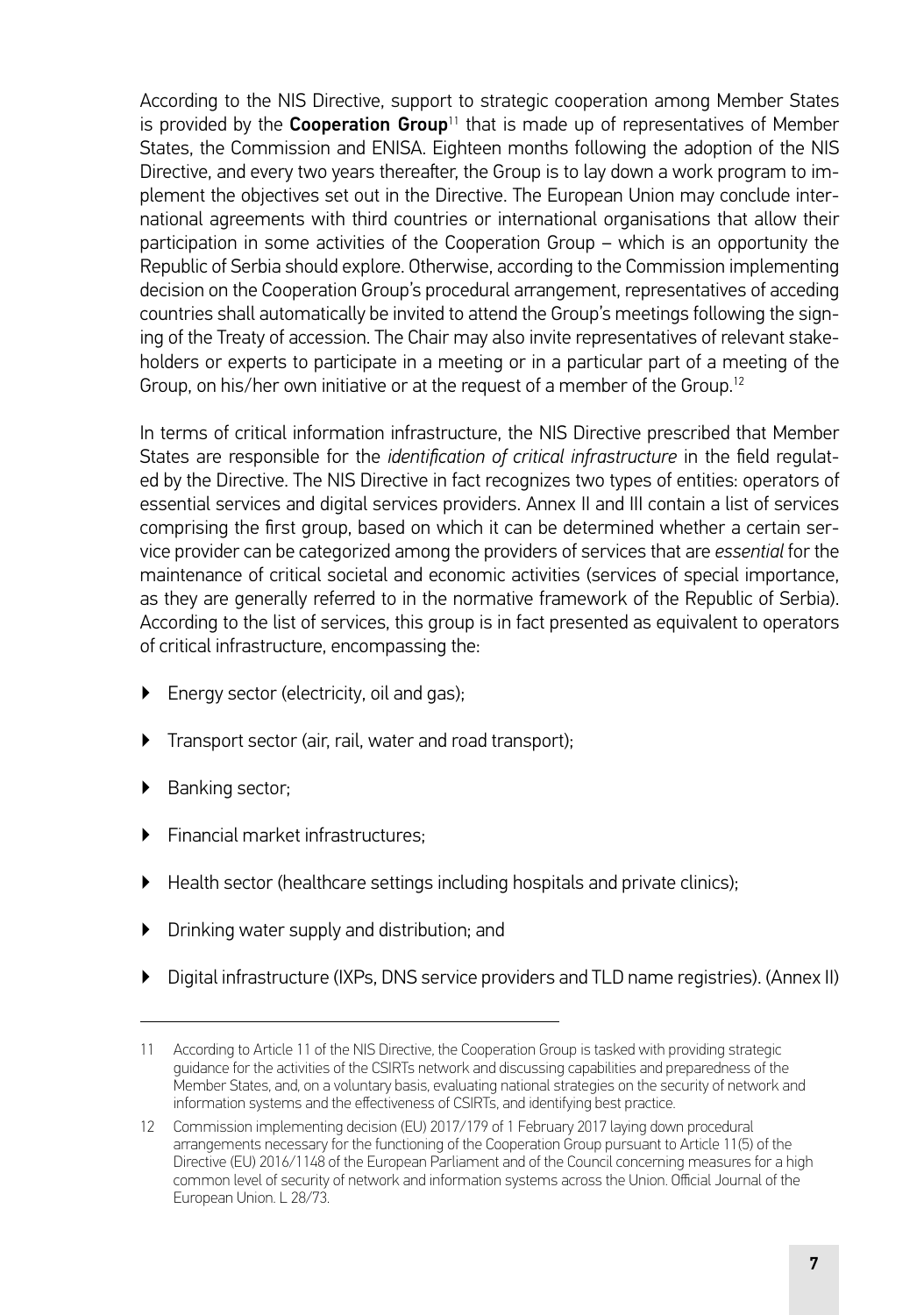- ▶ Online marketplace;
- ▶ Online search engine; and
- Cloud computing service. (Annex III)

Member States are obliged to, on a regular basis, and at least every two years, update the list of identified operators of essential services in their respective territories as well as the methodology for identification and classification of importance of the said service providers. These are all submitted to the European Commission.

Further specific principles prescribed by the NIS Directive pertain to developing additional rules and/or guidance on cyber risk preparedness for critical sectors. To this end, Member States are advised to develop a national strategy that encompasses all relevant dimensions of society and economy, and not only the sectors and digital services covered respectively in the mentioned Annexes II and III the NIS Directive. This would imply adopting legislation that provides a higher level of security of network and information systems, encompassing sectors other than solely those listed in the Directive's Annexes. A hint at what these systems may be is provided in the Commission's Communication on Making the Most of NIS<sup>13</sup>, listing public administration systems and services, the postal sector, the food sector, chemical and nuclear industry, the environmental sector and civil protection. Such lists should be considered as the guiding principles in Serbia's efforts to map its critical information infrastructure. As part of the latest steps taken towards establishing an EU resilience system in cyberspace, the Commission plans to conduct an assessment of risks resulting from cyber incidents in highly interdependent sectors within and across national borders, and in particular the sectors covered by the NIS Directive. On the basis of this assessment, the Commission will consider if there is a need for developing specific rules and/or guidelines on cyber risk-preparedness for such critical sectors.

Building upon the tenets set by the NIS Directive, the Commission further prescribes additional procedural developments aimed at standardisation, enabling a more coordinated response among Member States and by the Union as a whole<sup>14</sup>. To this end, the Commission suggests that Member States should, supported by ENISA, cooperate in developing and adopting a common taxonomy and template for situational reports to describe the technical causes and impacts of cyber security incidents to further enhance their technical and operational cooperation during crises, taking into account the work of the mentioned Cooperation Group on incident notification guidelines and, in particular, aspects related to the format of national notifications. Such procedural developments would enable a more coordinated and ultimately a more efficient way of responding to cyber incidents and threats and challenges stemming from cyberspace through the introduction of unified

<sup>13</sup> Annex to the Communication from the Commission to the European Parliament and the Council. Making the Most of NIS – Towards the effective implementation of Directive (EU) 2016/1148 concerning measures for a high common level of security of network and information systems across the Union. 13.9.2017. COM(2017) 476 final ANNEX 1

<sup>14</sup> Commission recommendation of 13.9.2017. on Coordinated Response to Large Scale Cyber security Incidents and Crises.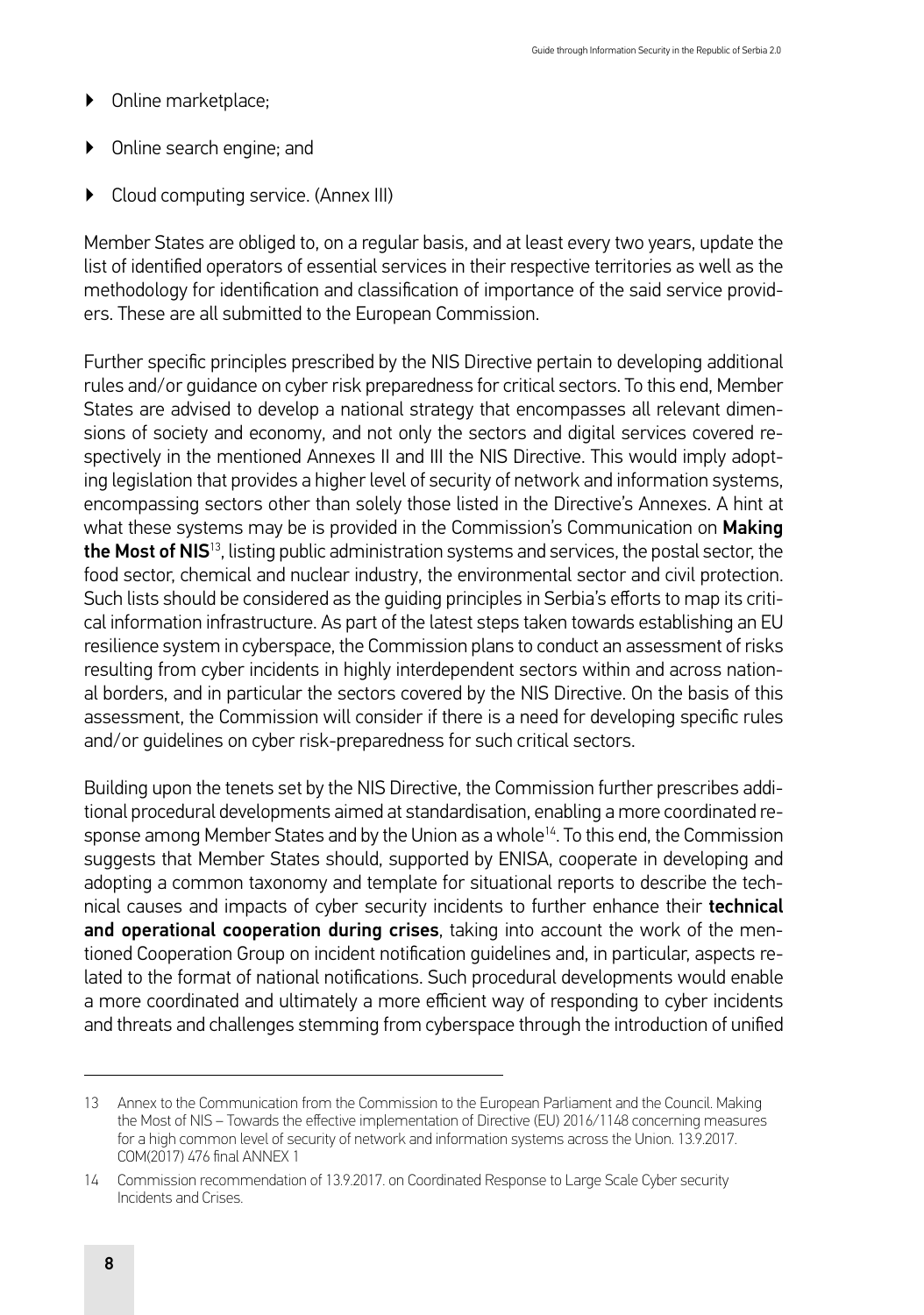incident notifications as part of crisis communication and management. Given the Serbian Government's efforts in developing and completing the national normative cyber security framework, these expected procedures should be taken into account when updating the adopted Regulation on the procedure for data submission, lists, types and importance of incidents and importance of incidents and procedures of notification on incidents in information-communication systems of special importance<sup>15</sup> as it will contribute to both having efficient and recognised national procedures, at the same time ensuring interoperability with EU countries.

In addition, the European Defence Fund<sup>16</sup>, envisions increased investment in cyber security, among other. Namely, the European Investment Fund is to step up its contribution to the EU security and defence agenda, including investment in issues such as dual-use technologies and cyber, along with financing of civil protection measures and biodefence infrastructure. The European Defence Fund also aims at increasing the share of cooperative defence projects in overall defence spending, as well as examining complementarity with civil use and corresponding European civil support programmes. Complementarity is, in this sense, sought mostly in relation to other EU security policies, including cyber security. Therefore, further increases in investments into cyber defence capacities of EU Member States, primarily aimed at achieving interoperability and efficiency, through complementarity and sharing of resources, can only be expected.

Finally, as part of efforts aimed at renewing the 2014 EU Cyber Defence Policy Framework, focus is placed on cyber-resilience of Common Security and Defence Policy framework missions and operations in terms of standardised procedures and technical capabilities to support both deployed civilian and military missions and operations, as well as their respective Planning and Conduct Capability structures and EEAS information technology service providers. Given that the Republic of Serbia actively takes part in a number of EU missions, this notion should be of its concern as a potential to widen the scope and nature of the country's engagement in such missions through involvement in dedicated cyber resilience teams.

In addition, with EU efforts focused on resilience, deterrence and defence<sup>17</sup>, prioritising the establishment of a strategic framework for conflict prevention and stability in cyberspace in its bilateral, regional, multi-stakeholder and multilateral engagements, and given its focus prioritising the Union's neighbourhood and developing countries, the establishment of a EU Cyber Capacity Building Network is foreseen. The Network will bring together the European External Action Service (EEAS), Member States' cyber authorities, EU agencies, Commission services, academia and civil society. Together, these actors would

<sup>15</sup> Regulation on the procedure for data submission, lists, types and importance of incidents and importance of incidents and procedures of notification on incidents in information-communication systems of special importance. *"Official Gazette of the Republic of Serbia"* no.94. November 24, 2016.

<sup>16</sup> Communication from the Commission to the European Parliament, the Council, the European Economic and Social Committee and the Committee of the Regions. Launching the European Defence Fund. 7.6.2017. European Commission. COM(2017) 295 final.

<sup>17</sup> Joint communication to the European Parliament and the Council: Resilience, Deterrence and Defence: Building strong cyber security for the EU. 13.9.2017. JOIN(2017) 450 final.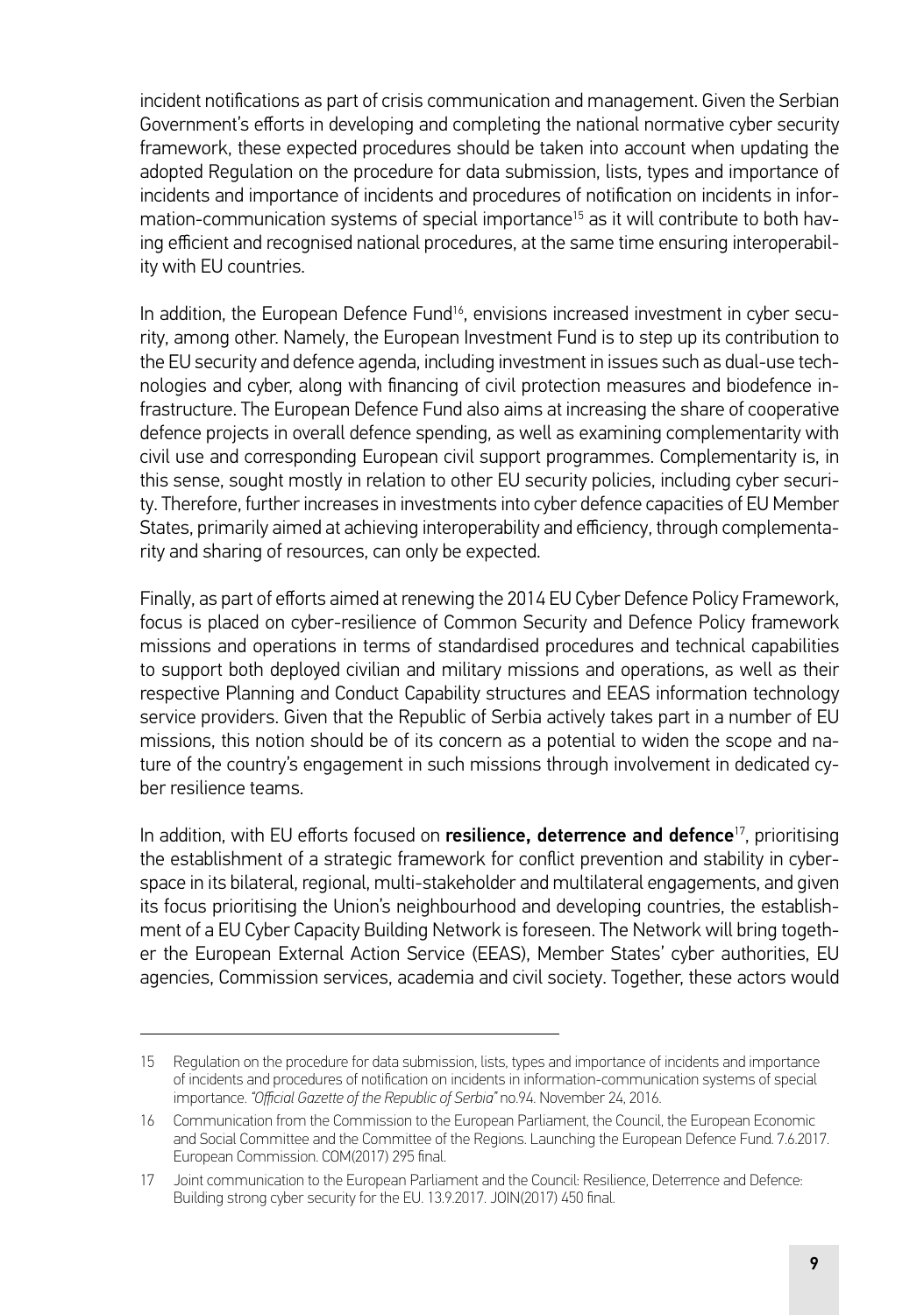work on developing EU Cyber Capacity Building guidelines to help offer better political guidance and prioritisation of EU efforts in assisting third countries. To this end, a new cyber platform to coordinate education, training, evaluation and exercises (ETEE) in the field of cyber security/defence across Europe will be launched in September 2018.18 The European Security and Defence College (ESDC) will be tasked with managing the platform, focused on education, training, evaluation and exercises (ETEE) in the field of cyber security/defence. The full operational capability of the platform is planned to be announced in April 2019.

Latest developments see cyber matters included also in roadmaps for developing Permanent Structured Cooperation (PESCO)<sup>19</sup>. PESCO aims at developing closer cooperation between EU Member States in the areas of security and defense. It envisions development of joint defence capabilities, investment in shared projects and enhancement of operational readiness among willing and able Member States. In early 2018, the Council adopted an initial list of seventeen projects, previously identified by the (currently) twentyfive participating Member States. Among these, two projects directly address matters of cyber security and defence. Namely, projects pertaining to developing a cyber threats and incident response information sharing platform, as well as cyber rapid response teams and mutual assistance in cyber security, are to be developed under PESCO.<sup>20</sup>

Serving as a benchmark for completion of the priorities set out in by and for PESCO, and the European Defence Fund, the European Defence Agency (EDA) adopted in June 2018 a Capability Development Plan and approved the associated EU Capability Development Priorities as a key reference for Member States' and EU's capability development initiatives.<sup>21</sup> Covering issues that include matters such as ground combat capabilities, air superiority and naval manoeuvrability, the 2018 EU Capability Development Priorities place enabling capabilities for cyber responsive operations at the very top of planned lines of action.

\*\*\*

<sup>18</sup> New EU cyber platform to boost cyber security capabilities across Europe. 14. 2. 2018. European Union External Action Service.

<sup>19</sup> Council Decision establishing Permanent Structured Cooperation (PESCO) and determining the list of Participating Member States. 8.12.2017. Council of the European Union. CORLX 548. CFSP/PESC 1063. CSDP/PSDC 667. FIN 752.

<sup>20</sup> Council Decision of 6 March 2018 establishing the list of projects to be developed under PESCO. Council of the European Union. PRESS.

<sup>21</sup> New 2018 EU Capability Development Priorities approved. 28 June 2018. European Defence Agency.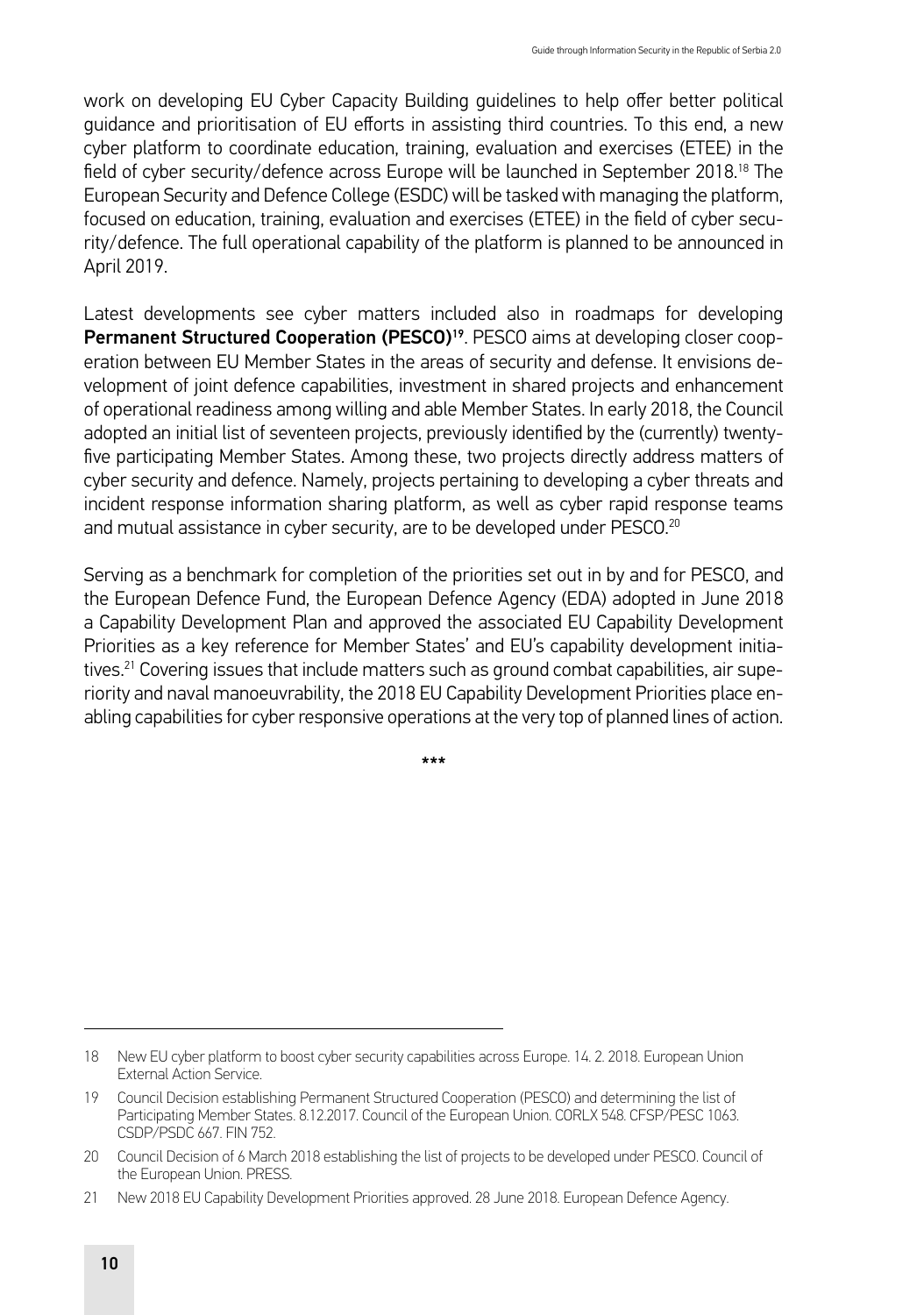#### <span id="page-24-0"></span>Cross-sector cooperation

Within further efforts aimed at establishing a common and comprehensive framework for cyber security across the European Union, in May 2018, an additional step was made to bring civil-military cooperation closer, establishing synergies with wider EU cyber policies, relevant EU institutions and agencies as well as with the private sector, as called for by the 2014 Cyber Defence Policy Framework. To this end, ENISA, EDA, the European Cybercrime Centre (EC3) and the Computer Emergency Response Team for the EU Institutions, Agencies and Bodies (CERT-EU) signed a Memorandum of Understanding (MoU) to establish a cooperation framework between their organisations.<sup>22</sup>

The MoU aims at leveraging synergies between the four organisations, promoting cooperation on cyber security and cyber defence between these EU agencies. More specifically, it focuses on five areas of cooperation, namely, exchange of information, education and training, cyber exercises, technical cooperation, and strategic and administrative matters. It also allows for cooperation in other areas identified as mutually important by the four organisations. Although mainly working independently on these matters, the step marks an official move towards adopting a wider, cross-sector approach, combining operations of agencies that focus on security, defence and crime detection and prevention efforts, thus widening further the Union's approach to cyber security considerations and actions. Including the cybercrime agency (EC3) in an official cooperation framework related mostly to cyber security is an important shift from the current practice of strict delineation between cybercrime and cyber security, when it comes to jurisdictions of EU institutions and agencies.

#### Economic lens

Being, above all, an economic Union, the EU has fairly early recognised the potential to be unlocked by both developing a cyber security industry and implementing cyber resilience to protect other economic spheres and activities. To this end, a number of steps have thus far been taken aimed at introducing measures based upon which the Digital Market can evolve and strengthen. Most notably, these include a number of activities setting the ground for Union-wide standard development.

In this sense, the Digital Single Market Strategy for Europe<sup>23</sup> clearly recognised the importance of cyber security for the functioning of the digital market. The Strategy highlights the need to define missing technological standards supporting the development of the digital market and services sector – including cyber security-specific standards. The Roadmap for completing the Digital Single Market included in this document envisages

<sup>22</sup> Four EU cyber security organisations enhance cooperation. May 23, 2018. European Union Agency for Network and Information Security.

<sup>23</sup> Communication from the Commission to the European Parliament, the Council, the European Economic and Social Committee and the Committee of the Regions. A Digital Single Market Strategy for Europe. 6 May 2015. European Commission. COM(2015) 192 final.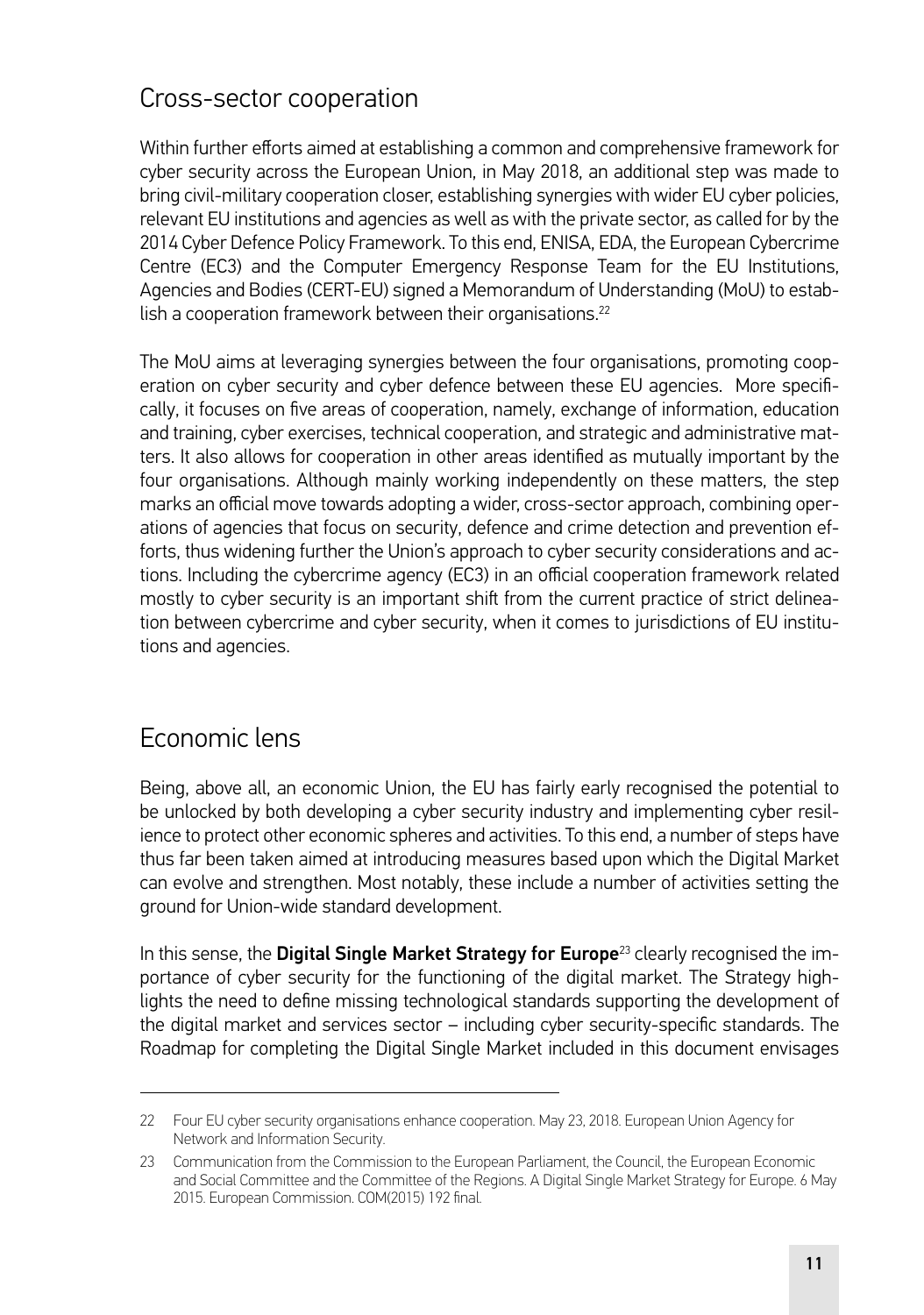adoption of a Priority ICT Standards Plan, as well as establishment of a Cyber security contractual Public-Private Partnership, which took place in mid-2016.

The contractual Public-Private Partnership for cyber security industrial research and **innovation (cPPP)**<sup>24</sup> managed to attract as much as 1.8 billion Euros of investment by 2020, triggering efforts aimed at further developing this concept. The Partnership is set up as a contractual arrangement for public-private cyber security industrial research and innovation between the European Union, represented by the Commission on the one side, and the European Cyber Security Organisation (ECSO) $^{25}$  on the other. Initially intended to remain in force until December 31, 2020, the cPPP is, among other, to coordinate the partnership implementation with EU Member States, Regions, other national public administrations participating in the partnership, third countries and other Horizon 2020 instruments and sectorial PPPs, as well as cooperating with third countries. Efforts are aimed at harmonising approaches in the cyber security market, in particular fostering the development and use of international standards wherever possible, as well as attracting the stakeholder community investment for projects implementing the research and innovation agenda under the Horizon 2020 Framework Programme.<sup>26</sup>

In light of this development, and as part of further efforts to this end, an initiative to establish a network of cyber security competence centres, with a European Cyber security Research and Innovation Centre at its heart, has been communicated to the European Parliament and the Council in September 2017.27 The network would consist of existing and future cyber security centres established in Member States, including public research centres and laboratories. In its efforts to spark official establishment of the network, the Commission will propose a pilot phase under the Horizon 2020 to link national centres, complementing thus the continued development of the public-private partnership on cyber security. The Centre is seen as a potential focal point for multinational project management working on a myriad of issues including the development of next-generation digital technologies, High Performance Computing infrastructure and cyber security certification, among others.

When it comes to developing a standardized approach, the CEN-CENELEC Focus Group on Cyber Security<sup>28</sup> (previously known as the Coordination Group for Cyber Security). led

<sup>24</sup> Commission Decision of 5.7.2016. on the signing of a contractual arrangement on a public-private partnership for cyber security industrial research and innovation between the European Union, represented by the Commission and the stakeholder organisation. C(2016) 4400 final.

<sup>25</sup> European Cyber Security Organisation (ECSO). [http://www.ecs-org.eu/membership.](http://www.ecs-org.eu/membership)

<sup>26</sup> Annex: Contractual Arrangement setting up a Public-Private Partnership in the area of Cyber security Industrial Research and Innovation between the European Union and the European Cyber security Organisation to the Commission Decision on the signing of a contractual arrangement setting up a publicprivate partnership in the area of cyber security industrial research and innovation between the European Union, represented by the Commission, and the stakeholder organisation. 2016. European Commission.

<sup>27</sup> Joint communication to the European Parliament and the Council: Resilience, Deterrence and Defence: Building strong cyber security for the EU. 13.9.2017. JOIN(2017) 450 final.

<sup>28</sup> CEN-CENELEC Focus Group on Cyber security. http://www.cencenelec.eu/standards/Sectors/ DefenceSecurityPrivacy/Security/Pages/Cyber security.aspx.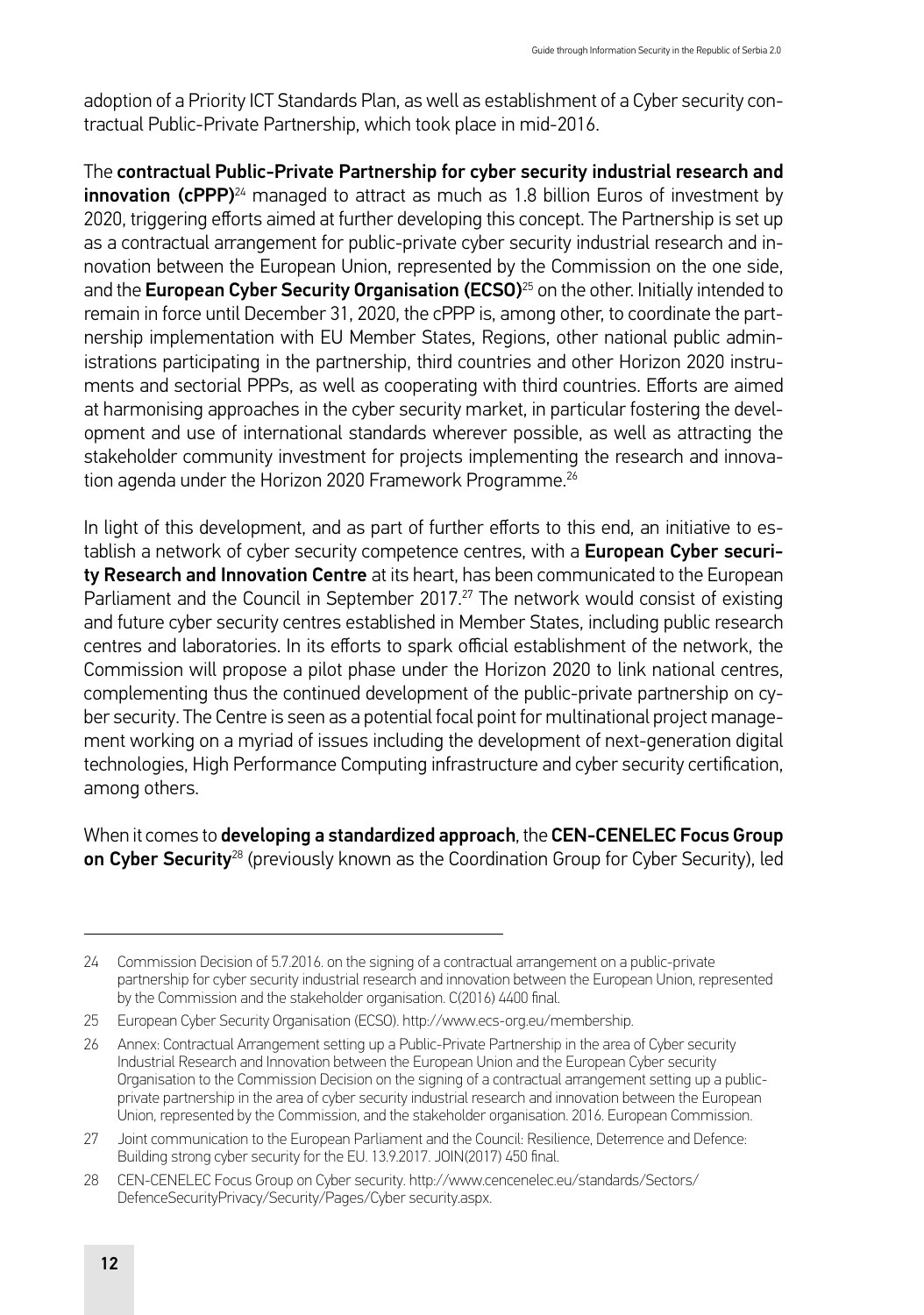by the European Agencies for standardisation CEN<sup>29</sup> and CENELEC<sup>30</sup>, invited the European Commission to give this Group the mandate to create a framework for coordination of the standardisation processes in the field of cyber security in Europe, as well as the development of a regulatory framework that would allow thorough implementation thereof.

Furthermore, the Governance Framework for European Standardisation<sup>31</sup>, of the European Union Agency for Network and Information Security (ENISA), in addition to recommendations for standardisation, also lists the relevant actors to be included in the process. Alongside industry, state administration, national bodies for standardisation, the users' community and academia, the Governance Framework also lists transnational European Standardisation Organizations (ESOs) as recognized by the European Commission. ESOs are seen as key actors for enabling effective exchange of knowledge and practical experiences, and thus the development of enforceable mechanisms. Among these, CEN is specifically mentioned, as an association that brings together the National Standardisation Bodies of thirty-three European countries.

The mentioned **ICT Standardisation Priorities Plan**<sup>32</sup>, adopted in April 2016, lists among five priority areas (such as 5G communications and big data technologies) cyber security, as an independent field and one of the "essential technology building blocks" for establishing a Digital Single Market. The Plan additionally envisages that, over the next three years, the European Commission will support the European Committee for Standardisation, other standardisation agencies, European regulatory bodies, as well as initiatives of public-private partnership (including those that are focused on implementation of the NIS Directive) in the development of standardised guidelines for risk management in the field of cyber security, and accompanying guidelines for revision for supervisory authorities and regulatory bodies.

Latest developments in the field of standardisation see proposals for attaining the goals of a Single Cyber security Market through the introduction of an EU-wide certification scheme<sup>33</sup>, based on a 'security by design' principle. This is a strategic decision already envisioned by a number of EU Member States, calling upon efforts to this end within their national cyber security strategies. According to this proposal, a European Cyber security Certification Group is to be established as an advisory body for the Commission on issues concerning cyber security certification policy and contributing to the development of draft European cyber security certification schemes. The Group is to be composed of national

<sup>29</sup> European Committee for Standardisation.

<sup>30</sup> European Committee for Electro-Technical Standardisation.

<sup>31</sup> Governance framework for European standardisation: Aligning Policy, Industry and Research. December 2015. European Union Agency for Network and Information Security.

<sup>32</sup> Communication from the Commission to the European Parliament, the Council, the European Economic and Social Committee and the Committee of the Regions. ICT Standardisation Priorities for the Digital Single Market. COM(2016) 176 final.

<sup>33</sup> Proposal for a Regulation of the European Parliament and of the Council on ENISA, the "EU Cyber security Agency", and repealing Regulation (EU) 526/2013, and on Information and Communication Technology cyber security certification ("Cyber security Act"). European Commission. COM(2017) 477 final. 2017/0225 (COD).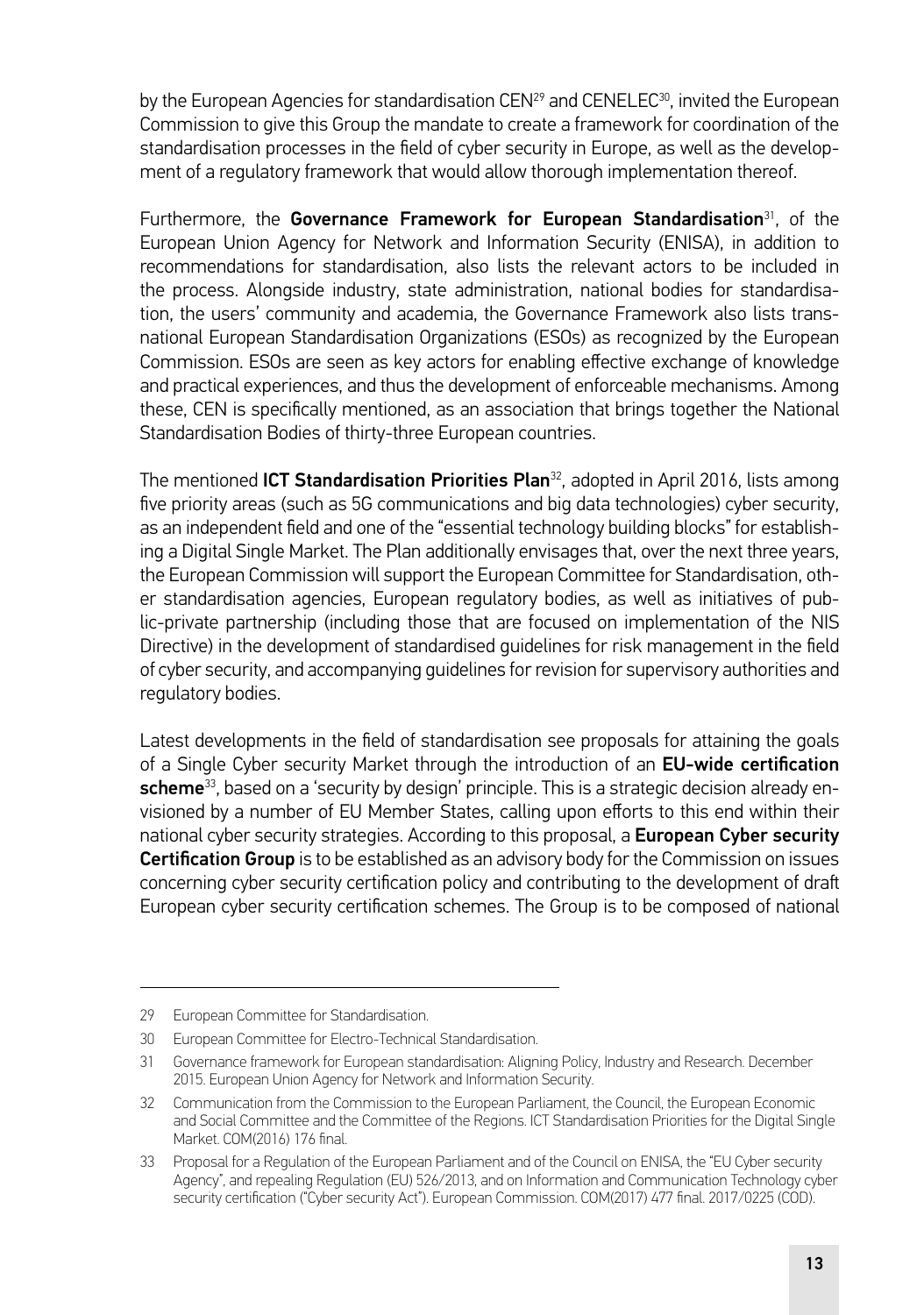<span id="page-27-0"></span>certification supervisory authorities, represented by the heads or by other high level representatives of national certification supervisory authorities.

Factoring cyber security into trade and investment policies in the process of building the EU Single Market, the proposed cyber security certification process is envisioned as further strengthening Europe's international position, complementary with efforts towards developing high-security global standards and mutual recognition agreements.34 With one standard applicable to all EU Member States, and recognised even beyond the Union's borders, the Republic of Serbia should undoubtedly monitor developments in this field in order to ensure any future products developed on its soil conform to such standards, especially given that developing a successful national ICT industry is proclaimed as one of the current Government's key strategic priorities.

#### Political lens

As a political entity, the European Union has included cyber-related matters and policies within its foreign policy and diplomacy efforts and endeavours. To this end, the Global Strategy for the European Union's Foreign and Security Policy<sup>35</sup>, defines cyber security as one of the five priorities of the Union's foreign policy security issues, to be pursued within the framework of its Common Foreign and Security Policy (CFSP). The document prescribes weaving cyber issues across all policy areas, envisioning also reinforcement of cyber elements in the Union's Common Security and Defence Policy (CSDP) missions and operations.

Delving deeper into the Union's foreign policy regarding cyber security, the notion of cyber diplomacy has already been recognised as a tool for ensuring a safer global cyberspace. To this end, Council Conclusions on Cyber Diplomacy<sup>36</sup> highlight the evolving importance of building up cyber capacities of third countries as strategic building blocks, encouraging the EU and its Member States to promote sustainable cyber capacity development and streamline and prioritise funding, including by making full use of relevant EU external financial instruments and programmes. The document also calls for a new EU Cyber security Strategy to include the notion of supporting the creation of relevant national policies, strategies and institutions in third countries as part of the Union's foreign policy efforts in this field. A cyber security-focused foreign policy is thus seen as a building block contributing to developing resilient systems and mitigating cyber risks for the Union itself.

Completing the foreign policy cycle in cyberspace, the Union also developed a "cyber diplomacy toolbox", setting out specific measures under the Common Foreign and Security Policy. These include restrictive measures that can be used to strengthen the EU's response

<sup>34</sup> Joint communication to the European Parliament and the Council: Resilience, Deterrence and Defence: Building strong cyber security for the EU. 13.9.2017. JOIN(2017) 450 final.

<sup>35</sup> Shared Vision, Common Action: A Stronger Europe. A Global Strategy for the European Union's Foreign and Security Policy. 2016. European External Action Service.

<sup>36</sup> Council Conclusions on Cyber Diplomacy. 11 February 2015. Council of the European Union. 6122/15.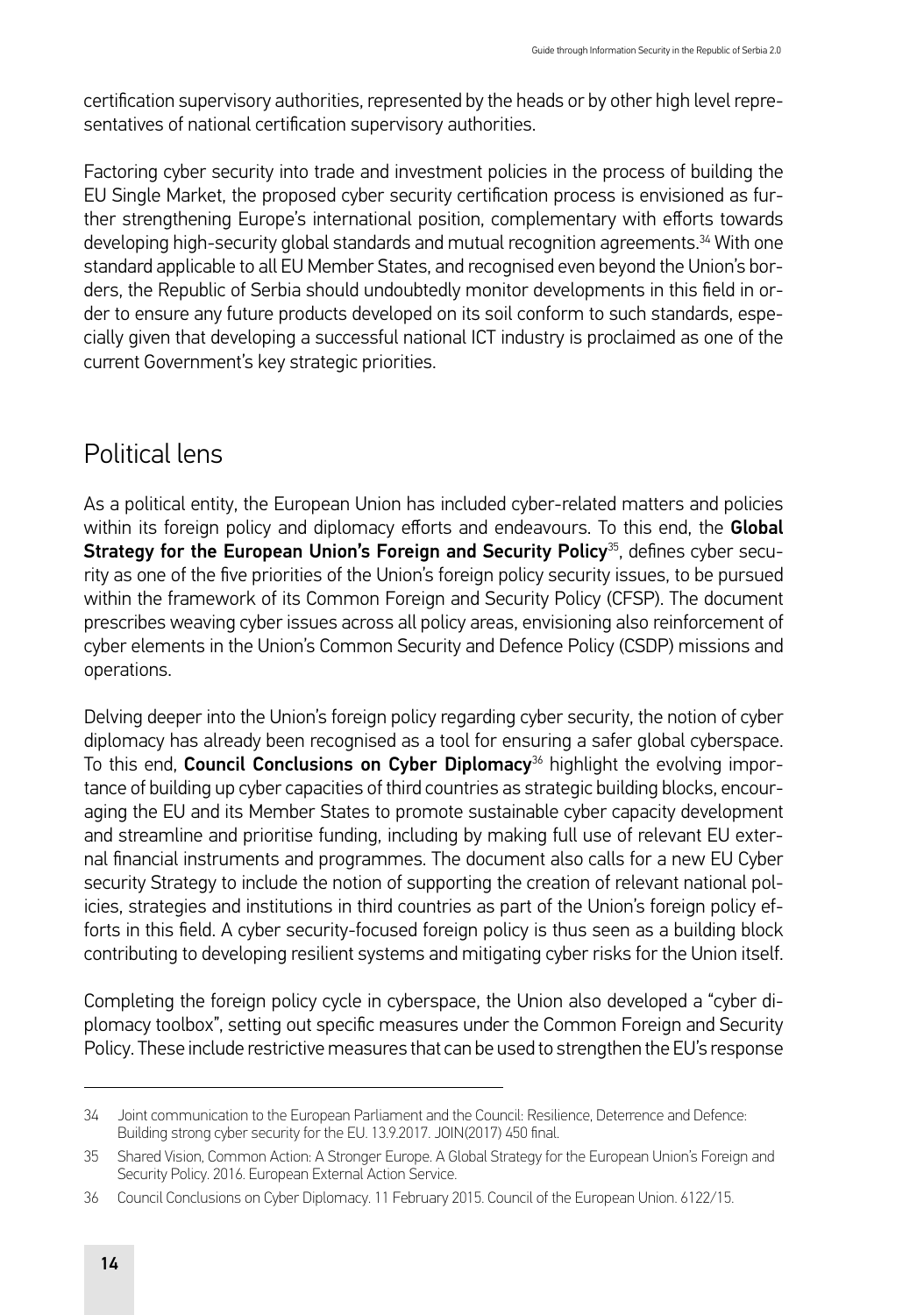to activities that harm its political, security and economic interest, setting up the basis for signalling and reactive capacity development for the Union and its Member States.<sup>37</sup> To this end, the Cyber Diplomacy Toolbox<sup>38</sup> sets out principles based upon which the Union and its Member States are to react to malicious cyber activities, acting as a framework for a joint EU diplomatic response. The Toolbox prescribes that further work on the EU joint diplomatic response will be developed upon the following principles:

- ▶ Serve to protect the integrity and security of the EU, its Member States and their citizens;
- ▶ Take into account the broader context of the EU external relations with the State concerned;
- ▶ Provide for the attainment of the CFSP objectives as set out in the Treaty on the European Union (TEU) and the respective procedures provided for their attainment;
- ▶ Be based on a shared situational awareness agreed among the Member States and correspond to the needs of the concrete situation in hand;
- ▶ Be proportionate to the scope, scale, duration, intensity, complexity, sophistication and impact of the cyber activity;
- ▶ Respect applicable international law and must not violate fundamental rights and freedoms.

Latest cyber security developments related to the Union's foreign policy approach have been outlined in the annual State of the Union<sup>39</sup> address. European Commission President, Jean-Claude Juncker, reaffirmed on the occasion the topic's continued presence and recognised its growing importance in the Union's policies. Namely, cyber security issues – ranging from intellectual property, cultural diversity and personal data protection, to fight against terrorist propaganda and radicalisation online, to, most notably, cyber-attacks – prominently rose as a fourth priority in the address. They took place even ahead of migration, one of the most pressing challenges the Union has recently been faced with. Calling upon figures that cite more than 4,000 ransomware attacks per day in 2016, and more than 80% of European companies experiencing at least one cyber security incident, President Juncker presented a proposal for new tools to be developed, including, specifically, the establishment of ENISA as the mentioned European Cyber security Agency.

<sup>37</sup> Joint Communication to the European Parliament and the Council. Resilience, Deterrence and Defence: Building strong cyber security for the EU. 13.9,2017. JOIN(2017) 450 final.

<sup>38</sup> Draft Council Conclusions on a Framework for a Joint EU Diplomatic Response to Malicious Cyber Activities ("Cyber Diplomacy Toolbox") – Adoption. 7 June 2017. Council of the European Union. 9916/17

<sup>39</sup> President Jean-Claude Juncker's State of the Union Address 2017. 13 September 2017. European Commission. SPEECH/17/3165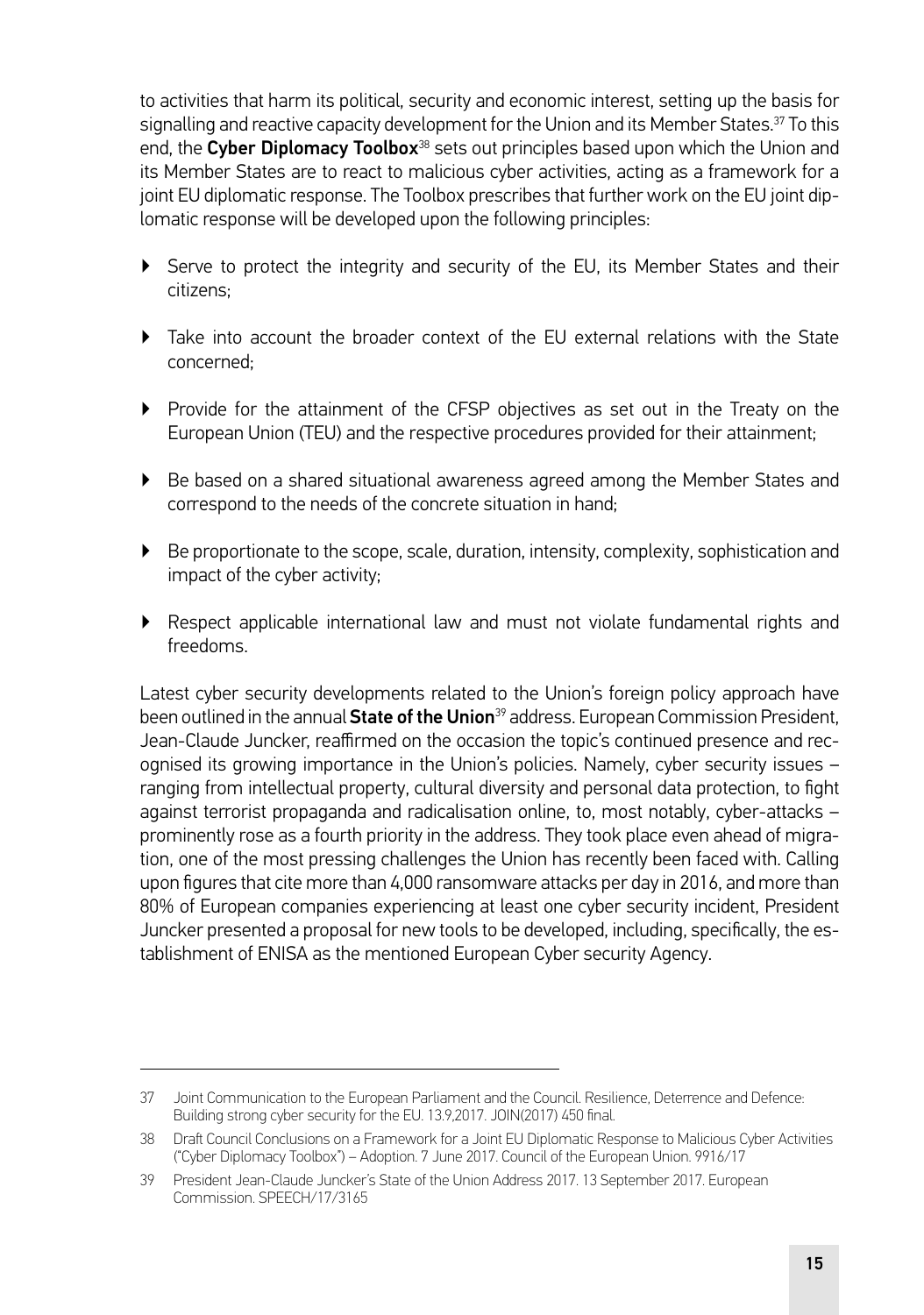Finally, the recently adopted Strategy for the Western Balkans<sup>40</sup> clearly underlines the need for operational cooperation on countering various types of organised crime to be expanded to encompass this region within the existing policy cycle. To this end, the Strategy envisions increased support to capacity building in both the field of cyber security and the fight against cybercrime, through enhanced cooperation with relevant agencies such as Europol and ENISA.

\*\*\*

Sitting at the borderline between the security, economic and political aspects of cyber security concerns, the European Union's General Data Protection Regulation (GDPR)<sup>41</sup>, which came fully into force on May 25, 2018, is directly applicable in all EU Member States, setting also the baseline harmonisation standard for data privacy laws across the world. Raising standards for personal data protection, GDPR also raises the bar of necessary security standards falling into the scope of cyber security frameworks, both in the public and private sector. Given the extra-territorial applicability of the Regulation, GDPR applies regardless of the country at hand or the company's location, but relates solely to personal data of data subject residing in the Union (EU citizens). Given the prescribed penalties of up to 4% of annual global turnover or 20 million Euros (whichever is greater) for organisations found in violation of the Regulation, the need for raising security standards to ensure compliance imposes itself as alarming.

One of the cornerstones of GDPR are integrity and confidentiality principles, prescribing that data shall be processed in a manner that ensures appropriate security of the personal data, including protection against unauthorised or unlawful processing and against accidental loss, destruction or damage, using appropriate technical or organisational measures. In line with this principle, both controllers and processors of data $42$  are obliged to implement specific technical and organisational measures to ensure appropriate levels of security given the risks identified in each particular case. GDPR explicitly lists some of these measures, such are pseudonymisation and encryption of personal data, the ability to restore the availability and access to personal data in a timely manner in the event of an incident, as well as regularly testing, assessing and evaluating the specific measures in place.

The Regulation prescribes that controllers or processors of data which are not established in the Union shall designate a representative in the Union, established in one of the Member States where the data subjects, whose personal data is processed, are. Most relevant to

<sup>40</sup> Communication from the Commission to the European Parliament, the Council, the European Economic and Social Committee and the Committee of the Regions. A credible enlargement perspective for and enhanced EU engagement with the Western Balkans. 6.2.2018. European Commission. COM(2018) 65 final.

<sup>41</sup> Regulation (EU) 2016/679 of the European Parliament and of the Council of 27 April 2016 on the protection of natural persons with regard to the processing of personal data and on the free movement of such data, and repealing Directive 95/46/EC (General Data Protection Regulation). Official Journal of the European Union. L 119/1.

<sup>42</sup> For the purpose of the Regulation, a controller is understood as the entity that determines the purposes, conditions and means of the processing of personal data. The processor, on the other hand, is an entity which processes personal data on behalf of the controller.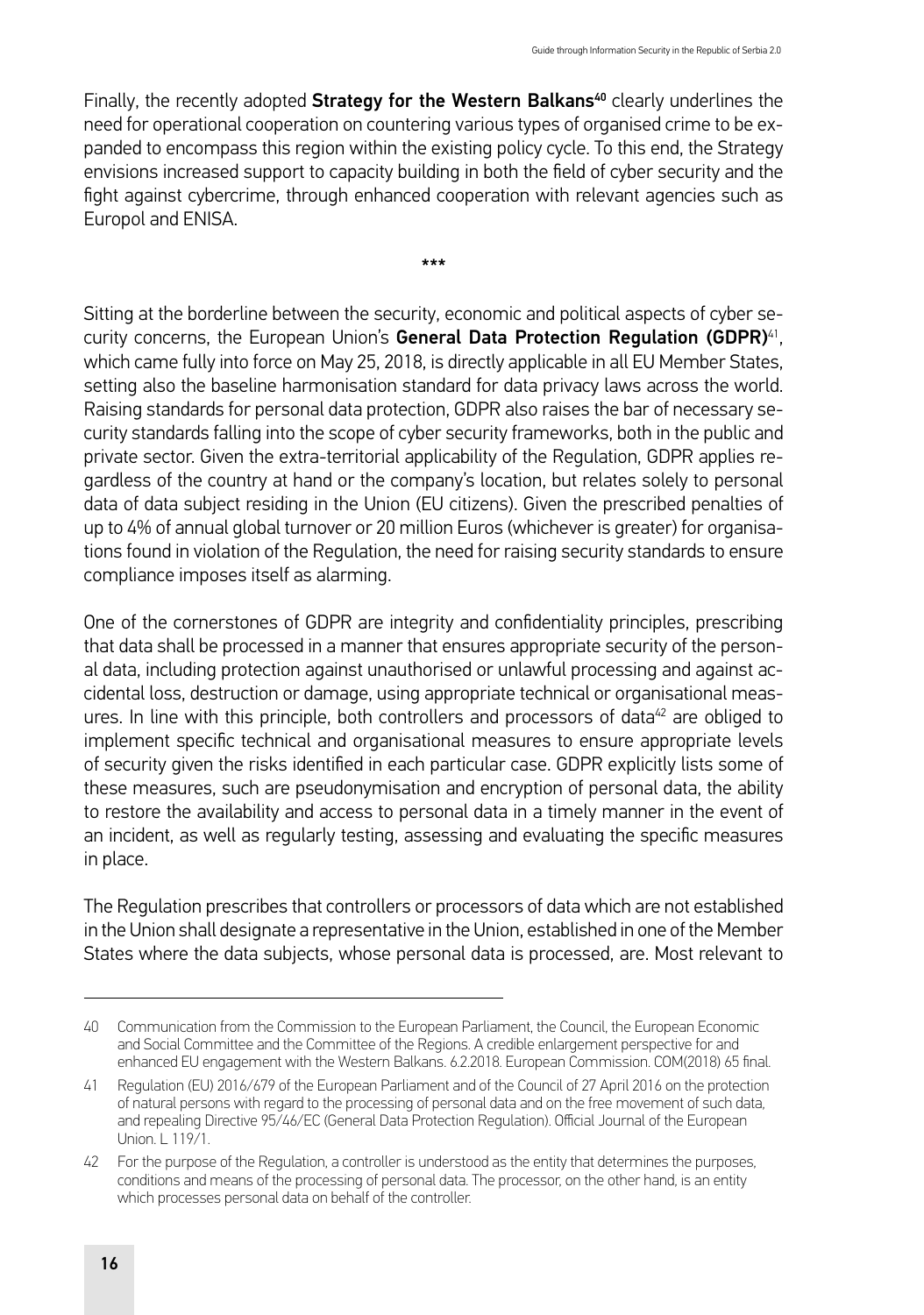cyber security matters, GDPR prescribes that in the case of an identified breach, the controller shall notify the supervisory authority within 72 hours at the latest. The notification is to describe the nature of the data breach, contact details of the data controller, likely consequences, as well as measures taken or proposed to be taken to address the breach and mitigate possible adverse effects. Based on the documentation submitted, the supervisory authority verifies compliance with the obligations prescribed.

Furthermore, the Regulation highlights that even the controllers and processors that are not subject to it may adhere to the provisions it sets out in order to provide appropriate safeguards within the framework of personal data transfers to third countries or international organisations. A transfer of personal data to a third country or an international organisation may take place where the Commission has decided that the third country, a territory or one or more specified sectors within that third country, or the international organisation in question ensures an adequate level of protection. The Commission will therefore assess the adequacy of the level of protection based on the rule of law, the existence and effective functioning of one or more independent supervisory authorities, as well as international commitments the third country or international organisation has entered into, in particular in relation to the protection of personal data. Once adequate levels of protection are confirmed, the Commission may decide, in the form of an implementing act, that a third country or an international organisation satisfies these, providing also a mechanism for a periodic review, at least every four years. If such a decision is lacking, data may be transferred only if the controller or processor has provided appropriate safeguards, and on condition that enforceable data subject rights and legal remedies for data subjects are available through, for example, legally binding and enforceable instruments, binding corporate rules, standard data protection clauses, an approved certification mechanism, contractual clauses or administrative arrangements.

Finally, GDPR also lays down the basis for **international cooperation** for the protection of personal data. To this end, in relation to third countries and international organisations, the Commission aims to develop international cooperation mechanisms to facilitate effective enforcement of legislation for personal data protection; provide international mutual assistance in the enforcement of legislation for the protection of personal data; engage relevant stakeholders in discussion and activities aimed at furthering international cooperation on this matter; and promote the exchange and documentation of personal data protection legislation and practice including on jurisdictional conflicts with third countries.

As in the case of the NIS Directive, the Republic of Serbia is also to align with the GDPR. Even more so given the fact that this Regulation transposes official EU boundaries. This means that the country must have adequate guarantees in place for all EU citizens whose personal data is stored and/or processed within its borders, regardless of official EU membership, in addition to seeing alignment with the Regulation as a logical step for any aspiring candidate country.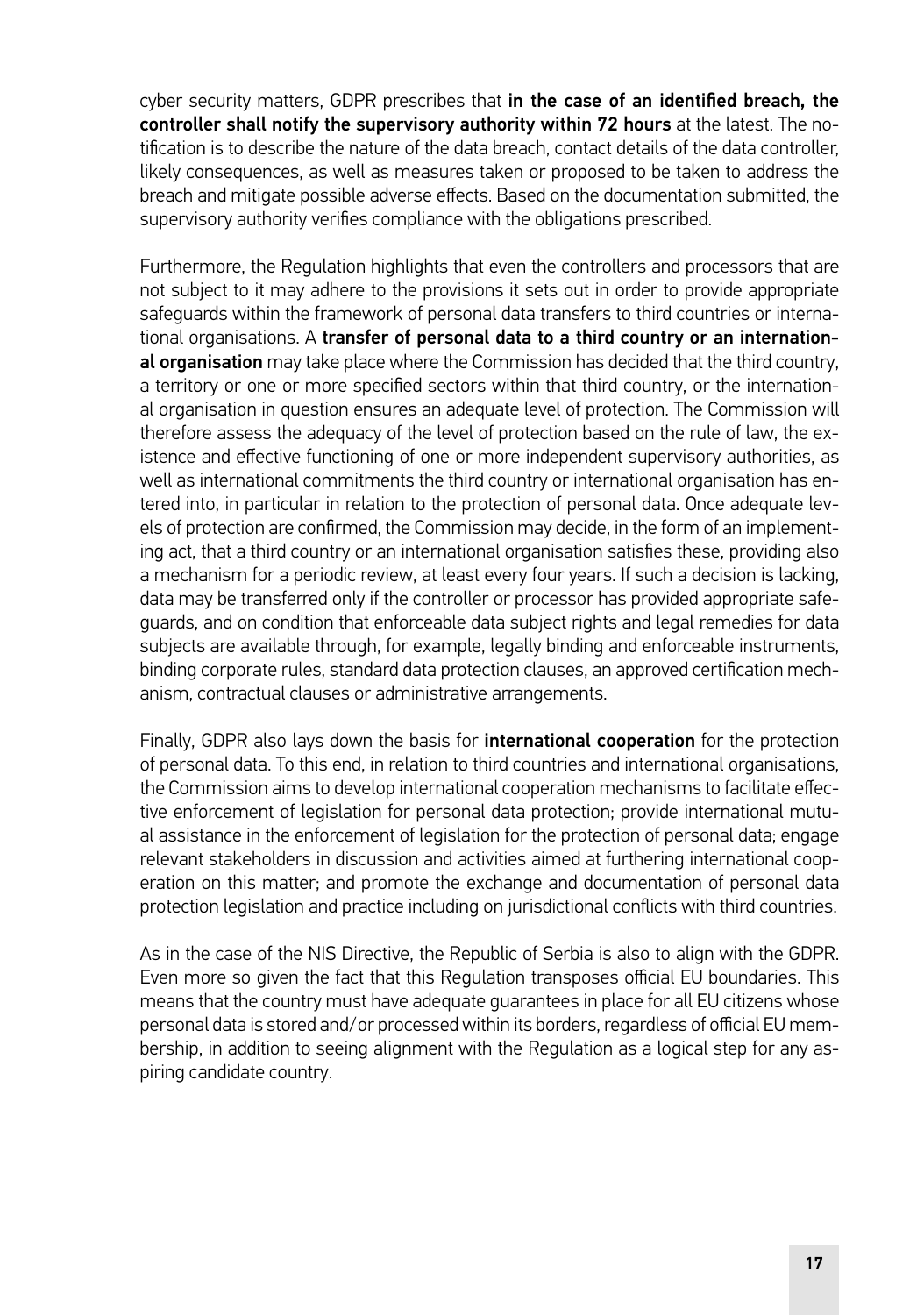#### <span id="page-31-0"></span>Pending developments: EU Cyber security Strategy 2.0

Latest developments in the European Union undoubtedly pose as a primarily stronger, more direct and more comprehensive approach to regulating issues of cyber security within the Union itself. To this end, proposed matters concerning the establishment of an EU Cyber security Agency as well as an EU-wide cyber security certification scheme, for the time being, are of direct concern only for EU Member States. However, it is only a matter of when these will be adopted, rather than whether they will be, and the Republic of Serbia, as a country aspiring to EU membership should take them as a baseline approach when developing its own cyber security framework. Through established and developing EU mechanisms that allow participation of third countries, Serbia should take note of principles, standards and practices in order to be able to engage in EU efforts in this field to the extent to which this is possible. On the other hand, even with direct cooperation lacking, by raising national standards and capacities in line with EU trends, the Republic of Serbia will ensure a comprehensive approach to national cyber security establishing its own capability and readiness for cooperation and engagement in EU efforts upon invitation or at the time of accession to the Union. Crucially, it will strengthen its own national cyber security posture.

To this end, an absolute prerogative, and one that the EU has been advocating for ever since more comprehensive approaches to cyber security emerged, is the principle of public-private partnerships. The European Commission recognised that governments and public authorities are reluctant to share cyber security-relevant information for fear of compromising national security or competitiveness, while private undertakings are reluctant to share information on their cyber vulnerabilities and resulting losses for fear of compromising sensitive business information, risking their reputation or risking breaching data protection rules. Establishing public-private partnership as a two-way street, in which both sides have their specific interests and concerns, the Commission proposes setting up of Information Sharing and Analysis Centres (ISACs) aimed primarily for information sharing and acting as a hub for creating the necessary trust between the public and private sector.<sup>43</sup>

The sheer importance attributed to matters related to cyber security in the latest developments within the Union is further demonstrated within recommendations arrived at through the consultation process with institutions and EU Member States on a "Blueprint" to provide an effective process for an operational response at Union and Member State level to a large-scale cyber incident.44 To this end, the Commission recommended that Member States and EU institutions establish an EU Cyber security Crisis Response Framework<sup>45</sup>. Additionally, the Commission aims at investigating the possibility of establishing a Cyber security Emergency Response Fund based on the principles of existing

44 Ibid.

<sup>43</sup> Joint Communication to the European Parliament and the Council. Resilience, Deterrence and Defence: Building strong cyber security for the EU. 13.9.2017. European Commission. JOIN(2017) 450 final. Previously proposed within COM(2016) 410 final.

<sup>45</sup> Commission Recommendation of 13.9.2017. on Coordinated Response to Large Scale Cyber security Incidents and Crises. European Commission. C(2017) 6100.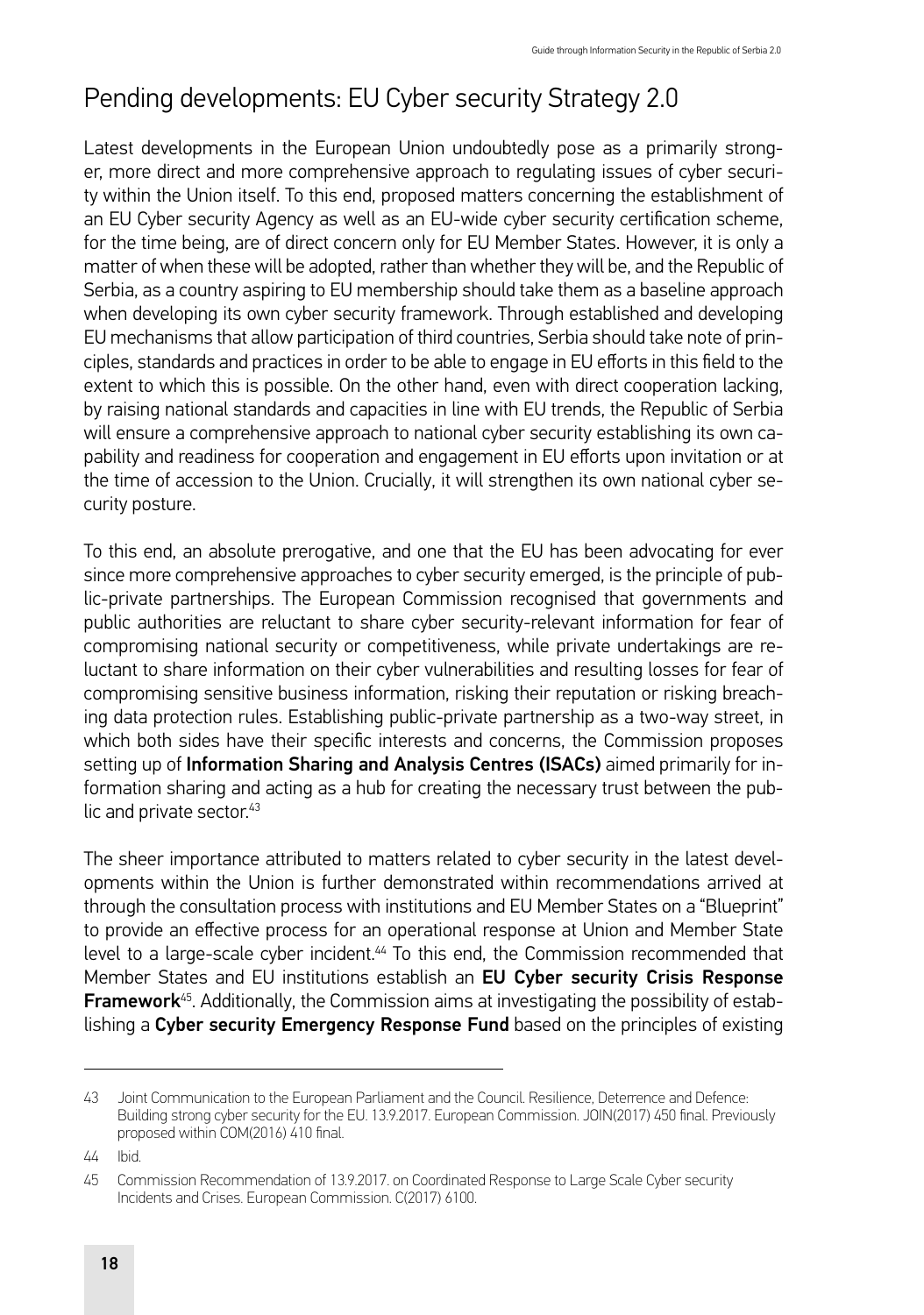EU crisis mechanisms in other policy areas. Set up like this, the envisioned Fund would enable deployment of a rapid response capability, drawing on national expertise along the lines of the EU's Civil Protection Mechanism. This would allow Member States to seek help at the EU level during or following a major incident, **provided that the Member State had** put in place a prudent system of cyber security prior to the incident, including full implementation of the NIS Directive, mature risk management and supervisory frameworks at national level.

Although these endeavours are still in a recommendation phase, if their development genuinely continues on the proposed principles of EU's Civil Protection Mechanism, the Republic of Serbia could, as a candidate country, potentially also have access to the resources made available for mitigating large-scale cyber incidents. The country has already pulled resources from the EU's Civil Protection Mechanism in 2015 to help mitigate the challenges faced in light of Europe's migrant crisis. If such reasoning is adopted, the country also needs to keep in mind the proposed conditions for access to these emergency funds to be granted – a comprehensive national approach to cyber security and full embracement, adoption and implementation of EU regulations, standards and principles, as highlighted above.

These mechanisms are proposed to be placed within the jurisdiction of an EU Cyber security Agency, developing on the basis of the existing European Network and Information Security Agency (ENISA). The proposal<sup>46</sup>, put forward by the European Commission in September 2017 envisions establishing a European Cyber security Research and Competence Centre under the next multiannual financial framework, in addition to the development of the mentioned ISACs. In addition, the Agency would be mandated for EU policy development and implementation, capacity building, knowledge and information sharing, awareness raising, market related tasks (standardisation and cyber security certification), research and innovation, operational cooperation and crisis management.

Tasked primarily with strengthening the Union's cyber security framework, the Agency would also contribute to the Union's efforts to cooperate with third countries and international organisations to promote international cooperation on issues related to cyber security by:

- ▶ Engaging as an observer in the organisation of international exercises, and analysing and reporting on the outcome of such exercises;
- ▶ Facilitating the exchange of best practices between the relevant international organisations;
- ▶ Providing the Commission with expertise.

<sup>46</sup> Proposal for a Regulation of the European Parliament and of the Council on ENISA, the "EU Cyber security Agency", and repealing Regulation (EU) 526/2013, and on Information and Communication Technology cyber security certification ("Cyber security Act"). European Commission. COM(2017) 477 final. 2017/0225 (COD).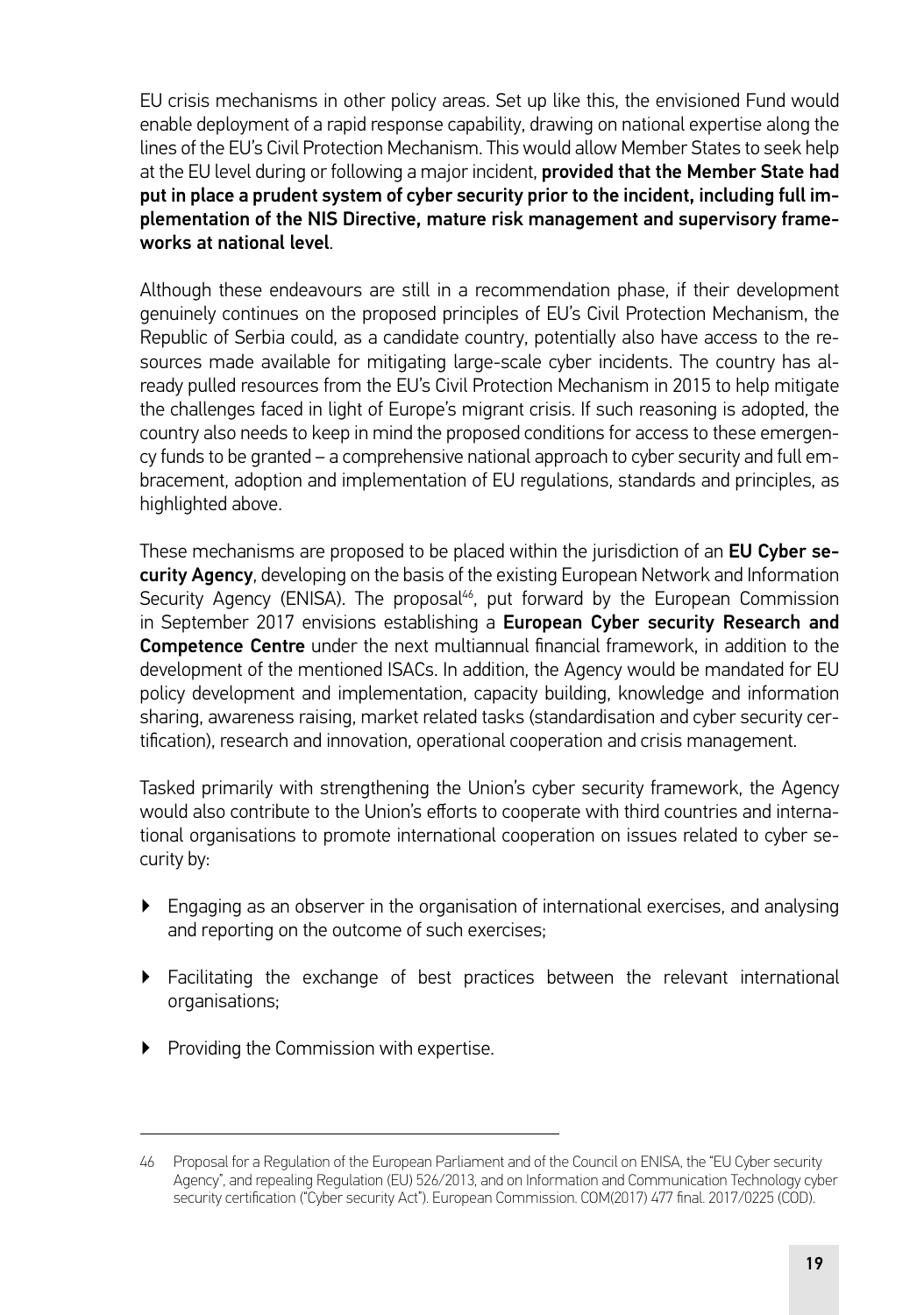<span id="page-33-0"></span>In this sense, the Agency may cooperate with the competent authorities of third countries or with international organisations, with special emphasis on enabling participation of third countries that have entered into agreements with the Union to this effect. A strategy for relations with third countries or international organisations concerning matters for which the Agency is competent is to be developed to this end.

Continuing efforts aimed at fostering public-private partnerships, a Permanent Stakeholders' Group is also to be established, composed of recognised experts representing relevant stakeholders. These include the ICT industry, providers of electronic communications networks and services available to the public, consumer groups, academic experts in cyber security and representatives of competent authorities as well as law enforcement and data protection supervisory authorities. The Group would act as an advisory body, ensuring regular dialogue with the private sector, consumers' organisations and other relevant stakeholders, focusing on matters relevant to stakeholders and bringing them to the attention of the Agency.

The proposed Cyber security Act, aimed at strengthening ENISA's mandate and establishing an EU framework for cyber security certification, draws closer to adoption with developments seeing adoption of a general approach by the EU Telecommunications Council.<sup>47</sup>

#### Regional considerations

As part of actions focused directly on the Western Balkans region, the European Commission launched, in June 2018, the Digital Agenda for the Western Balkans.<sup>48</sup> Although falling primarily within the scope of the EU's Digital Agenda endeavours, aimed at supporting the transition of the region into a digital economy fostering faster economic growth, more jobs, and better services, the initiative recognises the need for effective cyber security as one of the building blocks. To this end, alongside investing in broadband connectivity, strengthening the digital economy and society and boosting research and innovation, the Commission, together with Ministers from six Western Balkan partners (Albania, Bosnia and Herzegovina, Kosovo\*, Montenegro, the former Yugoslav Republic of Macedonia and Serbia), also committed to increasing cyber security, trust and digitalisation of industry. In this sense, the EU and the Western Balkans region subscribed to a common objective of improving online trust and security, with the Digital Agenda supporting capacity building in this field.

<sup>47</sup> Cyber security: Joint Statement by Vice-President Ansip and Commissioner Gabriel on political agreement from the Council. 8 June 2018. European Commission. STATEMENT/18/4097.

<sup>48</sup> European Commission launches Digital Agenda for the Western Balkans. 25 June 2018. European Commission. IP/18/4242.

This designation is without prejudice to positions on status, and is in line with UNSC 1244 and the ICJ Opinion on the Kosovo Declaration of Independence.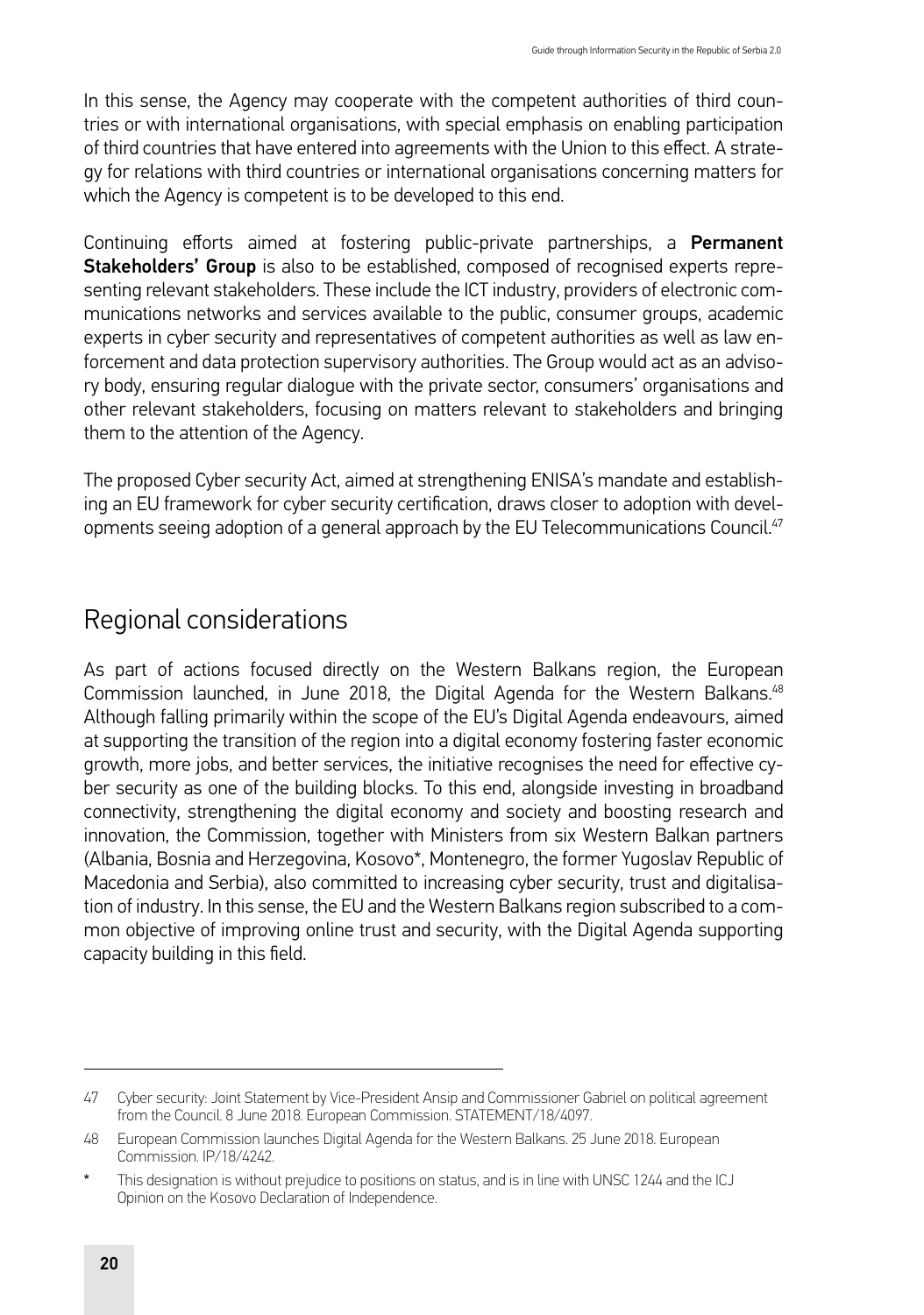### <span id="page-34-0"></span>North Atlantic Treaty Organisation (NATO)

The North Atlantic Treaty Organisation (NATO) focuses most of its activities related to cyber on defence. The cyber sphere, declared by NATO as the fifth domain of warfare in July 201649, has placed matters of cyber defence as part of the Organisation's core task of collective defence, seeing allies making a Cyber Defence Pledge $50$  that the fullest range of national cyber defence capabilities will be developed and strengthened.

This builds upon previous efforts aimed at increasing NATO cyber defence capacity, with the 2015 Memorandum of Understanding (MoU) on Cyber Defence to be signed between NATO and its twenty-eight Allies. The MoU sets out arrangements for the exchange of cyber defence-related information and assistance to improve cyber incident prevention, resilience and response capabilities.

Latest cyber-related developments within NATO include the establishment of a new Cyber Operations Centre<sup>51</sup> as part of an adapted structure of NATO's Command Structure. The intention behind this development is to have Allies' national cyber capabilities integrated into NATO missions and operations. As with conventional tools, national ownership is to be maintained over such capabilities, and nations will decide for themselves what kind of capabilities they are willing to use and integrate in specific NATO missions and operations.

In terms of comprehensive approaches, NATO maintains a framework for cooperation with the private sector through the NATO Industry Cyber Partnership (NICP)<sup>52</sup>, established in 2014. The framework brings together NATO entities, national Computer Emergency Response Teams (nCERTs) and representatives of member states' respective industries. Efforts of the Partnership focus mainly on information and knowledge exchange, training and education, joint exercises as well as joint participation in multinational Smart Defence projects. Working together, stakeholders engaged in this partnership also aim at improving overall cyber defence in NATO's defence supply chain.

In terms of cooperation with third countries, the Alliance concludes specific partnership action plans. In this sense, in 2014, the Republic of Serbia agreed an **Individual Partnership** Action Plan (IPAP)<sup>53</sup>, as the highest form of cooperation a country not aiming for full

<sup>49</sup> Warsaw Summit Communique issued by the Heads of State and Government participating in the meeting of the North Atlantic Council in Warsaw 8-9 July 2016. 9.7.2016. North Atlantic Treaty Organisation. [https://](https://ccdcoe.org/sites/default/files/documents/NATO-160709-WarsawSummitCommunique.pdf) [ccdcoe.org/sites/default/files/documents/NATO-160709-WarsawSummitCommunique.pdf](https://ccdcoe.org/sites/default/files/documents/NATO-160709-WarsawSummitCommunique.pdf). The inclusion of the cyber domain as a fifth domain of warfare means that cyber attacks now fall within the jurisdiction of Article 5 of collective defence principles.

<sup>50</sup> Cyber Defence Pledge. 8.7.2016. North Atlantic Treaty Organisation. [https://www.nato.int/cps/en/natohq/](https://www.nato.int/cps/en/natohq/official_texts_133177.htm) [official\\_texts\\_133177.htm](https://www.nato.int/cps/en/natohq/official_texts_133177.htm).

<sup>51</sup> Press conference by NATO Secretary General Jens Stoltenberg following the meeting of the North Atlantic Council at the level of Defence Ministers. 8.11.2017. North Atlantic Treaty Organisation. [https://www.nato.int/](https://www.nato.int/cps/en/natohq/opinions_148417.htm) [cps/en/natohq/opinions\\_148417.htm](https://www.nato.int/cps/en/natohq/opinions_148417.htm).

<sup>52</sup> NATO Industry Cyber Partnership. [http://www.nicp.nato.int/.](http://www.nicp.nato.int/)

<sup>53</sup> Individual Partnership Action Plan (IPAP) between the Republic of Serbia and the North Atlantic Treaty Organisation (NATO). 2014. Ministry of Foreign Affairs of the Republic of Serbia.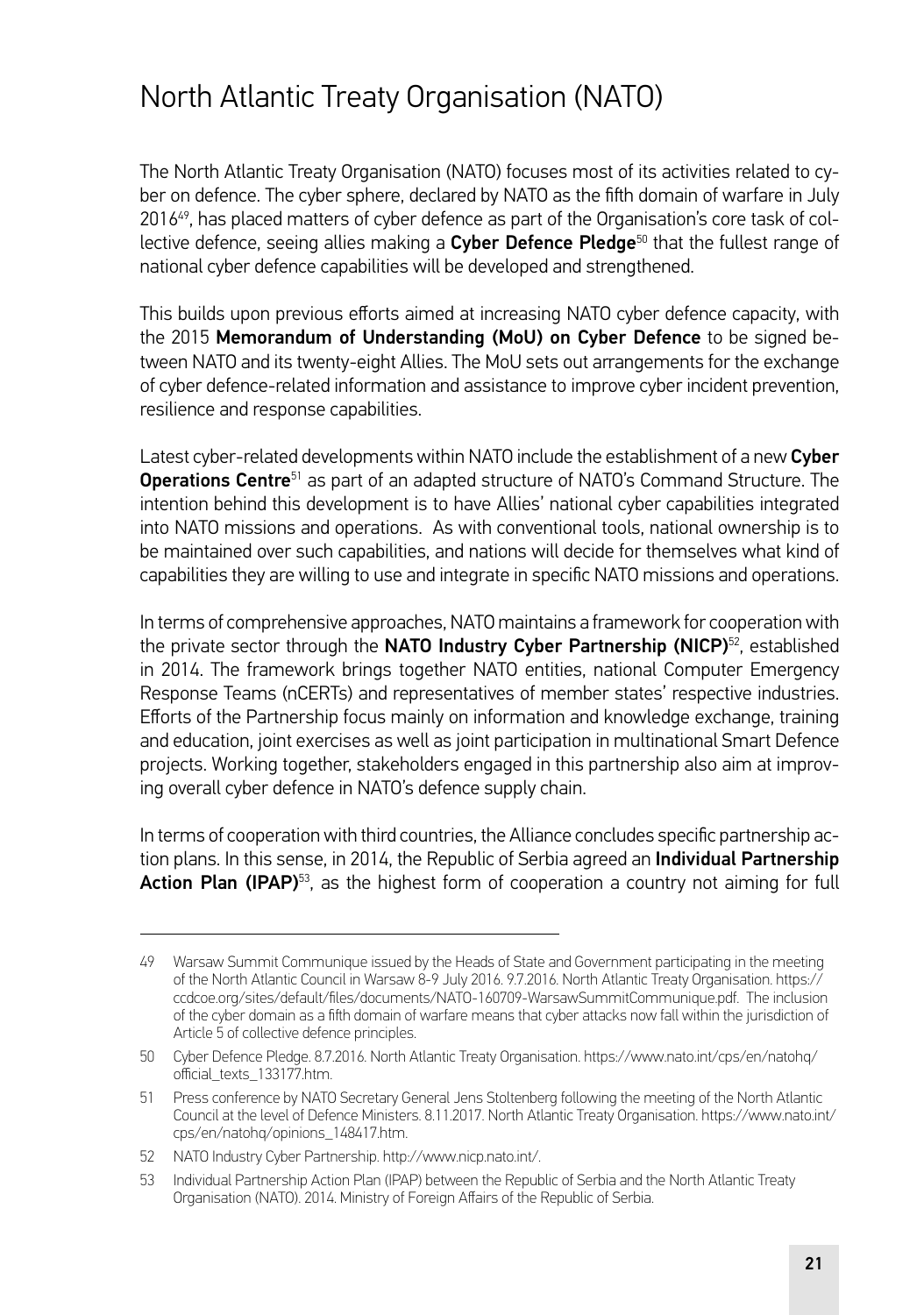<span id="page-35-0"></span>membership can establish with NATO. The document, covering the period 2015-2016, included cyber-related aspects of cooperation within Chapter 1, Foreign and Security Policy, Section 1.2.3. *Emerging Security Challenges: Fight Against Terrorism, Arms Control and Cyber-Defence*. Within it, activities aimed at enhancing capabilities for protecting critical communication and information systems against cyber-attacks as future strategic goals were envisioned. In this regard, the plan was to establish mechanisms and structures of coordination at governmental level for cyber defence. In addition, this IPAP also referred to defending against cyber-attacks in Chapter 4, Protection of Classified Information, within Goal 3: *Enhance capabilities for protecting critical communication and information systems against cyber-attacks*. Activities needed for the fulfilment of this goal correspond to those planned within the previously mentioned chapter.

The NATO Partnerships and Cooperative Security Committee (PCSC) adopted on September 26, 2016 a report on IPAP implementation which concludes that out of a total of 215 activities as many as 134 activities (62%) were carried out, 75 (35 %) have been partly implemented within the planned period, while only 6 (3%) have not been implemented at all. Implementation of this IPAP has been extended over the course of 2017. A succeeding IPAP, which is to include the period 2018-2019, is currently under preparation according to the Ministry of Defence.<sup>54</sup>

Although IPAP is a document developed and implemented virtually on a voluntary basis, i.e. it is not formally and legally binding and there are no specific sanctions if any of the envisaged activities are not fulfilled – it is *agreed* between parties without any official *signatory process* - the mere fact that the activities, i.e. areas of cooperation are proposed by the partner state indicates that there is a certain level of intention to carry these out. The contrary would create an impression of a lack of responsibility and/or basic understanding of activities that the partner state chose itself independently.

### EU – NATO cooperation

Cyber security cooperation between the European Union and NATO is mainly focused on issues related to cyber defence. To this end, the EU and NATO concluded a Technical Arrangement on Cyber Defence between the NATO Computer Incident Response Capability (NCIRC) and the Computer Emergency Response Team of the European Union (CERT-EU), providing a framework for information and best practice exchange between emergency response teams, especially pertaining to cyber defence-related data. The

<sup>54</sup> Participation of the Republic of Serbia in the Partnership for Peace Programme. Ministry of Foreign<br>Affairs of the Republic of Serbia http://www.mfa.gov.rs/en/foreign-policy/security-issues/ [http://www.mfa.gov.rs/en/foreign-policy/security-issues/](http://www.mfa.gov.rs/en/foreign-policy/security-issues/partnership-for-peace-programme) [partnership-for-peace-programme](http://www.mfa.gov.rs/en/foreign-policy/security-issues/partnership-for-peace-programme).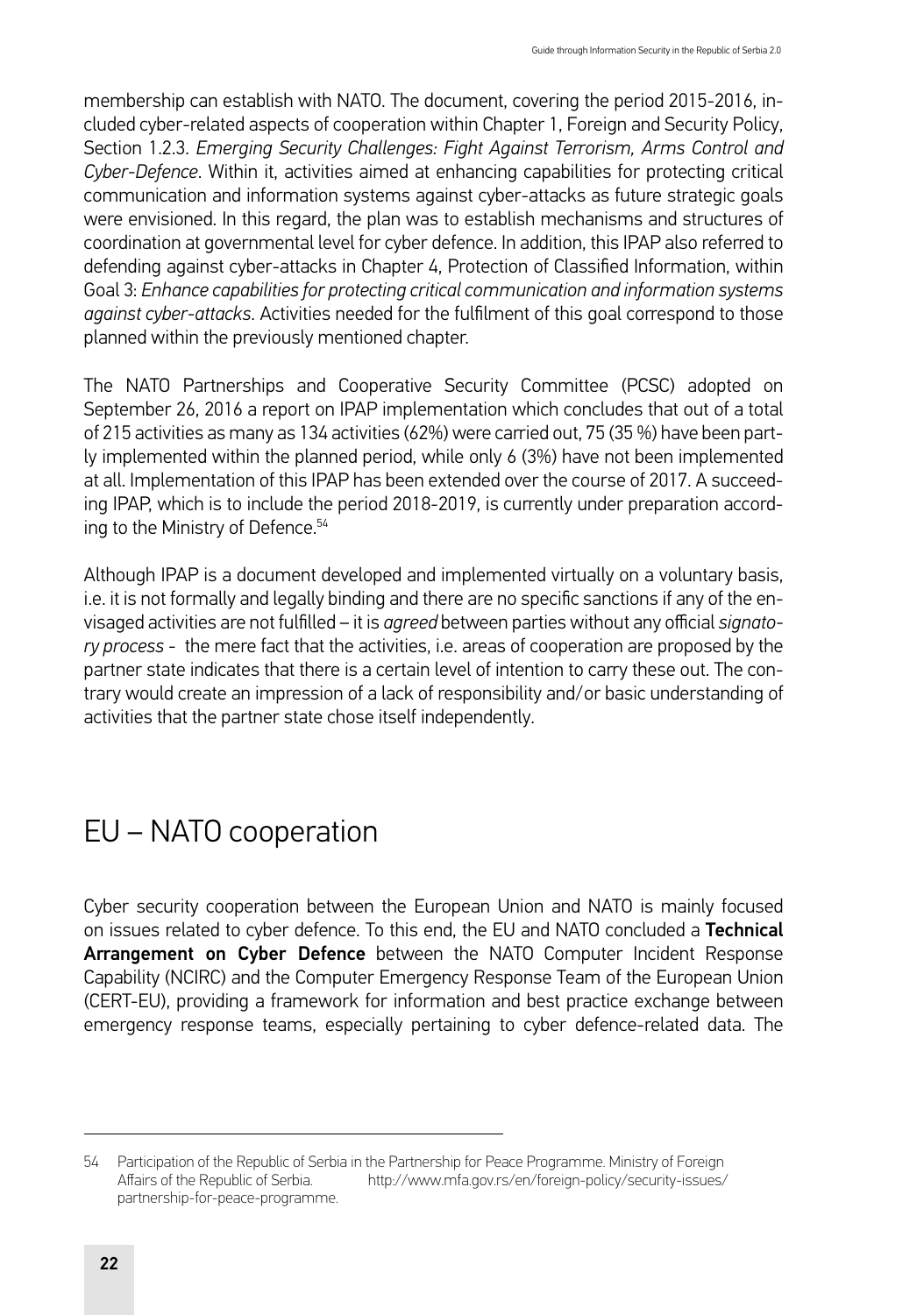**EU-NATO Joint Declaration**<sup>55</sup> reaffirmed these efforts, stating the aim of expanding cooperation between the two bodies on cyber security and cyber defence including in the context of missions and operations, exercises and education and training. Enhanced EU-NATO cyber security cooperation is also promoted within the EU's Global Strategy<sup>56</sup>.

Further stated priorities of cooperation between the two entities include fostering interoperability through coherent cyber defence requirements and standards, strengthening cooperation on training and exercises, and harmonising training requirements. To this end, further cooperation on countering hybrid threats is envisioned between the EU Hybrid Fusion Cell and the NATO Hybrid Analysis Branch, as well as cyber defence exercises, with the involvement of the EEAS and other EU entities and relevant NATO counterparts, including the NATO Cooperative Cyber Defence Centre of Excellence in Tallinn.<sup>57</sup>

In terms of responding to crises, based on the Joint Framework on countering hybrid threats<sup>58</sup> and the Joint EU-NATO Declaration, a **European Centre of Excellence** for Countering Hybrid Threats<sup>59</sup> was inaugurated in 2017. Established as an intergovernmental think-tank under the auspices of EU and NATO, it is an instrument of its participating countries. Currently, Participants of the Memorandum of Understanding concerning Hybrid CoE<sup>60</sup> are Estonia, Finland, France, Germany, Latvia, Lithuania, Norway, Poland, Spain, Sweden, the UK and the USA. Participation in the Centre is open to EU Member States and NATO Allies. Hybrid CoE is to serve as a hub of expertise supporting the Participants' individual and collective efforts to enhance their civil-military capabilities, resilience, and preparedness to counter hybrid threats with a special focus on European security. It is intended that the Centre will offer this collective experience and expertise for the benefit of all Participants, as well as the EU and NATO. The Centre will follow a comprehensive, multinational, multidisciplinary and academic-based approach.

<sup>55</sup> Joint Declaration by the resident of the European Council, the President of the European Commission and the Secretary General of the North Atlantic Treaty Organisation. 8.7.2016. European Council. [http://www.](http://www.consilium.europa.eu/en/press/press-releases/2016/07/08-eu-nato-joint-declaration/) [consilium.europa.eu/en/press/press-releases/2016/07/08-eu-nato-joint-declaration/](http://www.consilium.europa.eu/en/press/press-releases/2016/07/08-eu-nato-joint-declaration/).

<sup>56</sup> Shared Vision, Common Action: A Stronger Europe. A Global Strategy for the European Union's Foreign and Security Policy. 2016. EEAS.

<sup>57</sup> Joint Communication to the European Parliament and the Council. Resilience, Deterrence and Defence: Building strong cyber security for the EU. European Commission. JOIN(2017) 450 final.

<sup>58</sup> Joint Communication to the European Parliament and the Council. Joint Framework on countering hybrid threats a European Union response. 6.4.2016. European Commission. JOIN(2016) 18 final.

<sup>59</sup> The European Centre of Excellence for Countering Hybrid Threats. [https://www.hybridcoe.fi/.](https://www.hybridcoe.fi/)

<sup>60</sup> Memorandum of Understanding on the European Centre of Excellence for Countering Hybrid Threats. Hybrid CoE. [https://www.hybridcoe.fi/wp-content/uploads/2017/08/Hybrid-CoE-final-Mou-110417-1.pdf.](https://www.hybridcoe.fi/wp-content/uploads/2017/08/Hybrid-CoE-final-Mou-110417-1.pdf)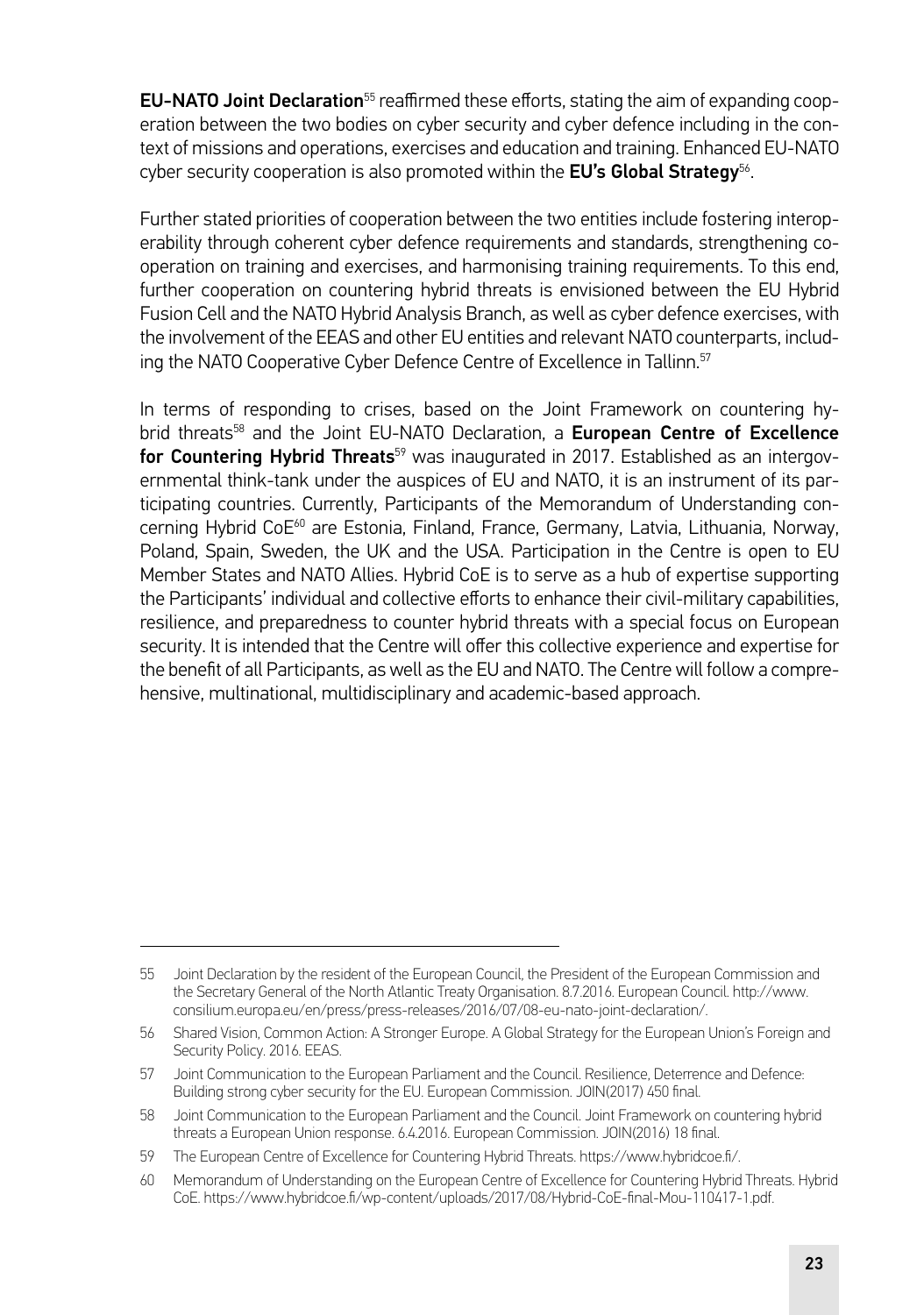# Organization for Security and Co-operation in Europe

As part of the activities focused on security and other issues such as arms control, measures to build security and confidence, human rights, and similar issues, the Organization for Security and Co-operation in Europe (OSCE) also deals with issues of cyber security, primarily in the form of fight against terrorism and cybercrime. In 2012, however, OSCE decided to step up individual and collective efforts to address security in the use of information and communication technologies (ICTs) in a comprehensive and cross-dimensional manner.<sup>61</sup> To this end, an informal working group on cyber security has been established, tasked with drafting a set of confidence building measures to enhance interstate cooperation, transparency, predictability, and stability, and to reduce the risks of misperception, escalation, and conflict that may stem from the use of ICTs and to provide progress reports to the Chairperson of the Security Committee, who will report to the OSCE Permanent Council. The Republic of Serbia has a representative in the current composition of this informal working group.

In 2013, OSCE Member States adopted the first package of Confidence Building Measures  $(CBMs)^{62}$  to reduce the risk of conflict caused by the use of information and communication technologies. The 11-measure package, among other things, includes exchange of information on cyber threats, national frameworks, strategies and terminology; providing security of and in the use of ICTs; holding consultations in order to reduce the risk of misperception and possible emergence of political or military tension or conflict that may stem from the use of ICTs and to protect critical national and international ICT infrastructure; exchange of information on measures taken to ensure an open and secure Internet; nomination of national contact points; and the role of the OSCE as a platform for dialogue.

A second set of measures $63$ , adopted in March 2016, builds upon the previous quidelines, adding five new ones. Besides better defined principles of data exchange, the new guidelines directly urge Member States to promote and improve mechanisms of public-private partnership aimed at a common response to threats. In addition, the penultimate guideline (No. 15) refers to the protection of ICT-enabled critical infrastructure, providing several models of cooperation in this area.

Although adoption and implementation of proposed measures is based on the principle of voluntarism in each state, they serve as specific guidelines for institutionalization of a regular dialogue between the states at various levels, with a clear incentive for the development of principles of public-private partnership.

<sup>61</sup> Decision No.1039. Development of Confidence-Building Measures to reduce the risks of conflict stemming from the use of information and communication technologies. 26.4.2012. Organization for Security and Cooperation in Europe. PC.DEC/1039.

<sup>62</sup> Decision No.1106. Initial set of OSCE Confidence-Building Measures to reduce the risks of conflict stemming from the use of Information and Communication Technologies. 3.12.2013. Organization for Security and Cooperation in Europe. PC.DEC/1106.

<sup>63</sup> Decision No.1202. OSCE Confidence-Building Measures to reduce the risks of conflict stemming from the use of Information and Communication Technologies. 10.3.2016. Organization for Security and Co-operation in Europe. PC.DEC/1202.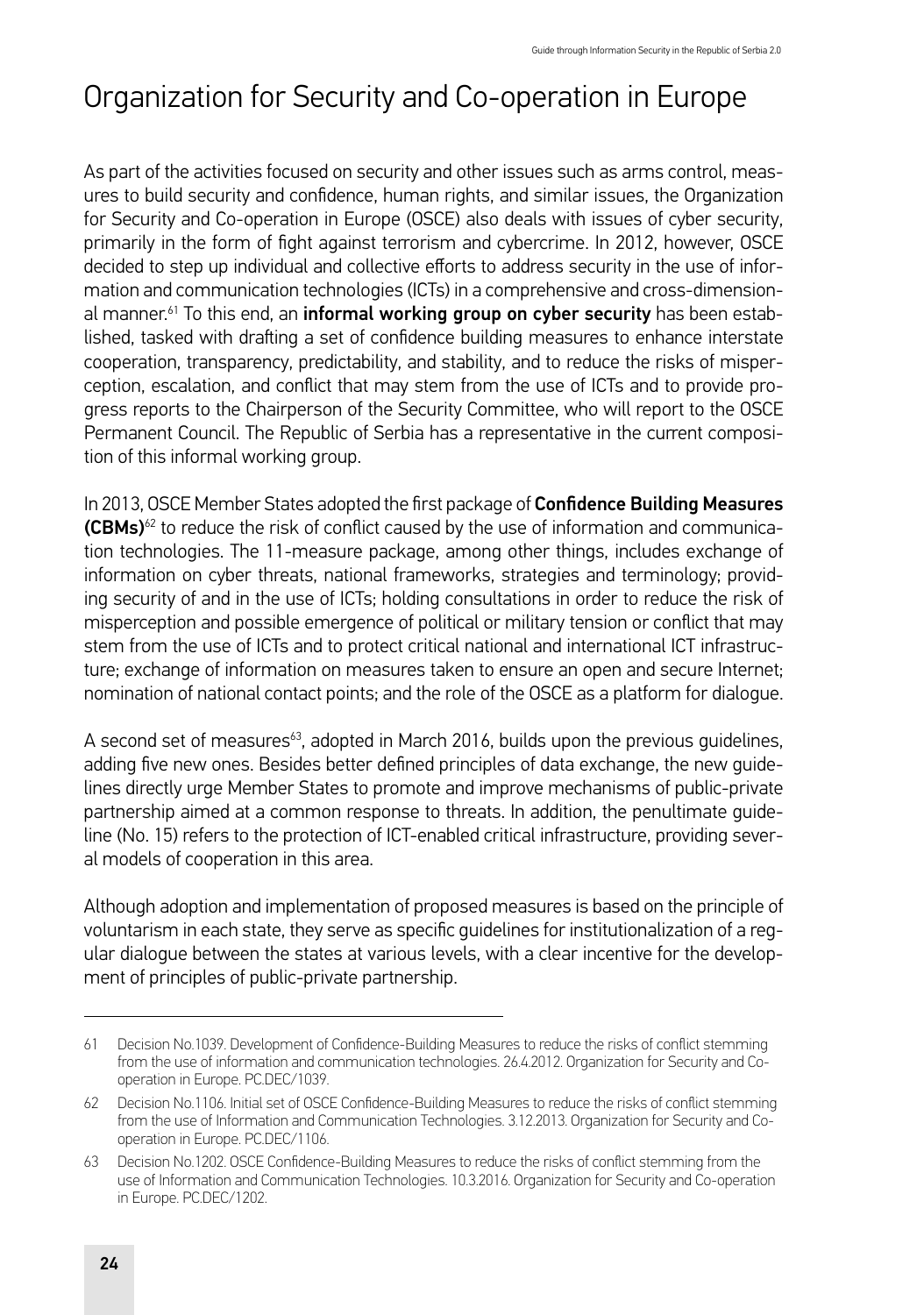### United Nations

The United Nations has been dealing with matters of information security through its **Office for Disarmament Affairs (UNODA)** $64$  since 1998, when the Russian Federation introduced a draft resolution in the First Committee of the UN General Assembly. It was adopted without a vote and since then there have been annual reports by the Secretary General to the General Assembly with the views of Member States on the issue<sup>65</sup>.

In addition, the United Nations Institute for Disarmament Research (UNIDIR) provides policy-focused capacity-building at the national, regional and multilateral level, as well as relevant research and analysis. UNIDIR also works to build awareness on how cyber-related initiatives interact with one another to ensure harmonious growth and development of a stable cyber environment. To this end, UNIDIR has thus far carried out an assessment of national capabilities, doctrine, organisation and transparency and confidence building for cyber security and provides workshops and conferences on international security and stability in terms of cyber. It also provides support to UN Groups of Governmental Experts working on matters of space and cyber.

Thus far, several iterations of the Group of Governmental Experts (GGE) on Developments in the Field of Information and Telecommunications in the Context of **International Security**, formed at the initiative of Member States, have examined the existing and potential threats from the cyber sphere and possible cooperative measures to address these. Main achievements of the GGE include outlining the global security agenda and introducing the principle that international law applies to the digital space. Thus far, through five GGEs progress has been made on reaching consensus and publishing three Reports on Developments in the Area of Information and Telecommunications in the Context of International Security. The work of the GGE from its first report in 2010 until today has positioned it as a key international mechanism for discussion – and, quite possibly, for reaching agreement - on standards and actions for confidence-building in cyberspace that states should seriously take into consideration. However, following failure to reach consensus within the fifth GGE, which discussed matters including existing and emerging threats; capacity-building; confidence-building; recommendations on the implementation of norms, rules and principles for responsible behaviour of States; application of international law to the use of information and communications technologies; and conclusions and recommendations for future work; the future of this framework is yet to be seen. The Republic of Serbia took part in the latest composition of the GGE, having one representative in the process.

In addition to the work conducted through the GGE, the United Nations International Telecommunications Union (ITU) publishes a Global Cyber security Index (GCI)<sup>66</sup>, meas-

<sup>64</sup> United Nations Office for Disarmament Affairs. [https://www.un.org/disarmament/.](https://www.un.org/disarmament/)

<sup>65</sup> Developments in the field of information and telecommunications in the context of international security. United Nations Office for Disarmament Affairs.

<sup>66</sup> ITU drives global effort to strengthen cyber security: Global index measures national cyber security resilience. 2.4.2014. ITU. https://www.itu.int/net/pressoffice/press\_releases/2014/16.aspx#.Uzxm-VyqxG4.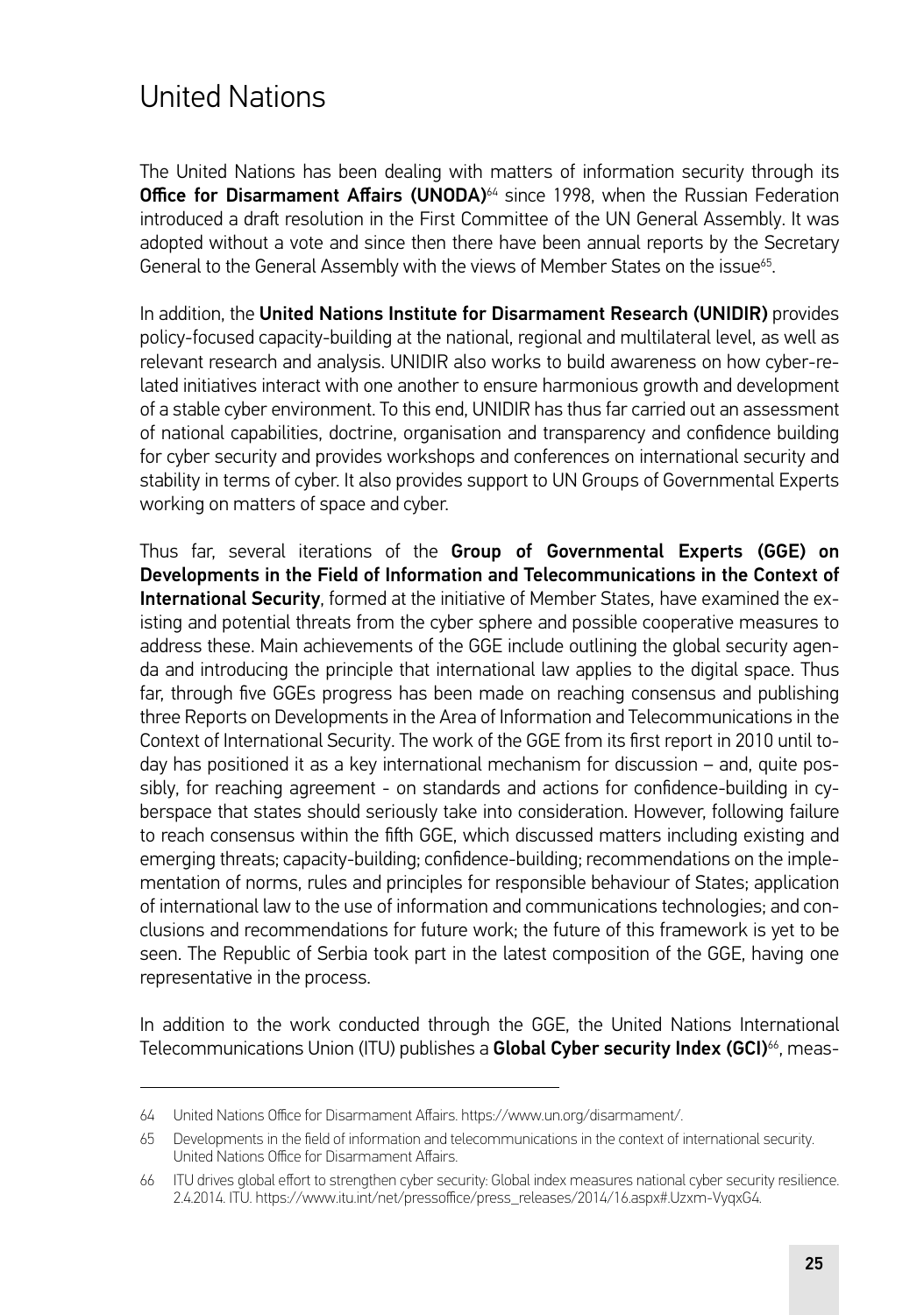uring the status of cyber security worldwide. The GCI is a report compiled based on surveys that measure the commitment of Member States to cyber security, revolving around the five pillars of the ITU Global Cyber security Agenda – legal, technical, organisational, capacity building and cooperation. Based on research conducted during the course of 2016, the latest report covers all 193 ITU Member States<sup>67</sup>. According to this latest report, the Republic of Serbia is currently in a *maturing stage*, meaning complex commitments are already in place and the country engages in cyber security programmes and initiatives. With a GCI score of 0.311, the country is ranked 89<sup>th</sup>. To put in perspective, within the region, the Republic of Serbia is currently only ahead of Bosnia and Herzegovina (ranked 135<sup>th</sup>), preceded by Albania (ranked 88<sup>th</sup>), Montenegro (70<sup>st</sup>), Former Yugoslav Republic of Macedonia (54<sup>th</sup>), Hungary (51<sup>st</sup>), Bulgaria (44<sup>th</sup>), Romania (42<sup>nd</sup>) and Croatia (41<sup>st</sup>). All of these countries, however, are also defined as having *maturing* national cyber security frameworks.

<sup>67</sup> Global Cyber security Index (GCI). 2017. ITU. [https://www.itu.int/dms\\_pub/itu-d/opb/str/D-STR-GCI.01-](https://www.itu.int/dms_pub/itu-d/opb/str/D-STR-GCI.01-2017-PDF-E.pdf) [2017-PDF-E.pdf](https://www.itu.int/dms_pub/itu-d/opb/str/D-STR-GCI.01-2017-PDF-E.pdf).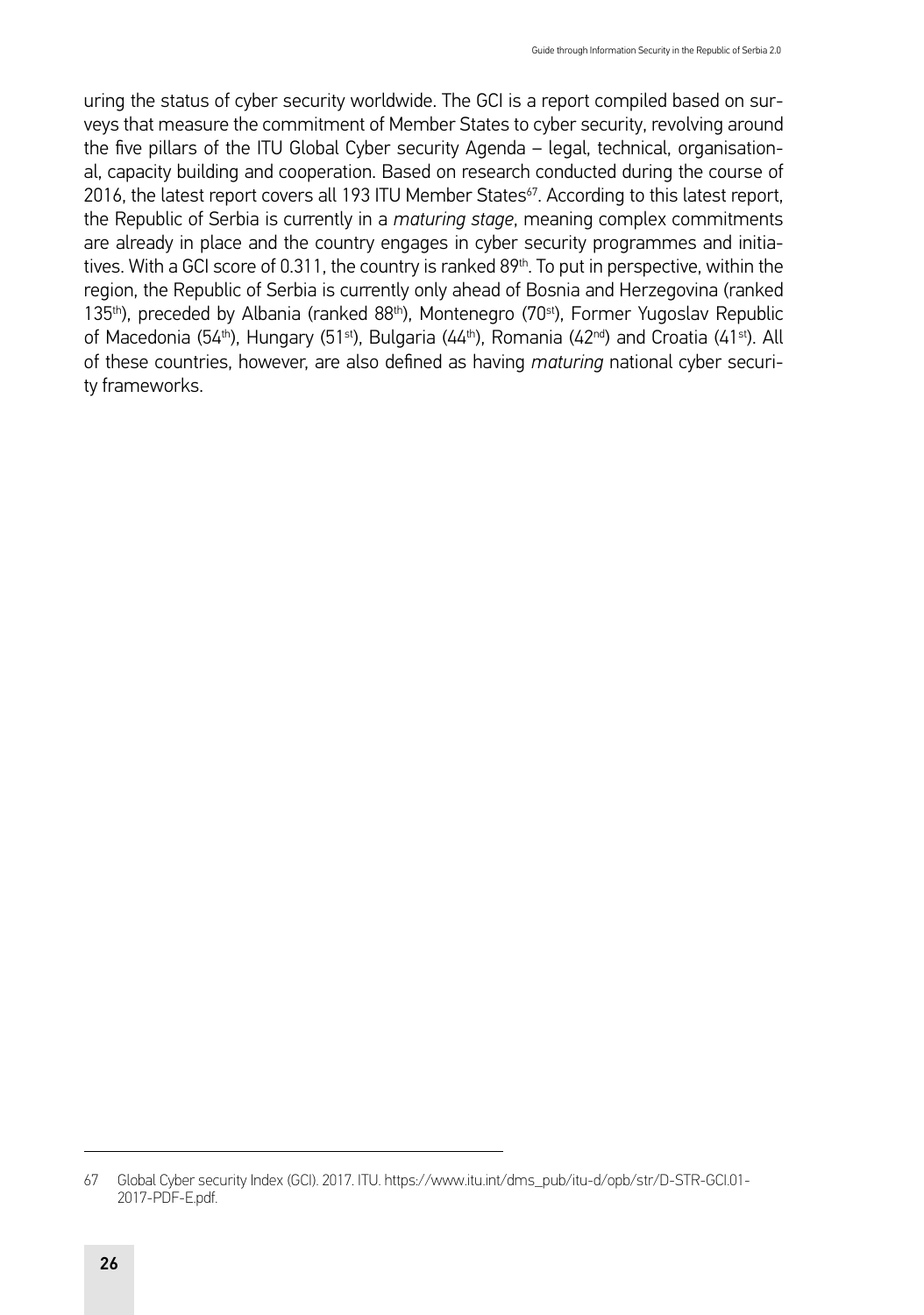### Law on Information Security

The Law on Information Security<sup>68</sup> which the Republic of Serbia adopted on January 26, 2016, is the first umbrella law regulating measures for protection from security risks in information and communication systems, the responsibilities of legal entities in managing and operating information and communication systems, and determines competent authorities for implementation of protection measures.

Among the most important legal novelties is the establishment of the National Centre for Prevention of Security Risks, which is, according to international practice, a Computer Emergency Response Team (CERT), responsible for rapid reaction in case of incidents, as well as the collection and exchange of information on security risks to information and communication systems. The national CERT (nCERT) is under the jurisdiction of the Regulatory Agency for Electronic Communications and Postal Services (RATEL). Despite the lack of clear deadlines for its establishment within the Law, or mechanisms for securing necessary resources for efficient operation of the national CERT, the body has been established, although it is yet to achieve full operational capacity. One of the first steps towards this goal was the drafting of a comprehensive feasibility study for the establishment of a national CERT, in cooperation with the University of Belgrade Faculty of Electrical Engineering<sup>69</sup>. The study encompassed a normative and technical analysis of establishing and operating a CERT in terms of processes and procedures, a review of comparative practices in Europe and costs of implementation, an action plan as well as an overview of potential modalities of project funding from international funds that the Republic of Serbia has access to. Such a comprehensive approach can be considered as an example of application of the principles listed within the Law on Information Security referring to risk management and application of identified good practice. Establishing a national CERT is also one of the core obligations stemming from the EU NIS Directive, and an obligation of all Union Member States, posing thus also as a step that all candidate countries should have in mind.

<sup>68</sup> Law on Information Security. *"Official Gazette of the Republic of Serbia"*, no. 6/2016.

<sup>69</sup> Nešković, A. Krajnović, N. Nešković, N. 2016. Feasibility study for the establishment of a national CERT. Department of Telecommunications, Faculty of Electrical Engineering of the Belgrade University.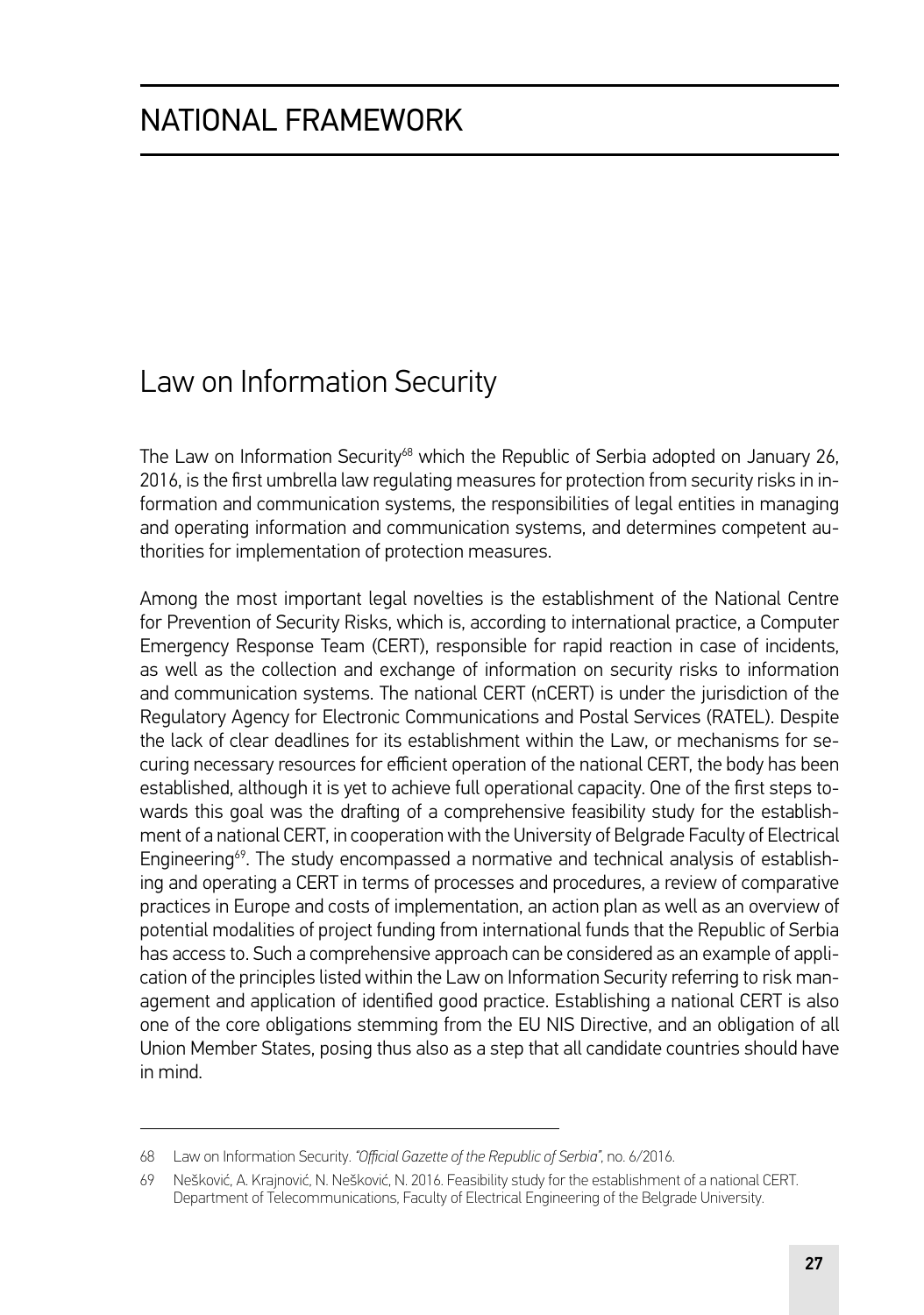The Law also regulates issues such as the existence of ICT systems of special importance (essential services) and measures of their protection - which is an obligation in line with the NIS Directive - and provides the basis for regulating the field of cryptosecurity and compromised electromagnetic radiation protection, under the jurisdiction of the Ministry of Defence. Establishment of an information security inspectorate is also envisioned, tasked with overseeing the implementation of the Law and the work of ICT operators of essential services, under the jurisdiction of the competent ministry for matters related to information security, that is, the Ministry of Trade, Tourism and Telecommunications (MTT). However, even nearly two and a half years following the adoption of the Law on Information Security, the Inspectorate for Information Security, under the jurisdiction of the Department for Information Security and Electronic Commerce of the Ministry, is not fully established, which consequently means that no oversight of implementation of the Law is currently taking place.

Finally, the Law provides for the establishment of a Body for Coordination of Information Security Affairs (hereafter*: Body for Coordination*) - a body aimed at establishing cooperation and coordinated engagement in the national information security framework, as well as initiation and monitoring of preventive and other measures in the field. The Body for Coordination<sup>70</sup>, although mainly an advisory actor as defined by the Law, provides an opportunity for a more comprehensive approach to information security, by recognising the possibility of setting up expert working groups in which representatives of other public institutions, the private sector, academic community and civil society can also take part. As such, the Body for Coordination presents the first official hint of political will to develop public-private partnerships for certain aspects of information security, which is not so common in the Republic of Serbia. It is particularly rare to have space for such a possibility within the law itself.

However, despite the unquestionable necessity of adopting a law that regulates the field of information security, certain areas are left insufficiently defined in the existing framework, which leaves space for individual interpretation, but may also present a potential security risk. Namely, although referring to the principle of risk management, the Law fails to explicitly prescribe risk analysis and assessment, or development of a methodology for conducting these, even though these should form the basis when deciding on adequate protection measures, designing and adopting an Act on Safety of ICT systems - which is an obligation of operators, or defining the role(s) of the national CERT and the CERT of public bodies, which provide early warning on risks and carry out tasks related to security risk prevention. Risk assessment is prescribed by Law only in the event of risk of compromising electromagnetic radiation, and only in the sense of assessing the risk of unauthorized access. When it comes to independent ICT operators, security analysis of ICT systems in terms of risk assessment, this action is only mentioned as a possibility, and not a clearly defined legal obligation.

<sup>70</sup> Body for Coordination of Information Security Affairs was established by the Decision on the establishment of the Body for Coordination of Information Security Affairs, adopted on March 8, 2016. *"Official Gazette of the Republic of Serbia"* no.24/16 and 53/17.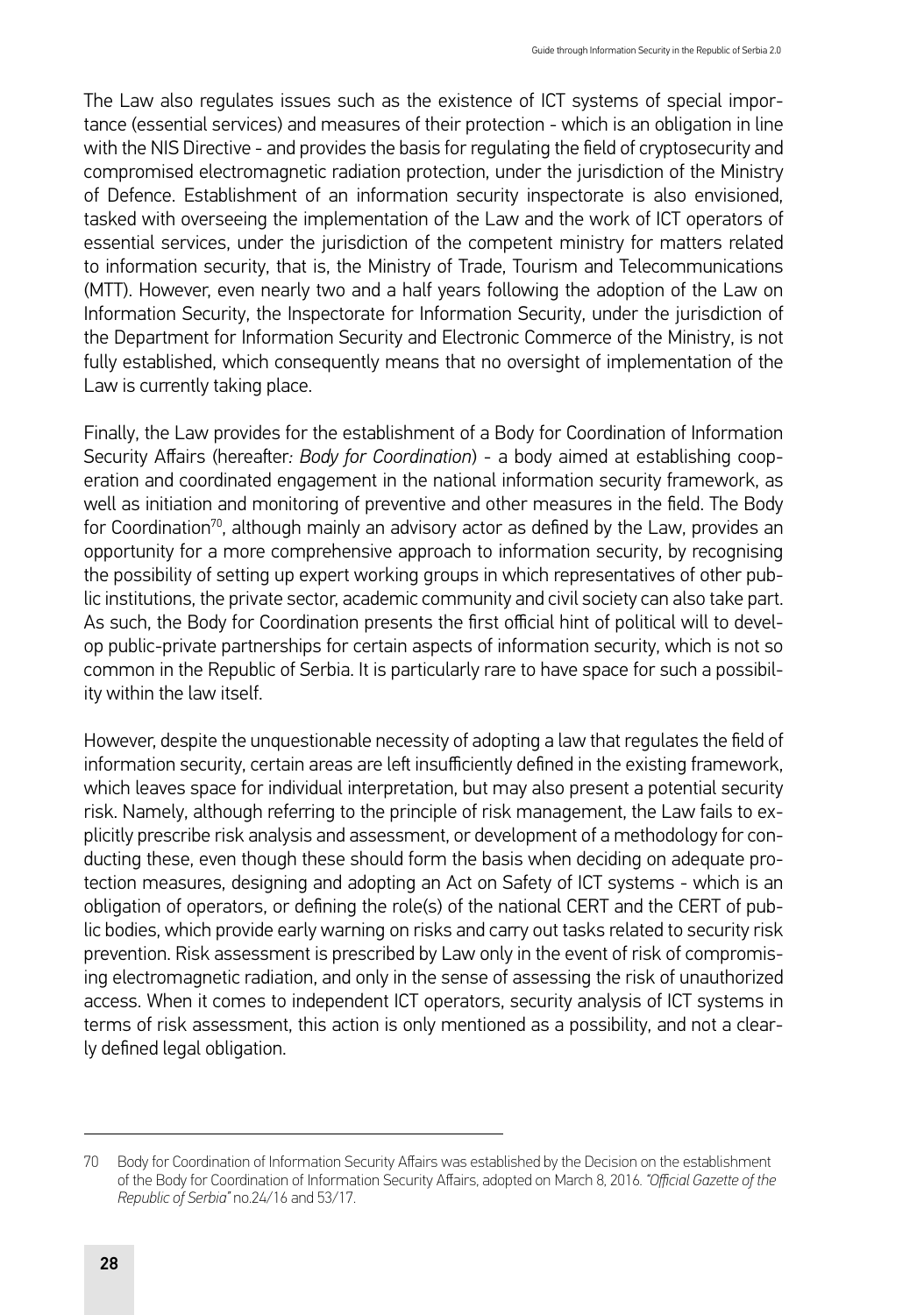When it comes to regulations that regulate the approach to information security in more detail, risk assessment is mentioned only by the Regulation on measures for protection of information and communication systems of special importance, analysed further below. However, this Regulation also fails to clearly define who is, and in what way, responsible for conducting risk assessment and how comprehensive this assessment should be. Without adequate risk assessment, it is unclear from the very outset what risks it is necessary to prevent, and which ones can be tolerated, which can in itself lead to inadequate distribution of resources for prevention and mitigation of incidents. Despite suggestions to have comprehensive risks assessment and analysis in the field of information security placed as one of the primary activities within the Strategy for the Development of Information Security, this deficiency has not been removed either by the bylaws adopted based on the Law, nor has any such objective been set out within the adopted Strategy, as is explained below.

In terms of incident response, the Law leaves information and coordination within the jurisdiction of the competent authority, that is, the Ministry of Trade, Tourism and Telecommunications, to a large extent, rather than the newly established national CERT, which unnecessarily bureaucratises operational mechanisms and additionally burdens an already overloaded ministry. The Protocol of Cooperation between the Ministry and RATEL envisions the establishment of communication channels for exchange of information on incidents that could have a significant impact on the violation of information security of ICT systems of essential services in the Republic of Serbia, as well as other incidents that are reported to the Ministry and RATEL.<sup>71</sup> According to the Protocol, both institutions are obliged to immediately forward and exchange notifications on incidents, consequences and activities undertaken in accordance with competencies determined by the Law on Information Security.

Although it is necessary to have a direct communication channel between the competent ministry and the national CERT, such a solution still fails to shorten the timespan needed to exchange information on an incident, nor does it essentially relieve the ministry itself. The same goes for the actors excluded from this Protocol, such as financial institutions, who submit notifications on incidents to the National Bank of Serbia. Having such solutions in place ignores the core essence of the existence of a national CERT as a sole, trusted operational and communication hub when it comes to incidents. The prescribed obligations therefore give primacy to respecting existing procedures and horizontal decision-making structures, instead of being based on principles of efficiency and rapid response, especially bearing in mind that critical infrastructures are at stake.

Overall, despite more than two and a half years since the adoption of the Law on Information Security, full implementation of the Law itself, and the adopted regulations, is still not established. There are several reasons for this state of affairs. Among them, the current ban on employment in the public sector makes it impossible to hire the necessary numbers of

<sup>71</sup> Protocol on Cooperation between the Ministry of Trade, Tourism and Telecommunications and RATEL. 4.4.2018. Regulatory Agency for Electronic Communications and Postal Services. [http://www.ratel.rs/](http://www.ratel.rs/information/news.134.html?article_id=2107) [information/news.134.html?article\\_id=2107.](http://www.ratel.rs/information/news.134.html?article_id=2107)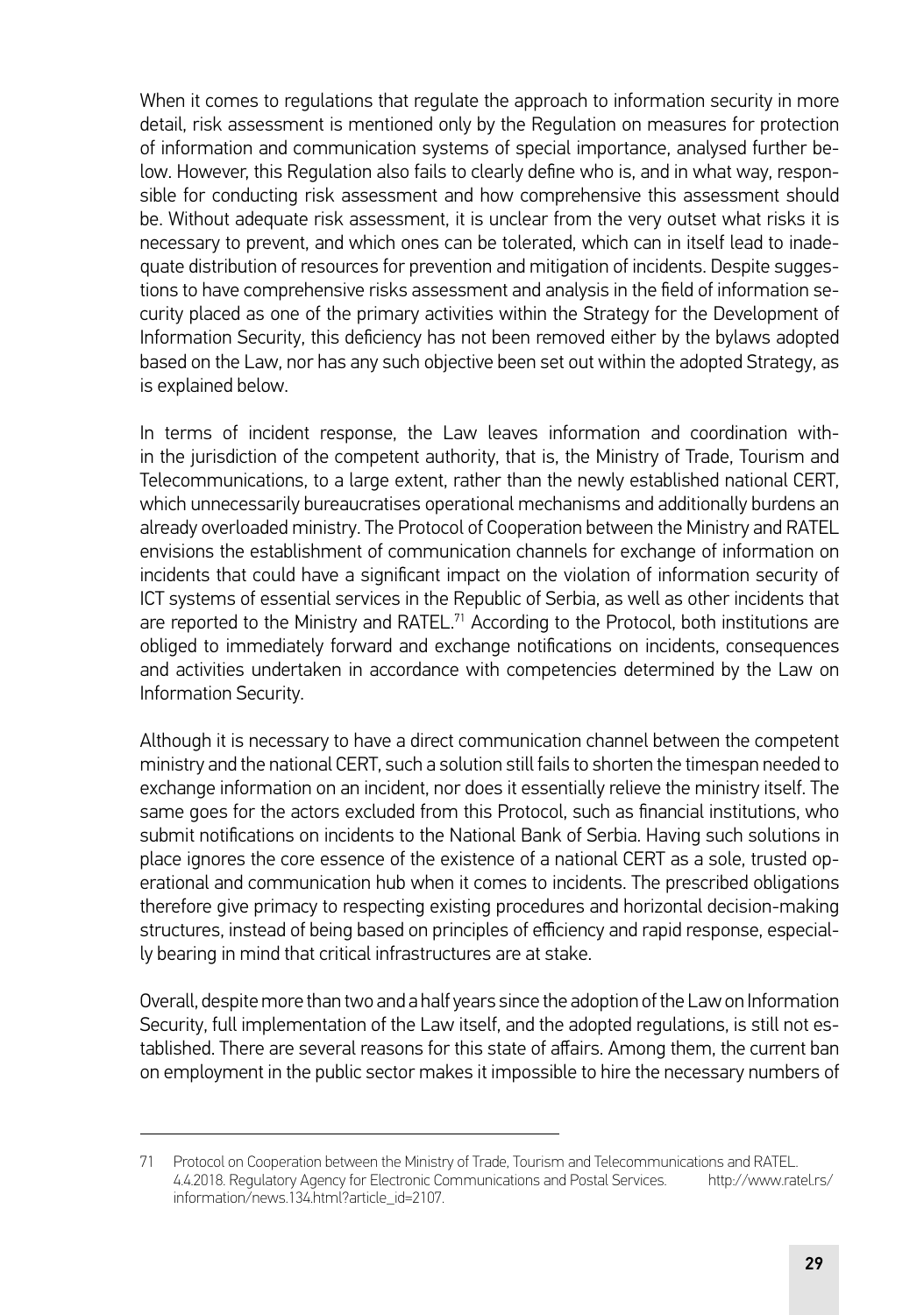professional staff to work in this field within state institutions. Additionally, the entire system within which the information security framework is set up, namely, the fact that it is under the jurisdiction of a multi-agency ministry (trade, tourism *and* telecommunications), narrows the space for adequately developing this field in the Republic of Serbia in a comprehensive and (primarily) time-efficient manner.

### Adopted bylaws

With the adoption of bylaws, that is, regulations that determine provisions of the Law in a more detailed manner, in November 2016, the envisaged normative framework governing information security in the Republic of Serbia is officially completed. Adopting these bylaws, guided by the mentioned obligations as well as good practice examples, enabled certain shortcomings of the existing Law to be somewhat overcome. What is important now, however, is to have wider implementation of these regulations to commence as soon as possible, in order to test the prescribed solutions in practice and arrive at possible recommendations for specific amendments of the entire normative framework, in accordance with real needs and possibilities, at the same time bearing in mind international principles and obligations.

Regulation determining the list of activities in the fields in which activities of general interest are performed and in which information and communication systems of special importance are used. The Regulation determines which ICT systems fall into the category of systems of special importance, alongside the systems used in performing activities in public authorities, as well as systems for data processing that are considered particularly sensitive data in line with the law regulating personal data protection. Bearing in mind that the listed systems actually make up for critical information infrastructure - which is not defined as such due to the lack of a basic law regulating critical infrastructure - and the fact that the mentioned NIS Directive defines the types of operators (i.e. ICT systems) that are to be considered as systems of special importance (*operators of essential services*), the Regulation should be amended, or updated, in the medium term, to make it refer solely to systems that are truly of special importance. Namely, the NIS Directive prescribes that the criteria for identifying operators of essential services includes the following:

- the operator provides a service which is essential for the maintenance of critical societal and/or economic activities;
- the provision of that service depends on network and information systems; and
- an incident would have significant disruptive effects on the provision of that service.

The Directive also provides a more detailed list of possible operators that can be considered as of special importance within its Annex II. Here, systems used in the field of energy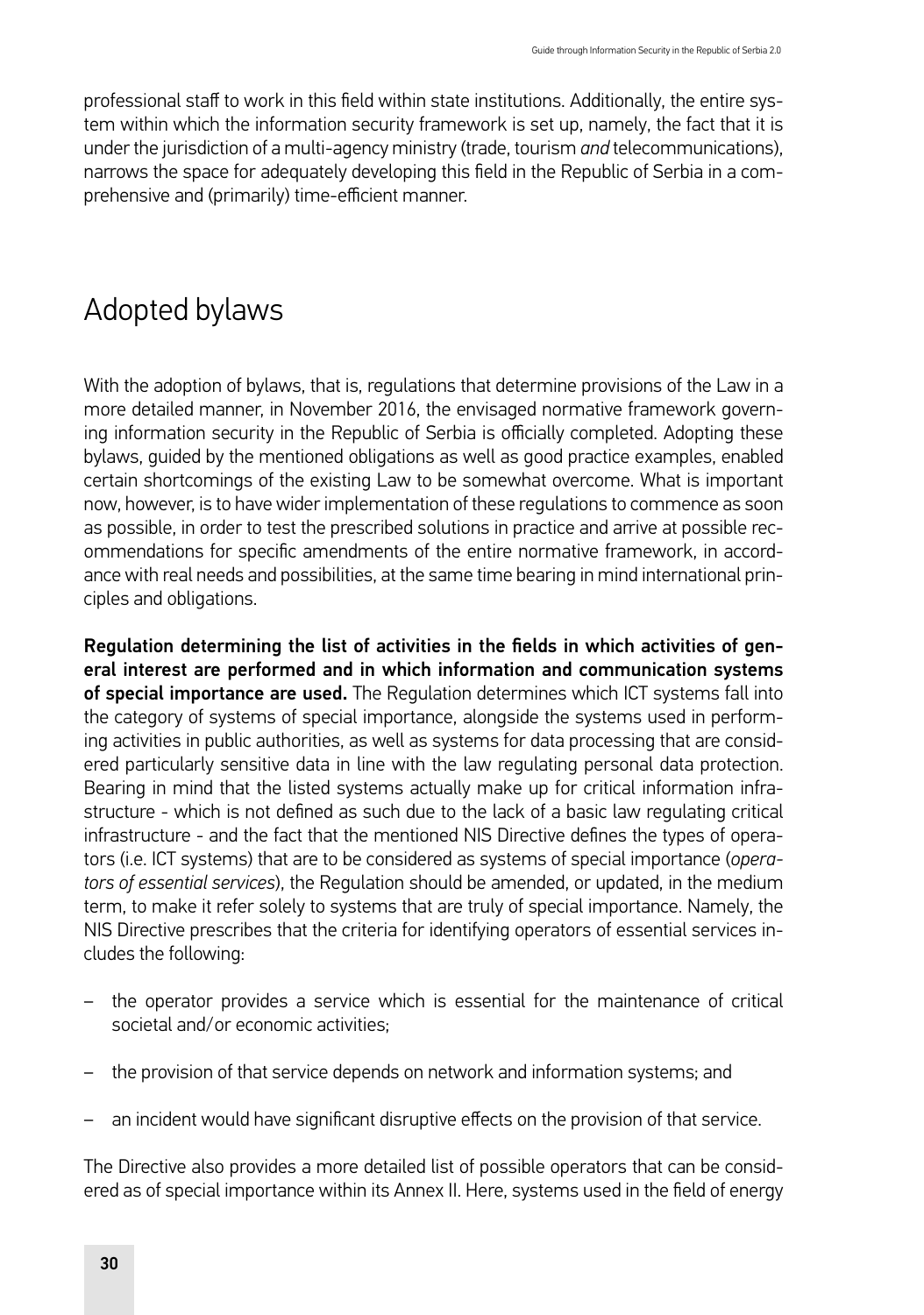(electricity, oil, gas), transport (air, rail, water and road), and banking are listed, alongside infrastructures of the financial market, health sector, supply and distribution of drinking water and digital infrastructures (such as internet exchange points - IXPs, internet providers - DNS hosting services, and internet domain name registries - TLD name registries).

In 2017, the European Commission proposed additional actors to be considered critical information infrastructure in order to further harmonise the process of identifying these at the EU level. To this end, the Commission also lists public administration, the postal sector, the food sector, chemical and nuclear industry, the environmental sector and civil protection<sup>72</sup>.

Reviewing provisions of the Directive and its accompanying documents raises the question whether the list of activities defined within the Regulation in the fields in which activities of general interest are performed, and in which information and communication systems of special importance are used, is too extensive, that is, whether all the jobs it lists truly operate systems of special importance. Although the NIS Directive leaves states with space for determining wider lists, as well as adopting more stringent regulations for essential service operators, it is questionable whether it is expedient to engage all the actors listed in this Regulation, especially given the fact that systems of special importance at the same time also require special measures of security as well as special procedures. In this respect, and in order for clearer binding between individual laws and the overall normative framework, the given Regulations should be revised following the expected adoption of a Law on Critical Infrastructure, in order to determine a more precise list of critical information infrastructure, that is, ICT systems of special importance based upon which the (expected) identified national critical infrastructure depends. As a starting point, the Methodologies for the identification of Critical Information Infrastructure assets and services73 developed by ENISA, can be used here for reference.

Regulation determining the measures for protection of information and communication systems of special importance. The Regulation closer determines the measures for protecting ICT systems, aimed at prevention and minimising damage from incidents that jeopardise the exercise of jurisdiction and performance, especially in terms of providing service to other entities, in accordance with the domains the protection measures refer to, as defined in Article 7 of the Law on Information Security. By defining each of the domains of protection in detail, the Regulation indicates the issues that operators of ICT systems of special importance are obliged to regulate.

However, despite the fact that the Regulation determined each protection measure individually, certain shortcoming still exist. Namely, in accordance with the mentioned principle of risk management, the Regulation prescribes, in Article 7, that the choice and level

<sup>72</sup> Annex to the Communication from the Commission to the European Parliament and the Council. Making the most of NIS – towards the effective implementation of Directive (EU) 2016/1148 concerning measures for a high common level of security of network and information systems across the Union. COM(2017) 476 final/2 ANNEX 1.

<sup>73</sup> Methodologies for the identification of Critical Information Infrastructure assets and services: Guidelines for charting electronic data communication networks. 2014. ENISA.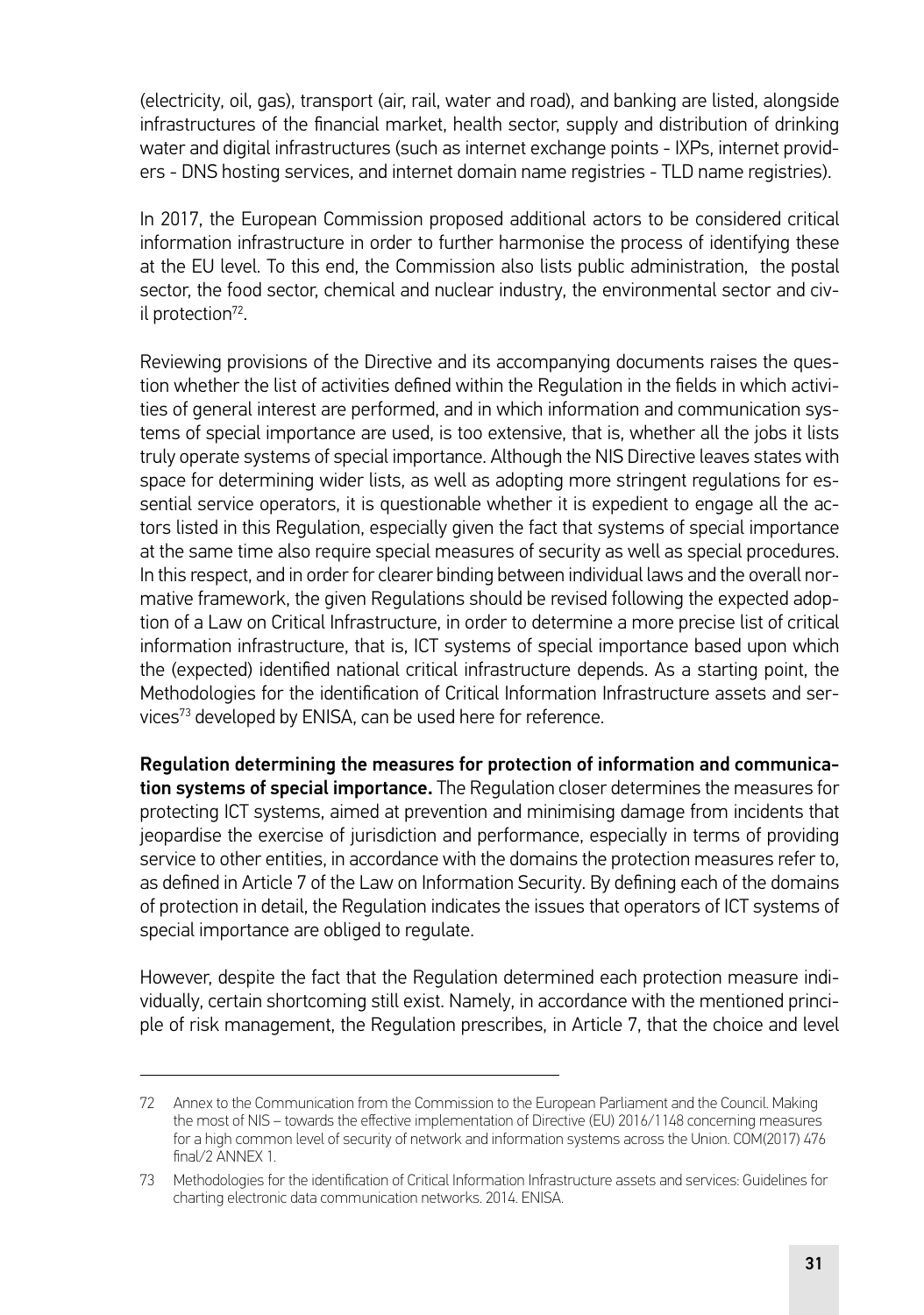of application of data protection measures is to be based on risk assessment, the need for risk prevention and the elimination of the consequences of the risk that has been materialised, including all types of extraordinary circumstances. Yet, as in the case of the Law itself, risk assessment is not at all regulated, that is, there is no definition of who, when and how carries it out when ICT systems of special importance are at stake, consequently making it unclear what the choice and level of application of security measures is based on.

Similarly, Article 12 of the Regulation determines that for the sake of secrecy, authenticity and integrity of data, an ICT system operator should consider employing adequate measures of crypto-protection. Once again, however, it is unclear based on what should the ICT operator base a decision if a comprehensive risk assessment has not been carried out previously, taking a baseline study on the vulnerability of the data, that is, the exposure of the data to risk as a starting point. In fact, the only risk analysis the Regulation determines is an analysis of ICT systems upon which an operator determined the level of exposure of ICT systems to potential weaknesses, defined within Article 20. This analysis is, however, first left undefined, and second, related only to an analysis of the systems in place, failing to officially prescribe any wider approach to analysis and assessment of the risks the operator is exposed to, even if this was potentially the intention of the legislator.

(Un)defined in this way, too much space is left to operators for individual interpretation, instead of clearly defining a legal obligation of conducting comprehensive and detailed analyses and assessments of risks, to also include elements such as data storage, data transfer, and even the levels of expertise and capacities of employees themselves. Based on the results of such an assessment, the length of time the personal data is stored for, and the protection of backup copies, the scope of these and the frequency of backup, as well as other measures for protection from data loss, determined by Article 17 of the Regulation, could all be defined. Within the current state of affairs, this is determined by the ICT system operator individually, and the Regulation fails to refer specifically to any concrete standard, practice or procedure based on which such a decision could be made, despite the fact that what is at stake are operators of ICT systems of special importance, that is, national critical information infrastructure.

Furthermore, the Regulation fails to determine the level of expertise of persons managing the ICT systems. Although these matters are most likely defined by internal acts, such as systematisations of positions within each operator individually, the formulation used within the Regulation in Article 4 is incomplete. Namely, the Regulation only defines that persons managing an ICT system, that is employees using the ICT system need to have an "adequate level of education and skills", without referring to internal acts or procedures in which the operator should clearly define what exactly an adequate level of education and skills implies.

Finally, Article 23 paragraph 3 of the Regulation determines that, in the event that data transfer takes place between an operator of an ICT system and an entity outside the operator, agreements on data transfer and confidentiality and non-disclosure agreements containing provisions on data security *can* be concluded. Once again, given that operators of ICT systems of special importance are at stake, it is of the utmost importance to cover all potential risks to the security of data, systems and the state, and in this light, a voluntary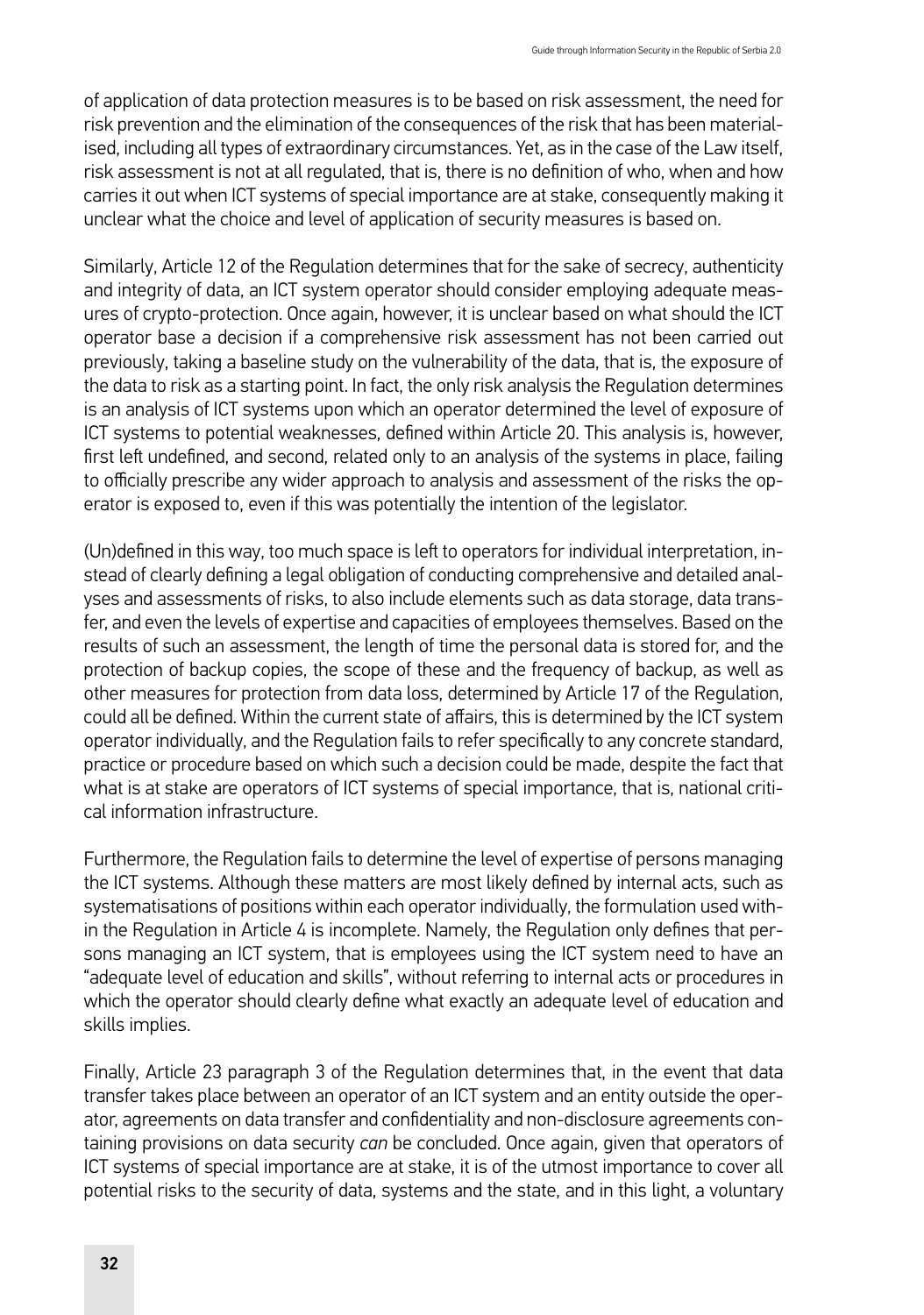obligation of concluding agreements with third entities outside the operators can potentially be considered a direct security risk. The Law on Information Security prescribes that an operator of ICT systems of special importance can entrust activities related to the ICT system to third persons, in which case the operator is *obliged* to regulate the relationship with those third persons in a such a way as to ensure implementation of measures for protection of that ICT system in accordance with the Law. Although in terms of this Regulation, entities outside the operator of ICT systems are not entrusted with any activities in terms of processing, storing and/or potential access to the data, only its transfer, it is unclear why the prescribed procedure differs, instead of recognising data transfer as an *activity* as defined by the Law. This would then, in accordance with the Law on Information Security, allow data transfers to take place only based on agreements adopted between the operator and the person this activity is entrusted to, or special regulations.

Regulation determining the content of the Security Act for information and communication systems of special importance, ways of verification and content of reports on security audits of information and communication systems of special importance. Despite previous suggestions and proposals $74$ , the Regulation determining the content of the Security Act is not based on the principle of risk management, and thus fails to define an obligation of primarily conducting a comprehensive risk analysis and assessment of ICT systems of special importance that the Act could be based upon. Still, the Regulation clearly refers to the content of the Security Act, determined by the list of protection measures defined within Article 7 paragraph 3 of the Law on Information Security. Furthermore, RATEL has in the meantime also developed a Model Security Act for ICT systems<sup>75</sup> which is publicly available and serves as a template for entering data on the specific operator.

However, the Regulation determines that the Act can also be a summarised document in case the measures it is to define are already contained in other acts of the operator of ICT systems. In this case, according to the Regulation, the Act is to contain provisions referring to these specific acts. Although the legislator's intention was clearly to avoid duplication and overlap of procedures, it is necessary to highlight that what is at stake here is a key document determining all measures of protection, principles, ways and procedures of achieving and maintaining an adequate level of security of critical information infrastructure systems, that is, ICT systems of special importance. In practice, this means that in the event of an incident, the Security Act should serve as an integral instruction on how to act at that given moment. If the Act contains only provisions that refer to further acts, as such, it fails to fulfil its basic purpose - to pose as a guide for crisis management in the case of an incident. Therefore, the recommendation would be to have absolutely all measures of protection, principles and procedures listed in this document in order to effectively manage crisis situations. This would at the same time ease the process of auditing and oversight of ICT systems, that is, reviewing the level of compliance of the Act itself with the Law and accompanying regulations, given that the inspector conducting the audit would only need to review one integral document instead of a number of related internal acts and procedures.

<sup>74</sup> Rizmal, I. Radunović, V. Krivokapić, Đ. 2016. Guide through Information Security in the Republic of Serbia. OSCE Mission to Serbia. pp.35.

<sup>75</sup> Model Security Act for ICT Systems. RATEL. [http://ratel.rs/upload/documents/CERT/Model%20Akta%20](http://ratel.rs/upload/documents/CERT/Model%20Akta%20o%20bezbednosti%20IKT%20sistema%20v.1.0.docx) [o%20bezbednosti%20IKT%20sistema%20v.1.0.docx](http://ratel.rs/upload/documents/CERT/Model%20Akta%20o%20bezbednosti%20IKT%20sistema%20v.1.0.docx).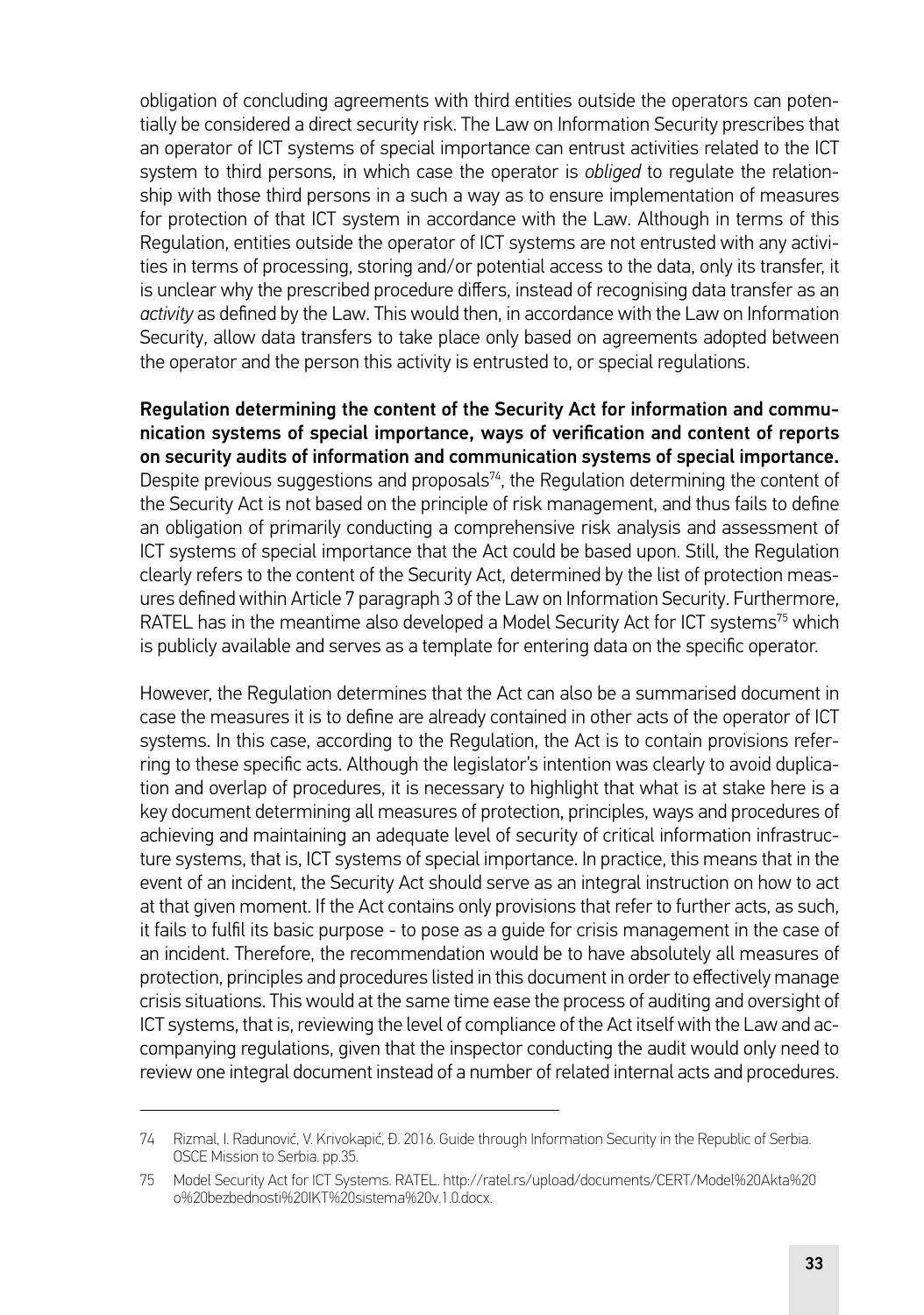The Regulation also contains a provision determining an obligation to review the level of compliance of the Security Act and its application at least once a year. This is in line with recommendations and suggestions of the expert community presented during the public discussion on the normative framework of information security. It is determined that a review of ICT systems, that is, the review of compliance of applied security measures with the Security Act, the Law and the Regulation on the measures of protection, can be carried out by the ICT operators independently, or by engaging external experts. The level of expertise of the persons carrying out such reviews, however, is not defined, whether engaged internally or as an external expert. Consequently, the quality of the report on the measures of protection in place can be questioned, leaving at the same time space for potential security omissions and therefore risk.

Regulation on the procedure for submitting data, lists, types and significance of incidents and the procedure of notification on incidents in information and communication systems of special importance. The Regulation, in accordance with the Law, defines the incidents an operator is obliged to report, determining also a classification of incidents, which can be:

- Breaking into an ICT system;
- Data leakage;
- Unauthorised data modification;
- Data loss:
- Interruption in the functioning of the system of part of the system;
- Restricting accessibility of the service (DDoS attack);
- Installing malicious software within the ICT system;
- Unauthorised data collection through unauthorised supervision of communication or social engineering;
- Continuous attack on certain resources;
- Abuse of authority to access resources of the ICT systems; and
- Other incidents.

The Regulation is, however, unclear in certain parts, especially in terms of determining the types of incidents that are reported. Namely, it prescribes that incidents that, among other, "affect a large number of service users" are to be reported. What is considered as a large number of users is not defined. Bearing in mind that ICT systems of special importance are at stake, is, for example, limited availability of services of one sole user to be considered as a large enough number of users affected? The entire Ministry of Interior is, for example, considered as one user, while the unavailability of the Ministry's entire system indirectly affects all citizens within the country's borders, and even beyond.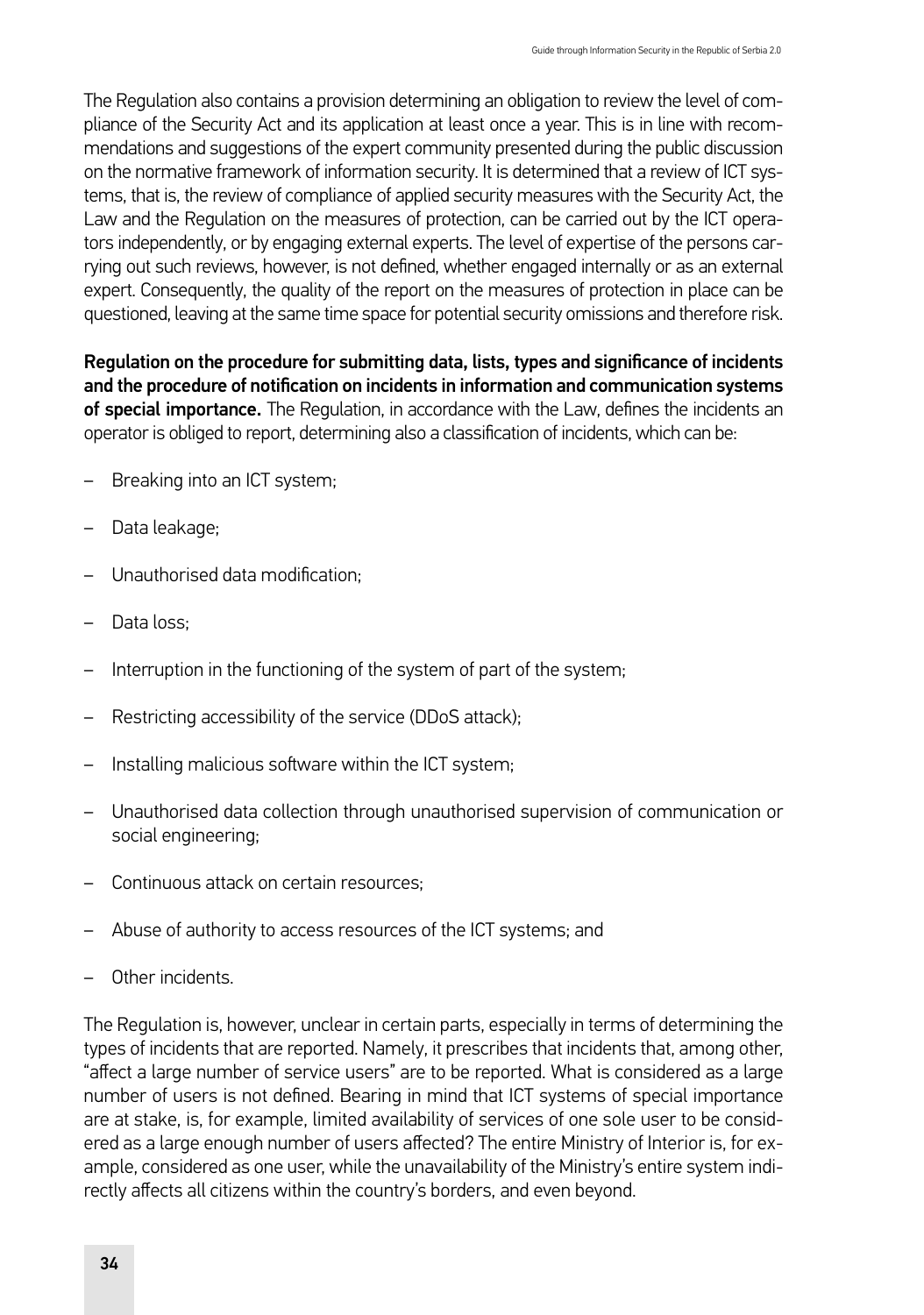Furthermore, Article 4 of the Regulation prescribes that an incident is reported in writing, without delay, and by the next working day at the latest<sup>76</sup>. Although this is in line with the NIS Directive, which leaves a maximum of 72 hours for reporting an incident, the question arises why this approach is not adopted in the Regulation itself, that is, why the deadline for reporting is not defined clearer.

This problem is also present in the decisions of the Law on Classified Information to which the Law on Information Security refers to, in case of incidents affecting classified data. Namely, the Law on Classified Data prescribes in Article 36 that the competent public authority is to be notified "without delay", who further notifies the Office of the National Security Council and Classified Information Protection on the measures taken to mitigate the damage and prevent recurrent incidents.77 No clearer time period is defined within this law either.

Although normatively speaking, the adopted solutions do not constitute serious lapses in the normative framework overall, bearing in mind the importance of the field regulated by the laws and regulations adopted, one key recommendation for upcoming amendments of these documents is to determine cleared timeframes and deadlines for the fulfilment of legal obligations. Especially given the existence of clearly defined deadlines and criteria, in this case, in regulations adopted by the European Union, which the Republic of Serbia should bear in mind in the process of developing its national normative framework.

The determination of detailed conditions for checking compromising electromagnetic radiation and the ways of reviewing the risks of data leakage due to such radiation, as well as technical conditions for cryptographic algorithms, parameters, protocols and information assets in the field of cryptographic protection used in cryptographic products in the country to protect secrecy, integrity, authenticity and validity of data, is under the jurisdiction of the Ministry of Defence.

\*\*\*

Although a certain degree of vagueness is necessary in regulations determining the rules for such a comprehensive field which, at the same time, encompasses large numbers of different entities (public bodies and institutions, telecommunications operators, the banking sector, etc.), the main challenge is the fact that vague provisions simultaneously create legal uncertainty and potential problems in practice. This is a consequence of the space left for arbitrary interpretation of certain provisions in the adopted normative documents. A possible transient solution could be to have a competent authority - the Ministry or the Body for Coordination - adopting opinions and recommendations related to closer regulating the given fields, which would act as guidelines for operators of ICT systems on how to interpret the currently vague normative provisions.

<sup>76</sup> NB: In the event that an incident is detected, for example, on Friday, the question arising is whether in this case it can be reported as late as Monday?

<sup>77</sup> Law on Classified Information. *"Official Gazette of the Republic of Serbia"* no.104/2009.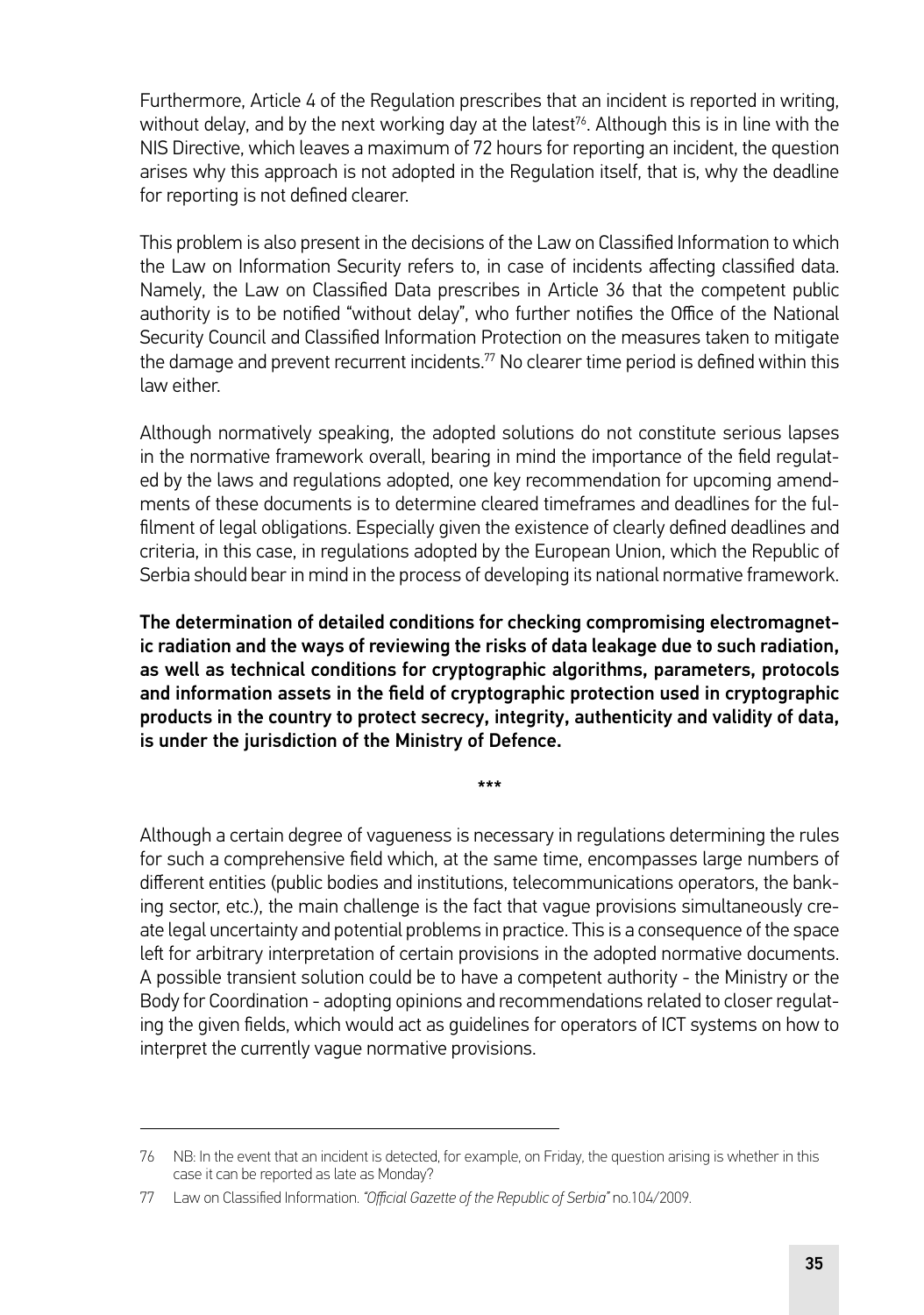# Strategy for the Development of Information **Security**

The Strategy for the Development of Information Security in the Republic of Serbia for the period from 2017 to 202078 (hereafter: *Strategy*), was adopted on May 29, 2017, envisioning the adoption of an accompanying Action Plan for its implementation within six months. The Strategy clearly defines the principles upon which the development of information security in the Republic of Serbia is based on, as well as priority areas that include the security of information and communication systems, security of citizens when using technology, fight against high-tech crime<sup>79</sup> and information security of the country.

As primary activities, the Strategy defines the development of a national CERT within RATEL, and a CERT of government authorities within the Government Administration for Joint Services of the Republic Bodies $^{80}$ , the development of their capacities and the capacities of the Ministry of Trade, Tourism and Telecommunications as a whole, in this field.

Posing as a significant shift in the scope in which decision makers recognise the importance and need for basic knowledge of information and communication technologies by end-users (i.e. citizens), the Strategy calls for the need for developing *digital literacy* through the education system. Having in mind that in mid-2016, the National Education Council rejected proposals to introduce information security in the education system, the fact that following a decision of the same body, IT has been made a compulsory subject in elementary schools starting 2018, and that the Strategy defines that the education system should enable knowledge acquisition in the field of information security, is a significant step forward in efforts aimed at building capacities in information security of society as a whole - from elementary school to study programmes at universities.

The Strategy also recognises the need for extending national regulations on, and competencies of, the Office of the National Security Council and Classified Information Protection (hereafter: *NSA*) in terms of protection of classified information in ICT systems. Despite the fact the MTTT does not have the authority to regulate the functioning, competencies and capacities of other public bodies - in this case, the NSA - the fact that this issue was included in the Strategy indicates that the document applies a wider approach, taking into

<sup>78</sup> Strategy for the Development of Information Security in the Republic of Serbia for the period from 2017 to 2020. *"Official Gazette of the Republic of Serbia"*, no.53/2017.

<sup>79</sup> The Ministry of Interior is developing a separate strategy for the fight against high-tech crime (cybercrime). Matters related to high-tech crime are currently covered by the Strategy for the Development of Information Security, in accordance with requirements and obligations stemming from the process of accession negotiations with the European Union. Adopting a separate strategy to deal with high-tech crime will clearly separate the two fields, with crime-related matters expected to be generally removed from forthcoming updated of the strategy on information security. It is also one of the transitional measures of the accession process to the EU, agreed on within Chapter 24: Justice, freedom and security. For this reason, this publication does not go into analysing cybercrime-related matters in much detail.

<sup>80</sup> With amendments to the Law on Information Security, this role has been acquired by another body - the Office for IT and e-Government, as explained further on.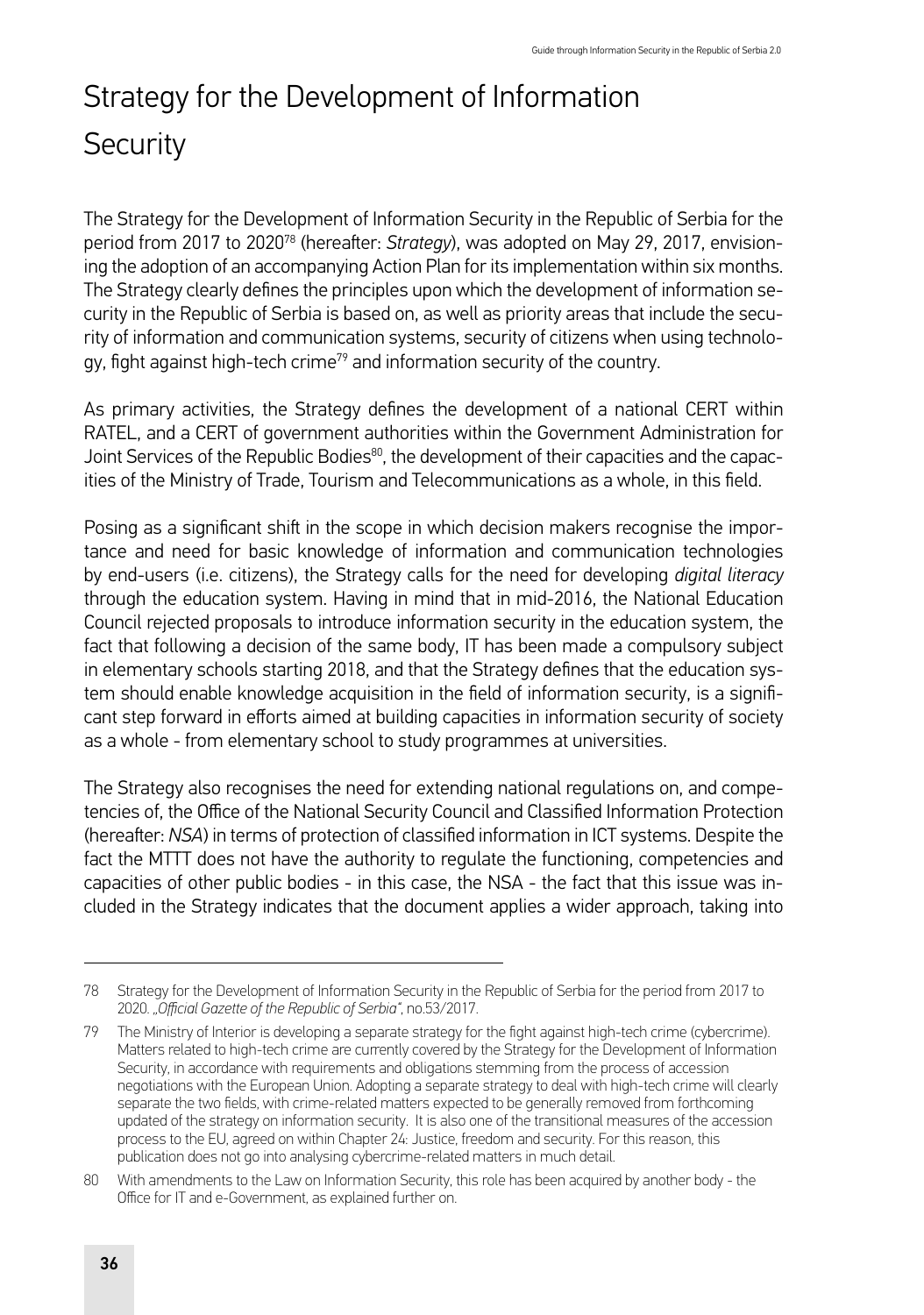account different areas that are related to the overall system of information security, highlighting the need for updating other normative frameworks in accordance with the adopted Law on Information Security.

Another positive development is having a clear definition of the need for adopting a national methodology for risk assessment, even though the Strategy envisions such an approach only in the case of ICT systems used for processing classified data. In accordance with the legally prescribed principle of risk management, as well as the selection and application of measures based on risk assessment, it is necessary to once more underline the need for adopting such an approach in all spheres of developing information security as defined by the Law, in order to ensure application of adequate, feasible and efficient security solutions.

It is of immense importance that the Strategy, within its baseline principles of developing information security, also recognises the need for establishing permanent cooperation between the public and private sectors, as a cornerstone for developing and building upon strategic priorities. In this sense, the Strategy recognises the need for the involvement of the private sector, citizens, the civil society and other relevant actors in the establishment of national information security system. The Strategy therefore adequately leaves the possibility of relative institutionalisation of this form of cooperation within the framework of special working groups of the Body for Coordination of Information Security Affairs provided for by the Law. The Strategy also emphasises that establishing public-private cooperation (PPP) within this framework enables efficient communication and optimisation of future activities, that is, timely exchange of information and resources sharing as another priority for developing information security in the Republic of Serbia. This is of special importance, especially having in mind existing capacities of the public sector. In this sense, the expert community has advocated for considering the possibility of establishing a *permanent expert working group* of the Body for Coordination within the process of developing a national action plan for the implementation of the Strategy. In this way, the envisioned public-private cooperation would be institutionalised, serving as a forum for exchange of knowledge, experience and information, that is, connecting all relevant actors from the public and private sector, as well as the academic community and civil society $81$ .

In addition to establishing a comprehensive framework of information security, such cross-sector cooperation is also recognised as an opportunity for undertaking certain activities aimed at development of products, processes and services for prevention and the provision of adequate levels of information security. To this end, the Strategy even indicates the need for institutionalising cooperation between the academic sector and competent authorities, with active participation of the private sector. Accordingly, the mentioned feasibility study for the establishment of a national CERT, developed in cooperation with the University of Belgrade Faculty of Electrical Engineering, can be understood as a step towards the application of the principles of cross-sector cooperation, in terms of recognising the capacities of the academic sector that can be utilised for the sake of developing the national framework of information security.

<sup>81</sup> Rizmal, I. Radunović, V. Krivokapić, Đ. 2016. Guide through Information Security in the Republic of Serbia. OSCE Mission to Serbia. pp.60.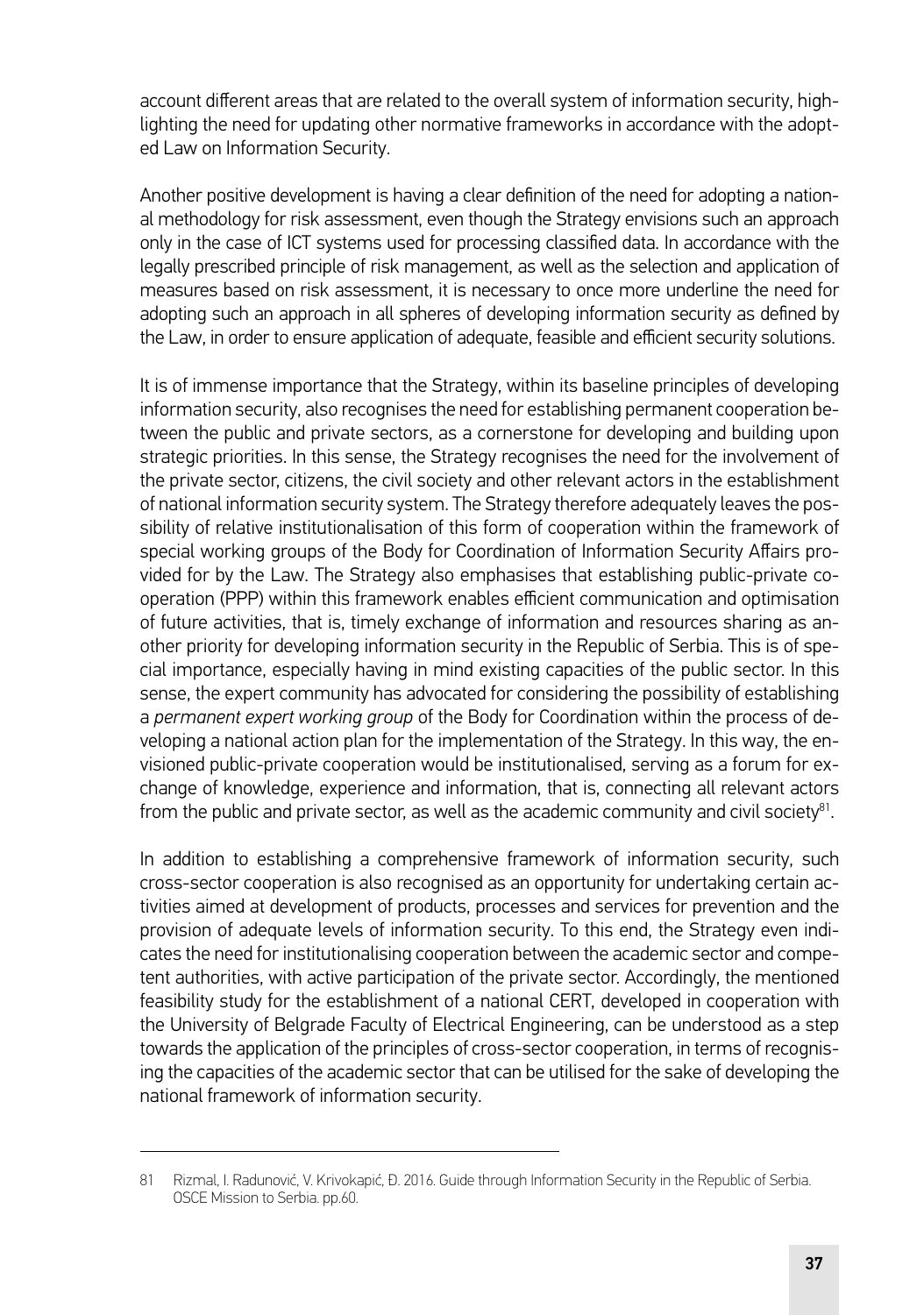# Office for IT and e-Government

In July 2017, the Government of the Republic of Serbia adopted a Regulation on the establishment of the Office for Information Technology and e-Government<sup>82</sup> which is the first time that an institution dealing with such matters is placed at this level of government. The Regulation stipulates that the Office carries out expert tasks related to: design, harmonisation, development and functioning of the system of electronic governance and information systems and infrastructure, development and application of standards in the introduction of information and communication technologies as well as support in the use of information and communication technologies in state administration bodies and government services; design, development, construction and maintenance of the computer network of public authorities; tasks for the needs of the Centre for the security of ICT systems in government authorities (CERT of government authorities, govCERT); providing services of designing, developing and operating internet access, internet services and other centralised electronic services; planning development and procurement of IT and communications equipment for the needs of state administration bodies and government services, as well as other tasks determined by special regulations.

The Office for IT and e-Government has therefore thus far focused mainly on the strategic objectives proclaimed by the Government, focused on developing e-Government services in the Republic of Serbia. To this end, projects that the Office focuses on include development of the e-Government portal, the infrastructure for issuing electronic time stamps (the RS-GOV TSA), and guidelines for developing websites and internet presentations of public institutions and bodies.

# Law on the Amendments to the Law on Information Security

Latest amendments to the normative framework until the publication of this Guide refer to changes to the Law regulating the field. Namely, in October 2017, the Law on Amendments to the Law on Information Security was adopted, pertaining to Article 5 paragraph 1 of the Law. The amendments replace the reference to the Government Administration for Joint Services of the Republic Bodies with the term 'CERT of government authorities', whose tasks are carried out by the body in charge of 'design, development, construction and maintenance of the computer network of public authorities', in accordance with amendments of Article 2 paragraph 18. In practice, the CERT of government authorities (govCERT) is now placed within the jurisdiction of the mentioned Government Office for IT and e-Government of the Republic of Serbia.

<sup>82</sup> Regulation on the Office for Information Technologies and Electronic Government. *"Official Gazette of the Republic of Serbia"*, no.73-2017.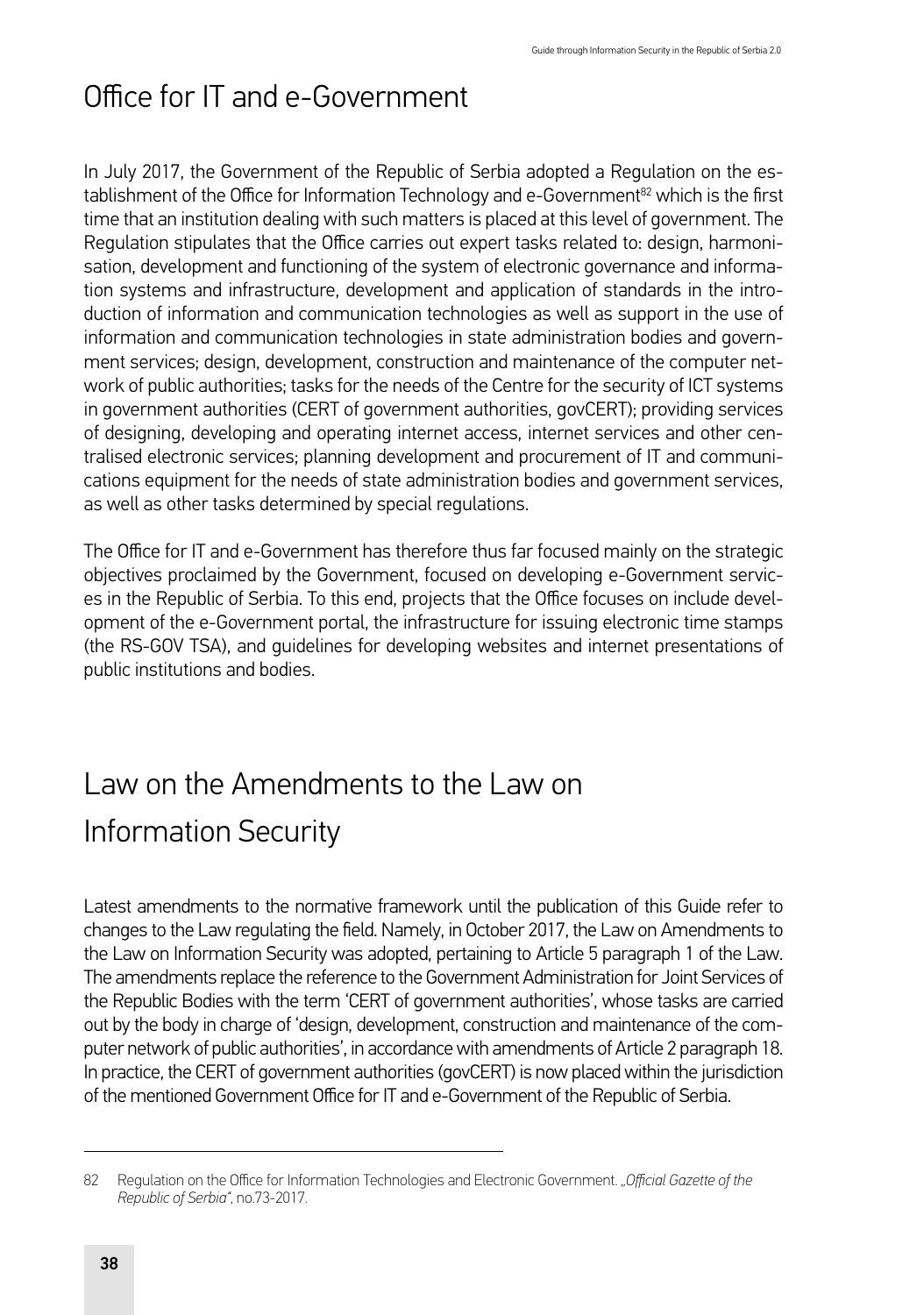# Action Plan for the implementation of the Strategy for the Development of Information **Security**

The Action Plan for the implementation of the Strategy for the Development of Information Security in the Republic of Serbia for the period from 2017 to 2020 was adopted on August 28, 2018, with a timeframe covering the period 2018 to 201983. Missing the primary deadline for adoption for almost a year, the adopted Action Plan introduces further inconsistencies within the strategic framework at the operational level, since its prescribed timeframe of two years has already lost eight months of its intended implementation.

Nevertheless, in line with the Strategy that it aims to operationalise, the Action Plan lists a number of positive and needed actions and developments.

Primarily, comprehensive capacity building efforts within the public sector are envisioned. These range from increased human resource capacity in terms of the number of staff directly engaged in the provisions and maintenance of security of national cyberspace and targeted training of staff at competent institutions, to raising general digital competences across the public sector. Development of specific guides and brochures on matters pertaining to data handling and safe use of ICT is also expected.

In terms of specific actions, the Action Plan envisions defining clear criteria for incident classification, mapping national critical information infrastructures, as well as development of applications for information exchange and cooperation among all registered CERTs in case of an incident. Establishment of a special CERT of the Ministry of Foreign Affairs is also listed, as well as setting up of the Inspectorate for Information Security, as envisioned by the previously adopted Strategy. Finally, the Action Plan prescribes carrying out annual analyses of cyberspace threats and provisions of recommendations for risk mitigation. Following the previously mentioned principles of risk analysis and assessment, such analyses will hopefully also contain analyses of risks, including existing capacities and capabilities, and not just external threats.

As for early national capacity development, introducing programmes at primary and secondary school levels of education is envisioned, analysing, in parallel, the possibilities of establishing specialised cyber security curricula at university level. Although the Action Plan does not further elaborate on what such programmes would entail, specifically in the case of university programmes, attention should be paid to exploring the potential of having multidisciplinary study programmes on cyber security, combining both policy and technical aspects of the field. The potential of the academic sector to contribute to national research and development efforts is also recognised, and is something that, according to the Action Plan, will be further explored.

<sup>83</sup> Government Conclusion no. 345-7654/2018-1. 28.8.2018. Government of the Republic of Serbia.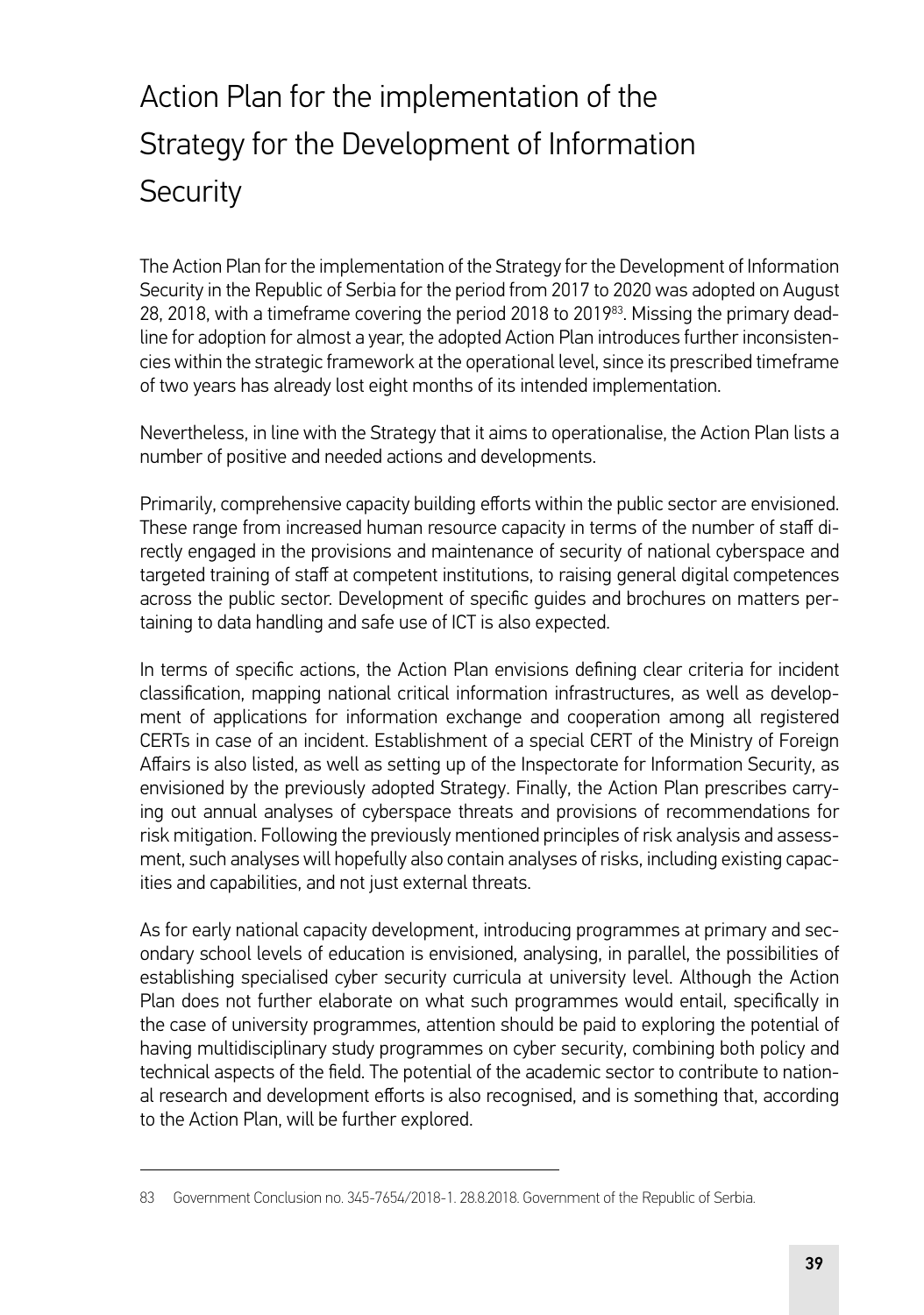The Action Plan also envisions amendments to the normative framework. First of all, amendments of the Law on Information Security are to take place, in order to make it fully aligned with EU directives and regulations. This is to be complemented by amendments to other laws that are also influenced by cyber security considerations, namely, the Law on Classified Information Protection and the Law on Personal Data Protection.

Broader efforts prescribed by the Action Plan refer to carrying out both general, comprehensive as well as targeted awareness raising campaigns. These refer to informing the general public on the potentials, risks as well as responsibilities related to the use of ICT, but also more specific awareness raising programmes targeting the public sector, the private sector, and children, parents and teachers as three different groups of stakeholders needed different scope, type and level of information.

Foreign policy matters are also covered by the Action Plan. International cooperation is envisioned, through cooperation of state CERTs with their foreign counterparts and their engagement in international CERT organisations, as well as through participation in civilian and military cyber drills and exercises. Participation in international cyber exercises however, both civilian and military, is to be coordinated by the Ministry of Defence solely, with other ministries and security agencies listed only as partners, including the Ministry of Foreign Affairs. This is a potentially ineffective solution in the longer run as the Ministry of Defence is, in accordance with the Action Plan, tasked to coordinate participation of civilian representative of the country, such as representatives of the Cybercrime Unit of the Ministry of Interior, or the nCERT to that matter.

Although most of the activities listed in the Action Plan seem realistic and in line with existing capacities and capabilities, the document's greatest flaw stems from the prescribed deadlines for implementation. Alongside the fact that the Action Plan covers the period from 2018 to 2019, meaning eight months of its implementation period have already been lost waiting for its adoption, some of the deadlines set for specific activities are set retroactively. This is the case, for example, with the task of defining criteria for incident classification, or developing the Inspectorate for Information Security at the MTTT, where the deadlines are set for the second quartile of 2018 – two months before the Action Plan was adopted. Additionally, it is indicative that all listed deadlines are solely for the year 2018, with the exception of activities that are to take place on a continuous basis and some budget allocations for both years. Given that the implementation period also encompasses the year 2019, it is unclear what specific activities are to take place during this year.

A significant step forward, deserving special mention, refers to public-private partnership. Despite the fact that in terms of concrete activities, the document recognises the private sector mainly as contributing only to research and development and capacity building through joint efforts, at the same time, space is left for building stronger public-private cooperation within the framework provided by the Body for Coordination. Namely, the Action Plan clearly states the intention to make use of envisioned expert working groups that can be established within the Body for Coordination, to be composed of representatives of the public and private sector, the academic community and civil society. This is an operative

\*\*\*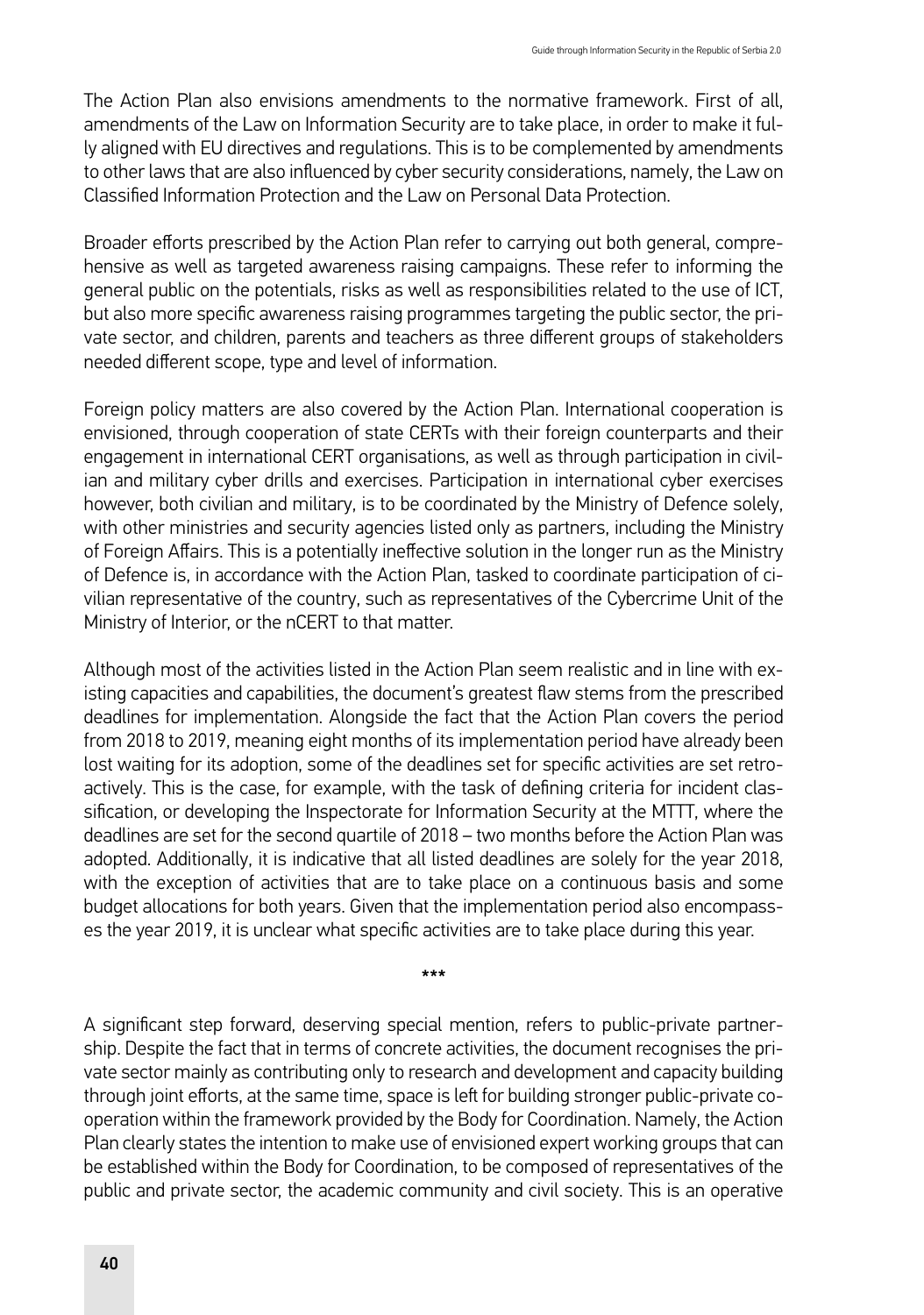solution that the expert public composed of representatives of all of these stakeholders has been calling for ever since the adoption of the Law on Information Security<sup>84</sup>. Although establishing such groups on a *permanent* basis has been advocated for, and the Action Plan does not prescribe a concrete timeframe<sup>85</sup>, having such a formulation built into the document is in itself a success. It demonstrates continuation of political will to cooperate and work with various relevant stakeholders in efforts to further develop cyber security in Serbia, but also poses as a modest success of the existing, informal, public-private partnership endeavour in the country.

# A public-private partnership for cyber security in Serbia: The Petnica Group

Parallel to the establishment of a normative framework, an informal, operational framework has been developing. Namely, following several smaller activities held over the course of 2014, three international organisations commenced a series of joint activities aimed at encouraging development of a comprehensive framework of cyber security in the Republic of Serbia. To this end, in mid-2015, the OSCE Mission to Serbia, DiploFoundation and the Geneva Centre for the Democratic Control of Armed Forces (DCAF) set up a strategic partnership with the Petnica Science Centre and organised a coordination meeting of key public and private stakeholders in the field of cyber security. The meeting marked the formation of the so-called "Petnica Group", which, through several phases, developed into an informal, multi-actor, public-private cooperation group composed of representatives of key national cyber security stakeholders from the public and private sector, academia and civil society<sup>86</sup>. Since its inception, the Group has focused on strengthening public-private cooperation and developing adequate policies and strategic frameworks in the field of cyber security in the Republic of Serbia.

Over the years, the Petnica Group met regularly at the Petnica Science Centre, discussing ongoing policy developments, issues and challenges ranging from the normative framework developed during the course of 2015-2016, national strategic priorities related to the preparation and adoption of the national Strategy for the Development of Information Security, as well as needed and possible modalities of cooperation in the field of cyber security. The Group also conducted the first national policy-focused cyber drill. Additionally, activities within this public-private framework saw over a dozen different national and regional events related to cyber security, gathering over one hundred and fifty participants from key ministries and agencies, members of parliament, representatives

<sup>84</sup> Rizmal, I. Radunović, V. Krivokapić, Đ. 2016. Guide through Information Security in the Republic of Serbia. OSCE Mission to Serbia. pp.60.

<sup>85</sup> According to the Law on Information Security, expert working groups are to be issue-based and established in an ad-hoc manner.

<sup>86</sup> Members of the Petnica Group are listed in Annex I.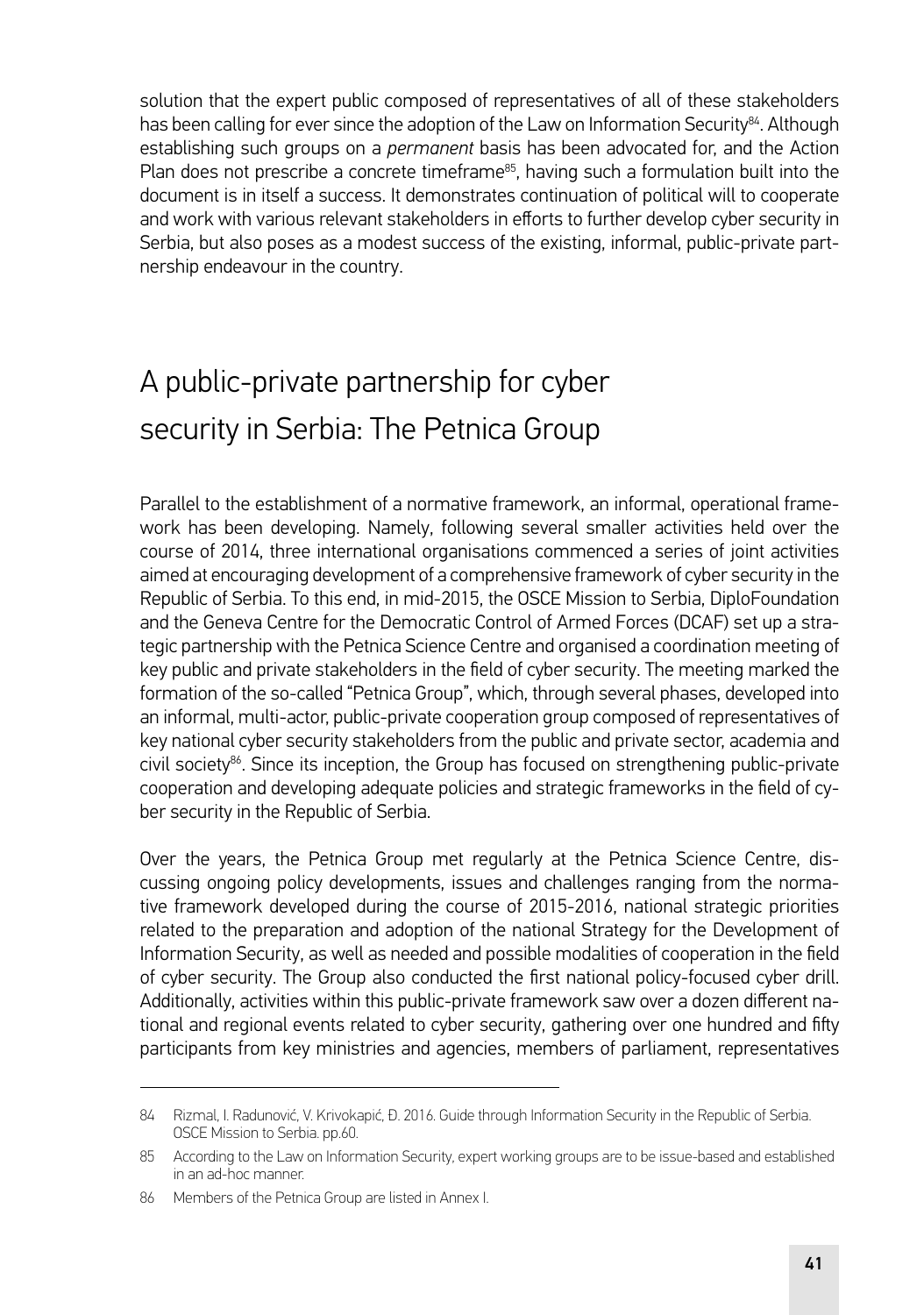of the private sector, academia, civil society organisations and the media. In addition, international best practice exchange was made possible with partners from Finland, Israel, Montenegro, Poland, Slovenia, Switzerland and the United States, as well as institutions such as the Belfer Centre for Science and International Relations of the Harvard Kennedy School, Geneva Centre for Security Policy, George C. Marshall Centre's European Centre for Security Studies, European Union Network and Information Security Agency (ENISA) and the International Telecommunications Union.

Petnica Group's focus on policymaking provides a missing channel for the technical community and operational level staff to highlight existing normative regulations potentially posing as obstacles in practice. It acts as a bridge between the technical community and policy decision makers, fostering a platform for reaching proposals for joint solutions. Some of these solutions already managed to find their way into final versions of adopted normative and strategic frameworks and succeeding policy deliberations. What this framework also provides is development of a comprehensive mutual understanding of other actors' jurisdictions and competencies in the national cyber security framework. As a result, the Petnica Group acts as a genuine hub for information, knowledge and practice exchange; a support group in case of an incident, due to the personal contacts established between its members; as well as a pool of potential partners on future projects and programmes in cyber security.

# Practice makes perfect: First national policyfocused cyber drill

Continuing efforts aimed at developing efficient communication and cooperation between the public and private sector(s) in cyber security in the Republic of Serbia, the OSCE Mission to Serbia supported the organisation of the first ever national policy-focused cyber drill. The drill focused on testing existing communication procedures as well as those under development, in case of a national cyber incident. Focus was placed on whether these procedures are realistic, whether existing capacities enable their implementation, and the timeframe needed for isolating or resolving a given incident if these are applied.

The drill was therefore tailor-made to existing circumstances, based on obligations stipulated by the Law on Information Security in force, complementary bylaws and amendments, as well as principles prescribed by the Strategy for the Development of Information Security. All of these documents determine the obligation of establishing communication procedures in case of a cyber incident or threats to national cyberspace. Through simulating practical application of this framework, the drill analysed the efficiency of existing procedures for crisis management, as well as the readiness of key public and private actors to apply these, highlighting good practice but also existing and potential challenges and obstacles in crisis communication.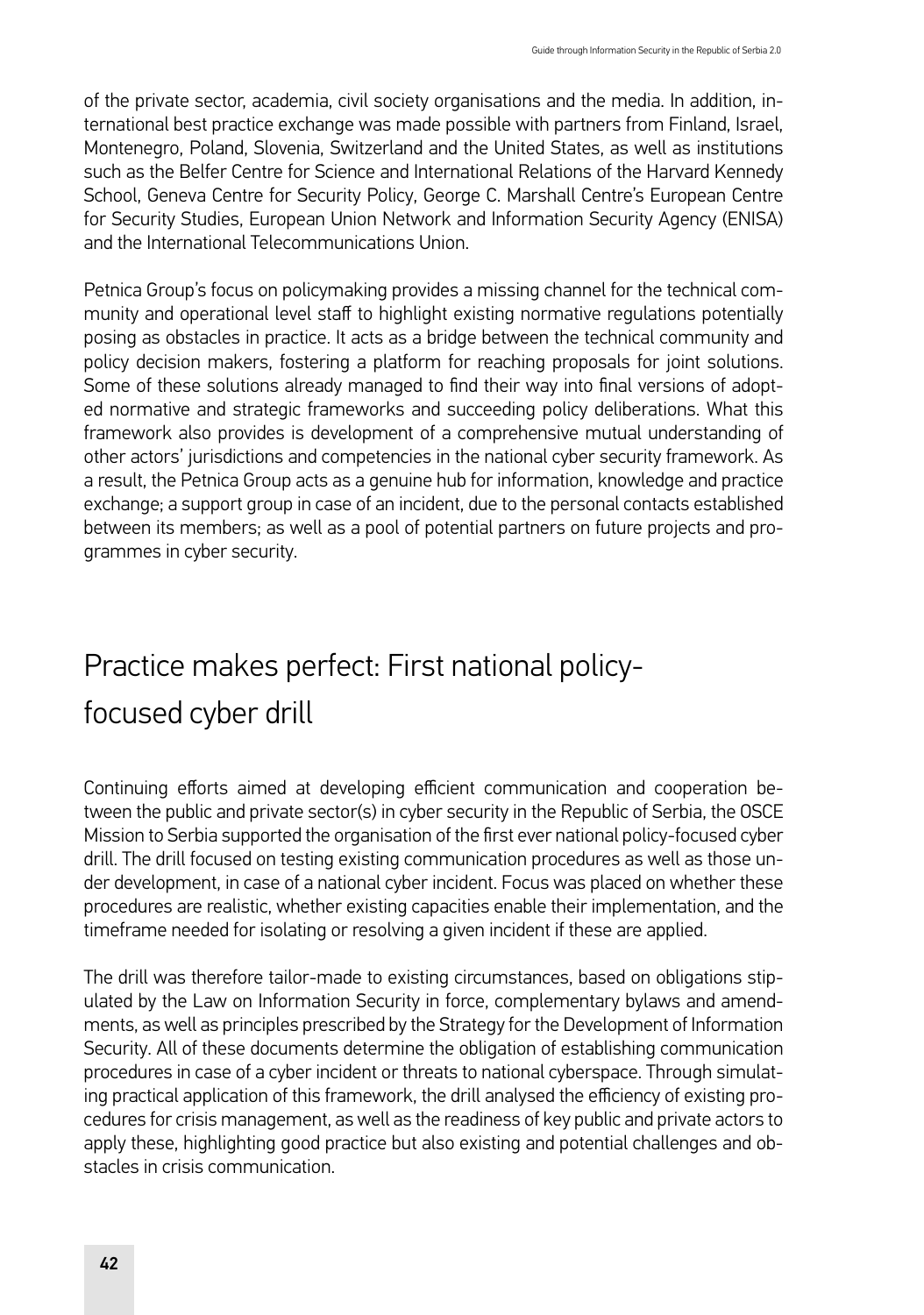The end result of the drill was three-fold. First, participants of the drill had the opportunity to exchange knowledge and experience on mutual procedures and capacities in order to establish more efficient communication in the future. Second, the drill enabled a review of the sustainability and efficiency of the existing normative framework, procedures and practice in a situation simulating a possible real-life incident. Finally, with the conclusions and recommendations from the drill presented to key decision makers within a detailed report, the drill enabled fulfilment of its third aim, that is, raising awareness and providing information upon which representatives of public institutions will be able to base their decisions and focus their efforts in the future.

Some of the key conclusions and recommendations resulting from the drill include the need for:

- Codifying communication channels and responsible persons;
- Establishing intensive public-private cooperation in terms of shared capacities and resources;
- Determining clear criteria for classification of incidents;
- Inspecting the opportunity for establishing a central, operational crisis centre in case of a national cyber incident through standard operating procedures;
- Determining clear procedures for communication with the public depending on the type of incident; and
- Defining the jurisdiction of national contact points/persons for cooperation in international organisations and the scope of their operations.

An integral version of the drill report was presented to key national decision makers, representatives of key institutions in charge of matters pertaining to the national cyber security framework. The report, in addition to an explanation of the drill itself and detailed conclusions and recommendations, also contained an overview of key challenges and obstacles arising from the existing normative framework and realistic capacities of the actors involved. This presentation took place at a closed meeting and the integral version of the report has not been made public, as it includes sensitive information on potential vulnerabilities. Publicly available information on how the drill was contemplated, as well as the key conclusions and recommendations resulting from it, is available in Annex II.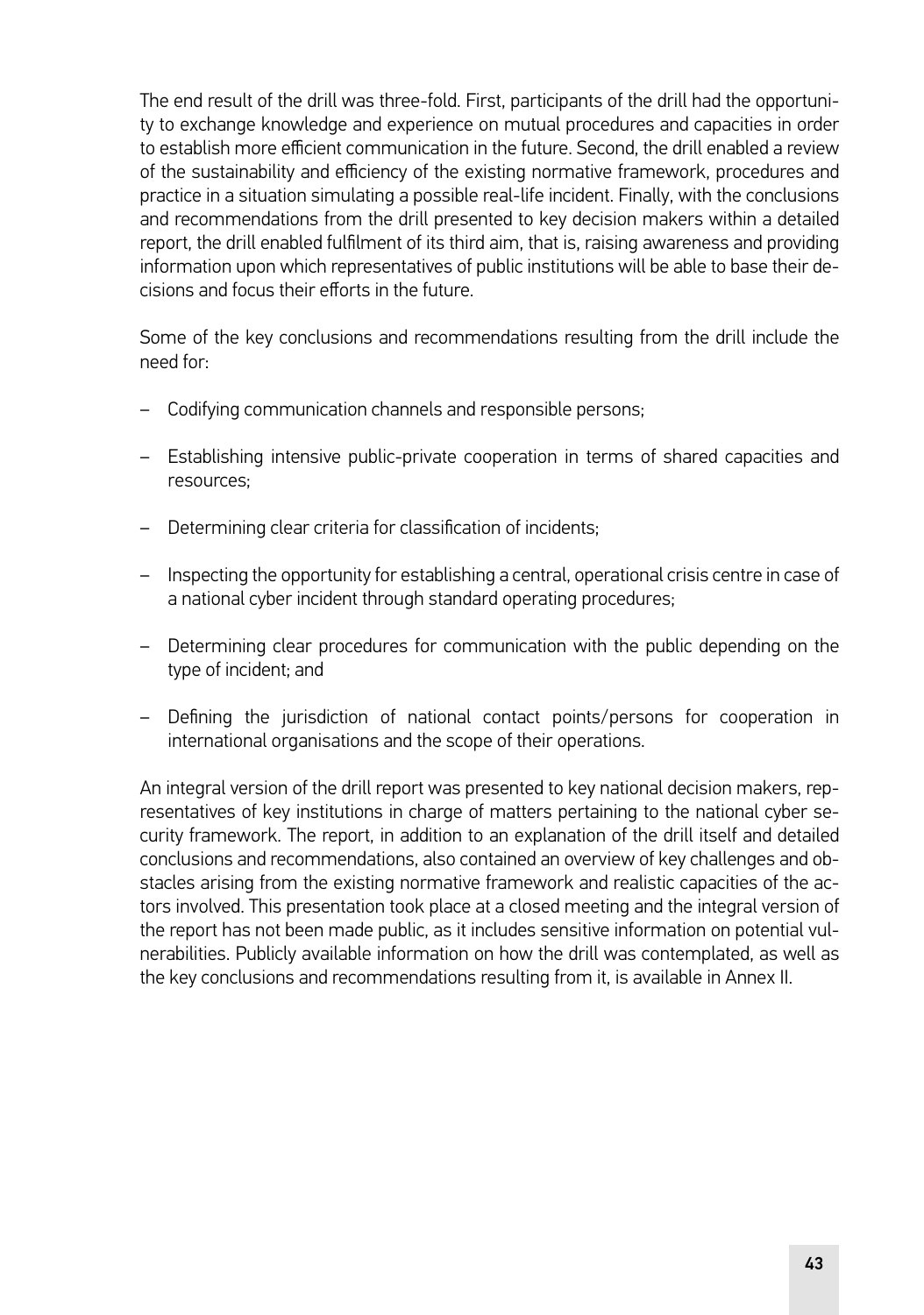## **OPPORTUNITIES**

### European Union

Covering the period between 2014 and 2020, **Horizon 2020**<sup>87</sup> is the largest EU research and innovation funding programme adopted thus far, with a budget totalling 77 billion Euros. The current Work Programme<sup>88</sup> covers the period between 2018 and 2020, with an investment budget of around 30 billion Euros, listing five major priorities.

Under the *Integrating digitization in all industrial technologies and societal challenges* priority, focus is placed on "Digitising and transforming European industry and services". Here, the Programme aims to support the Digital Single Market Strategy by focusing on combining digital technologies (big data, internet of things, 5G, high performance computing etc.) with other advanced technologies and service innovation. "Open Science" is also to be promoted, focusing on an 'Open Research Data' approach and the creation of a European Open Science Cloud, fostering the stewardship and re-use of research data and tools across disciplinary and geographical borders.

Efforts aimed at fostering *Societal Resilience*, underline that ensuring cyber security requires looking at vulnerabilities of critical infrastructures and digital services and calls for new technological as well as non-technological solutions, so that the full economic and social potential of digital technologies can be safely exploited. A dedicated focus area "Boosting the effectiveness of the Security Union", aims to directly respond to identified security challenges, most notably, reinforcing European cyber security technology and industrial capacity. This activity is in line with challenges previously identified by the Commission<sup>89</sup>. Certain Horizon 2020 resources will thus be directed towards developing the envisioned European network of cyber security Competence Centres. Activities within this initiative already commenced, with a survey indexing European cyber security centres of expertise (including universities, research centres, and the like). The results of this mapping will be translated into a "Cyber security Atlas" (an index of existing EU cyber security

<sup>87</sup> Horizon 2020. European Commission. [https://ec.europa.eu/programmes/horizon2020/en.](https://ec.europa.eu/programmes/horizon2020/en)

<sup>88</sup> Horizon 2020 Work Programme 2018-2020. European Commission Decision C(2017) 7124 of 27 October 2017.

<sup>89</sup> Joint Communication to the European Parliament and the Council. Resilience, Deterrence and Defence: Building strong cyber security for the EU. 13.9.2017. JOIN(2017) 450 final.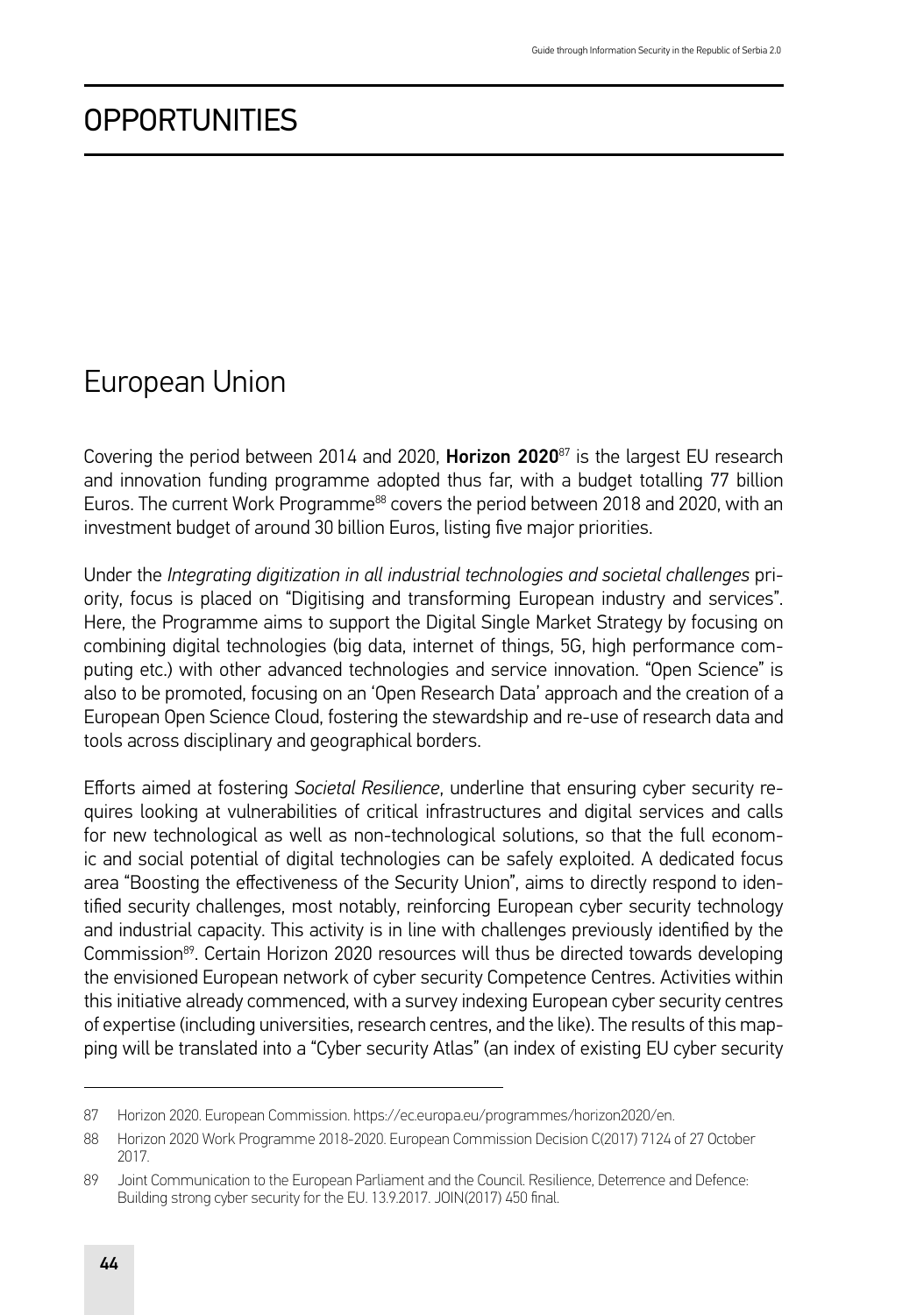Centres), forming a tool for identifying potential partners and pooling resources among the cyber security community.90

The Republic of Serbia joined the Horizon 2020 program on July 1, 2014. The Ministry of Science, Education and Technological Development is responsible to provide support to all programmatic blocks and topics of Horizon 2020. This is done through an established network of National Contact Persons<sup>91</sup>, allocated with specific Horizon focus areas.

One of the key preconditions for taking part in Horizon 2020 projects is having a consortium of institutions across eligible countries, most often comprising of different types of actors - from the government, to the private, civil and academic sectors. While this brings a certain complexity in terms of preparation and implementation of a project, it also brings direct benefits in the form of exchange of experiences among countries and actors and strengthens cooperation between them.

Another fund within which Serbia can develop capacities in the area of cyber security is the Instrument for Pre-Accession Assistance 2014-2020 (IPA II instrument)<sup>92</sup>, which annually allocates around 200 million Euros for Serbia. IPA II takes up a sectoral approach in planning activities during the implementation period. It is directed at a smaller number of strategic sectors identified by IPA II beneficiary countries together with EU institutions and defined by the Sector Planning Document (SPD) for the respective country. These sectors, among other, include the issue of internal affairs, within which – in Serbia's case – the need for supporting the fight against cybercrime has been recognized.<sup>93</sup>

As part of this instrument, there is an additional EU fund, the so-called **Multi-Country** IPA94. It looks towards strengthening regional cooperation in certain sectors, enabling participation of each country in the region, and reducing costs. One of the programme's priorities is the fight against organized crime including also the fight against cybercrime. Here, the EU relies on Council of Europe capacities, and is currently implementing the iPRO-CEEDS project (2016-2019)<sup>95</sup>. iPROCEEDS aims to strengthen the capacity of government authorities in the IPA region to seek, seize and confiscate revenues generated through cybercrime and to prevent money laundering via the internet. Participating countries include Albania, Bosnia and Herzegovina, Montenegro, Serbia, the Former Yugoslav Republic of Macedonia, Turkey and Kosovo\*.

<sup>90</sup> Survey indexing the European cyber security centres of expertise. EUSurvey. [https://ec.europa.eu/](https://ec.europa.eu/eusurvey/runner/cybersecurity-survey) [eusurvey/runner/cyber security-survey.](https://ec.europa.eu/eusurvey/runner/cybersecurity-survey)

<sup>91</sup> National Contact Persons. Horizon 2020. Ministry of Education, Science and Technological Development. [http://horizon2020.mpn.gov.rs/pocetna/nacionalne-kontakt-osobe/.](http://horizon2020.mpn.gov.rs/pocetna/nacionalne-kontakt-osobe/)

<sup>92</sup> Instrument for Pre-Accession Assistance. European Neighbourhood Policy and Enlargement Negotiations. European Commission. [https://ec.europa.eu/neighbourhood-enlargement/instruments/overview\\_en.](https://ec.europa.eu/neighbourhood-enlargement/instruments/overview_en)

<sup>93</sup> Instrument for Pre-Accession Assistance (IPA II). Indicative Strategy Paper for Serbia (2014-2020). Adopted on 19.8.2014. [https://ec.europa.eu/neighbourhood-enlargement/sites/near/files/pdf/key\\_](https://ec.europa.eu/neighbourhood-enlargement/sites/near/files/pdf/key_documents/2014/20140919-csp-serbia.pdf) [documents/2014/20140919-csp-serbia.pdf.](https://ec.europa.eu/neighbourhood-enlargement/sites/near/files/pdf/key_documents/2014/20140919-csp-serbia.pdf)

<sup>94</sup> Multi-country – financial assistance under IPA II. European Neighbourhood Policy and Enlargement Negotiations. European Commission. [https://ec.europa.eu/neighbourhood-enlargement/instruments/](https://ec.europa.eu/neighbourhood-enlargement/instruments/multi-beneficiary-programme_en) [multi-beneficiary-programme\\_en.](https://ec.europa.eu/neighbourhood-enlargement/instruments/multi-beneficiary-programme_en)

<sup>95</sup> iPROCEEDS. Council of Europe.<http://www.coe.int/en/web/cybercrime/iproceeds>.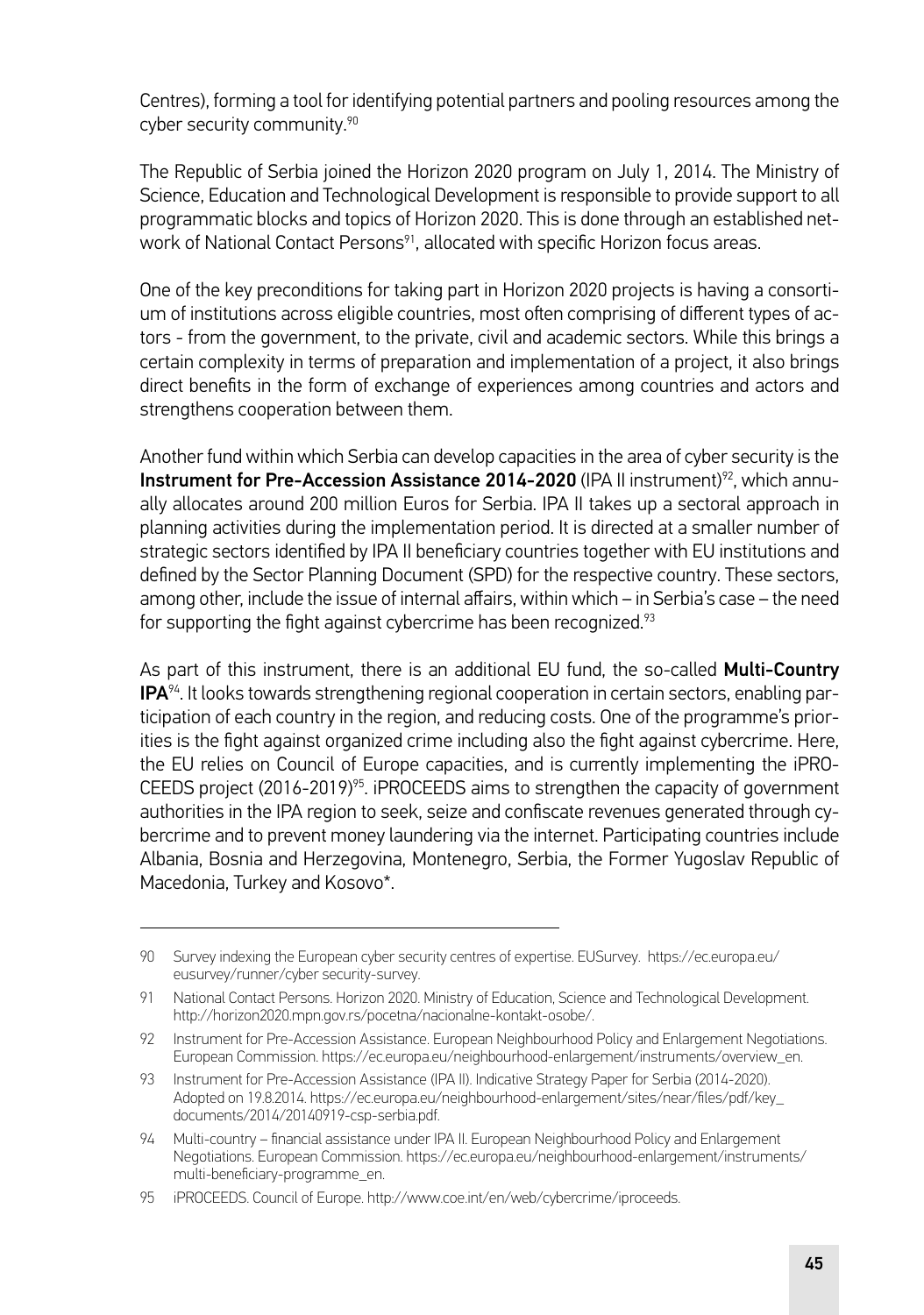Within the framework of its Instrument contributing to Stability and Peace (IcSP)%. the European Commission funds EU actions in the field of foreign policy, primarily aimed at conflict prevention, peace-building and preparation for crisis response in third/partner states. The crisis response component has been expanded to include new threats, including cyber threats. Strategically, the Instrument aligns itself with priority areas indicated by the European Strategy for Cyber Security, especially in aspects related to the fight against cybercrime.97 In terms of matters directly pertaining to cyber security, activities including raising awareness on cyber threats; developing national cyber security strategies; providing for information assurance and resilience; setting up, training and equipping Computer Emergency Response Teams (CERTs), building early warning, information sharing and analysis capabilities in priority regions, are all listed as potentially to be funded through the Instrument. From 2014-2016, a pilot project related to cyber security was implemented with the support of IcSP, covering the Former Yugoslav Republic of Macedonia, Kosovo\* and Moldova<sup>98</sup>, albeit with mixed results.

In 2016 the Commission adopted an Annual Work Programme<sup>99</sup> for this Instrument, setting out activities related to cyber security to be rolled out over a period of 72 months (six years). The document envisions the following results:

- Increased awareness of decision-makers on cyber security issues and adoption of consistent, actionable national cyber strategies in priority countries by fostering a multistakeholder approach and promoting the establishment of appropriate coordination frameworks and structures amongst public sector entities themselves and also with the private sector, both at policy and operational levels;
- Increased local operational capacities to adequately prevent, respond to and address cyber-attacks and/or accidental failures through strengthened Computer Emergency Response Teams and improved formal and informal cooperation in the national cyber ecosystem of third countries; and
- Increased trust and enhanced regional, trans-regional and international cooperation on cyber security issues through the promotion of formal and informal networks for sharing of best practices and incident information.

The Fund requires participation of actors from different regions. The Republic of Serbia should explore the opportunities that the program has to offer, as well as possible activities that could arise on the basis of this pilot project. Despite the fact that the Annual Work

<sup>96</sup> Instrument contributing to Stability and Peace\*, preventing conflict around the world. Service for Foreign Policy Instruments (FPI). European Commission. [http://ec.europa.eu/dgs/fpi/what-we-do/](http://ec.europa.eu/dgs/fpi/what-we-do/instrument_contributing_to_stability_and_peace_en.htm) [instrument\\_contributing\\_to\\_stability\\_and\\_peace\\_en.htm](http://ec.europa.eu/dgs/fpi/what-we-do/instrument_contributing_to_stability_and_peace_en.htm).

<sup>97</sup> Instrument contributing to Stability and Peace (IcSP). Thematic Strategy Paper (2014-2020). Multi-annual Indicative Programme 2014-2020 (Annex).

<sup>98</sup> ENCYSEC. <http://www.encysec.eu/web/>.

<sup>99</sup> Annex III of the Commission Implementing Decision on the Annual Action Programme 2016 for Article 5 of the Instrument contributing to Stability and Peace to be financed from the general budget of the Union. Action Document for Protecting Critical Infrastructure.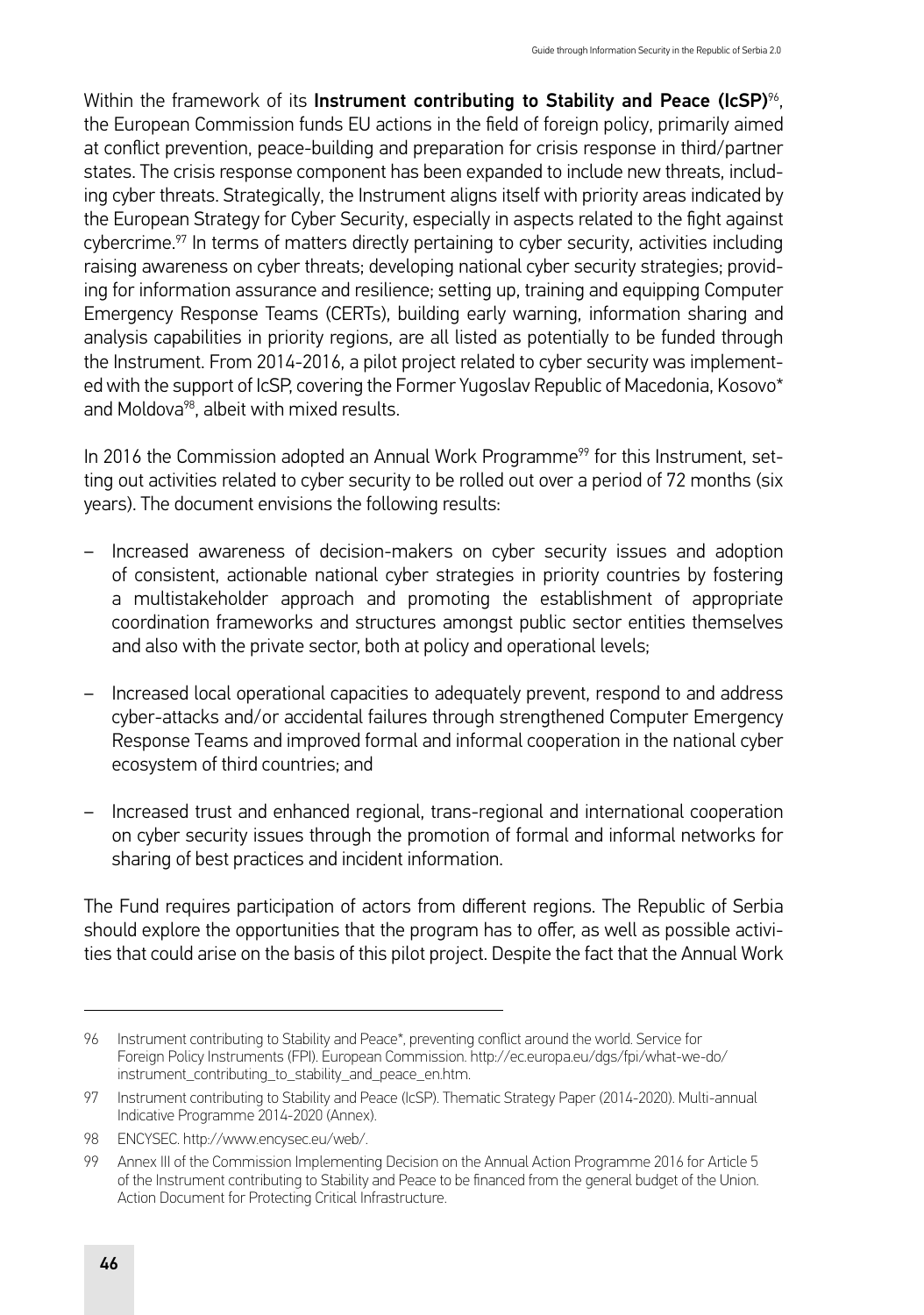Programme for 2017<sup>100</sup> failed to include activities directly related to cyber security, given the strategic framework and results of the mentioned pilot scheme run in the preceding period, this programme should be monitored for potential opportunities in this field in the years to come.

The Republic of Serbia also has access to the EU Erasmus+ programme<sup>101</sup> which includes financing activities aimed at creating knowledge alliances among institutions of higher education and the development of their capacities. As a general rule, the Programme operates by supporting strategic partnerships, targeting cooperation between organisations established in Programme and Partner Countries. The Republic of Serbia falls within the latter category, within Region 1 (Western Balkans). The country can engage in projects through several modalities, depending on the specific action - as coordinator, partner, and/ or partner that brings added value.102. Strategic partnerships may also involve associated partners from the public and private sector. The 2018 Erasmus+ Programme Guide<sup>103</sup> lists, among other, activities to increase the uptake of subjects where skills shortages exist and improve career guidance; designing and developing curricula that meet the learning needs of students that are relevant to the labour market and societal needs, including through better use of open and online, blended, work-based, multi-disciplinary learning and new assessment models; developing, implementing and testing the effectiveness of approaches to promote creativity, entrepreneurial thinking and skills for applying innovative ideas in practice; and supporting the transfer of latest research outputs back into education as input for teaching; as activities to be given priority.

One of the national Erasmus+ priorities in the 2017 call for Capacity Building in the field of Higher Education (CHBE) was *information security services*. To this end, two Erasmus+ CBHE project grants were awarded in the field of information security, one to the University of Novi Sad (UNS) and another to the Academy of Criminalistics and Police Studies, in August 2017. In December 2017 the UNS organized a kick-off meeting of the "Information Security Services Education in Serbia (ISSES)" project. The project consortium consists of four Serbian higher education institutions: the University of Novi Sad, University of Belgrade, University of Niš and Subotica Tech. Foreign partners include some of the most prestigious technical universities in nearby EU countries, namely the CrySys Lab of the Budapest University of Technology and Economics (Hungary), Politecnico di Milano (Italy) and the University of Zagreb (Croatia). The consortium also takes inputs from relevant industrial partners in Serbia and Hungary, including Unicom-Telecom, Eccentrix, Cisco, Execom. The project's primary goal is to improve educational capacities of Serbian Higher Education Institutions (HEIs) in the field of Information Security Services. The project partners will collaborate to develop 13 new information security courses, and design 4 types of information security laboratories, based on which the four Serbian HEI partners will build 7 state-of-the-art information security laboratories. Additionally, the Serbian HEIs

<sup>100</sup> Commission implementing decision of 26.6.2017. on the annual action programme 2017 for the Instrument contributing to Stability and Peace – Conflict prevention, peace-building and crisis preparedness component to be financed from the general budget of the European Union. European Commission. C(2017) 4278 final.

<sup>101</sup> Erasmus+. European Commission. [https://ec.europa.eu/programmes/erasmus-plus/node\\_en](https://ec.europa.eu/programmes/erasmus-plus/node_en).

<sup>102</sup> Position of Serbia. Tempus Foundation. Erasmus+. <http://erasmusplus.rs/erasmusplus/position-of-serbia/>.

<sup>103</sup> Erasmus+ Programme Guide 2018. 25.10.2017. European Commission.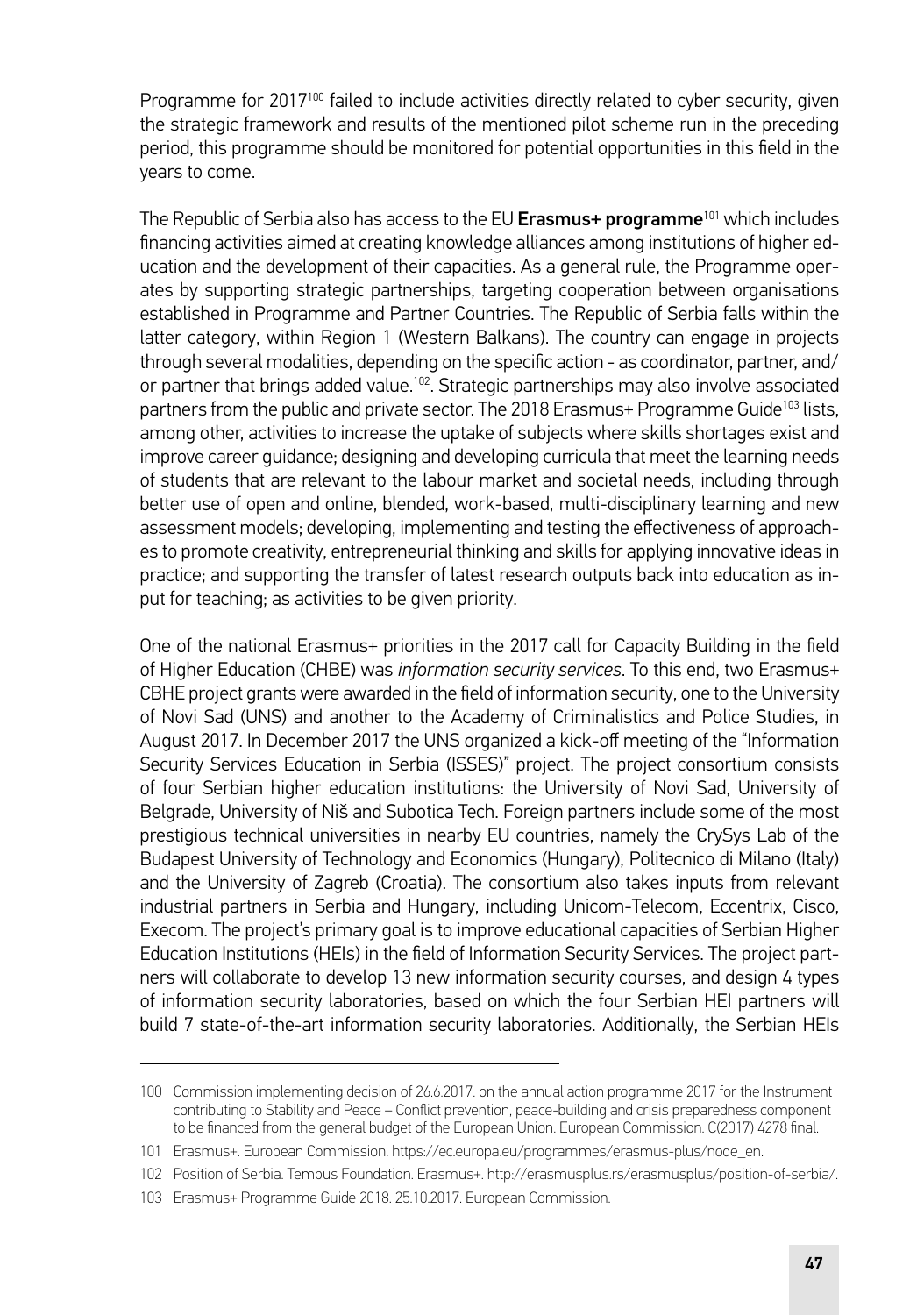will introduce new MSc study programmes in critical infrastructure security, digital forensics, as well as cloud and internet of things (IoT) security. The second Erasmus+ awarded project, "Improving Academic and Professional Education Capacity in Serbia in the Area of Safety & Security (by Means of Strategic Partnership with the EU) (ImprESS)", is coordinated by the Academy of Criminalistics and Police Studies in Belgrade. The project's main objective is to improve Serbian and regional capacity in terms of infrastructure, human potential as well as cooperation in the area of safety and security in order to prevent and efficiently manage crises and hazards and to develop a dedicated European Ecosystem for training of highly qualified experts who will ensure implementation of adequate procedures in line with EU regulation.

In addition, the Erasmus+ Programme also states that in order to better support students to acquire the skills necessary for their future, a partnership between the Erasmus+ and Horizon 2020 programmes has been established. This partnership will provide traineeship opportunities for students and recent graduates who wish to acquire digital skills in subjects including digital marketing (e.g. social media management, web analytics); digital graphical, mechanical or architectural design; development of apps, software, scripts, or websites; installation, maintenance and management of IT systems and networks; cyber security; data analytics, mining and visualisation; programming and training of robots and artificial intelligence applications. The traineeships are expected to take place in the EU Member States as well as in Horizon 2020 associated countries, of which the Republic of Serbia is one.

The European Defence Agency (EDA)<sup>104</sup>, supports EU Member States and the Council in their effort to improve European defence capabilities in the field of crisis management and to sustain the European Security and Defence Policy as it stands now and develops in the future. Within its key capability programmes, EDA lists four priority areas of which cyber defence is one. The Agency's Capability Development Plan also lists cyber security as one of its priority actions. Cyber matters are approached through focus on training and exercises, cyber situation awareness, advanced persistent threat (APT) detection, digital forensics for military use and the development of a Cyber Defence Strategic Research Agenda (CSRA).105 Based on an Administrative Agreement the Republic of Serbia concluded with the Agency, as of 2013 the country is able to participate in EDA's projects and programmes. Thus far, however, the country has used this opportunity only once, in 2016, joining the project *EU Satcom Market<sup>106</sup>*.

Additionally, the Cyber security Digital Service Infrastructures (DSI) programme of the Connecting Europe Facility (CEF)<sup>107</sup> can provide for significant EU funding in assisting Member State CSIRTs to improve their capabilities and cooperate with each other

<sup>104</sup> European Defence Agency.<https://www.eda.europa.eu/home>.

<sup>105</sup> Cyber Defence. 5.9.2017. European Defence Agency. [https://www.eda.europa.eu/what-we-do/activities/](https://www.eda.europa.eu/what-we-do/activities/activities-search/cyber-defence) [activities-search/cyber-defence](https://www.eda.europa.eu/what-we-do/activities/activities-search/cyber-defence).

<sup>106</sup> Serbia joins EU Satcom Market. 23.3.2016. European Defence Agency. [https://www.eda.europa.eu/info-hub/](https://www.eda.europa.eu/info-hub/press-centre/latest-news/2016/03/23/serbia-joins-eu-satcom-market) [press-centre/latest-news/2016/03/23/serbia-joins-eu-satcom-market.](https://www.eda.europa.eu/info-hub/press-centre/latest-news/2016/03/23/serbia-joins-eu-satcom-market)

<sup>107</sup> Connecting Europe Facility (CEF). Innovation and Networks Executive Agency (INEA). European Commission. <https://ec.europa.eu/inea/en/connecting-europe-facility>.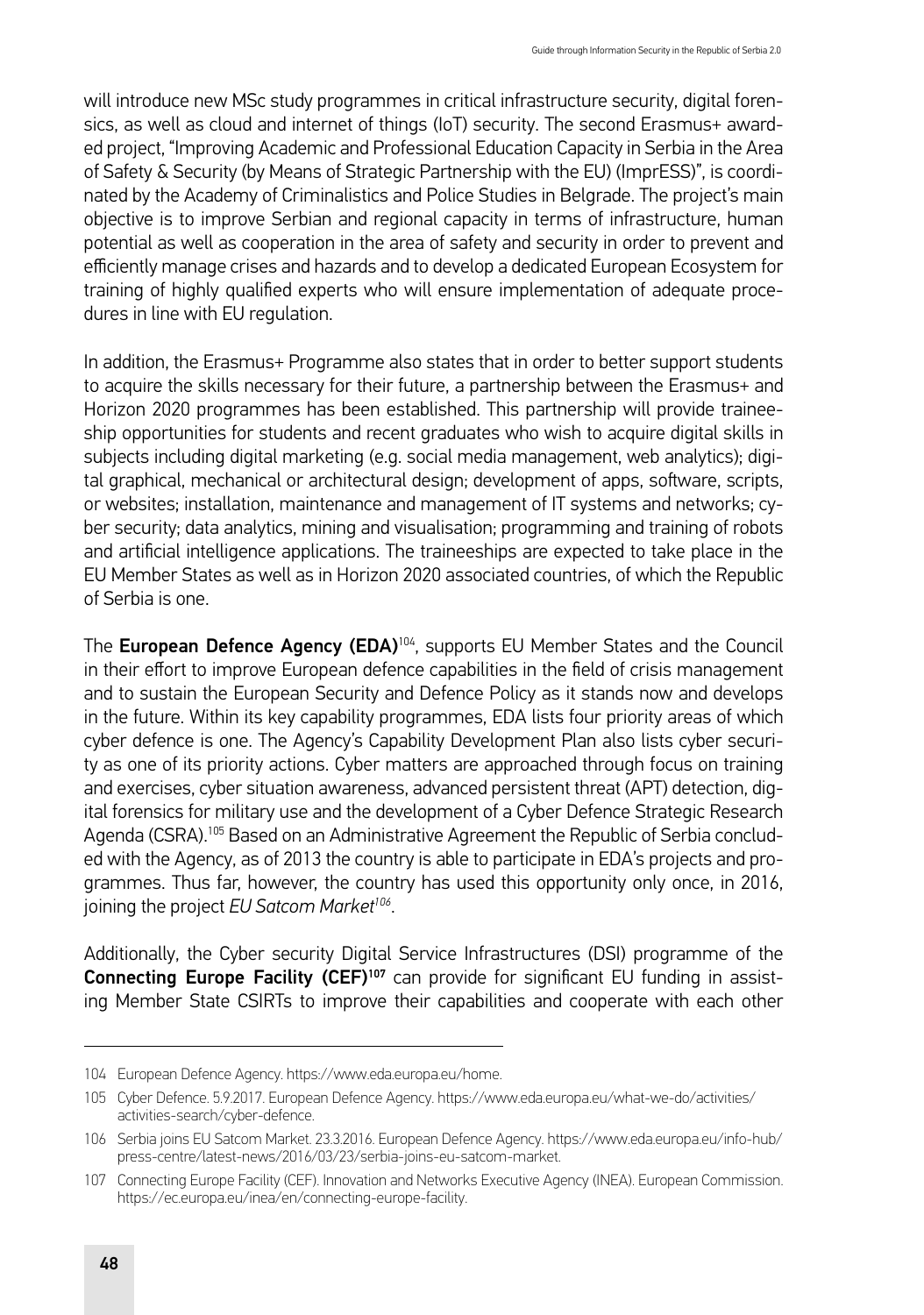through an information exchange cooperation mechanism.<sup>108</sup> Managed by the Innovation and Networks Executive Agency (INEA) of the European Commission, the CEF Telecom strand provides for 1.04 billion Euros for the telecommunications sector for the period 2014-2020.109 The DSIs from which funding is foreseen in 2018 include Europeana and Safer Internet, as well as eIdentification and eSignature, eDelivery, eInvoicing, Public Open Data, Automated Translation, Cyber security, eProcurement, On-line Dispute Resolution (ODR), Business Registers Interconnection System (BRIS), eHealth, Electronic Exchange of Social Security Information (EESSI) and the European eJustice portal.110 Among these, the Safer Internet service infrastructure focuses on deployment of services that help make the Internet a trusted environment for children by providing an infrastructure to share resources, services and practices between national Safer Internet Centres (SICs) and to provide services to their users, including industry. Likewise, activities pertaining directly to cyber security are focused on support to critical digital infrastructures. Here, focus is placed on the establishment and deployment of a core cooperation platform of cooperation mechanisms initially focused on Computer Security Incident Response Teams (CSIRTs) in accordance with the NIS Directive.<sup>111</sup>

Recently, the European Commission published that CEF's objective is to establish an enabling facility for a series of European level sectoral ISACs (Information Sharing and Analysis Centres) with industry and NIS Directive stakeholders for improved awareness and preparedness of cyber security risks and threats. Support under CEF's Generic Services is being broadened out to encompass not only CSIRTs but also operators of essential services, digital service providers and national competent authorities under the NIS Directive.<sup>112</sup>

For the time being, participation of candidate countries like the Republic of Serbia is under the same conditions as third and acceding countries – they are eligible for participation as part of a consortium with applicants from EU Member States/EEA countries, where their participation is deemed indispensable to achieve the objectives of a given project of common interest.

\*\*\*

<sup>108</sup> Annex to the Communication from the Commission to the European Parliament and the Council. Making the most of NIS – towards the effective implementation of Directive (EU) 2016/1148 concerning measures for a high common level of network and information systems across the Union. 13.9.2017. COM(2017) 476 final. ANNEX 1.

<sup>109</sup> Calls. Innovation and Networks Executive Agency (INEA). European Commission. [https://ec.europa.eu/inea/](https://ec.europa.eu/inea/en/connecting-europe-facility/cef-telecom/apply-funding) [en/connecting-europe-facility/cef-telecom/apply-funding.](https://ec.europa.eu/inea/en/connecting-europe-facility/cef-telecom/apply-funding)

<sup>110</sup> Annex to the Commission Implementing Decision on the adoption of the work programme for 2018 and on the financing of Connecting Europe Facility (CEF) – Telecommunications Sector. 5.2.2018. European Commission. C(2018) 568 final.

<sup>111</sup> Section 3.2 and Section 3.8. Annex to the Commission Implementing Decision on the adoption of the work programme for 2018 and on the financing of Connecting Europe Facility (CEF) – Telecommunications Sector. 5.2.2018. European Commission. C(2018) 568 final.

<sup>112</sup> Connecting Europe Facility supports expansion of cyber security capabilities. 27.3.2018. European Commission. [https://ec.europa.eu/digital-single-market/en/news/connecting-europe-facility-supports](https://ec.europa.eu/digital-single-market/en/news/connecting-europe-facility-supports-expansion-cybersecurity-capabilities)[expansion-cyber security-capabilities.](https://ec.europa.eu/digital-single-market/en/news/connecting-europe-facility-supports-expansion-cybersecurity-capabilities)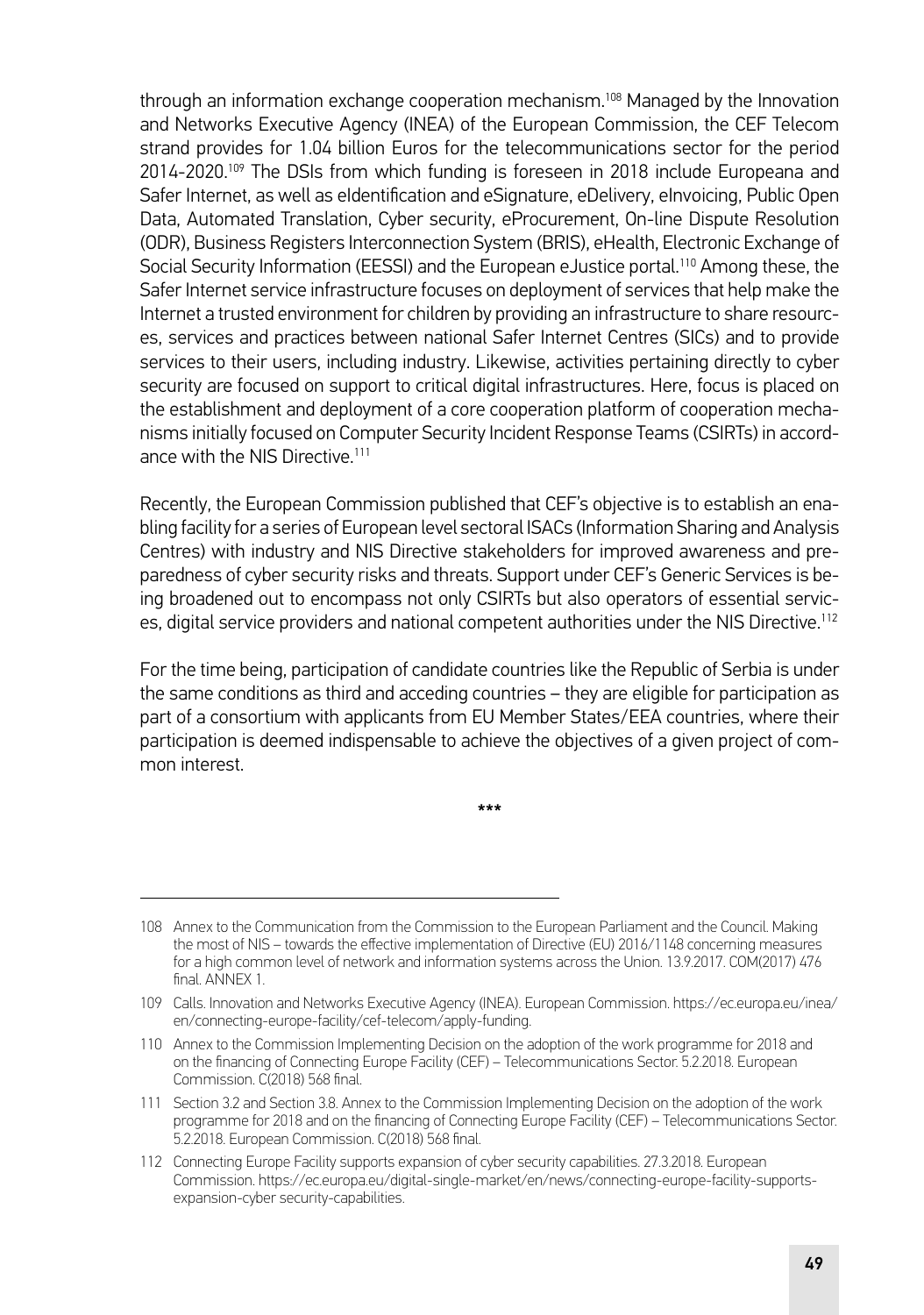Apart from opportunities for obtaining resources for, and/or engaging in, development and capacity building, the Republic of Serbia also has access to mechanisms for engaging in partnership development, further cooperation and standardization.

First of all, the Republic of Serbia, that is, companies, enterprises, organisations, and other stakeholders from the country, are eligible for membership in the European Cyber Security Organisation (ECSO)<sup>113</sup>. As mentioned, ECSO is the contractual counterpart to the European Commission for implementation of the contractual Public-Private Partnership (cPPP). Its membership ranges from large companies, small and medium-size enterprises and start-ups, to research centres, universities, end-users, operators, clusters and associations, as well as local, regional and national administrations. Membership in ECSO is open to legal entities established in an ECSO country, that is, countries that are EU Member States, EEA/EFTA countries, as well as Horizon 2020 associated countries, of which the Republic of Serbia is one.

Further engagement in processes pertaining to policy development and input is provided in matters related to standardization. Serbia's Institute for Standardisation<sup>114</sup> is a member of the **European Committee for Standardisation (CEN)**<sup>115</sup>, which brings together national bodies for standardization from 34 European countries. CEN has already been recognized as an important transnational European Standardisation Organisation (ESO) fostering continuous exchange of information and good practices in order to harmonize regional (European) and international (ISO) standards. Standardization has, in general, featured prominently in recent strategic documents of the Union, namely the Regulation proposal on Information and Communication Technology cyber security certification<sup>116</sup>. To this end, an envisioned reformed and strengthened ENISA is expected to regularly contribute to the work of cyber security working groups of ESOs.

CEN membership also enables participation in the CEN/CENELEC Focus Groups on Cyber security established in 2016, which will support both CEN and CENELEC to explore ways and means for supporting the growth of the Digital Single market. It will analyse technology developments and develop a set of recommendations to its parent bodies for international standards setting.117 To this end, the Focus Group, for example, looked into the different usages/meanings of the term 'cyber security' by various stakeholders in different standards and finalized a document 'Definition of Cyber security'<sup>118</sup> consisting of an overview of overlaps and gaps of those definitions, with a view of moving towards a

<sup>113</sup> European Cyber Security Organisation. <https://www.ecs-org.eu/>.

<sup>114</sup> Institute for Standardisation of Serbia. [http://www.iss.rs/en.](http://www.iss.rs/en)

<sup>115</sup> European Committee for Standardisation. [https://standards.cen.eu/index.html.](https://standards.cen.eu/index.html)

<sup>116</sup> Proposal for a Regulation of the European Parliament and of the Council on ENISA, the "EU Cyber security Agency", and repealing Regulation (EU) 526/2013, and on Information and Communication Technology cyber security certification ("Cyber security Act"). European Commission. COM(2017) 477 final. 2017/0225 (COD).

<sup>117</sup> Cyber security. CEN/CENELEC. [http://www.cencenelec.eu/standards/Sectors/DefenceSecurityPrivacy/](http://www.cencenelec.eu/standards/Sectors/DefenceSecurityPrivacy/Security/Pages/Cybersecurity.aspx) [Security/Pages/Cyber security.aspx](http://www.cencenelec.eu/standards/Sectors/DefenceSecurityPrivacy/Security/Pages/Cybersecurity.aspx).

<sup>118</sup> CSCG Recommendation #2 – Definition of Cyber security. Cyber Security Focus Group. CEN/CENELEC. V1.8.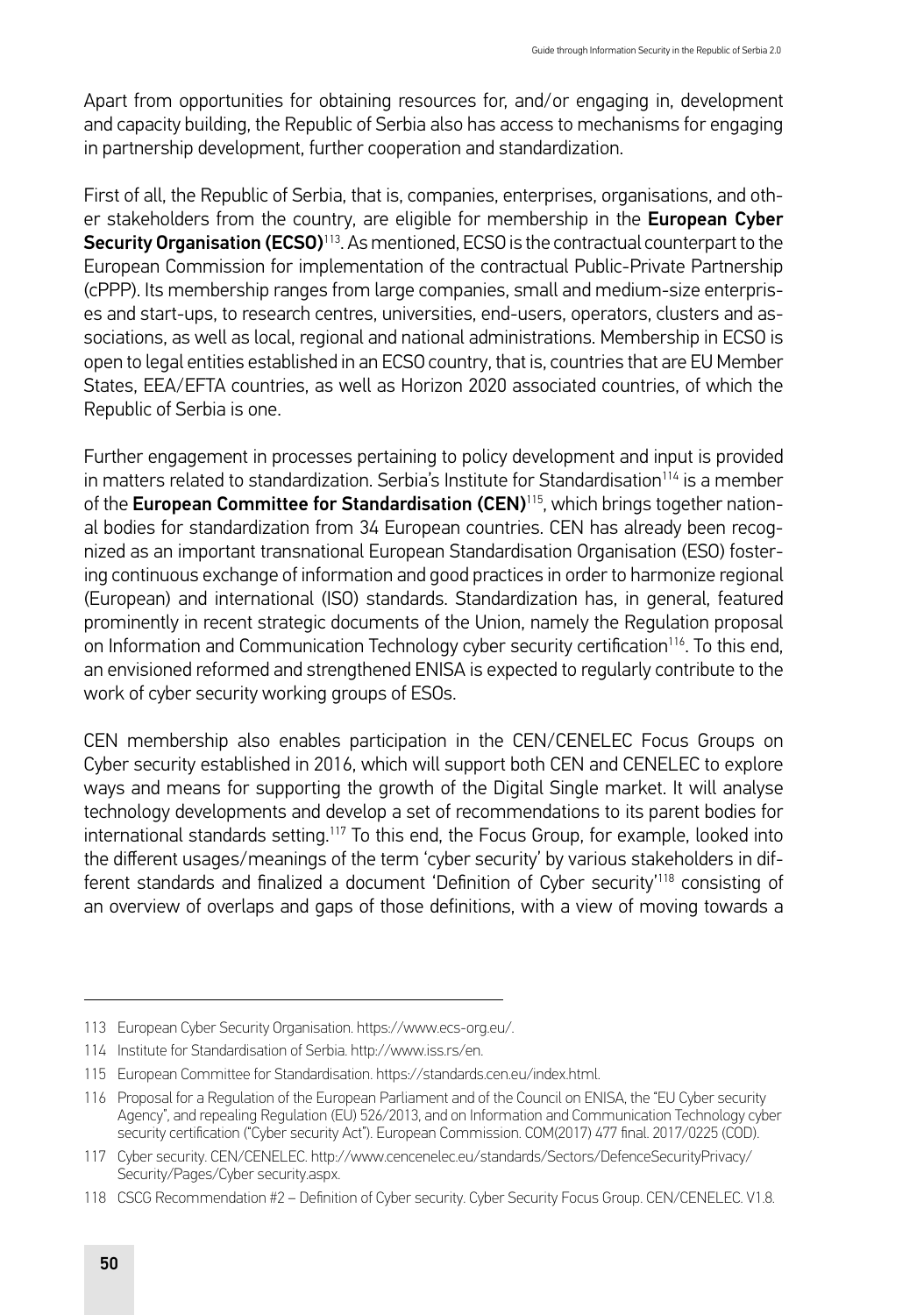common understanding of the cyber security domain. The Group also liaises with ENISA and the Multi-Stakeholder Platform on ICT standardisation<sup>119</sup>.

One of the newer goals of the EU is to raise awareness of the cyber community on funding opportunities at European, national and regional level, using existing instruments and channels.<sup>120</sup> The Commission, together with the European Investment Bank and the European Investment Fund, will explore ways to facilitate access to resources, for example, through creation of the Cyber Security Investment Platform under the European Fund for Strategic Investments  $(EFSI)^{121}$ . EFSI is not an independent body. It is an initiative jointly launched by the European Investment Bank Group and the European Commission, aimed at mobilising private investment in projects that are strategically important for the EU. The first cyber security finance contract, worth 20 million Euros, was signed in 2017 with France's CS Communication & Systèmes (CS) Group to support the implementation of its 2017-2021 research and development programme.122 When it comes to the Republic of Serbia, EIB has thus far financed mainly the transport sector, but recently shifted its focus towards small and medium-size enterprises to help boost growth and job creation.<sup>123</sup> The Republic of Serbia is eligible for EFSI programme resources as part of the EU's "enlargement region"<sup>124</sup>. Taking this into account, following the expected establishment of the Cyber Security Investment Platform within the European Fund for Strategic Investments, possibilities for cooperation within this framework should be sought.

Additionally, the Commission intends to explore the possibility of developing a Cyber Security Smart Specialisation Platform in consultation with interested Member States and regions, in order to better coordinate cyber security strategies and establish strategic cooperation between stakeholders in regional ecosystems.125

Accordingly, after the potential establishment of the Cyber Security Investment Platform within the European Fund for Strategic Investments, possibilities for cooperation within the framework of this program should be explored. Its existing mechanism of Smart Specialisation Platforms<sup>126</sup> has thus far dealt with the notion of EU investment in ICT, but this is a field yet to be monitored in terms of cooperation and engagement opportunities.

123 Serbia. European Investment Bank. [http://www.eib.org/projects/regions/enlargement/the-western](http://www.eib.org/projects/regions/enlargement/the-western-balkans/serbia/index.htm)[balkans/serbia/index.htm](http://www.eib.org/projects/regions/enlargement/the-western-balkans/serbia/index.htm).

<sup>119</sup> An advisory expert group on all matters related to European ICT standardisation. European Multi Stakeholder Platform on ICT Standardisation. [https://ec.europa.eu/digital-single-market/](https://ec.europa.eu/digital-single-market/european-multi-stakeholder-platform-ict-standardisation) [european-multi-stakeholder-platform-ict-standardisation.](https://ec.europa.eu/digital-single-market/european-multi-stakeholder-platform-ict-standardisation)

<sup>120</sup> Communication from the Commission to the European Parliament, the Council, the European Economic and Social Committee and the Committee of the Regions. Strengthening Europe's Cyber Resilience System and Fostering Competitive and Innovative Cyber security Industry. 5.7.2016. European Commission. COM(2016) 410 final.

<sup>121</sup> European Fund for Strategic Investment (EFSI). European Investment Bank. <http://www.eib.org/efsi/>.

<sup>122</sup> Juncker Plan - First EIB financing for cyber security in France. 2.10.2017. European Investment Bank. [http://](http://www.eib.org/infocentre/press/releases/all/2017/2017-261-plan-juncker-1er-financement-de-la-bei-dans-le-domaine-de-la-cybersecurite-en-france.htm?f=search&media=search) [www.eib.org/infocentre/press/releases/all/2017/2017-261-plan-juncker-1er-financement-de-la-bei-dans](http://www.eib.org/infocentre/press/releases/all/2017/2017-261-plan-juncker-1er-financement-de-la-bei-dans-le-domaine-de-la-cybersecurite-en-france.htm?f=search&media=search)[le-domaine-de-la-cybersecurite-en-france.htm?f=search&media=search](http://www.eib.org/infocentre/press/releases/all/2017/2017-261-plan-juncker-1er-financement-de-la-bei-dans-le-domaine-de-la-cybersecurite-en-france.htm?f=search&media=search).

<sup>124</sup> Enlargement countries. European Investment Bank. [http://www.eib.org/projects/regions/enlargement/index.htm.](http://www.eib.org/projects/regions/enlargement/index.htm)

<sup>125</sup> Communication from the Commission to the European Parliament, the Council, the European Economic and Social Committee and the Committee of the Regions. Strengthening Europe's Cyber Resilience System and Fostering Competitive and Innovative Cyber security Industry. 5.7.2016. European Commission. COM(2016) 410 final.

<sup>126</sup> Smart Specialisation Platform. European Commission. [http://s3platform.jrc.ec.europa.eu/.](http://s3platform.jrc.ec.europa.eu/)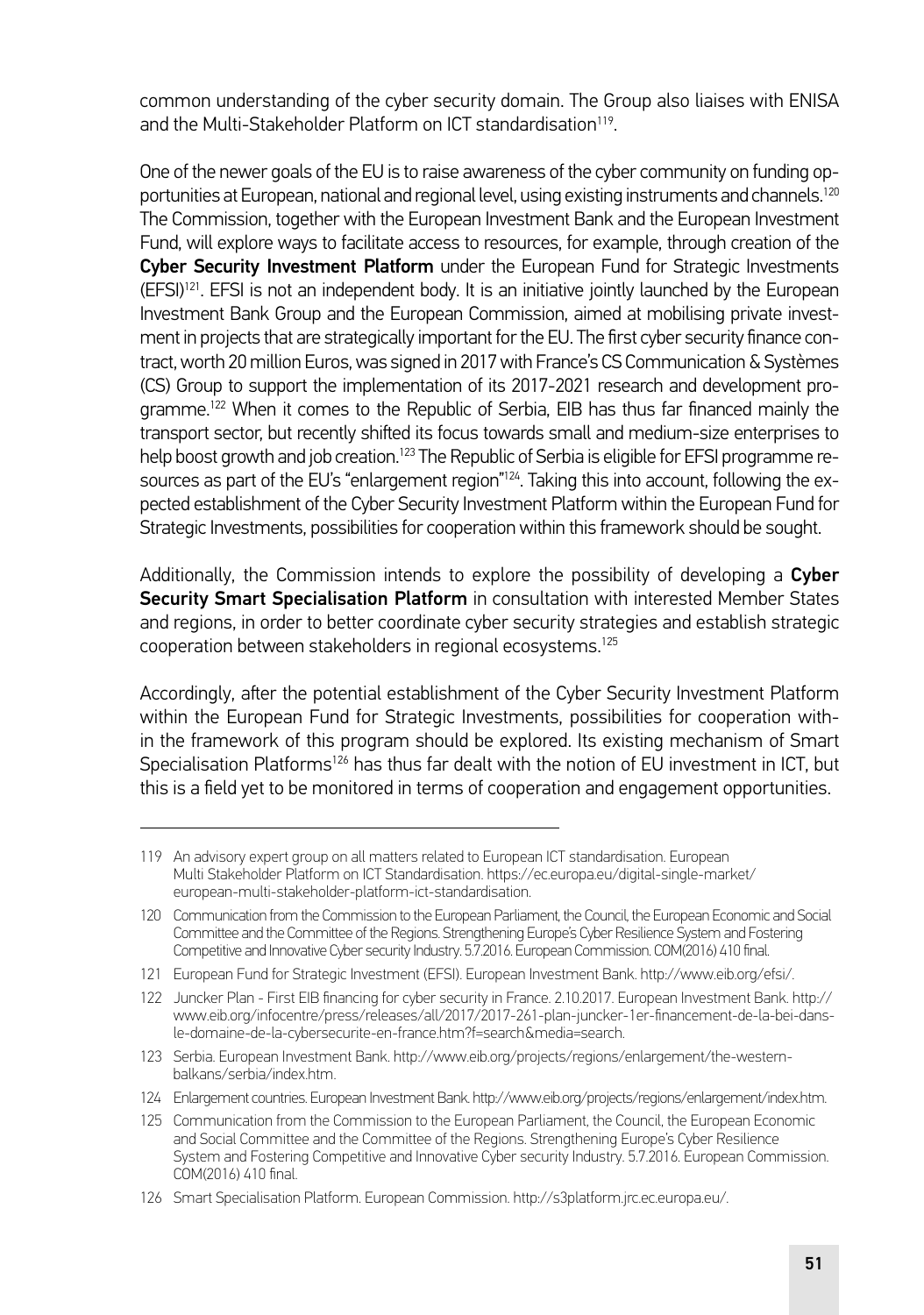# **NATO**

As part of the NATO Science for Peace and Security Programme (SPS), NATO included cyber defence in its key priorities in 2010, based on, among other, needs highlighted within the Alliance's Strategic Concept. Accordingly, SPS priorities in this field focus on protection of critical infrastructure, in terms of developing cyber defence capacity and policies; support in developing cyber defence capabilities, including new technologies and support for construction of information infrastructure; and raising awareness about the situation in this field.127 Participation in the SPS program is open to both NATO member states and partner countries. Projects funded under this program are led by a NATO member state, with at least one more partner country. The Republic of Serbia obtained partner status in 2006.

Additionally, within the country's Individual Partnership Action Plan for 2015-2016, the Ministry of Foreign Affairs of the Republic of Serbia included activities related to the promotion of the possibilities this program offers and to the creation of a more favourable regulatory and institutional framework that would allow participation of experts and organizations from Serbia within this program.<sup>128</sup> In late 2017, civil servants from the Office of the National Security Council and Classified Information Protection of the Serbian Government were trained to deal with information systems security (INFOSEC) in real life situations, within the Science for Peace and Security (SPS) Programme. The course addressed specific cyber security concerns, such as crisis management and protection of classified information that the participants have encountered or are currently dealing with. They learned how to develop and implement specific toolkits and roadmaps to address INFOSEC policies within an institutional framework. The participants also learned best practice approaches that help managers to track, plan and monitor activities in implementing INFOSEC within their organisations.<sup>129</sup>

The SPS Programmes enable partner country scientists to increase contacts in the NATO science community, while building a stronger science infrastructure in their home countries through multi-year research and development programmes and provides advanced level training courses and research workshops.130 Currently, the Republic of Serbia is engaged in SPS programs related to cyber defence, defence against chemical, biological, radiological and nuclear (CBRN) agents, counter-terrorism, the Women, Peace and Security agenda, energy, and environmental security.

\*\*\*

<sup>127</sup> SPS key priorities. North Atlantic Treaty Organisation. <https://www.nato.int/cps/en/natohq/85291.htm>.

<sup>128</sup> Chapter 3.2. Contribution to security through scientific cooperation. Individual Partnership Action Plan (IPAP) of the Republic of Serbia and the North Atlantic Treaty Organization. December 2014. Ministry of Foreign Affairs of the Republic of Serbia.

<sup>129</sup> NATO trains Serbian civil servants in cyber defence. 23.11.2017. North Atlantic Treaty Organisation. [https://](https://www.nato.int/cps/en/natohq/news_149194.htm?selectedLocale=en) [www.nato.int/cps/en/natohq/news\\_149194.htm?selectedLocale=en.](https://www.nato.int/cps/en/natohq/news_149194.htm?selectedLocale=en)

<sup>130</sup> What we fund: SPS Grant Mechanisms. North Atlantic Treaty Organisation. [https://www.nato.int/cps/en/](https://www.nato.int/cps/en/natolive/87260.htm) [natolive/87260.htm](https://www.nato.int/cps/en/natolive/87260.htm).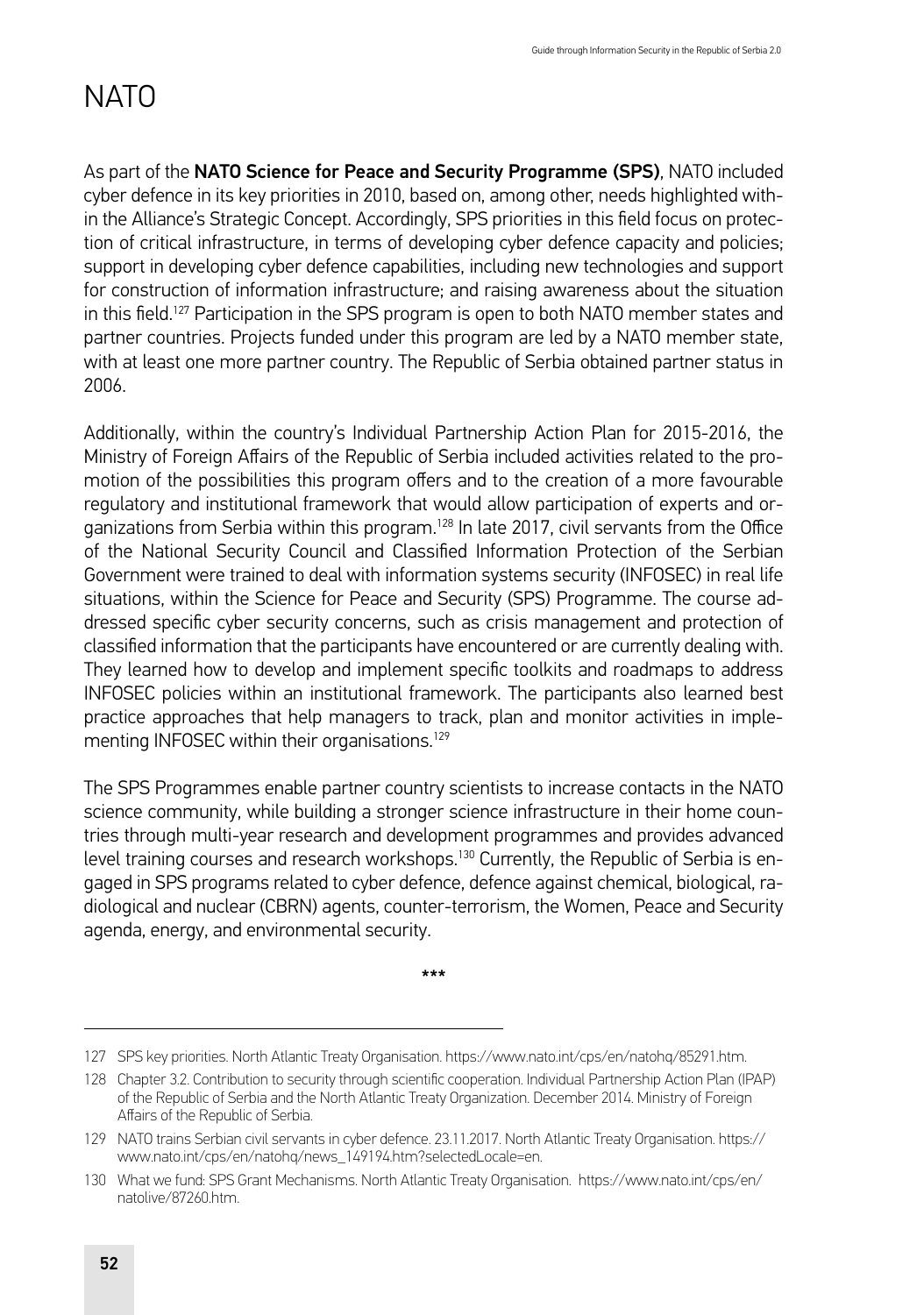In addition, there is the NATO Cooperative Cyber Defence Centre of Excellence (NATO CCD CoE)131. NATO CCDCoE is a NATO accredited centre of knowledge, *think-tank* and centre for training focused on interdisciplinary applied research and development, as well as on consulting services, training and courses in the field of cyber security. The Centre's mission is to enhance capability, cooperation and information-sharing between NATO, Allies and partners in cyber defence. It brings together experts in this area, from legal scholars to experts in strategy, as well as technology researchers with previous experience in the military, state administration and industry.

The Centre is neither a part of the NATO command structure nor financed from the NATO budget. Instead, it is staffed and financed by its (currently twenty-one) member nations. Membership of the Centre is open to all Allies. Currently, Austria, Belgium, the Czech Republic, Estonia, Finland, France, Germany, Greece, Hungary, Italy, Latvia, Lithuania, the Netherlands, Poland, Portugal, Slovakia, Spain, Sweden, Turkey, the United Kingdom and the United States have signed on as Sponsoring Nations of the Centre. Out of these, Austria, Finland and Sweden are Contributing Participants – the status available for non-NATO nations, such as the Republic of Serbia. Australia, Bulgaria, Norway and Switzerland are all in the process of joining. Most recently, Romania and Montenegro also expressed their willingness to join the Centre.

## ITU-IMPACT

The International Telecommunications Union (ITU) is the United Nations specialized agency for information and communication technologies. Based on ITU's Global Security Agenda aimed at fostering international cooperation and enhancing confidence and security in the information society, in 2008 the Union established a partnership with the International Multilateral Partnership Against Cyber Threats (IMPACT) in order to share expertise and resources to detect, analyse and respond to cyber threats across 193 ITU member states. The partnership is a global multi-stakeholder and public-private alliance against cyber threats, gathering representatives of industry, academia, civil society and international bodies.132 It provides a range of services in the areas of technical and non-technical support, as well as activities aimed at development and capacity building. With the support in establishing national CERTs, it is also active in organizing cyber drills. Serbian representatives from the Regulatory Agency for Electronic Communications and Postal Services (RATEL) and the Ministry of Interior took part in one such exercise organized in 2015 in Montenegro.

In this respect, the ITU-IMPACT coalition is particularly important for countries that do not have sufficient resources to establish their own cyber response centres. An example

<sup>131</sup> NATO Cooperative Cyber Defence Centre of Excellence.<https://ccdcoe.org/index.html>.

<sup>132</sup> ITU-IMPACT. ITU. [https://www.itu.int/en/ITU-D/Cyber security/Pages/ITU-IMPACT.aspx.](https://www.itu.int/en/ITU-D/Cybersecurity/Pages/ITU-IMPACT.aspx)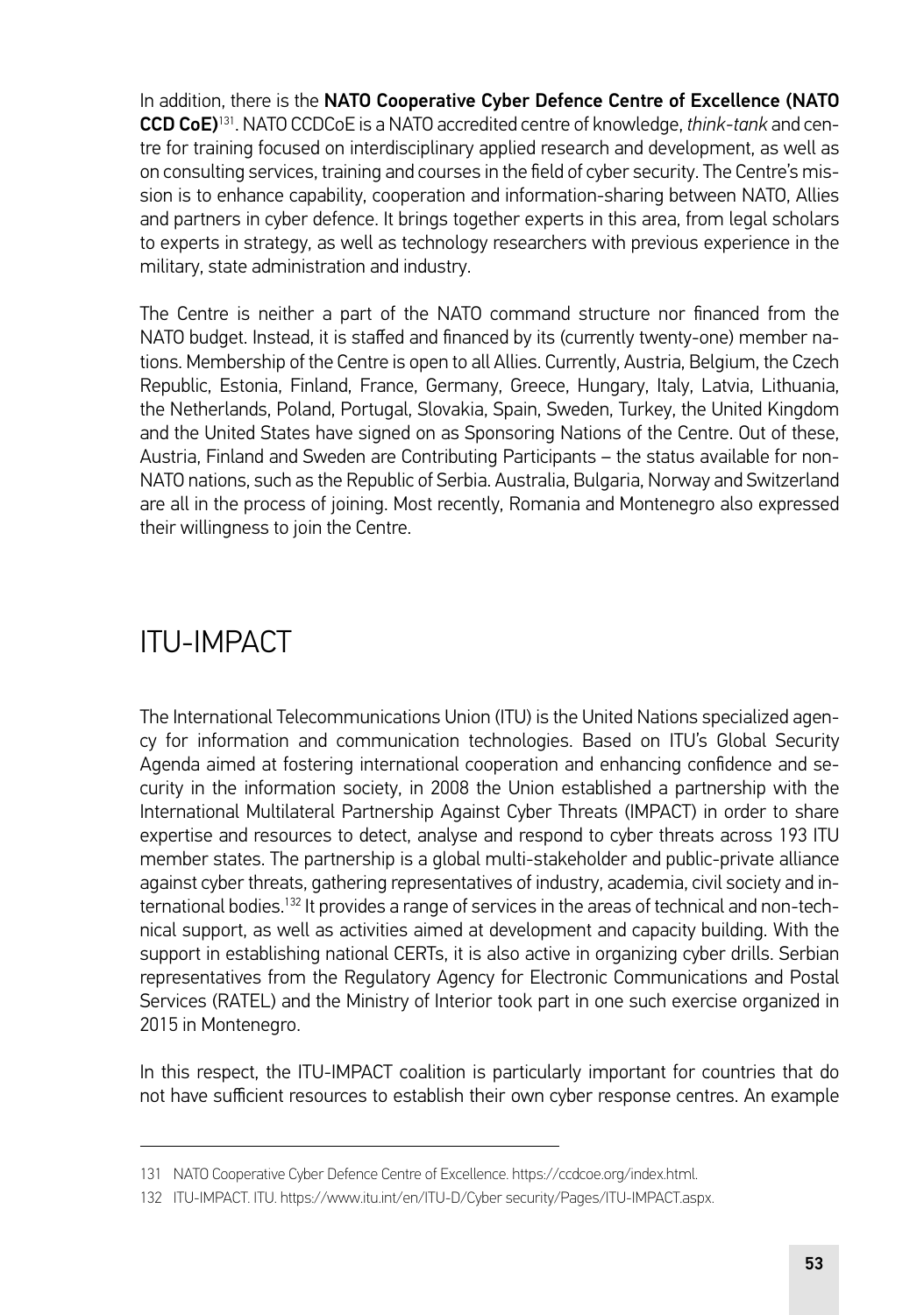of effective use of the opportunities that this partnership offers is Montenegro, which so far carried out, with the support of ITU-IMPACT, an analysis of threats in Montenegro's cyberspace133, developed a strategy for the establishment of a National CIRT in Montenegro, and carried out an analysis of critical information infrastructure, based on which the Methodology for selection of critical information infrastructure<sup>134</sup>, as well as the accompanying action plan for its implementation, were developed. The Republic of Serbia is a member of the ITU and at the same time has access to services provided by IMPACT in the field of cyber security.<sup>135</sup>

## United Nations

In 2013, the UN Office for Drugs and Crime (UNODC) and the ITU suggested that the United Nations Development Programme (UNDP) becomes the leading agency for programmatic support in the area of cyber security, provided to developing countries (which have to ask for this assistance from the UN).<sup>136</sup> Thus, since 2014 UNDP provides services to states in the area of cyber security in the form of training workshops, assessments and overcoming risks, building capacities to respond to incidents, resilience, development and evaluation of policies and standards related to cyber security and certification by ISO 27001 standards<sup>137</sup>

In the Western Balkans, this option has thus far been used by Former Yugoslav Republic of Macedonia, where UNDP has already provided support to state institutions in reforms related to the security system within the country's EU accession agenda. Within this framework, special focus has been placed on development of a National Cyber Security Strategy, whereby UNDP has offered assistance in the preparation of a Study on the assessment of conditions for development of a national cyber security strategy. In the area of information technology, the Republic of Serbia is currently using UNDP resources within the open data initiative, implemented in cooperation with the World Bank, as well as digitalization, implemented by the Ministry of State Administration and Local Self-Government.<sup>138</sup>

<sup>133</sup> Analysis of Threats in Cyberspace of Montenegro. 2014. Ministry of Information Society and Telecommunications. The Government of Montenegro.

<sup>134</sup> Methodology of Selection of Critical Information Infrastructure. 2014. Ministry of Information Society and Telecommunications. The Government of Montenegro.

<sup>135</sup> List of Member States. ITU.<https://www.itu.int/online/mm/scripts/gensel8>. Countries. IMPACT. [http://](http://www.impact-alliance.org/countries/alphabetical-list.html) [www.impact-alliance.org/countries/alphabetical-list.html.](http://www.impact-alliance.org/countries/alphabetical-list.html)

<sup>136</sup> UNDP Cyber security Assistance for Developing Nations. 18.4.2016. CSO50 Confab. UNDP. [http://www.](http://www.csoconfab.com/wp-content/uploads/2016/03/CSO50_2016_Paul-Raines_Providing-Effective-Cybersecurity.pdf) [csoconfab.com/wp-content/uploads/2016/03/CSO50\\_2016\\_Paul-Raines\\_Providing-Effective-Cyber](http://www.csoconfab.com/wp-content/uploads/2016/03/CSO50_2016_Paul-Raines_Providing-Effective-Cybersecurity.pdf)  [security.pdf](http://www.csoconfab.com/wp-content/uploads/2016/03/CSO50_2016_Paul-Raines_Providing-Effective-Cybersecurity.pdf).

<sup>137</sup> Ibid.

<sup>138</sup> Open Data: Open Opportunities. 12.1.2016. UNDP in Serbia. [http://www.rs.undp.org/content/serbia/sr/](http://www.rs.undp.org/content/serbia/sr/home/ourperspective/ourperspectivearticles/otvoreni-podaci--otvorene-mogunosti.html) [home/ourperspective/ourperspectivearticles/otvoreni-podaci--otvorene-mogunosti.html.](http://www.rs.undp.org/content/serbia/sr/home/ourperspective/ourperspectivearticles/otvoreni-podaci--otvorene-mogunosti.html)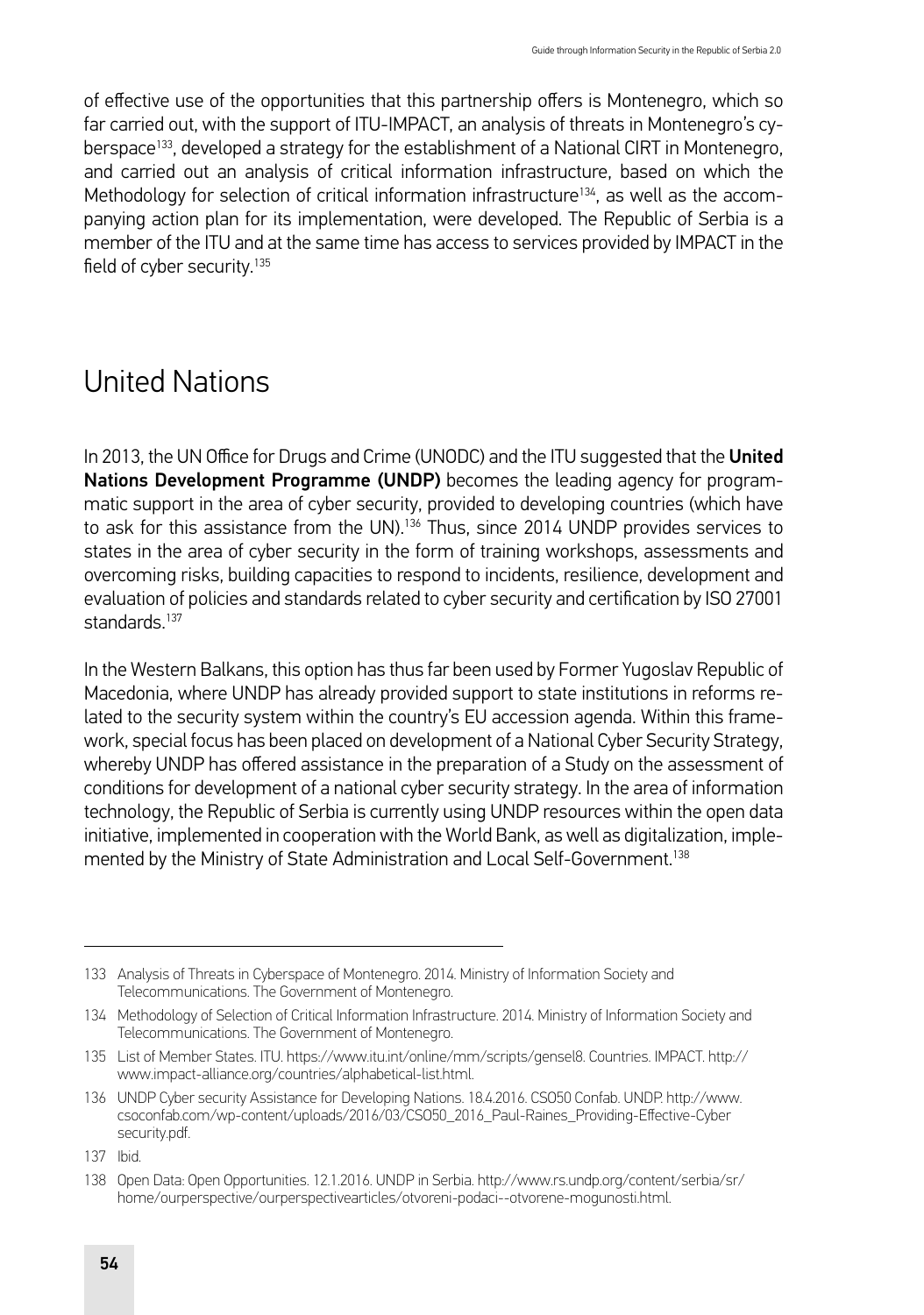### Private sector initiatives

With overwhelming recognition of the roles and responsibilities the private sector could and/or should assume in the cyber era, a number of leading global private companies have already established initiatives and programmes of cooperation with national governments. These programmes range from capacity building courses, to provision of products and services, to consultancy support when it comes to developing policies. The rise of such programmes complements the general trend of developing cyber security frameworks through the establishment and strengthening of public-private partnership mechanisms.

#### **Microsoft**

Through its European Union Government Affairs (EUGA) department, Microsoft works with EU institutions and partners from industry and civil society to help shape commercially reasonable policies that advance cyber security and enable at the same time the company to pursue its own interests. Within its efforts to cooperate with and support national governments in establishing more cyber-secure frameworks, Microsoft runs the Government Security Program (GSP), aimed at building trust through transparency.

The main goal of the programme is to help governments respond more effectively to computer security incidents, as well as reduce the risk of attacks, deter the attacks themselves, and mitigate exploits. Including over 40 countries and international organizations represented by more than 70 agencies thus far, the GSP enables controlled access to source code, exchange of threat and vulnerability information, engagement on technical content about Microsoft's products and services and access to five globally-distributed Transparency Centers, which are located in the United States, Belgium, Singapore, Brazil, and China. Participation is open to qualifying agencies at no charge. Program criteria include requirements that the GSP participants must be a legal entity of a national government and able to sign an agreement on behalf of that government or be an appropriately recognized international organization.

#### IBM

Similarly, through its Government and Regulatory Affairs programme, IBM provides worldwide public policy and government relations expertise globally. Working with governments on strategic approaches to key economic, governmental and societal issues through dedicated resources in the Americas, Europe, Africa and Asia, IBM aims at agreeing mutual objectives with its partners pertaining to global consistency and local relevancy.

When it comes to the technological strand of the programme, IBM works with governments to encourage policies that foster innovation, protect intellectual property, and encourage use of technology to address important societal needs. Key focus areas include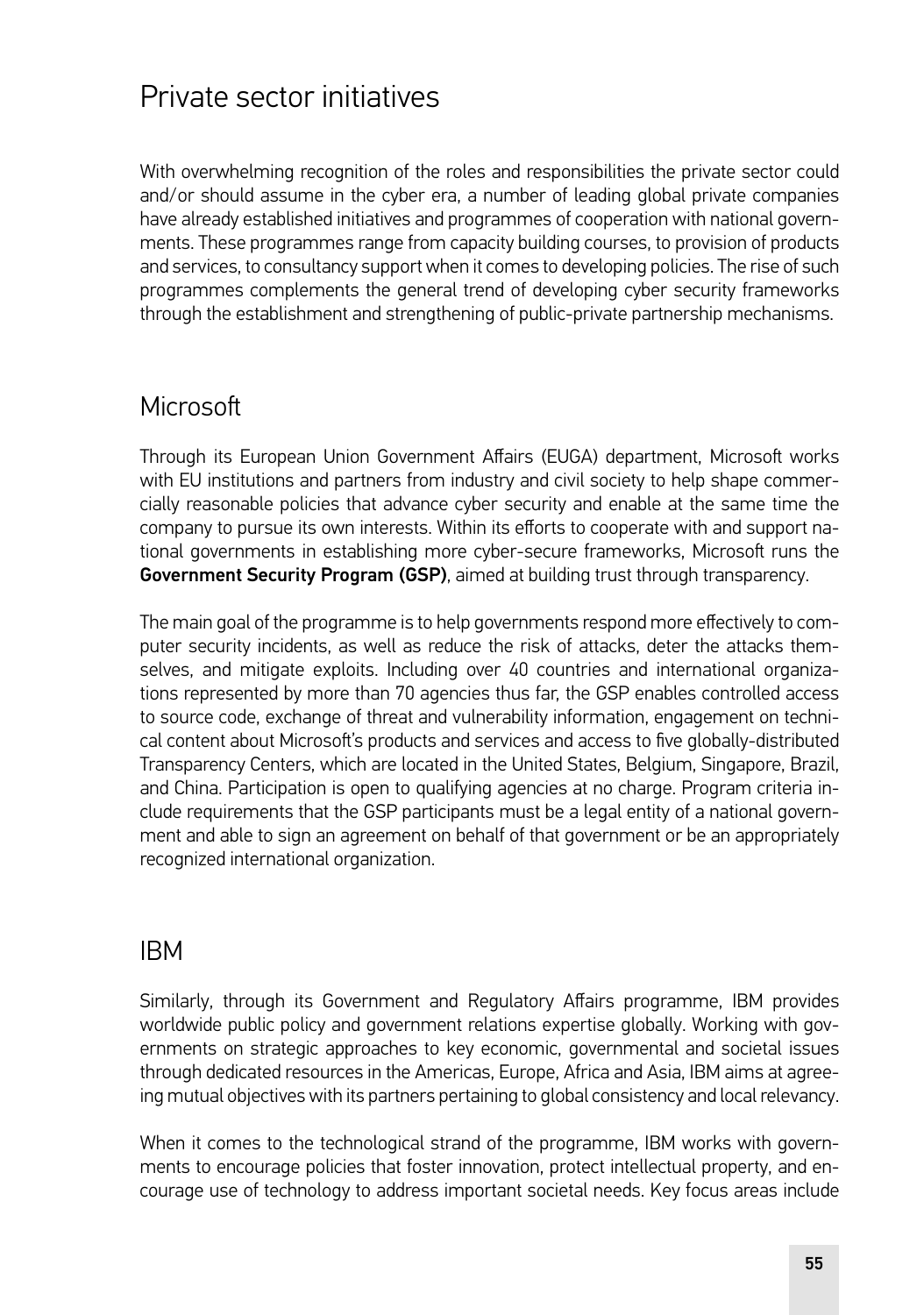encouraging balanced cyber security policies that help secure government and private sector IT infrastructure, while maintaining global competitiveness; enabling collaboration between governments and industry in key technology areas such as high performance computing and nanotechnology; promoting reform of intellectual property laws to improve patent quality and reduce unproductive litigation; supporting initiatives that enhance digital privacy protections while imposing legal safeguards on government access to data; and educating governments about the benefits of cloud computing and data analytics as a means to improve government efficiency and citizen services.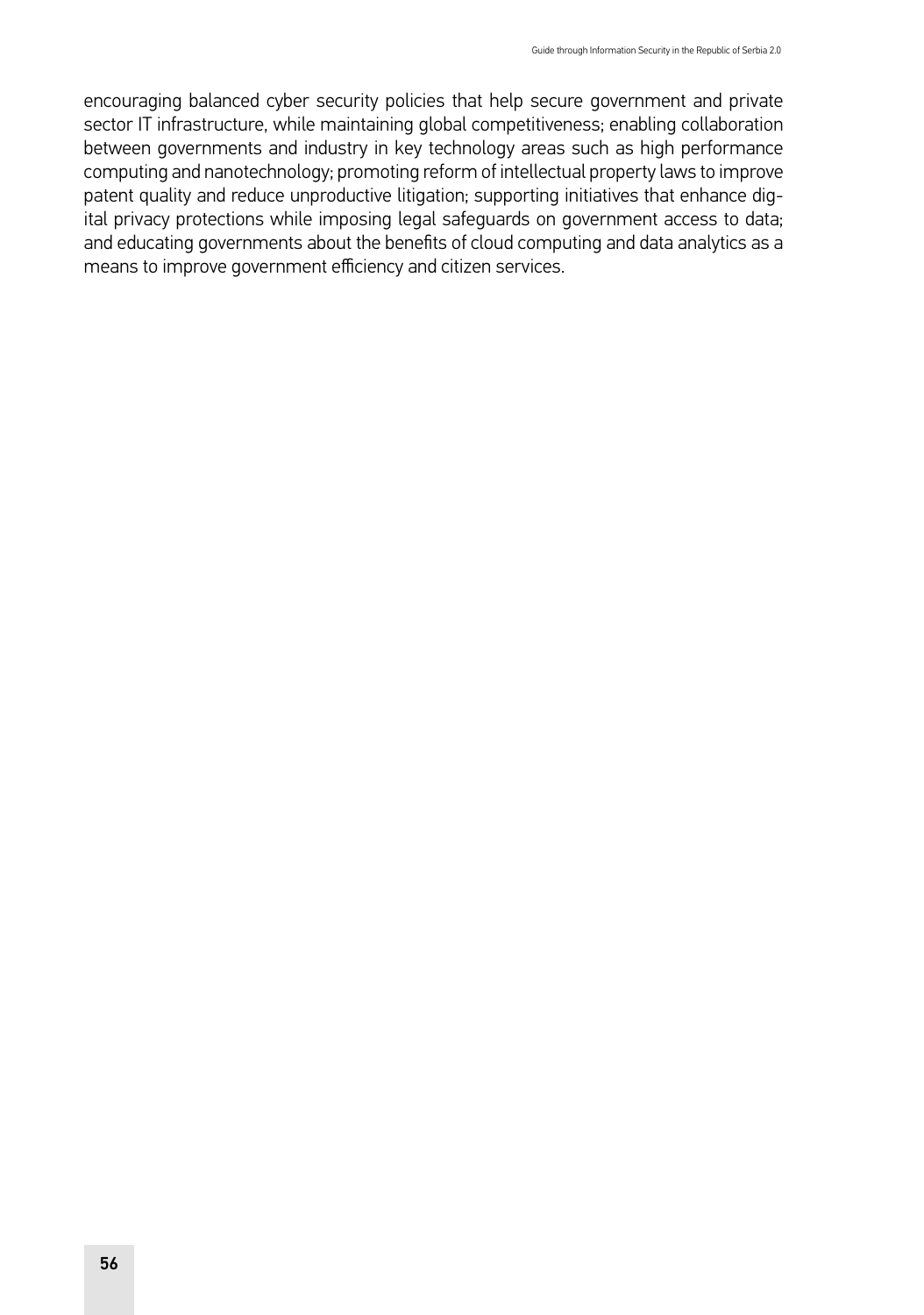# CONCLUSIONS AND RECOMMENDATIONS

With the adoption of the Law on Information Security, complementary bylaws, as well as the first national Strategy for the Development of Information Security and a complementary Action Plan, the Republic of Serbia is definitely making progress towards establishing an overall framework governing cyber security in the country. Given the number of initiatives directly or indirectly linked and dependent on having effective provision of cyber security – such as the process of digitalisation of public affairs and services, or the promotion of the IT sector as a generator of economic growth – it can also be said that there is a slowly developing understanding of the need to pay greater attention to this field. Key actors in this field are also seen as gradually warming up to the notion of public-private cooperation and partnerships in various capacities, although more work needs to be done with actors on both sides of this framework. However, failure to adopt a national Action Plan for the implementation of strategic objectives listed within the Strategy timely suggests that following this initial vigour, the level of proactive positivism quickly deflated, leaving the state of affairs in the normative framework in cyber security in the country at a standstill for almost a year. Hopefully, the recent adoption of the Action Plan will provide new impetus for engagement of all relevant stakeholders in a more responsible and efficient manner in the period ahead.

In addition to completing this framework, it is also necessary to review the existing normative framework, adopting necessary amendments to both the umbrella Law on Information Security, as well as its complementary bylaws. This process should be guided by efforts to remove all inconsistencies and deficiencies mapped during the course of its implementation, as well as genuine understanding of the benefits of full alignment with existing principles, standards and practice, primarily within the European Union. In order to implement adopted amendments, due attention should also be paid to the overall capacities of competent institutions.

Given the pace of development in the field of cyber security, adoption of various frameworks at the regional and global level should be continuously monitored in order to keep national normative frameworks up to date. To this end, the various cooperation and capacity building opportunities offered through these regional and international regimes should also be closely monitored and exploited to the fullest extent if the Republic of Serbia is to establish a strong, comprehensive framework of national cyber security.

Recommendations for further development of the normative, strategic and operational framework of cyber security in the Republic of Serbia can be divided into short, medium and long-term measures, as suggested below.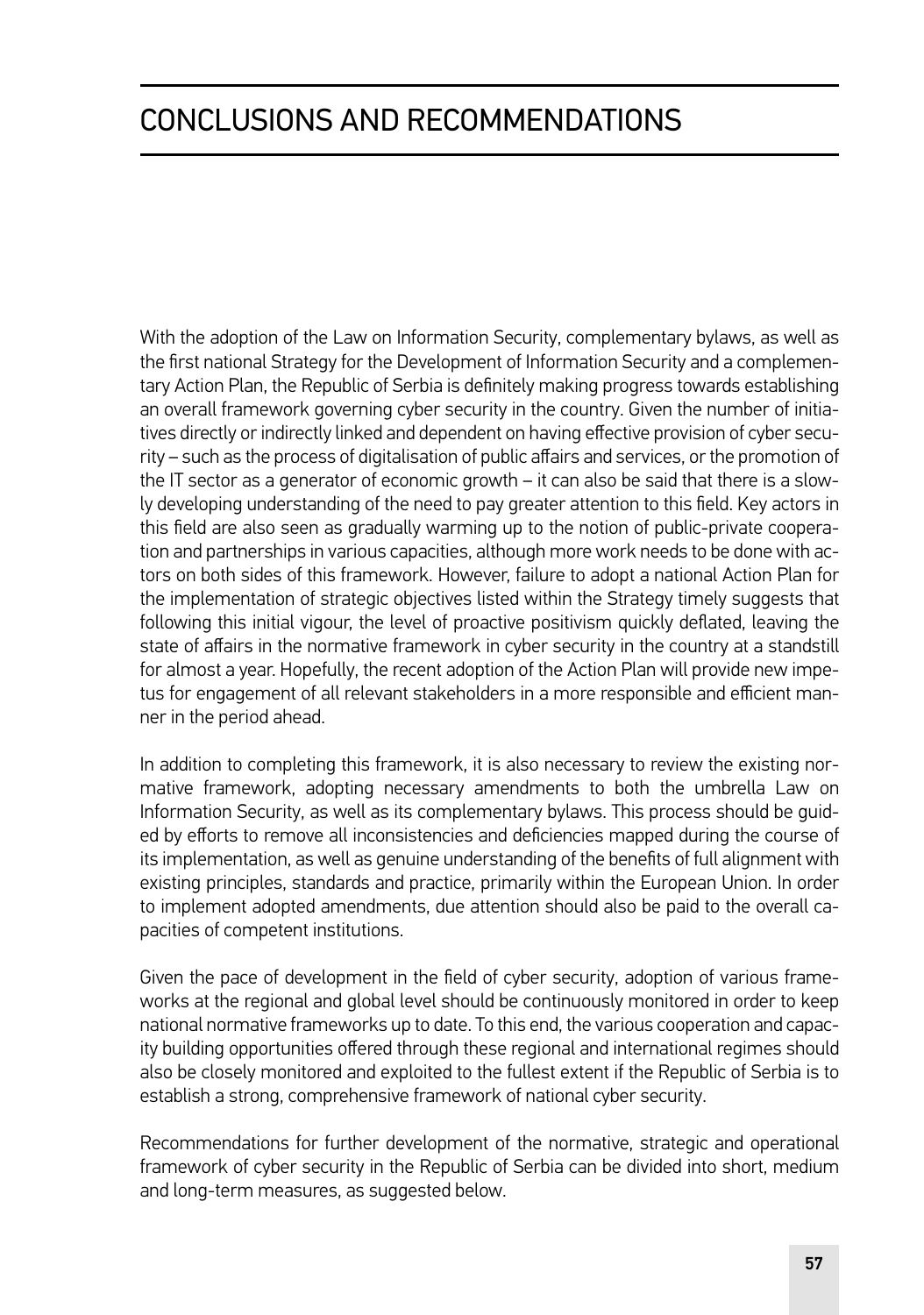#### Short-term

With the recognised gradual rise of awareness among various key actors on the need for establishing more effective frameworks and cooperation in the field of cyber security, a coordinated cross-sector system for information exchange should be established. To this end, procedures for communication, especially in terms of notifications exchanged between the competent ministry and the national CERT should be made as clear and efficient as possible. Generally, the national CERT should be given the jurisdiction to fulfil its key role of being the primary contact point for actors wanting to submit notifications on incidents that took place. The gradual growth in the number of special CERTs established makes this process even more needed in the forthcoming period. Only by including all relevant actors in a comprehensive national framework for information exchange as they arise will allow for a strong national incident response mechanism to be established.

The potential which the Body for Coordination of Information Security Affairs has for establishing expert working groups should be utilised, with special attention dedicated to the possibility of establishing a *permanent* expert multi-stakeholder group, linking all key actors from both the public and private sector. This would enable the fulfilment of strategic objectives pertaining to the institutionalisation of public-private partnership for comprehensive development of information security in the country.

The current lack of clarity in certain legislative provisions in the national normative framework governing information security can be overcome in the short-term by adopting specific guidelines for affected actors. To this end, a competent body - such as the Ministry of Trade, Tourism and Telecommunications, o the Body for Coordination - could bear the responsibility of adopting opinions and recommendations pertaining to specific provisions that determine the obligations of different actors and are currently unclear or vague. Such recommendations would serve as guidelines on how to interpret these normative provisions until needed legislative amendments for improving the current state of affairs are adopted. Given the number of opportunities and possibilities open to the Republic of Serbia for establishing and strengthening its national cyber security framework through utilising its membership and engagement in and with various regional and international regimes and organisations, and its relative underuse of these, awareness raising programmes and campaigns should be considered. To this end, more efficient mechanisms for informing all stakeholders of the opportunities available and providing guidance and support on how to apply and put these to use for capacity building and/or establishing international cooperation channels with peers across the globe should be established.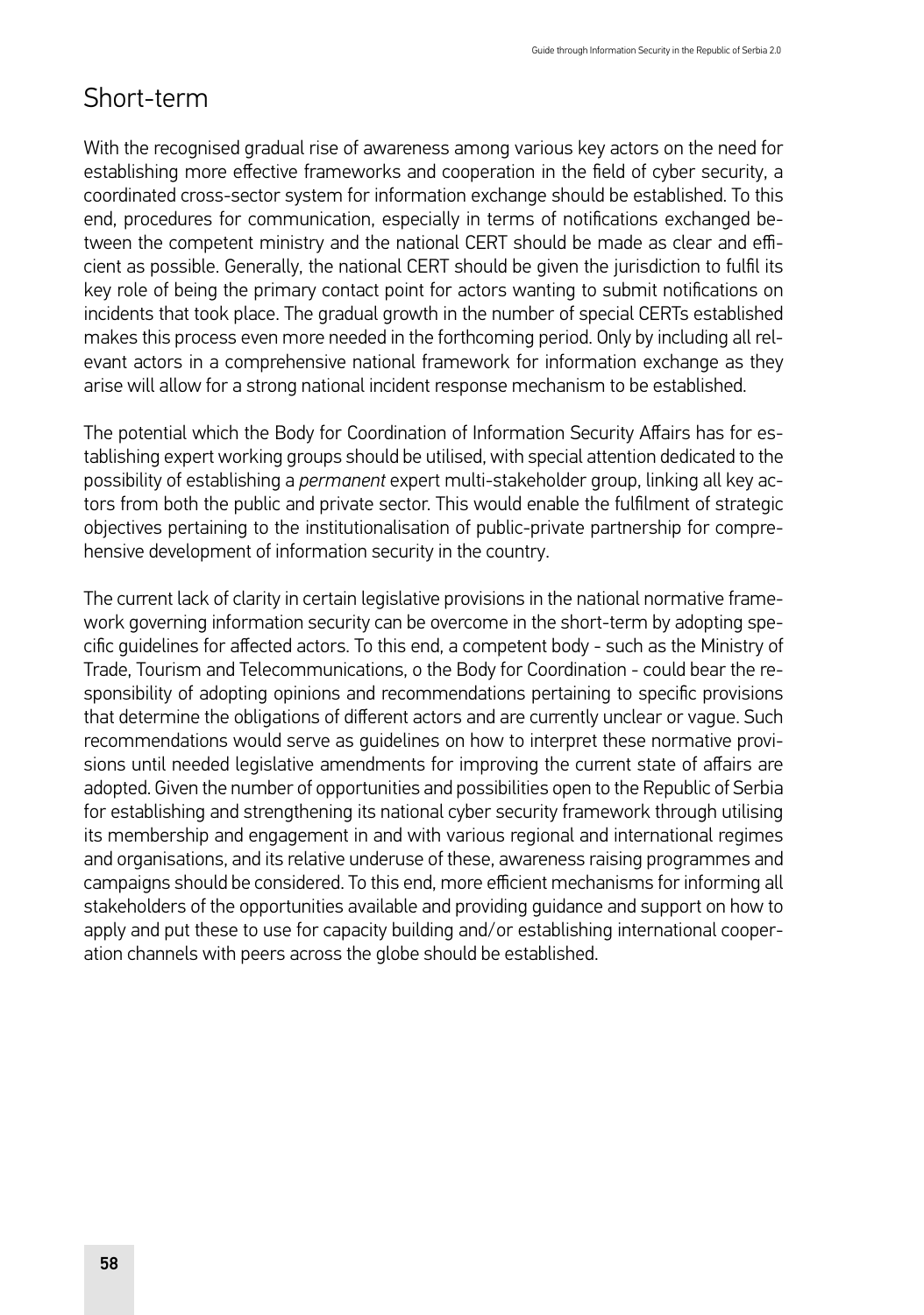#### Medium-term

Within the agreed necessary amendments to the Law on Information Security and its complementary bylaws, the primary objective should be reaching more clarity. In this sense, the normative framework should be amended to clearly define the types of incidents to be reported, establish response procedures and codify channels of communication in case of an incident.

In terms of clarity, the position of the Body for Coordination of Information Security Affairs should also be better established within the normative framework, so as to enable more efficient functioning of the Body in general. In particular, the Body should be provided with more operational independence, if it is to fulfil its central coordinating role within the national cyber security framework.

Programmes for continuous awareness raising and capacity building for all levels of state administration and decision-makers are necessary. Such programmes should include basic policy as well as technical aspects of cyber security, including awareness of the significance, risks and possibilities that the notion of cyber security brings, compliance with principles, standards and norms established by the European Union and other international partners, existing solutions and operational mechanisms as well as practice of inclusion of all relevant actors in all segments. All public officials should possess at least basic knowledge of this field, whereas some categories of civil servants should undergo additional focused training, depending on their specific position, tasks and responsibilities. An opportunity for such government-wide capacity-building programme has been opened by the establishment of the National Academy for Public Administration in 2018.

Frameworks for continuous testing of developed and adopted procedures should be established through the conduct of exercises and drills with the participation of all relevant (affected) actors. This would enable testing adopted procedures in a situation simulating a real life event, and provide feedback and input for potential reviews and amendments of existing normative frameworks.

Existing cooperation channels with international partners should be better utilised, especially within the field of cyber security policy development efforts. This is especially tied with the potential that the Ministry of Foreign Affairs can exploit through establishing sectors or working groups for cyber diplomacy. Additionally, given the country's engagement in existing OSCE and UN mechanisms for confidence building and international regime development efforts, the role of national representatives in working groups focused on these issues should be clearly codified. This relates to the jurisdiction, procedures, freedom and timeframe within which these persons can act, all of which need to be institutionalised.

Within efforts aimed at bridging the gap between the technical and policy-oriented communities working on cyber security, the introduction of multidisciplinary undergraduate and post-graduate teaching programmes at universities should be considered. These courses should, in addition to technical aspects of cyber security, include policy-focused modules, to foster development of future experts capable of bridging the gap between these two communities. As a starting point, introduction of at least optional courses at relevant faculties should be sought, developing later into full study programmes.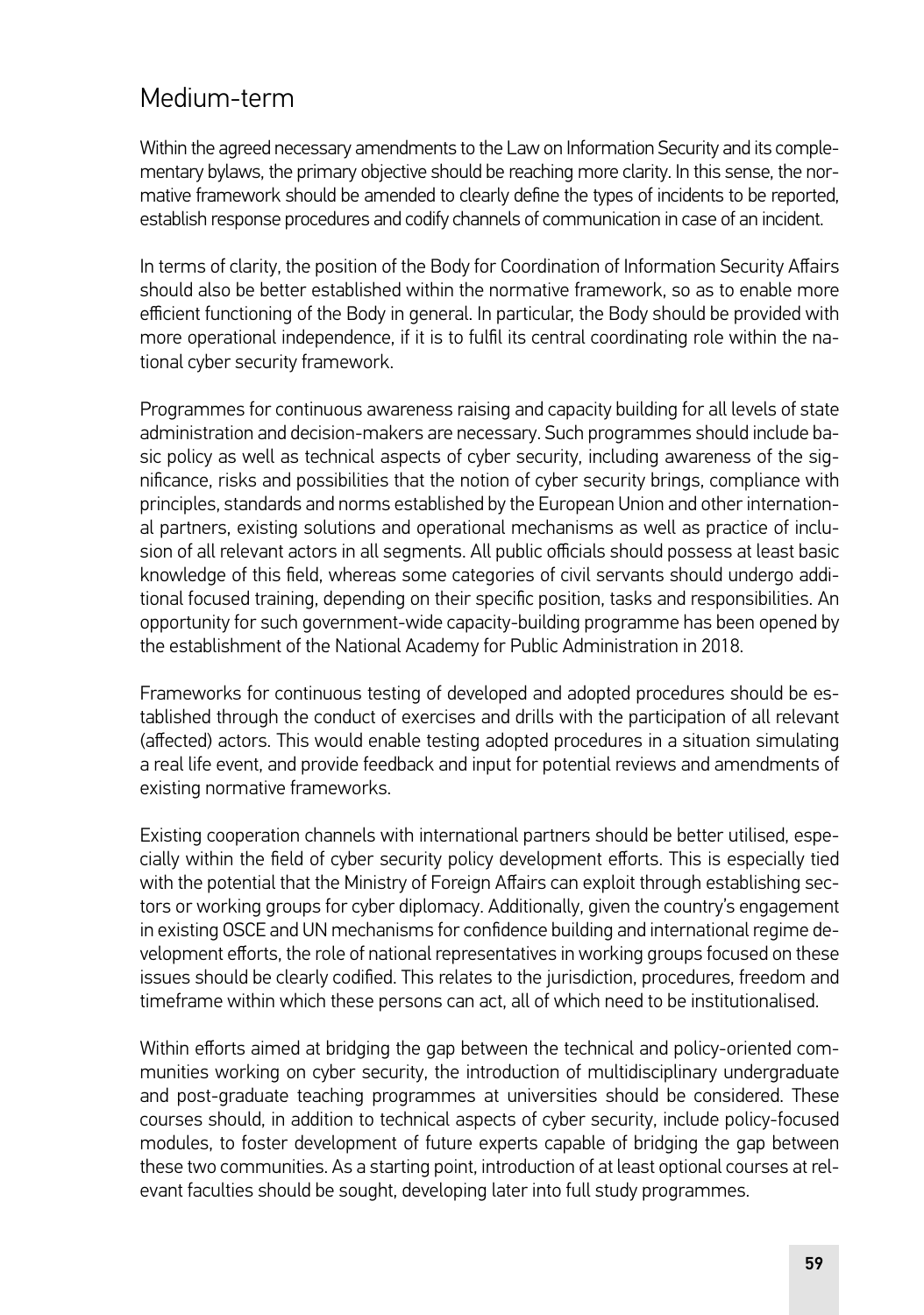# Long-term

Given the scope of the field of cyber security, a permanent solution for coordinating efforts and activities of the number of various actors engaged needs to be sought at the national level. To this end, establishing an autonomous governmental body focused solely on cyber security should be considered, which would have a key role in the vertical (through levels of state administration) and horizontal (across actors and sectors) coordination and formulation of policies in this field, maintaining a permanent dialogue and advocating for such issues to be set at the top of the national political agenda. In practice, this can be done in a number of ways, depending on the long-term strategic vision of the Government's composition, held by the Government itself. If the composition of Government, that is, the division of focus areas among competent ministries remains the same, greater proactive focus on cyber security can be provided through amending the legislative framework to allow for greater independence of the Body for Coordination of Information Security, placing it directly under the Government's (Prime Minister's or President's) jurisdiction, for example. If, on the other hand, long-term plans include considering a re-composition of the Government institutions and their focus areas, going as far as establishing a specific Ministry for Cyber security is an option that can be sought. This would bring matters related to cyber security to the first lines of Government focus, and ensure a more proactive and efficient approach to completing and strengthening the national framework in this field, at the same time bearing in mind international obligations.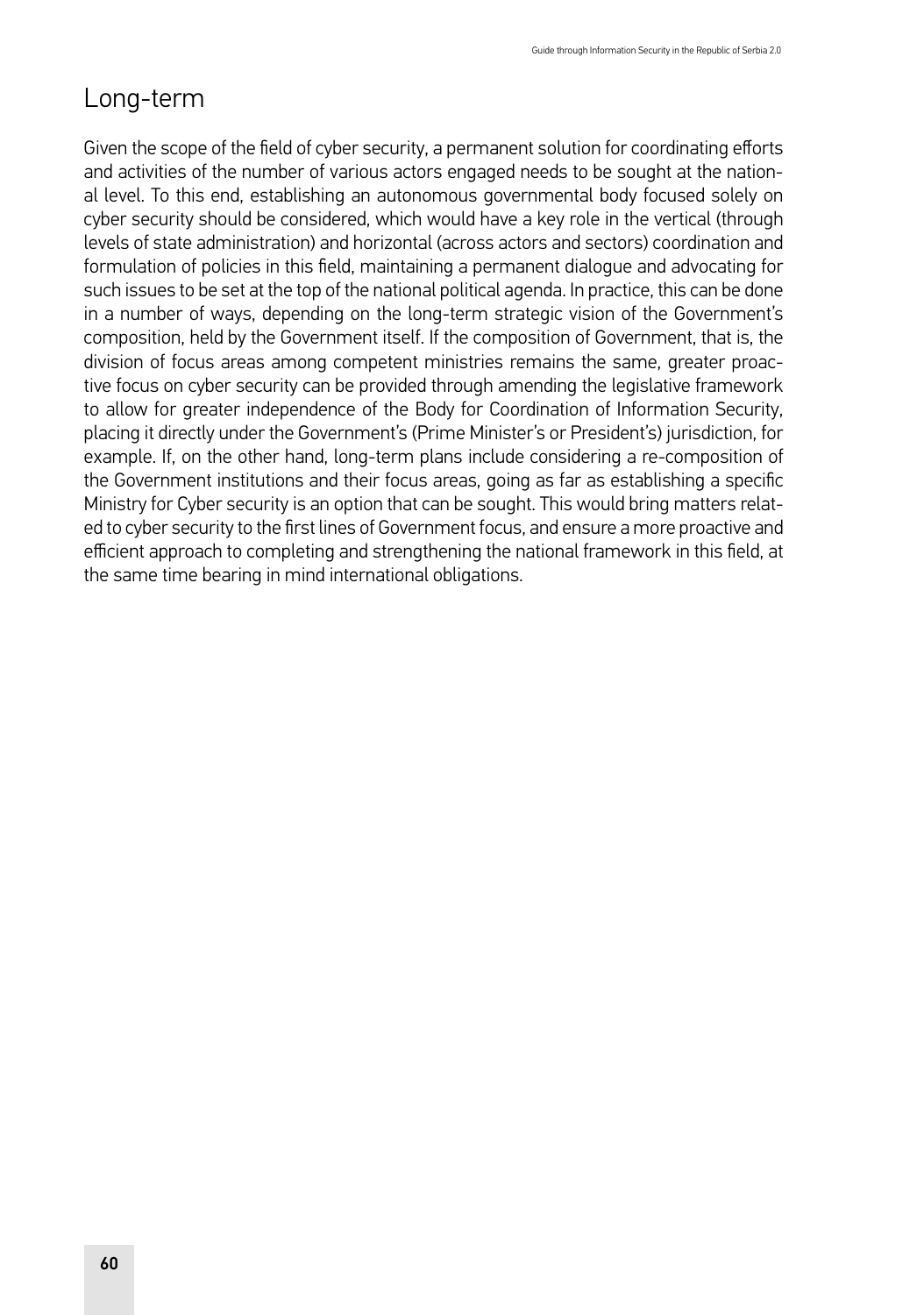# Unicom Telecom

Unicom-Telecom is a system integrator company, with a strong focus on developing solutions and services, nurturing a culture of innovation and people development. It was established in 2014 and works in almost all industrial branches – government, telco, finance, utility, retail and SMB - responding to the customer's needs and requirements. The main focus is on cybersecurity, IT infrastructure, business solutions and product development. Unicom Telecom is involved in cybersecurity in Serbia and other countries in the region on various levels – from strategic, policy to technical level – participating in different strategic workgroups and implementing cybersecurity solutions.

Unicom-Systems (subsidiary of Unicom-Telecom) is a registered internet service provider and first registered commercial CERT in Republic of Serbia. Its UniCERT team provides holistic security services – based on best-of-the-breed technologies, always available (24/7) operational team and experienced expert team – from protection and detection to incident response. The service portfolio includes unique antimalware scrubbing center featuring Endpoint Detection and Response, Application and Infrastructure Protection, Network and Email Security, Information Protection and custom SOC Services – Cybersecurity Monitoring and Detection, Incident Response, Audits, PenTests and Trainings (Expert Trainings, Awareness Building, Cybersecurity Exercises)

#### IBM

IBM Security solutions and services integrate new and existing security capabilities across domains. This delivers critical visibility, provides comprehensive controls and helps reduce complexity.IBM expertise stems from more than 6,000 hands-on professionals and researchers supporting customers in more than 130 countries. Our deep insight comes from monitoring more than 270 million endpoints and managing 15 billion events each day and is built into IBM products and services, provided via real-time client feeds and embedded in professional engagements. We're committed through research and development investment, hiring and retaining the best talent, and extensive thought leadership to helping you safeguard your organisation. Our new approach to security can enable organisations to innovate while reducing risk. We can provide you a pathway for growing your business while helping secure your most critical data and processes.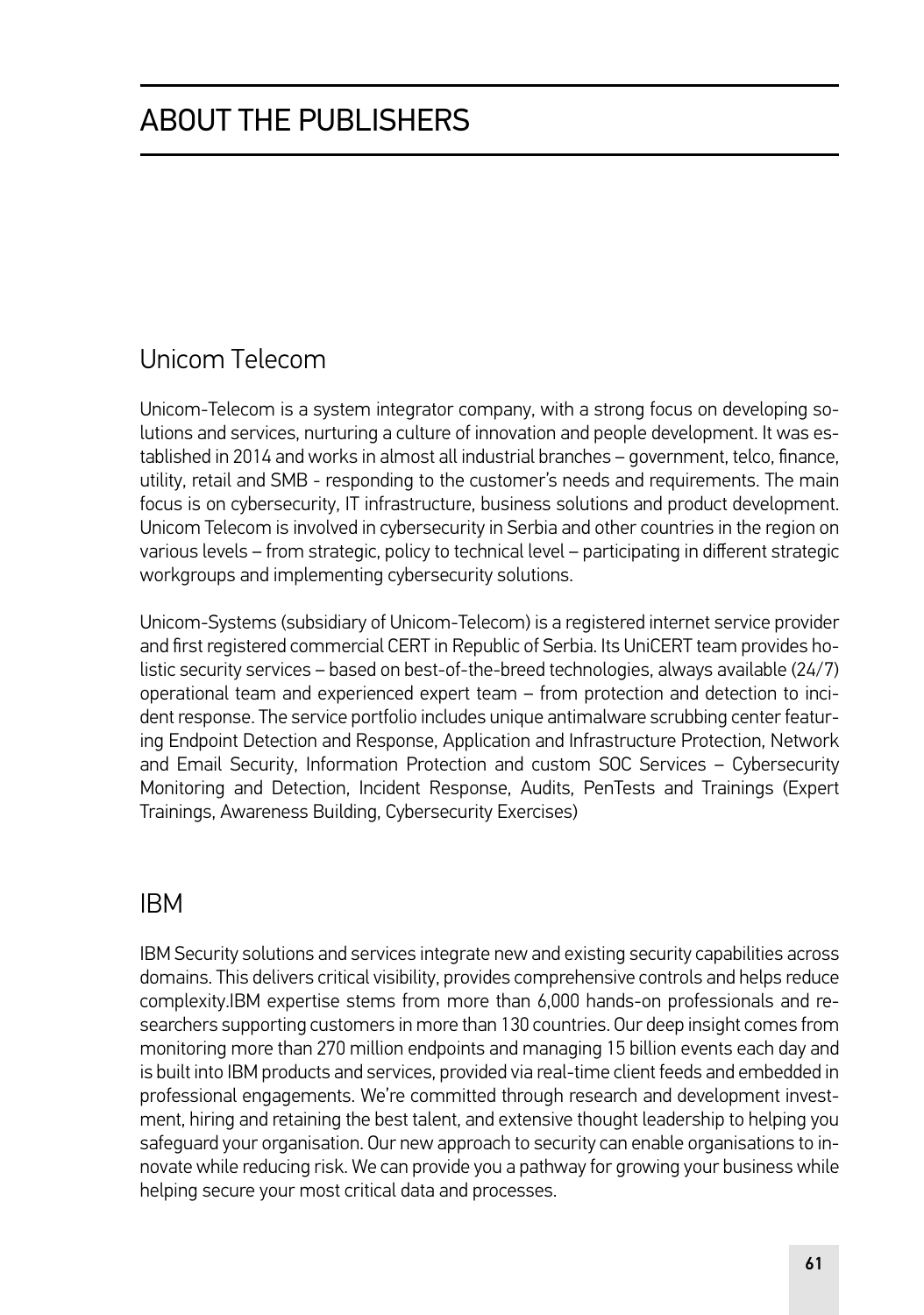### Juniper Networks

Juniper Networks is in the business of network innovation. From devices to data centers, from consumers to cloud providers, Juniper Networks delivers the software, silicon and systems that transform the experience and economics of networking. The company serves customers and partners worldwide.

Juniper builds stronger, more secure and trusted networks, thanks to a security portfolio that delivers end-to-end protection from attacks across every environment—from the data center to campus and branch environments to the device itself. Our extensive experience in developing security software and high-performance scalable systems for the service provider market is what makes Juniper Networks a valuable partner in securing new technologies that require new approaches.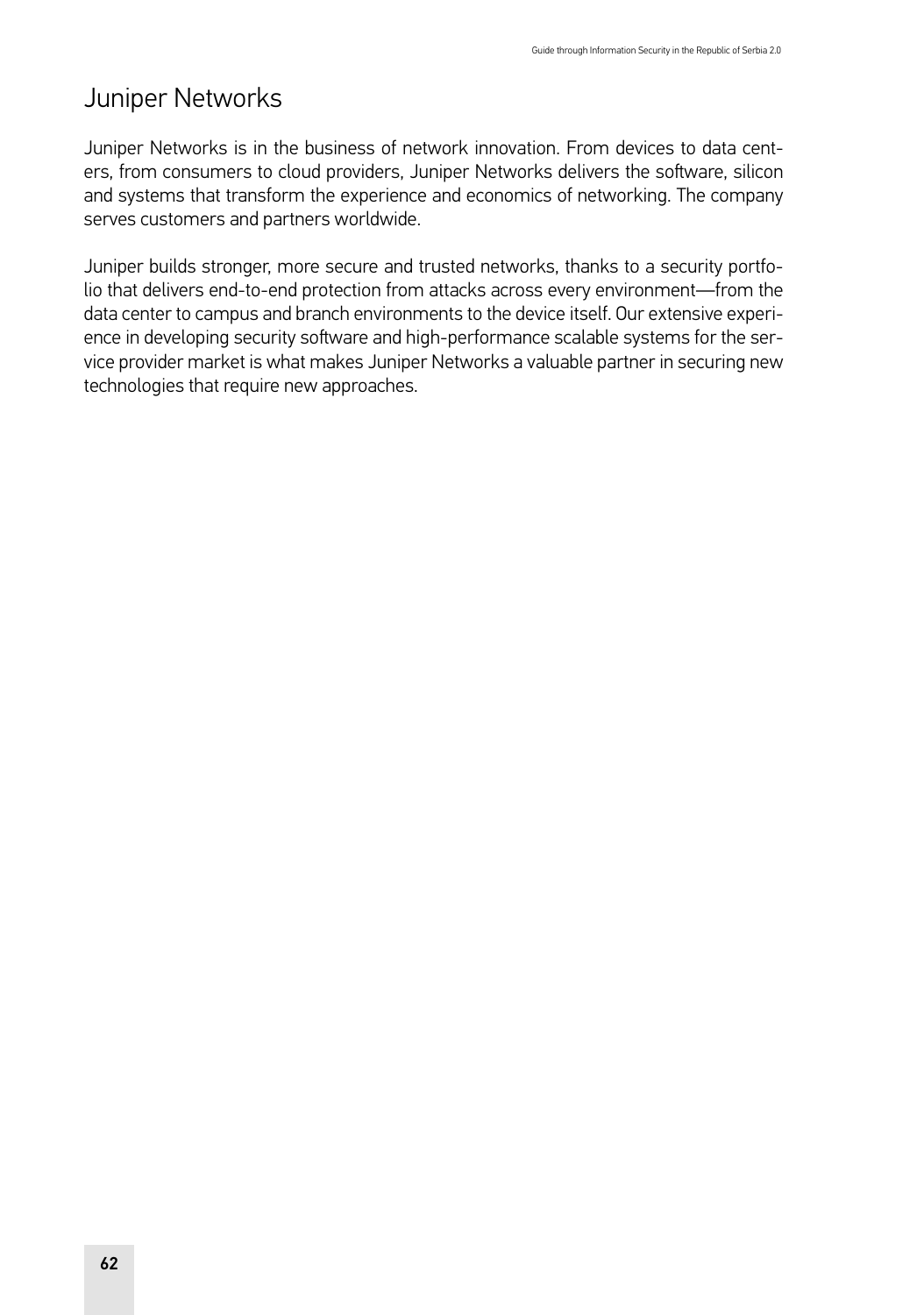# ANNEX I: Members of the Petnica Group

### The Petnica Group includes representatives of:

- Association of Serbian Banks
- Faculty of Organisation Sciences of the Belgrade University
- Faculty of Security of the Belgrade **University**
- General Secretariat of the Serbian Government
- Government's Office of Information Technologies and e-Governance (which hosts the govCERT)
- Innovation Fund
- Microsoft Serbia
- Military Security Agency
- Ministry of Defence
- Ministry of Foreign Affairs
- Ministry of Interior
- Office of the National Security Council and Classified Information Protection (NSA)
- Office of the Prosecutor for High Technology Crime
- Regulatory Agency for Electronic Communications and Postal Services (which hosts the nCERT)
- SHARE Foundation
- Security-Intelligence Agency
- Serbian National Internet Domain **Registry**
- Telekom Serbia
- Telenor Serbia
- Unicom Telecom
- Vip Mobile
	- independent experts
- Ministry of Trade Tourism and Telecommunication (competent ministry for cyber security)

Representatives of the Republic of Serbia in both the OSCE Informal Working Group on Cyber Security as well as the United Nations Group of Governmental Experts on Developments in the Field of Information and Telecommunications in the Context of International Security are among its members.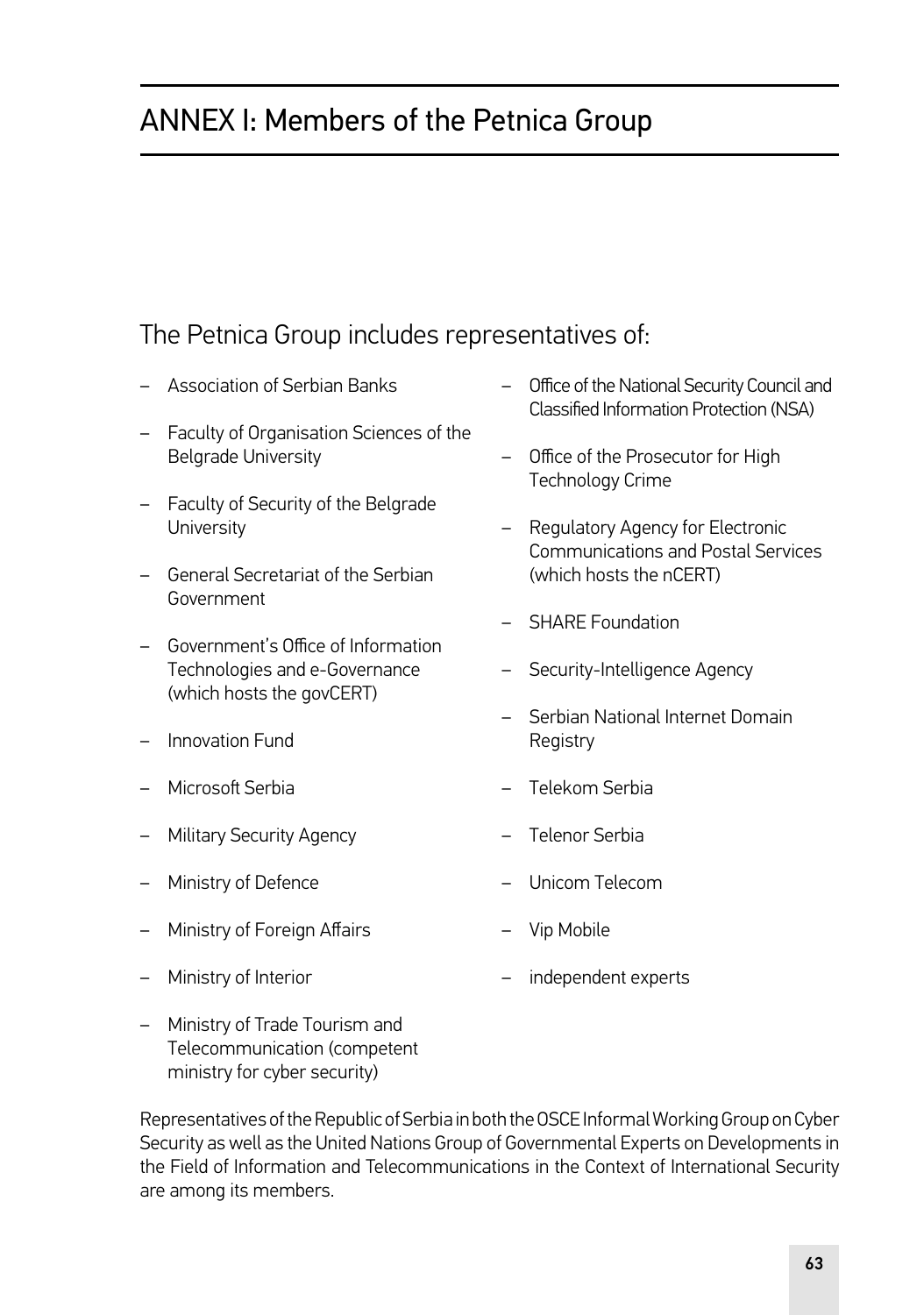# ANNEX II: Cyber Drill Report

The first national policy-related cyber drill, which took place in late 2017, aimed at supporting the further strengthening of a comprehensive national framework of cyber security being established in the Republic of Serbia. Focusing on existing capacities and jurisdictions, as well as procedures and frameworks regulating communication and cooperation, based on a realistic, tailor-made scenario of a national cyber incident, the drill enabled:

- Analysing and determining the level of efficiency and applicability of existing procedures in case of a national cyber incident in a realistic framework;
- Mapping existing mechanisms for communication and cooperation between key actors in case of a national cyber incident, highlighting potential vulnerabilities (snapshot of the current situation);
- Showcasing the need for mutual cooperation of public institutions in case of a national cyber incident and recommending solutions for the development of such a mechanism;
- Providing specific recommendations for strengthening the structures for communication and cooperation among key national actors, both public and private, in the case of a national cyber incident;
- Contributing to strengthened coordination among key public and private actors in case of a national cyber incident, encouraging better operative cooperation, supporting thus the entire national cyber security framework;
- Raising the level of awareness of public and private actors on their mutual operative roles, responsibilities and capacities in case of a national cyber incident;
- Clarifying procedures for communication with key international organisations dealing with cyber security on identified incidents (e.g. OSCE's Informal Working Group on Cyber security, UN's ITU, various EU bodies and CERT associations);
- Supporting the competent ministry (Ministry of Trade, Tourism and Telecommunications) in further developing the national cyber security framework by providing concrete and factual recommendations focused on crisis management and incident response mechanisms, adapted to the national framework and taking into account international best practice examples.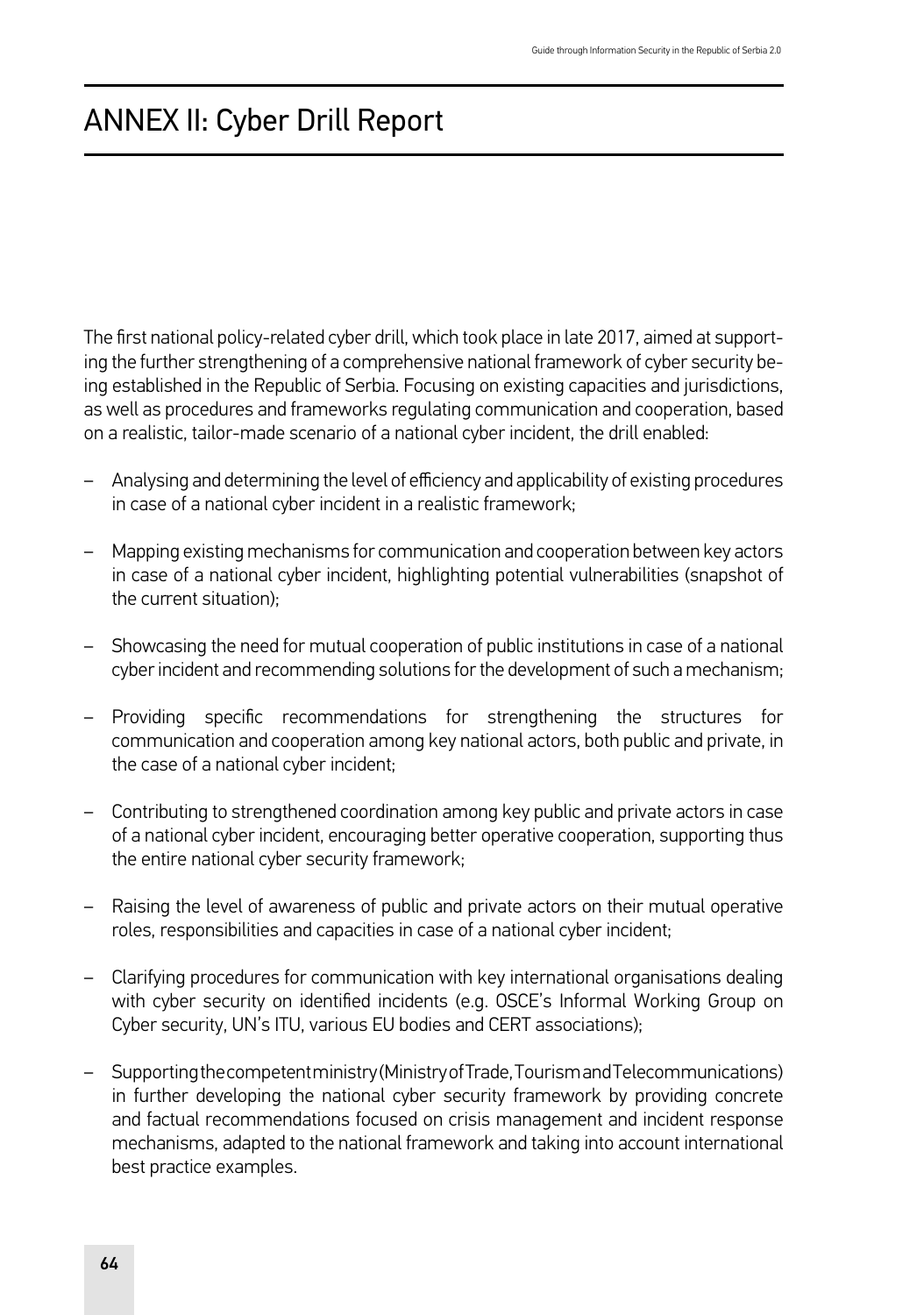The drill, that is, its scenario and wider concept, was primarily developed by Irina Rizmal, acting as a consultant engaged by DiploFoundation specifically for the needs of the exercise; Vladimir Radunović, Director of the cyber security and eDiplomacy programme at DiploFoundation; and Adel Abusara, Senior Project Assistant at the OSCE Mission to Serbia. In terms of context and aims, the drill scenario was additionally cross-checked with foreign experts, namely, Gorazd Božič, Director of Slovenia's nCERT (SI-CERT) and Stefanie Frey, Director of Deutor Cyber Security Solutions, previously a coordinator for the implementation of the National Cyber Strategy of Switzerland at the Swiss Government. Technical possibilities of the envisioned incident were reviewed with representatives of IBM in the Republic of Serbia.

Additionally, the drill relied on preparatory activities carried out in the form of a consultative workshop in early 2017, within a project implemented by the Geneva Centre for Democratic Control of Armed Forces (DCAF) with the Ministry of Interior of the Republic of Serbia. At this workshop, representatives of competent public institutions and bodies developed draft communication procedures later submitted for consideration to the Body for Coordination of Information Security Affairs.

The drill itself was based on a tailor-made scenario. It envisioned a situation in which a serious national cyber incident takes place, escalating through several phases. It was primarily focused on crisis communication procedures in terms of:

- Crisis management
- Reaction and response to incidents
- Normative framework and mandates/jurisdiction
- Existing and/or needed procedures
- Public-private cooperation.

Due attention was dedicated to having the scenario and the entire drill focused primarily to issues pertaining directly to matters of cyber security, with minimal overlap with other risks stemming from cyberspace, such as cybercrime. "Cataclysmic scenarios" with large-scale consequences were also avoided as the authors of the drill considered that its main goal – testing crisis situation communication procedures – can be equally achieved by simulating smaller – yet comprehensive – national cyber incidents. For this reason, the drill avoided, for example, cyber-attacks on critical infrastructure or non-nuclear infrastructure such as the electric grid, as is the common pattern.

The drill was designed to enable all participants to take part from equal and neutral positions meaning they did not represent the official positions of their institutions/organisations, but were encouraged to highlight to what extent are the recommended, potential solutions realistic and applicable from the point of view of their respective institutions/organisations. Recommended solutions were therefore not limited by existing procedures and practice, but took into account existing capacities in terms of human, technical and procedural resources in the Republic of Serbia.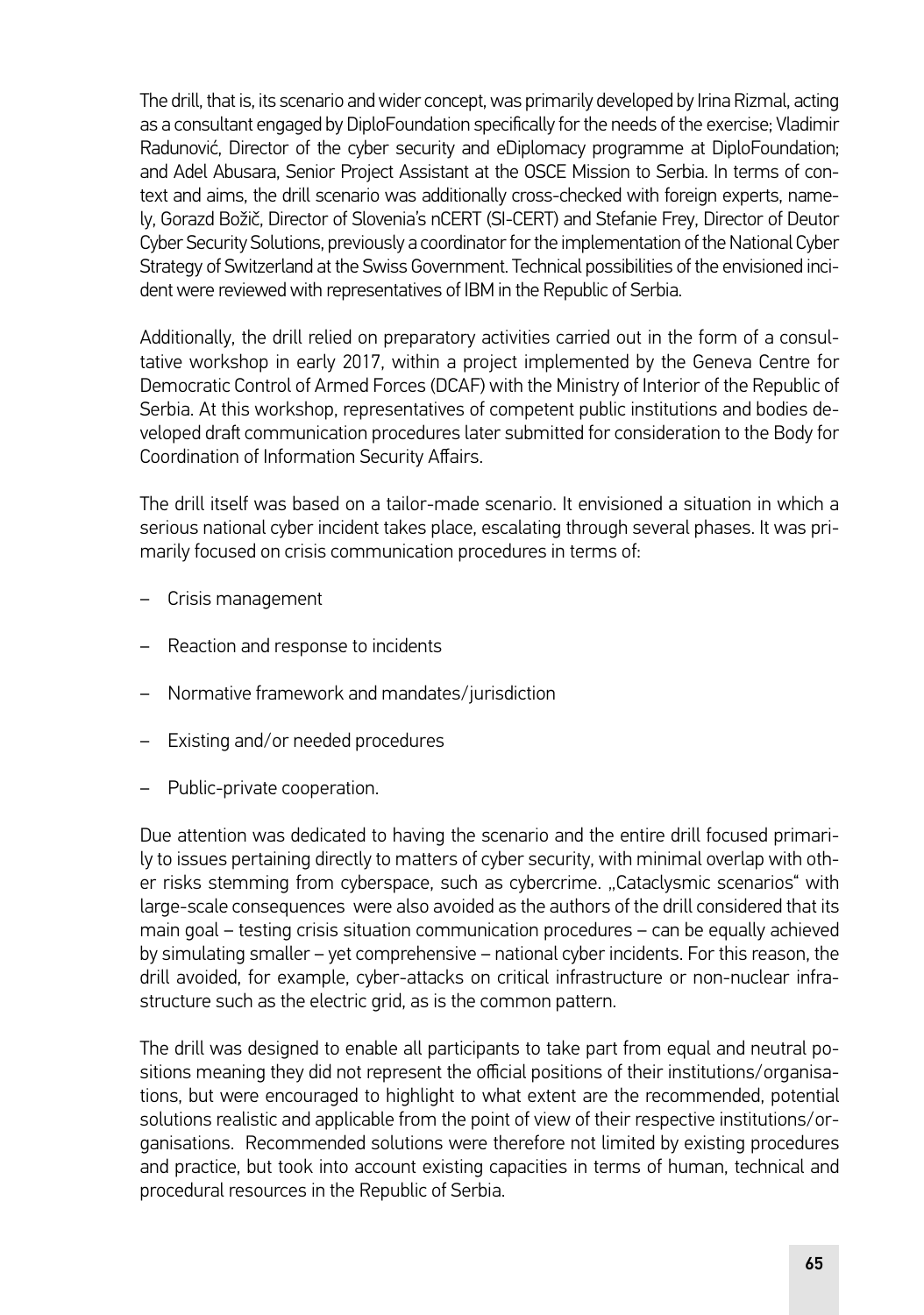Twenty-nine participants were divided into five working groups with balanced representations of the public and private sector actors in each group. Represented institutions and organisations differed in each group, which contributed to differing formats of the solutions suggested. One moderator was allocated to each working group, charged with leading the discussion following a number of predetermined questions of interest as a basis. Each working group also nominated a rapporteur, tasked with presenting key conclusions of the group discussion, aimed at highlighting good practice examples and possible solutions, as well as spotted obstacles and challenges for establishing efficient inter-sectoral communication channels. Participants were also asked to, within their working groups, define three greatest challenges and/or important conclusions that should find their place in the final Drill Report. Following presentations of each working group, participants considered the presented results, conclusions and recommendations together, in order to define most common trends and challenges, as well as the most realistic solutions among those suggested.

Upon completion of the drill, the group moderators summarised all the information gathered throughout its course, as well as the closing discussion, designing thus the basis of a final Drill Report. The Report thus provided a factual overview of the current state of affairs in cyber security in the Republic of Serbia, as well as specific recommendations for its further development. The aim of the Report was to introduce key decision makers with the burning problems that actors in this field are faced with, but also to provide clear, factbased, plausible solutions for some of the possible challenges in the process of developing crisis situation communication procedures. As such, the Report posed as a pioneer document presenting joint conclusions and suggested solutions of the public and private sector for developing cyberspace crisis situation procedures in the Republic of Serbia.

Developed recommendations have been divided into several thematic areas, as follows.

### Recommendations related to prevention

Given the normative principle of risk management, as well as the limited capacities among ICT operators of essential services, it is necessary to establish a mechanism that would enable fulfilment of this principle in an adequate manner. To this end, one suggestion was to *establish a body tasked with supporting ICT operators of essential services in the process of risk assessment*, in line with legal obligations. An alternative solution is to have this task delegated to envisioned inspectors for information security, as according to the Law on Inspection Supervision, this body is to have both an educational and preventive role. The greatest current obstacle for such a solution are the limited capacities of the Ministry of Trade, Tourism and Telecommunications, which should encompass this service.

The need for a *coordinated system comprising several institutions for exchange of information of importance for incident prevention* has also been highlighted. The functioning of this system would include, among other, monitoring of online content, social networks as well as other intelligence data from different sources available to public bodies and the private sector. By cross-referencing such information, a national system of prevention would be stronger and more efficient.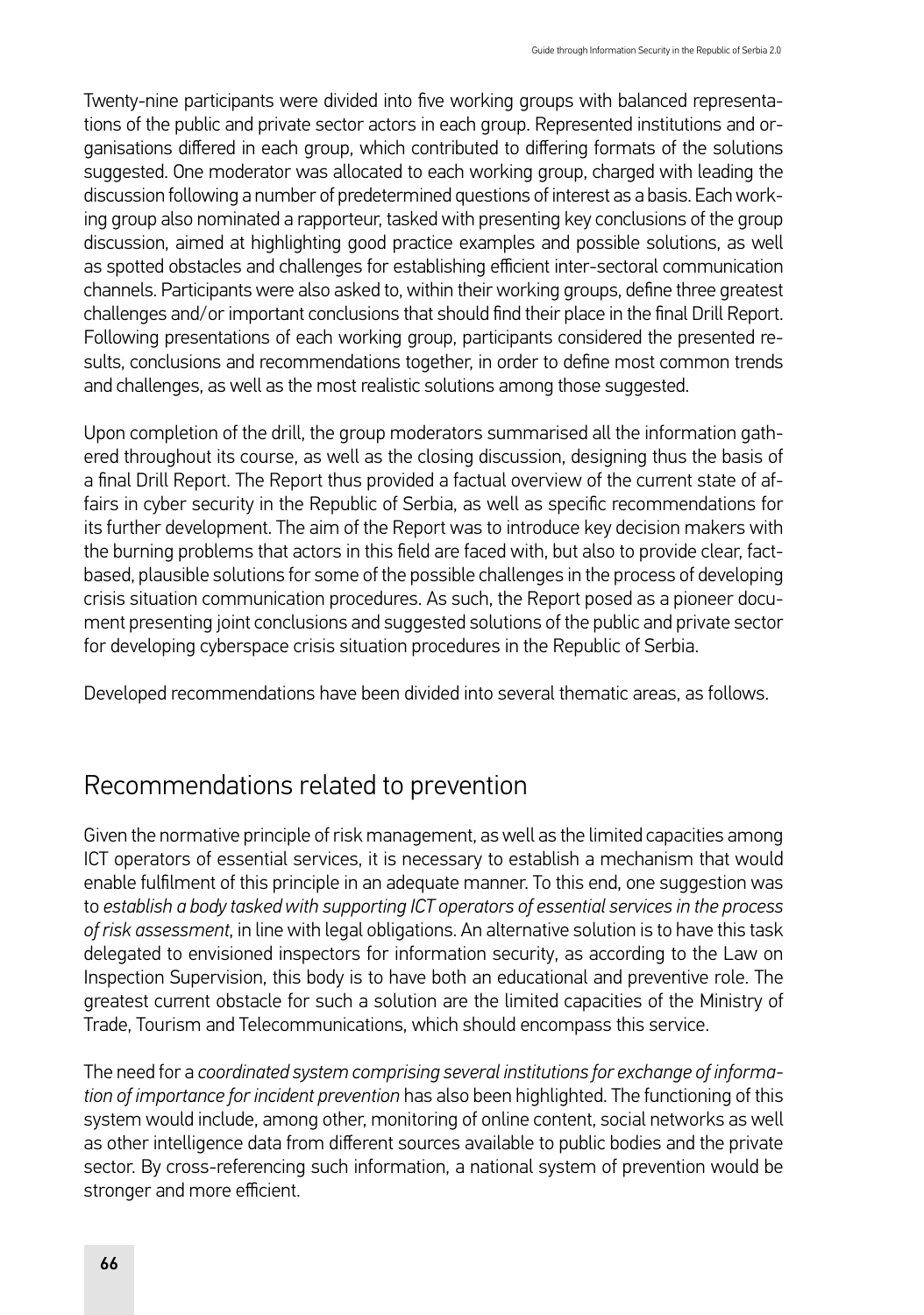### Recommendations related to operative challenges

*Codification of communication channels and responsible persons* in key actors of the national cyber security framework is necessary. The first step would be to develop and implement standard operating procedures for crisis communication in case of an incident in national cyberspace. Existence of such formal procedures further requires establishing official contact points in all institutions and organisations within the national framework.

*All channels of communication need to be two-way*, otherwise they will not be efficient as there will be no genuine exchange of information.

It is necessary for the Body for Coordination to have an up-to-date *contact base* of operators, providers and financial sector actors in order to ensure that representatives within the Body know who they should contact in case of an incident.

Adopted procedures, as well as those still under development, should be further *tested through simulations and drills* that enable experience, knowledge and information exchange on capacities, in order to enable further development of a communication frameworks that is efficient and plausible, that is, in line with existing capacities. Such drills should include representatives of both the public and private sector, as well as academia and civil society and, if needed, representatives of the media.

#### Recommendations related to capacities

It is necessary to strengthen operative capacities of the nCERT in order for it to be able to genuinely assume responsibility for legally prescribed activities and build trust among partners through efficient and useful action in practice. A functional nCERT, contributing to the security of other actors through the information it provides, would strengthen trust and interest for operational cooperation, as well as timely delivery of complete information and reports.

Due to limited capacities of the public sector to build a comprehensive national cyber security framework, it is necessary to also *engage the capacities of the private sector*, such as telecom operators and internet service providers who possess the technical abilities to provide support in resolving/analysing an incident and forming recommendations.

In addition, equally targeting both the public and private sector, a key recommendation primarily aimed at the private sector is *fostering the establishment of guild CERTs for more efficient horizontal communication* towards and among all relevant actors in a specific line of work.

By establishing a CERT of telecom operators or internet service providers, an efficient channel of communication towards all actors in this line of work would be established, replacing the current situation in which larger operators are relied on to pass the message to smaller ones. This would reduce the timespan needed for informing all actors, independent of their size, but also ensure that they receive important information through direct channels of communication and be able to act immediately if needed.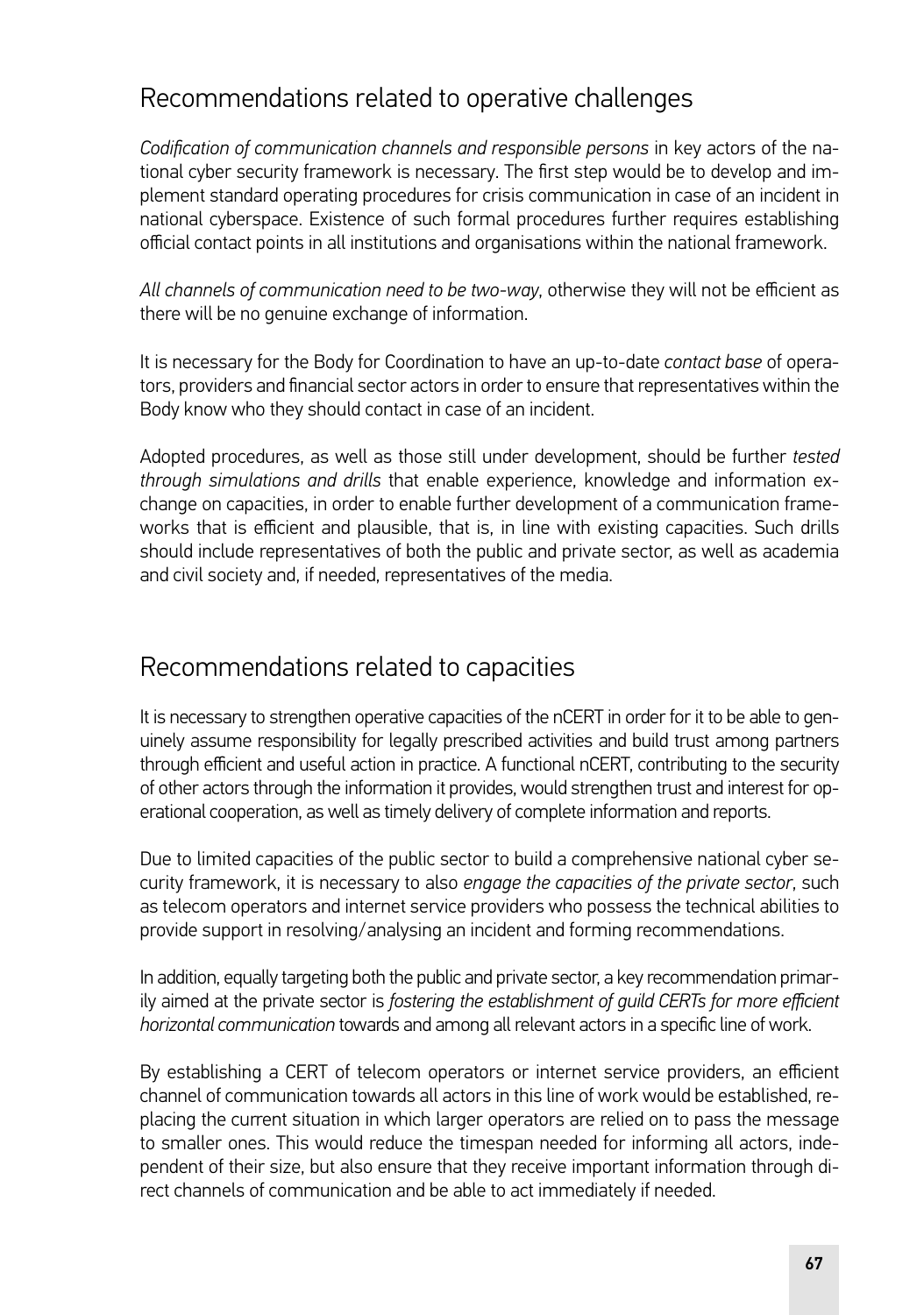Alongside existing informal good practice examples of cooperation among banks through the Association of Serbian Banks with the Department of High-Tech Crime of the Ministry of Interior, an official CERT of banks and other financial institutions would enable more efficient communication directly towards the national CERT, instead of the current situation in which the National Bank of Serbia is relied on as the key hub for information and communication between these two sides.

#### Recommendations related to the normative framework

In terms of necessary amendments of the normative framework, it is necessary to *determine clear criteria for incident classification* in order to avoid the risk of wrong classification caused by overlapping/differing interpretation of the listed types of incidents. It is necessary to *better define incidents that are to be reported* in order to avoid the risk of having an incident, due to ambiguities in the normative framework, being reported late or going unreported overall. It is also necessary to *review the list of defined ICT operators of essential services* in order to determine the 'criticality' of the listed actors and include those currently left out that could contribute to more efficient response in case of incidents, such as Serbia's Internet Exchange Point (SoX).

In terms of more efficient communication in case of an incident, it is necessary to *include the National Bank of Serbia (NBS)* in the working of the Body for Coordination of Information Security Affairs. The NBS should also be obliged to report incidents and submit all information received to the national CERT. Such communication can be established at the level of a CERT of financial institutions.

A key recommendation is the *need for determining the possibility of establishing a crisis headquarters in case of a cyber incident of national proportion*. Establishing a central operative body, in the form of a crisis headquarters, should be defined by standard operative procedures. A crisis headquarters should be established at government level and gather representatives of the Body for Coordination, representatives of other relevant public institutions, as well as representatives of critical infrastructure – operators, banks and the like.

In order to ensure efficiency of operations of such a body, a narrower composition can be determined to act as an operational team with special powers that can, in case of a national cyber incident, coordinate communication between key actors, issue precise orders, analyses and situational reports, with a direct communication channel with the Prime Minister and/or President. Whether the Body for Coordination, with its current advisory role, could be transformed into a body with an operational role, or another model should be sought remains an open question.

One suggested modality for establishing such an inter-operational body is found in existing practice in the case of the migrant crisis whereby the Government of the Republic of Serbia has the powers to establish special standing inter-operative bodies (working groups), consisting of representatives of relevant institutions. Faced with the migrant crisis, the Government of the Republic of Serbia established a working group to solve the problem of mixed migration flows, which included various public institutions.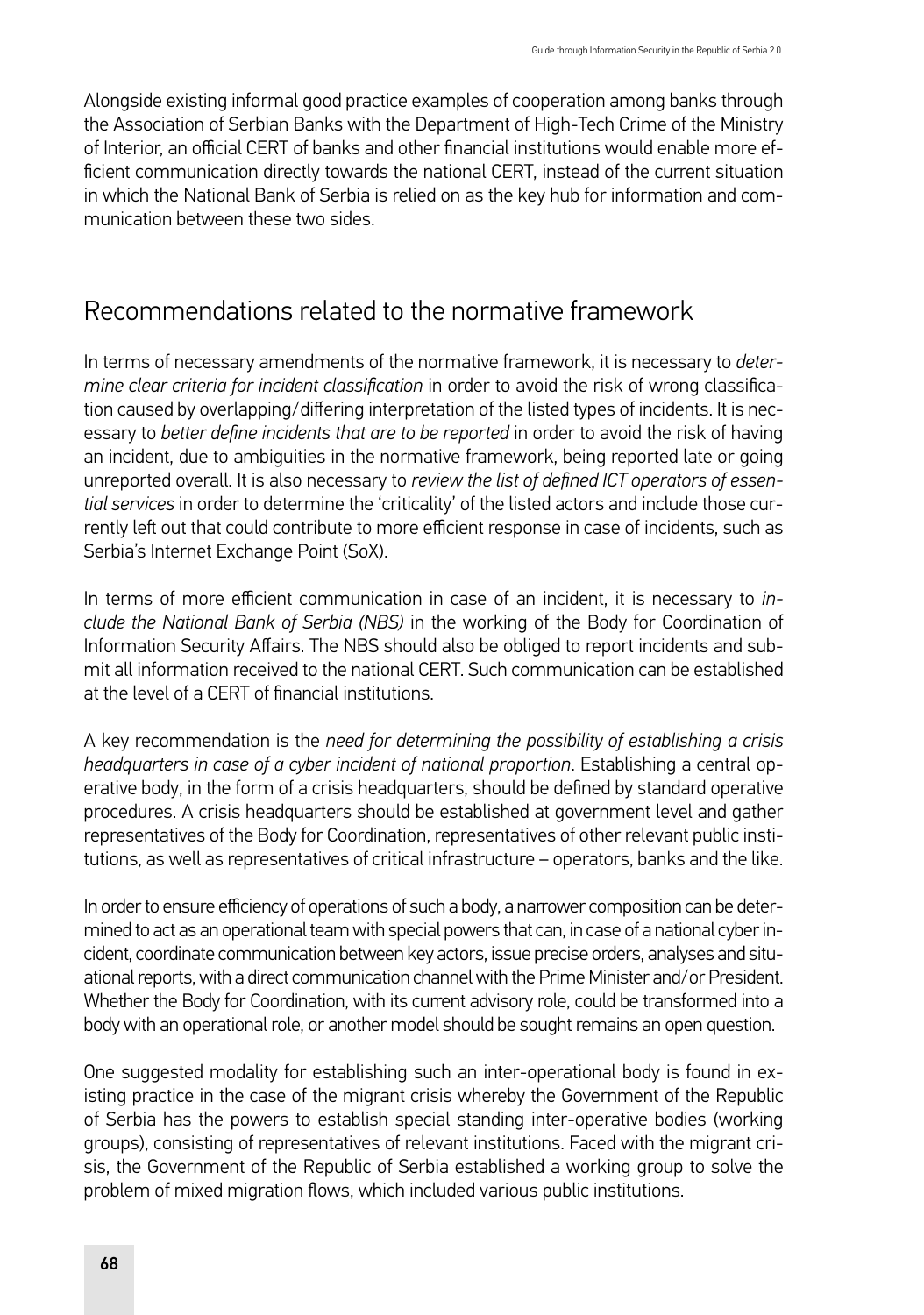If there is intelligence, confidential or secret information that is exchanged, then representatives of ICT operators of essential services and the private sector taking part in the operations of such a body need to be certified. However, given that certification of civilians is a relatively slow process, in order to avoid postponing the establishment of operative capabilities for incident response, a possible solution would be to have competent security services synthesizing all available information, and carry the responsibility for assessing the gravity of an incident and adequate reactions.

In terms of complementarity of the entire normative framework, the need for complete alignment of the Law on Information Security, Law on Personal Data Protection, Law on Data Secrecy and other relevant normative acts has been highlighted.

# Recommendations related to communication with the public

It is necessary to *determine clear procedures for communication with the public depending on the type and scope of incidents*. For smaller incidents, template statements are needed. For incidents of greater scope, it is necessary to determine procedures for drafting a coordinated statement, primarily by the competent Ministry and the national CERT, in coordination with the affected actor (e.g. operator or financial institution). A situation in which the nCERT waits for approval and/or directive from the competent Ministry to issue a public statement should be avoided. Template statements can be issued jointly, being published on official websites of both institutions. For incidents of greater severity, a specified competent person is needed to deliver the statement and, if needed, provide additional information and instructions to the wider public, coordinated among all relevant institutions and actors. The message needs to be clear and issued by one delegated source, or several previously determined and coordinated representatives of relevant institutions in order to avoid discrepancies in the message sent by various public bodies. In this way, efficient communication is ensured while preventing potential spread of panic among citizens.

#### Recommendations related to international cooperation

It is necessary to *determine the competences of representatives of the Republic of Serbia who are contact points for cooperation with international organisations*. These contact points need to be, at the same time, members of the Body for Coordination, and have jurisdiction to communicate with their peers from other states within a prescribed timeframe. Clear procedures should define how and when they react. Contact points need to be institutionalised.

Although the current normative framework does not envision a national contact point for issues pertaining to cyber security, such a solution can be adopted in the forthcoming process of amending the Law on Information Security, in line with the EU Directive on Security of Network and Information Systems (NIS Directive) which prescribes such a form for all Member States. The Directive underlines that such a framework is not necessarily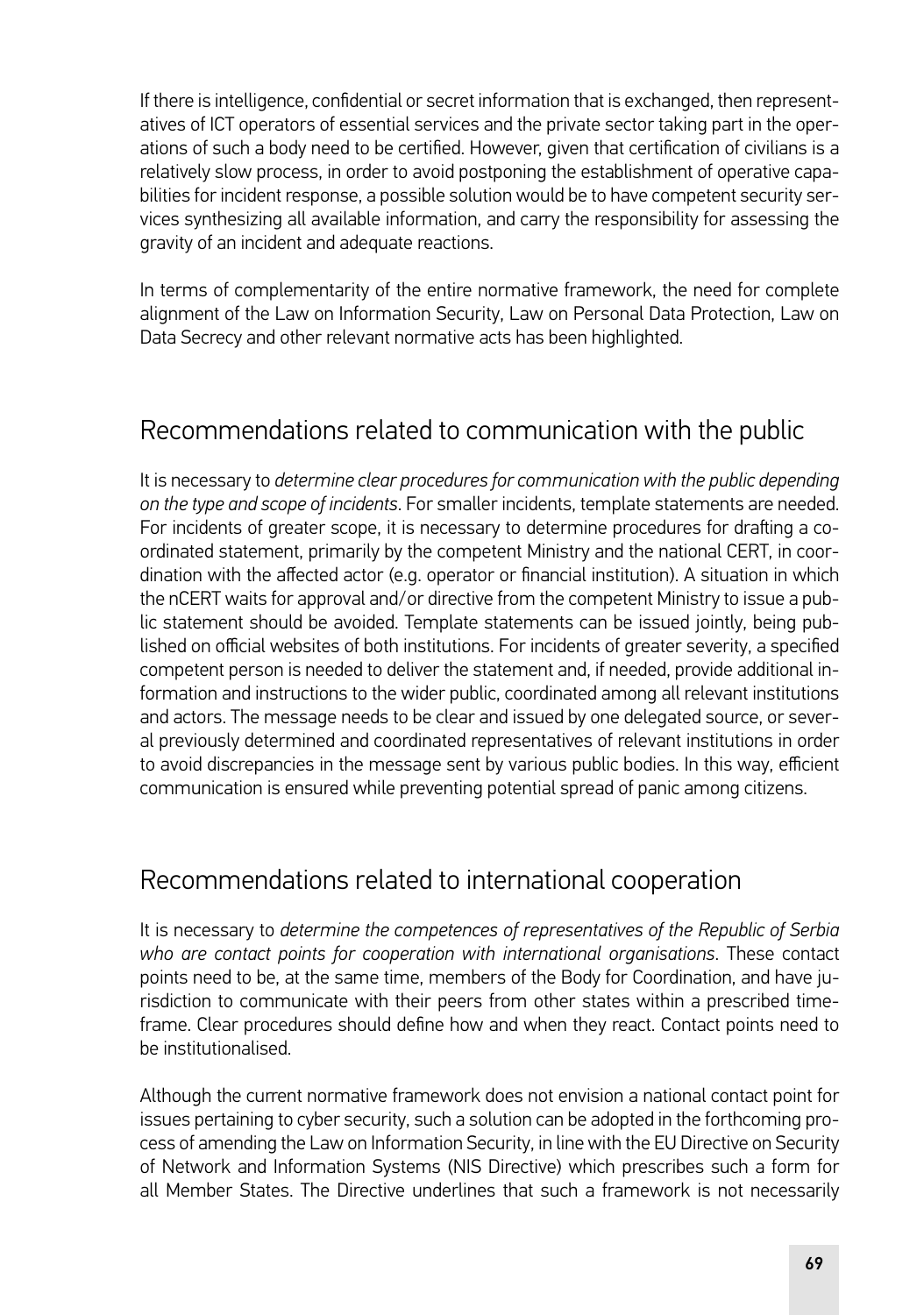expected from "third countries", but that they *can* establish it. Given the strategic priority of the Republic of Serbia to become an EU Member State, there is no reason why it cannot already start work on alignment with EU principles in this field by establishing a body and/or nominating a representative that would have the role of a national contact point for cyber security (acting as a liaison officer), directly accountable to the Prime Minister. The Body for Coordination of Information Security Affairs could use this point as its main channel for communication towards the Prime Minister and/or President, or itself be given the role of a national contact point within the forthcoming amendments of the existing normative framework.

Given that the national CERT is currently listed only within the Trusted Introducer<sup>139</sup> platform for support to activities of Computer Emergency Response Teams in case the security of information systems is jeopardised, as it does not fulfil the conditions for membership in the First<sup>140</sup> platform, nor is it a member of the European Network and Information Security Agency (ENISA; as it is not an EU Member State), the government can once again partially *rely on private sector capacities*. Namely, different private sector CERTs, such as CERT of financial institutions can be (and already are) members of guild international networks through which information of interest – in case of a national cyber incident – can also be obtained.

The need for greater involvement of the Ministry of Foreign Affairs in matters pertaining to international cooperation in the field of cyber security and development of mechanisms for participation in national coordination in case of cyber incidents has also been recognised.

### Recommendations related to inspection and reporting

In order for the national CERT, in accordance with the Law, to be in a position to carry out detailed analysis of incidents and develop reports containing recommendations following an incident, *exchange of information on conducted inspections in relevant institutions and organisation is necessary*, including both the public and private sector. This is why it is necessary to define an obligation of the National Bank of Serbia, as well as other actors such as telecom operators and Internet Service Providers, to submit reports on conducted inspection supervision. As these reports can contain sensitive data related to ongoing investigations (if, for example, the High-Tech Crime Department of the Ministry of Interior or the Prosecutor's Office are launching an investigation), as well as sensitive information for the functioning of operators and providers, it is necessary to determine procedures for submission of these reports in an anonymised format.

One suggested solution is to have reports on inspections conducted within other institutions and organisations delivered to the competent Ministry which would filter out

<sup>139</sup> Support network for CERTs counting over 150 world CERTs from different fields of work. Trusted Introducer. <https://www.trusted-introducer.org/index.html>.

<sup>140</sup> Network of CERT teams counting over 300 members from Africa, America, Asia, Europe and Oceania. FiRST. <https://www.first.org/>.